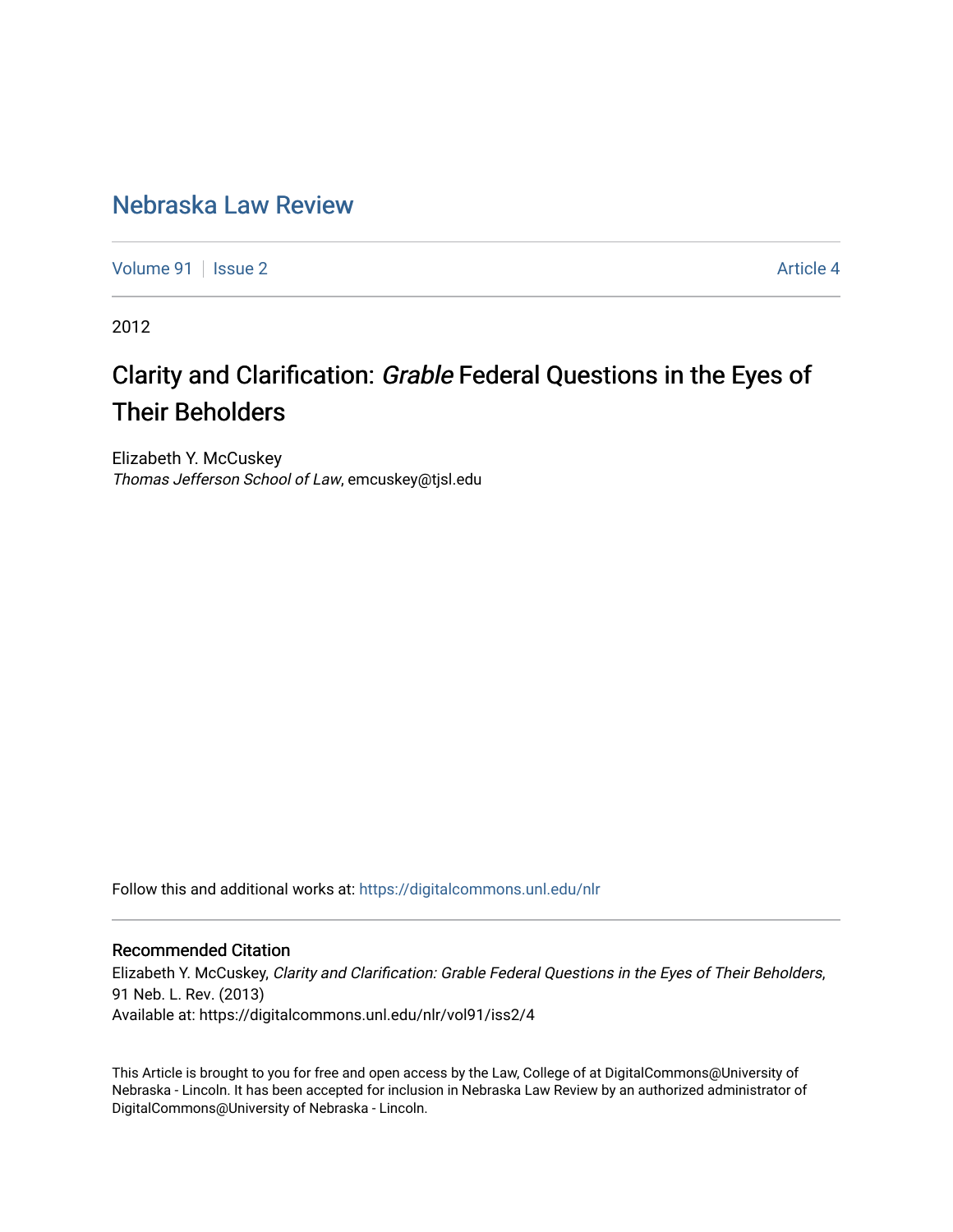## Clarity and Clarification: *Grable* Federal Questions in the Eyes of Their Beholders

### TABLE OF CONTENTS

| I.   |    |                                                                                         | 388 |
|------|----|-----------------------------------------------------------------------------------------|-----|
| H.   |    | Clarity, Clarification, and Grable Federal-Question                                     |     |
|      |    |                                                                                         |     |
|      |    | A. Canonization of Clarity                                                              | 391 |
|      | В. | Clarification and Implementation                                                        | 395 |
|      |    |                                                                                         | 398 |
|      |    | Evolution of the <i>Grable</i> Test<br>$\mathbf{1}$                                     | 400 |
|      |    | Slimming Doctrinal Application in $Empire$<br>$2_{-}$                                   | 411 |
|      |    | Cinching Jurisdiction with Pragmatism,<br>3.                                            |     |
|      |    | Presumptions, and Procedure                                                             | 415 |
| III. |    | Viewing Clarification and Implementation Through                                        |     |
|      |    |                                                                                         | 418 |
|      |    |                                                                                         | 419 |
|      |    | Sample and Sources of Decisions<br>$1_{-}$                                              | 420 |
|      |    | Jurisdictional Sample<br>$2_{-}$                                                        | 426 |
|      |    | B. Submerged Precedent                                                                  | 427 |
|      | C. | District Court Remand Rates                                                             | 430 |
|      |    | 1. Westlaw and Docket Remand Rates                                                      | 432 |
|      |    | Figure $1, \ldots, \ldots, \ldots, \ldots, \ldots, \ldots, \ldots, \ldots, \ldots$      | 433 |
|      |    | 2. True Remand Rates                                                                    | 433 |
|      |    | Figure $2 \ldots \ldots \ldots \ldots \ldots \ldots \ldots \ldots \ldots \ldots \ldots$ | 434 |
|      |    | Figure $3 \ldots \ldots \ldots \ldots \ldots \ldots \ldots \ldots \ldots \ldots \ldots$ | 434 |
|      |    | D. Appellate Implementation                                                             | 435 |
|      |    | Circuit Clarifications<br>1.                                                            | 436 |

© Copyright held by the NEBRASKA LAW REVIEW.

<sup>\*</sup> Assistant Professor of Law, University of Toledo College of Law. This Article is indebted to guidance from Lee Epstein, Theodore Eisenberg, and the participants at the fourth annual Junior Faculty Federal Courts Workshop, as well as commentary from Sandra Rierson and participants at Thomas Jefferson School of Law's Summer Scholarship Workshop. I am grateful to the NEBRASKA LAW RE-VIEW'S editorial staff for their thoughtful and thorough efforts and to Christine Santos, Noah Wald, Garrett Maugham, and Suzanne Prochazka for their diligent research assistance. I own all remaining errors in this work.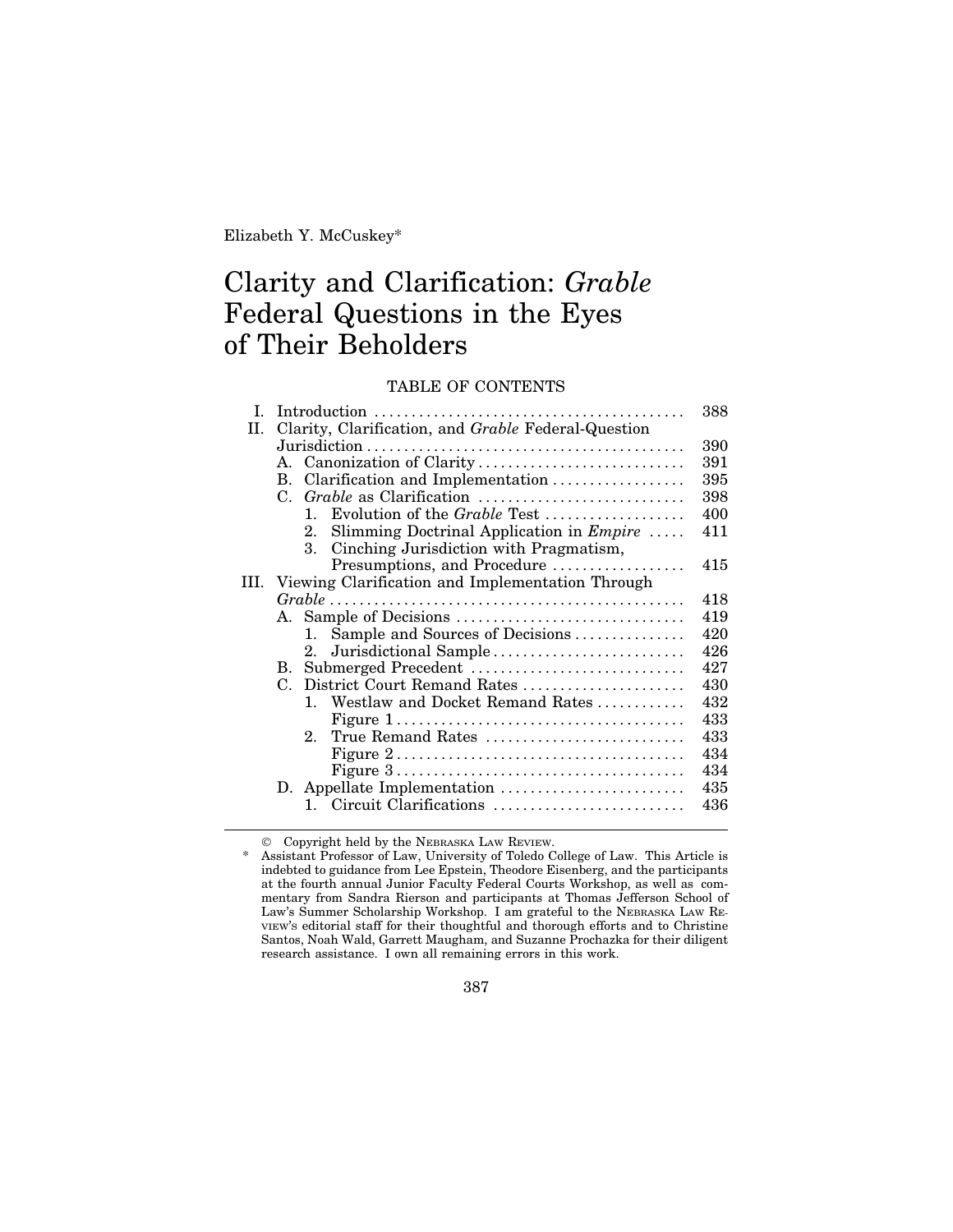#### 388 **NEBRASKA LAW REVIEW [Vol. 91:387**]

|     | Figure $4 \ldots \ldots \ldots \ldots \ldots \ldots \ldots \ldots \ldots \ldots \ldots$          | 437 |
|-----|--------------------------------------------------------------------------------------------------|-----|
|     | $2^{\circ}$                                                                                      | 437 |
|     | Figure $5 \ldots \ldots \ldots \ldots \ldots \ldots \ldots \ldots \ldots \ldots \ldots$          | 440 |
| IV. | Promoting Clarity & Clarification                                                                | 440 |
|     | $\mathbf{A}$                                                                                     | 441 |
|     | В.                                                                                               | 445 |
|     |                                                                                                  | 446 |
|     | 1. Discretionary Circuit Review                                                                  | 448 |
|     | Supreme Court Supervisory Review                                                                 | 449 |
|     |                                                                                                  | 451 |
|     |                                                                                                  | 453 |
|     | Selection Criteria for Sample District Courts                                                    | 453 |
|     | Appendix $2 \ldots \ldots \ldots \ldots \ldots \ldots \ldots \ldots \ldots \ldots \ldots \ldots$ | 453 |
|     | Remand Rate Coding Information and Variables                                                     | 453 |
|     |                                                                                                  | 455 |
|     | Circuit Court Publication & Citation Restrictions                                                | 455 |
|     |                                                                                                  | 458 |
|     | Removal Rate in All District Courts                                                              | 458 |

#### I. INTRODUCTION

Jurists and commentators have repeated for centuries the refrain that *jurisdictional rules should be clear*.1 Behind this mantra is the idea that clearly designed jurisdictional rules should enable trial courts to apply the law more easily and therefore allow litigants to predict more accurately how trial courts will rule.2 The mantra's ultimate goal is efficiency—that trial courts not labor too long on jurisdiction and, most important, that litigants can accurately predict the correct forum and choose to spend their money litigating the merits of their claim, rather than where it will be heard. Jurisdictional clarity largely is devoted to sharpening litigants' vision of the proper jurisdiction.

But clarity is not costless. Bright-line jurisdictional rules have the potential to remand the desirable cases with the undesirable ones. In federal-question jurisdictional rules, for example, clarity is somewhat overvalued in theory and underachieved in practice. In theory, the constitutional and statutory bases for federal-question jurisdiction prescribe simply and broadly that jurisdiction exists over "all" actions "arising under" federal law.<sup>3</sup> There exist compelling reasons to have federal courts adjudicate essential federal questions, even if those

<sup>1.</sup> *See, e.g.*, Grable & Sons Metal Prods., Inc. v. Darue Eng'g & Mfg., 545 U.S. 308, 321 (2005) (Thomas, J., concurring); Hanover Star Milling Co. v. Metcalf, 240 U. S. 403, 426 (1916); ZECHARIAH CHAFEE, JR., SOME PROBLEMS OF EQUITY 312 (1950).

<sup>2.</sup> *E.g.*, Hertz Corp. v. Friend, 130 S. Ct. 1181, 1193 (2010).

<sup>3.</sup> U.S. CONST. art. III, § 2; 28 U.S.C. § 1331 (2006).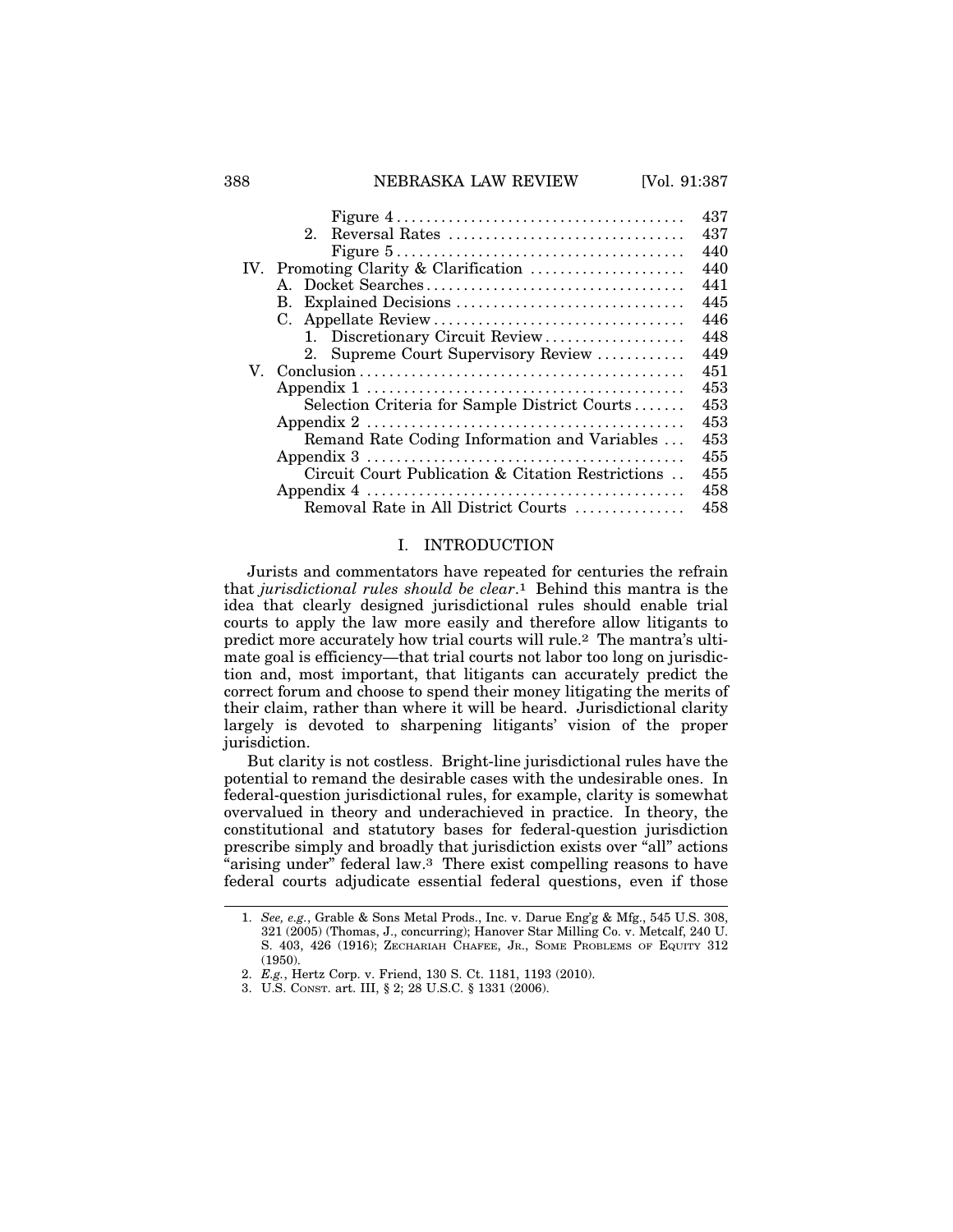questions happen to arise through state-law claims. Therefore, many theoretically "clear" rules, like Justice Holmes's proposal that only federal claims "arise under" federal law,4 would improperly trim the intent of "arising under" jurisdiction and contravene the supposed benefits of the federal forum. In theory, then, important substance and systemic benefits may be unnecessarily sacrificed on the altar of clarity.

In practice, the word "clarity" seems to work much like the word "classy"—if you have to say it, it probably is not true, at least for federal-question jurisdiction. The Supreme Court's 2005 opinion in *Grable & Sons Metal Products, Inc. v. Darue Engineering & Manufacturing*5 stands as a recent example. In *Grable*, the unanimous Court endeavored to synthesize the numerous doctrines governing jurisdiction over state-law claims raising federal questions (or "embedded" federal questions), and to resolve a circuit split over whether a federal private right of action must accompany the alleged embedded federal questions.6 The Court decided that jurisdiction does not, in fact, require an underlying federal right of action, but that a right of action is relevant to determinations of "substantiality" and federalism.7 *Grable* thus represents the rejection of a bright-line jurisdictional rule in favor of a nuanced, discretionary one, making clear that the jurisdictional waters should remain murky.

*Grable*'s rejection of a bright-line jurisdictional rule raises broader questions about clarity's role in federal-question jurisdiction doctrine and whether clarity in theory translates into clarity in practice. How have district courts reacted to the Supreme Court's clarification of doctrine and choice of a flexible rule? Has the clarification offered litigants a clearer picture for predicting jurisdiction?

This Article takes an initial step toward answering those questions by first arguing the clarity debate should focus on how jurisdictional rules appear in the eyes of their beholders and by then examining what *Grable* federal-question jurisdiction looks like from that perspective—as applied in federal court precedents. Part II questions the rationales for jurisdictional clarity and traces the gradual distillation of rules for removal jurisdiction over embedded federal-questions, detailing how *Grable* purported to "clarify" the proper interpretation of *Merrell Dow Pharmaceuticals Inc. v. Thompson*8 and state a unified jurisdictional rule.

Using *Grable* as an example, the Article then turns to an empirical study on the implementation of *Grable*'s "clarified" rule. The study

<sup>4.</sup> Am. Well Works Co. v. Layne & Bowler Co., 241 U.S. 257, 260 (1916).

<sup>5. 545</sup> U.S. 308 (2005).

<sup>6.</sup> *Id.* at 311–12, 314.

<sup>7.</sup> *Id.* at 318.

<sup>8. 478</sup> U.S. 804 (1986).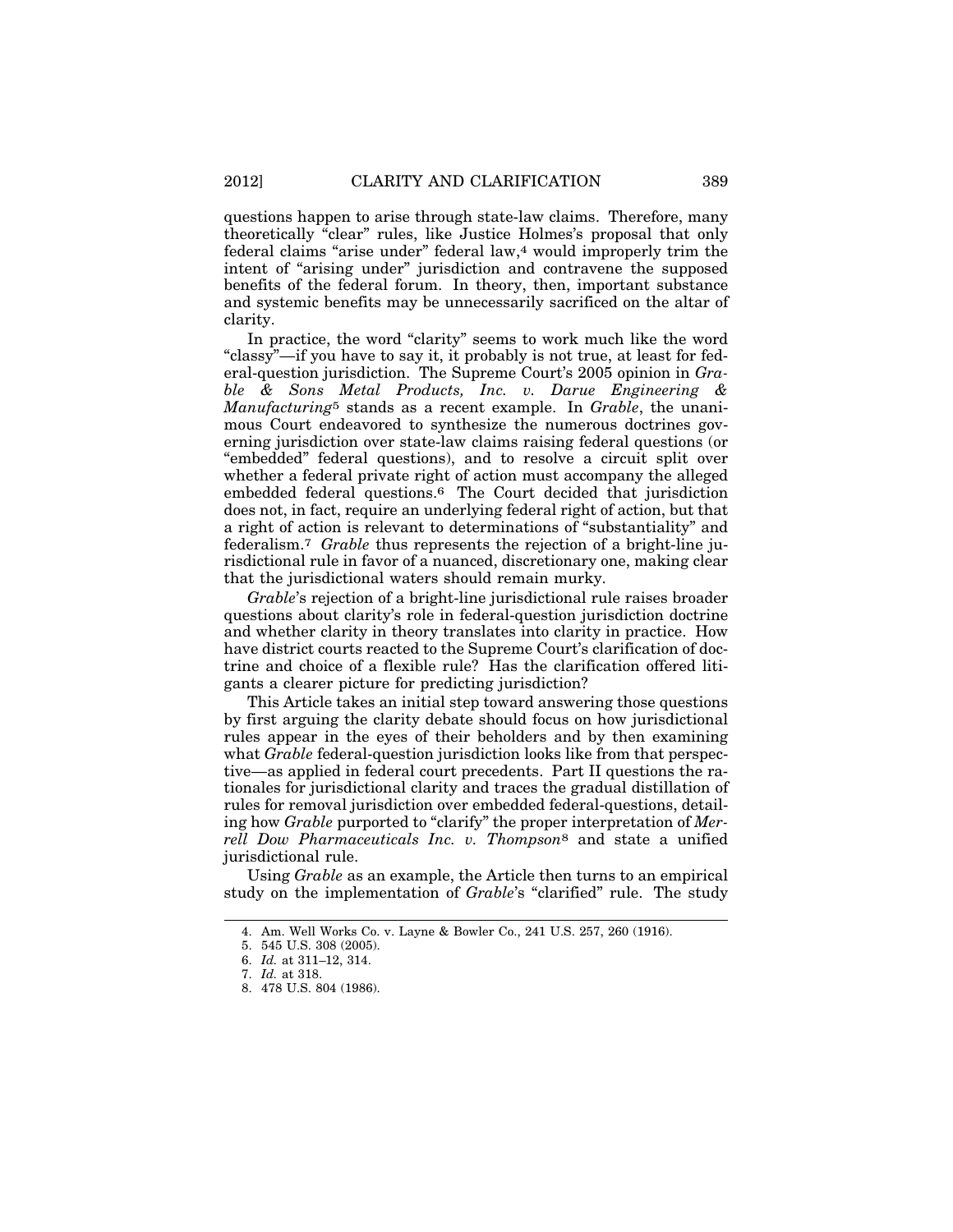captures a snapshot of how federal district and appellate courts have reacted to the *Grable* Court's attempted clarification and choice of a nuanced rule over a bright-line one. Part III presents that study, examining a sample of decisions before and after *Grable*. The study identifies a mass of district court precedent "submerged" on court dockets, underscoring the possibility that conventional research offers an unrepresentative sample of precedent. Part III then uses those submerged precedents to trace trends in the rates of remand and reversal in the years before and after the Supreme Court announced *Grable*, illustrating the potential influence of clarifying opinions. Part IV builds on these theoretical discussions and empirical observations to describe obstacles currently diverting clarification and to suggest some modest steps that litigants, scholars, courts, and Congress might take to improve the availability of clarifying precedents and thereby enhance predictability.

#### II. CLARITY, CLARIFICATION, AND *GRABLE* FEDERAL-QUESTION JURISDICTION

Federal jurisdiction's inherent complexity has generated hundreds of books,9 countless articles,10 and nearly innumerable opinions.11 Yet the incantation that *jurisdictional rules should be clear* permeates the field.

This Article examines clarity's role in federal-question jurisdiction and investigates whether current applications of federal-question jurisdictional rules are serving clarity's underlying purposes. This Article first argues that the pursuit of jurisdictional clarity should proceed from a litigant-centered view of the rules as applied. This Part surveys the origins, justifications, dilemmas, and applications of the mantra that jurisdictional rules should be clear, as well as examines the clarification process for federal-question jurisdiction doctrine.

<sup>9.</sup> *E.g.*, ERWIN CHEMERINSKY, FEDERAL JURISDICTION (4th ed. 2003); JOHN F. DILLON, REMOVAL OF CAUSES FROM STATE COURTS TO FEDERAL COURTS (3d ed. 1881); HENRY J. FRIENDLY, FEDERAL JURISDICTION: A GENERAL VIEW (1973); STEVEN D. LAW, THE JURISDICTION AND POWERS OF THE UNITED STATES COURTS (1852); JAMES E. PFANDER, PRINCIPLES OF FEDERAL JURISDICTION (2006).

<sup>10.</sup> Including this one. As of February 11, 2012, Westlaw's "Journals and Law Reviews" database contained 343 articles with "federal jurisdiction" in the title. *E.g.*, Tara Leigh Grove, *The Structural Safeguards of Federal Jurisdiction*, 124 HARV. L. REV. 869 (2011); Martin H. Redish, *Reassessing the Allocation of Judicial Business Between State and Federal Courts: Federal Jurisdiction and "The Martian Chronicles"*, 78 VA. L. REV. 1769 (1992); Alfred Russell, *Congress Should Abrogate Federal Jurisdiction over State Corporations*, 7 HARV. L. REV. 16 (1893).

<sup>11.</sup> *E.g.*, J. McIntyre Machinery, Ltd. v. Nicastro, 131 S. Ct. 2780, 2790 (2011); Am. Well Works Co. v. Layne & Bowler Co., 241 U.S. 257, 260 (1916).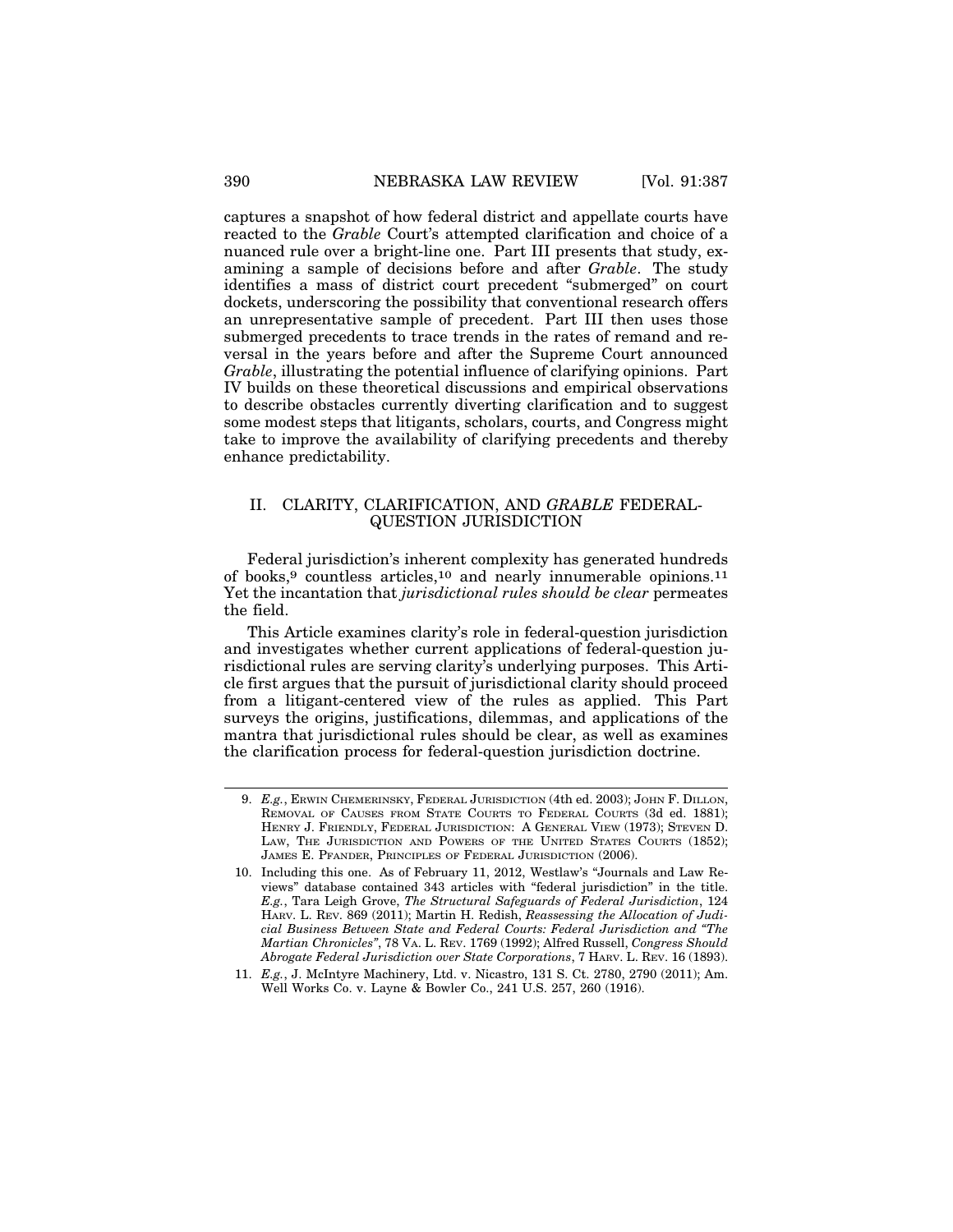#### **A. Canonization of Clarity**

There is a long-standing mantra among jurists and commentators that "jurisdictional rules should be clear."12 Efficiency and legitimacy concerns underlie this fixation on clarity. That is, the pursuit of clear jurisdictional rules seeks to promote efficiency primarily by allowing parties to spend their resources litigating the merits of their claims instead of which court can hear them, and secondly by allowing judges to determine jurisdiction early, easily, and accurately.13 The legitimacy goal is less direct, seeking to promote a perception that federal courts are only hearing cases within their powers and are not overreaching with jurisdictional vagaries.14 These goals thus boil down to predictability for litigants via consistency in judicial application.15

Yet there also exists a longstanding debate over clarity versus complexity. This debate takes the form of rules versus standards.16 These arguments pose diverging answers to the question whether it is more important to have an easy rule or to get the right result in cir-

13. As the Court recently summarized in *Hertz Corp. v. Friend*:

Complex jurisdictional tests complicate a case, eating up time and money as the parties litigate, not the merits of their claims, but which court is the right court to decide those claims. Complex tests produce appeals and reversals, encourage gamesmanship, and, again, diminish the likelihood that results and settlements will reflect a claim's legal and factual merits. Judicial resources too are at stake. Courts have an independent obligation to determine whether subject-matter jurisdiction exists, even when no party challenges it. So courts benefit from straightforward rules under which they can readily assure themselves of their power to hear a case.

130 S. Ct. 1181, 1193 (2010) (citations omitted); *see also* Navarro Savings Ass'n v. Lee, 446 U.S. 458, 464 n.13 (1980) (quoting David P. Currie, *The Federal Courts and the American Law Institute, Part I*, 36 U. CHI. L. REV. 1 (1969)) ("Jurisdiction should be as self-regulated as breathing; . . . litigation over whether the case is in the right court is essentially a waste of time and resources."); *cf.* Arbaugh v. Y & H Corp., 546 U.S. 500, 514 (2006) ("[C]ourts . . . have an independent obligation to determine whether subject-matter jurisdiction exists, even in the absence of a challenge from any party." (citing Ruhrgas AG v. Marathon Oil Co., 526 U.S. 574, 583 (1999))).

- 14. Scott Dodson, *The Complexity of Jurisdictional Clarity*, 97 VA. L. REV. 1, 8–9 (2011).
- 15. *See Hertz*, 130 S. Ct. at 1193 (citations omitted) ("Simple jurisdictional rules also promote greater predictability. Predictability is valuable to corporations making business and investment decisions. Predictability also benefits plaintiffs deciding whether to file suit in a state or federal court.").
- 16. *E.g.*, Richard D. Freer, *Of Rules and Standards: Reconciling Statutory Limitations on "Arising Under" Jurisdiction*, 82 IND. L.J. 309 (2007); Cass R. Sunstein, *Problems with Rules*, 83 CALIF. L. REV. 953 (1995); *cf.* Carol M. Rose, *Crystals and Mud in Property Law*, 40 STAN. L. REV. 577, 577–80, 590–93 (1988) (formulating the debate as "crystals" versus "mud").

<sup>12.</sup> *E.g.*, *Grable*, 545 U.S. at 321 (Thomas, J., concurring); *see, e.g.*, Heckler v. Edwards, 465 U.S. 870, 877 (1984) ("[L]itigants ought to be able to apply a clear test to determine" whether they have achieved appellate jurisdiction.).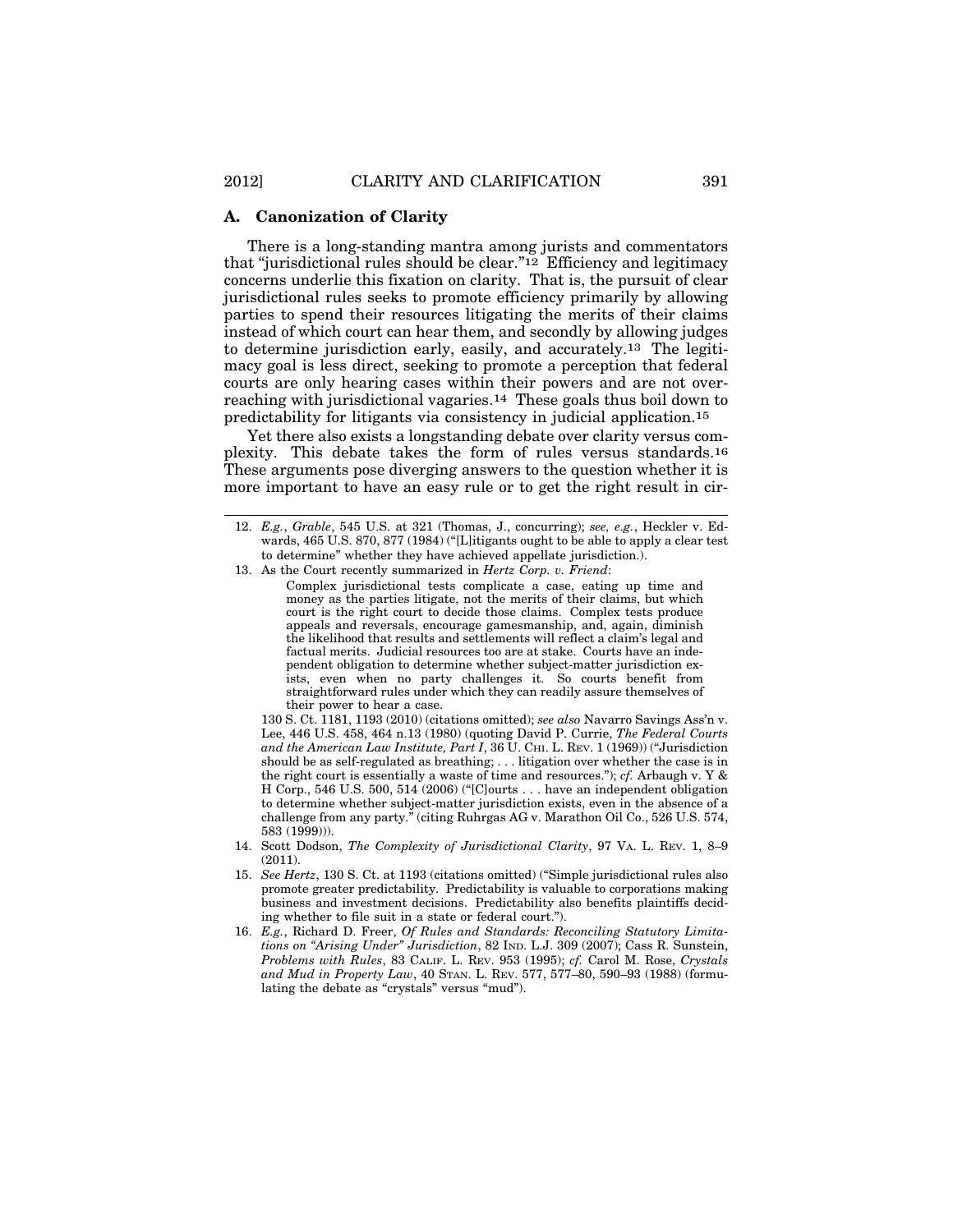cumstances where those two values conflict. The clarity/rules side favors bright-lines and ease of application, even at the expense of underinclusion from a constitutional or ideal perspective.

Diversity jurisdiction's amount-in-controversy requirement offers a fairly neat example of a clarity/rules formulation.<sup>17</sup> The line is brightly drawn at \$75,000.01—a penny less precludes jurisdiction.18 Even though many interpretive questions have arisen in applying this bright-line rule,19 the line is drawn; it is quantitative, and it is largely determinative. A less neat example of the clarity/rules formulation is Justice Holmes's dissenting view that federal-question jurisdiction should include only federal claims.20 This view finds favor among the clarity/rules crowd because it eliminates the complexities of determining whether federal issues, which may be embedded in state-law claims, are "substantial" enough to warrant jurisdiction.21

Proponents justify the mantra as "important to conserve litigation and judicial resources and to enhance judicial legitimacy."22 The supposed savings and enhanced legitimacy "primarily benefit litigants (through the exercised judgment of their lawyers) and judges."23

On resource conservation, clear rules are thought to enable litigants to accurately predict the proper forum—or at least to have it adjudicated quickly—and therefore spend their resources litigating the merits of their dispute, rather than which court may hear it.24

<sup>17.</sup> *See* Martha A. Field, *The Uncertain Nature of Federal Jurisdiction*, 22 WM. & MARY L. REV. 683, 694 (1981) (posing that, although uncertainties exist, "diversity jurisdiction generally is unlike federal question jurisdiction in that many of its basic issues are clear and easy to apply").

<sup>18. 28</sup> U.S.C. § 1332(a) (2006).

<sup>19.</sup> *See, e.g.*, Roe v. Michelin N. Am., Inc., 613 F.3d 1058 (11th Cir. 2010) (adjudicating whether a defendant can establish the amount in controversy requirement based on plaintiff's allegations for unspecified punitive damages); *see also, e.g.*, Rolwing v. Nestle Holdings, Inc., 666 F.3d 1069, 1072 (8th Cir. 2012) (upholding reliance on a stipulation to defeat CAFA jurisdiction despite that the true amount in controversy exceeded \$12 million); Back Doctors Ltd. v. Metro. Prop. and Cas. Ins. Co., 637 F.3d 827, 830 (7th Cir. 2011) (including un-claimed punitive damages in CAFA amount-in-controversy calculation and holding that, "the estimate of the dispute's stakes advanced by the proponent of federal jurisdiction controls [under CAFA] unless a recovery that large is legally impossible").

<sup>20.</sup> *See, e.g.*, Am. Well Works Co. v. Layne & Bowler Co., 241 U.S. 257, 260 (1916).

<sup>21.</sup> *See, e.g.*, Grable & Sons Metal Prods., Inc. v. Darue Eng'g & Mfg., 545 U.S. 308, 320 (2005) (Thomas, J., concurring) (noting that Justice Thomas would adopt the Holmes Rule if an appropriate case presents itself).

<sup>22.</sup> Dodson, *supra* note 14, at 5; *see also id.* at 7–9, 10 & n.27 (citing examples of Supreme Court opinions urging jurisdictional clarity "in a variety of other contexts").

<sup>23.</sup> *Id.* at 30.

<sup>24.</sup> *See, e.g.*, Field, *supra* note 17, at 683 ("One of the first things we teach entering law students is the importance of clarity in rules governing courts' jurisdiction. One reason for jurisdictional rules to be clear and simple is that litigating at length over the proper forum in which to litigate is a poor use of limited judicial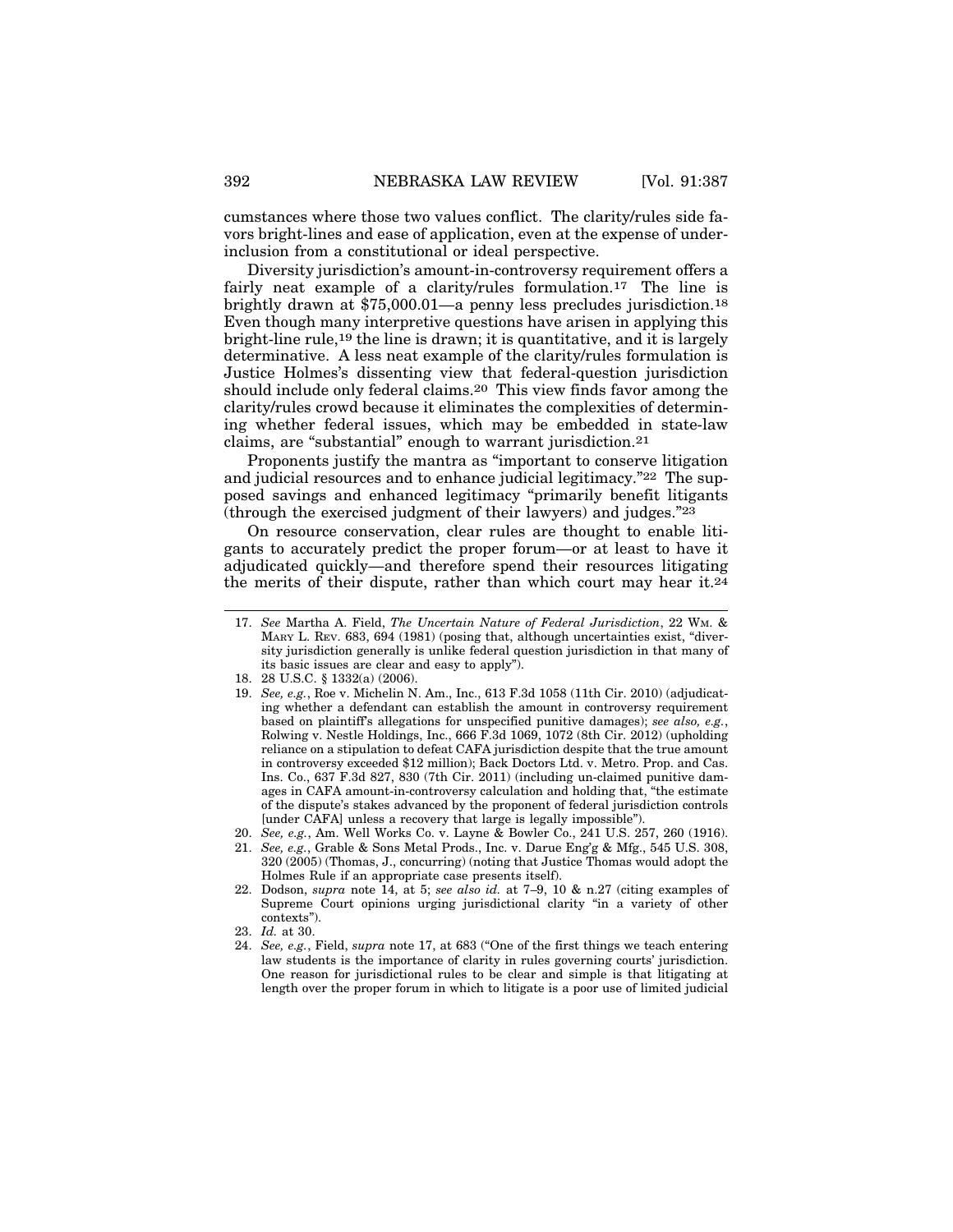Similarly, clear rules are thought to enable federal courts to determine jurisdiction (or the lack of it) easily and early in the proceedings—sua sponte or at a party's urging—and thereby avoid the wasted effort of litigating in federal court, only to have the result undone by a jurisdictional defect unearthed or corrected on appeal.25

On legitimacy, the proponents of clear rules argue the public may perceive judicial decisions as more legitimate if made pursuant to a clear jurisdictional authorization and a simple rule less susceptible to strategic manipulation.26 Others have amply catalogued and critiqued this secondary goal elsewhere.27

But not everyone is content to chant the clarity mantra. The complexity/standards proponents argue that bright-line rules, while sometimes expedient, cut too far and can contravene the words of (and

resources, expensive to the parties and to the public. It would be better, if a case is filed in an appropriate forum, for it to be able to proceed to the issues on the merits rather than spend time game-playing with jurisdictional doctrines."); Freer, *supra* note 16, at 342 ("Certainly, jurisdictional prescriptions should be as clear as possible; no litigation seems as wasteful as that aimed at whether the parties are in the right court."); *see also, e.g.*, Hertz Corp. v. Friend, 130 S. Ct. 1181, 1193 (2010) ("Complex jurisdictional tests complicate a case, eating up time and money as the parties litigate, not the merits of their claims, but which court is the right court to decide those claims."); Hoagland v. Sandberg, Phoenix & Von Gontard, P.C., 385 F.3d 737, 739–40 (7th Cir. 2004) ("Jurisdictional rules ought to be simple and precise so that judges and lawyers are spared having to litigate over not the merits of a legal dispute but where and when those merits shall be litigated."); Long v. Sasser, 91 F.3d 645, 647 (4th Cir. 1996) ("Jurisdictional rules should above all be clear. They are meant to guide parties to their proper forums with a minimum of fuss."). Similarly, economic theory links the rules/standards dichotomy to the concept of increased transaction costs. *See, e.g.*, Rose, *supra* note 16, at 593–95 (discussing Thomas W. Merrill, *Trespass, Nuisance, and the Costs of Determining Property Rights*, 14 J. LEGAL STUD. 13 (1985)).

- 25. *See* Field, *supra* note 17, at 683 (explaining this phenomenon as a primary justification for clear and simple rules); *e.g.*, E.R. Squibb & Sons, Inc. v. Accident & Cas. Ins. Co., 160 F.3d 925, 930 (2d Cir. 1998) ("Nobody's interest would be served if we by stretching the law found jurisdiction to exist, only to have that position ultimately rejected by the High Court.").
- 26. *See* Dodson, *supra* note 14, at 8–9, 45–46. The goal of judicial legitimacy invites the mandate versus discretion debate, waged most prominently by Martin Redish and David Shapiro. Redish has argued that abstention doctrines and exceptions to statutory grants of jurisdiction—both created by judges—are not only bad policy, but also constitute illegitimate lawmaking by the judicial branch. Redish, *supra* note 10, at 1829. Shapiro has advocated in favor of discretion as "desirable in giving room for flexibility, fine-tuning, recognition of difference, and accommodation of unforeseen developments." David L. Shapiro, *Reflections on the Allocation of Jurisdiction Between State and Federal Courts: A Response to "Reassessing the Allocation of Judicial Business Between State and Federal Courts"*, 78 VA. L. REV. 1839, 1841 (1992) [hereinafter Shapiro, *Reflections*]. Shapiro argues that courts must draw the boundaries of jurisdiction when faced with broad, ambiguous language from Congress. David L. Shapiro, *Jurisdiction and Discretion*, 60 N.Y.U. L. REV. 543, 565–66 (1985).
- 27. *See supra* note 25.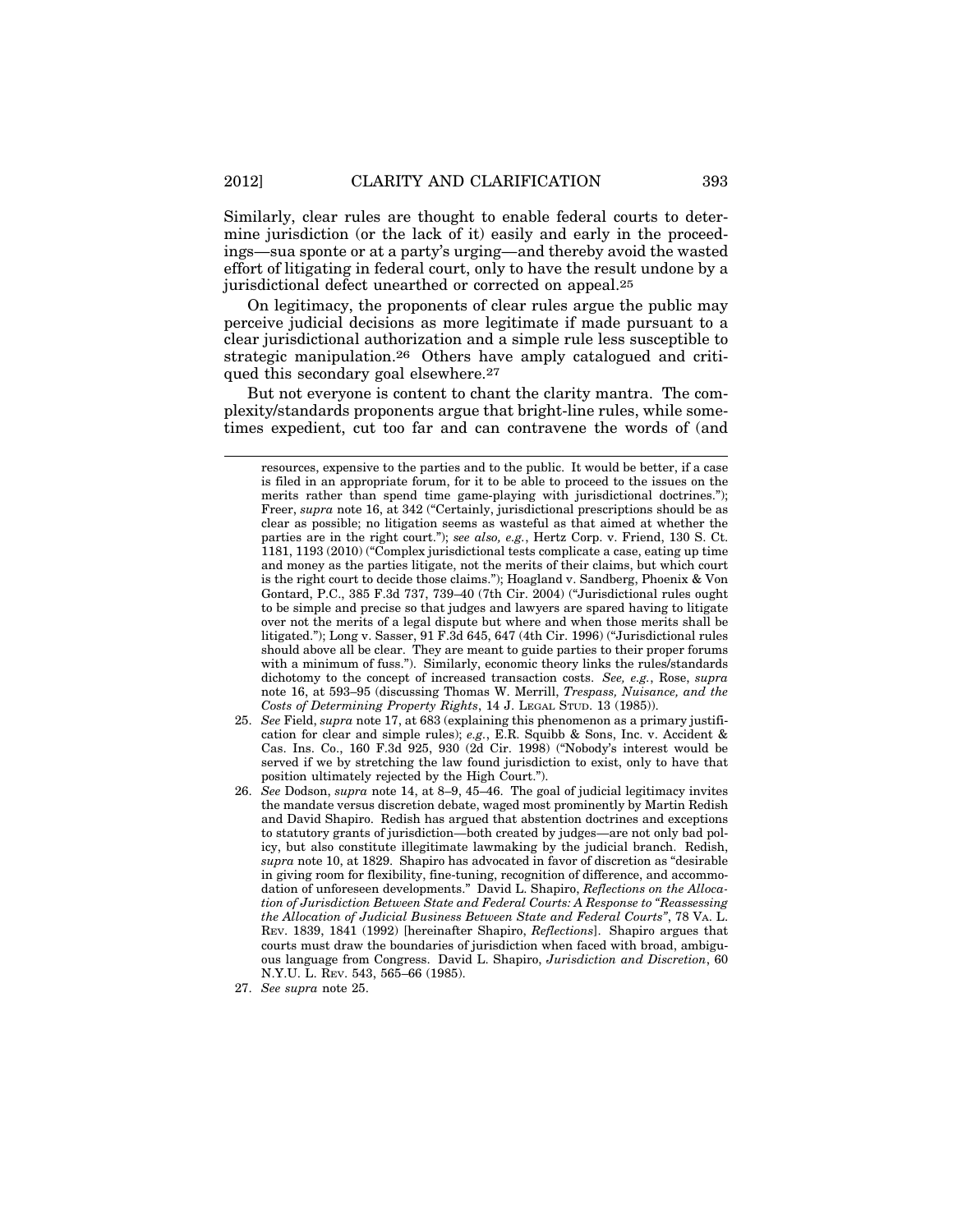intent behind) constitutional and statutory grants of jurisdiction.28 One of the mantra's most recent and eloquent critics, Scott Dodson, poses that clarity and simplicity are overvalued.29 Instead, Dodson argues, "the development of jurisdictional doctrine should strive for ways to harness the virtues of both jurisdictional clarity and jurisdictional uncertainty to maximum advantage."30 Dodson suggests the concept of jurisdictional clarity "itself is inherently complex, uncertain, and difficult"31 in part because "difficulties in design, implementation, and instrumentalism all erode the ideal of clear and simple jurisdictional rules."32 Uncertainty has enduring value because it "can provide opportunities for courts to better implement and accommodate the underlying policies in given circumstances."<sup>33</sup>

Dodson's arguments have special appeal for federal-question jurisdiction which, unlike diversity jurisdiction, focuses on the substance of disputes and on ensuring that important questions of federal law benefit from the expertise, independence, and potential for uniformity offered by Article III courts.34 Federal-question jurisdiction warrants a rule flexible enough to allow courts to reach the right result, even if it takes more effort.

In most jurisdictional doctrine, however, clarity has assumed primacy—at least in theory,35 rhetoric,36 and judicial opinions.37 And, in

- 30. *Id.*; *see also id.* at 5 ("[T]he inherent complexity and uncertainty in jurisdictional doctrine can be harnessed to forge a better jurisdictional landscape . . . .").
- 31. *Id.* at 14.
- 32. *Id.* at 49.

<sup>28.</sup> *See, e.g.*, 13 CHARLES ALAN WRIGHT ET AL., FEDERAL PRACTICE AND PROCEDURE § 3502 (3d ed. 2008) ("There is a temptation to view questions of federal jurisdiction as if they are simple procedural questions, to be resolved in whatever fashion will best serve the desirable goal of efficient judicial administration. Indeed, settled doctrine in some areas of federal jurisdiction does give some play to such consideration of discretion. But it is critical to remember that the delicate balance of a federal system is at stake, and that expansion of the jurisdiction of the federal courts diminishes the power of the states. Efficiency cannot be the sole or the controlling consideration."). Divining congressional intent, substantiality, or fairness are all examples of "standards"—inquiries that involve complex judgments and weighing factors. *E.g.*, Dodson, *supra* note 14, at 55.

<sup>29.</sup> *Id.*

<sup>33.</sup> *Id.* at 53 ("These benefits are particularly true for the area of jurisdiction, in which the courts have a strong claim to expertise."); *see also* Rose, *supra* note 16, at 592–93 (noting criticism of hard-edge rules in other legal contexts).

<sup>34.</sup> *See* Grable & Sons Metal Prods., Inc. v. Darue Eng'g & Mfg., 545 U.S. 308, 312 (2005) (citing AM. LAW INST., STUDY OF THE DIVISION OF JURISDICTION BETWEEN STATE AND FEDERAL COURTS 164-66 (1968)).

<sup>35.</sup> *See* Field, *supra* note 17, at 683 ("One of the first things we teach entering law students is the importance of clarity in rules governing courts' jurisdiction.").

<sup>36.</sup> Dodson, *supra* note 14, at 11 ("Thus, the rhetoric urging clarity and simplicity in jurisdictional rules is alive and well in both academic and judicial circles."); *cf.* Rose, *supra* note 16, at 604–10 (exploring implications of the rhetoric of "crystals and mud").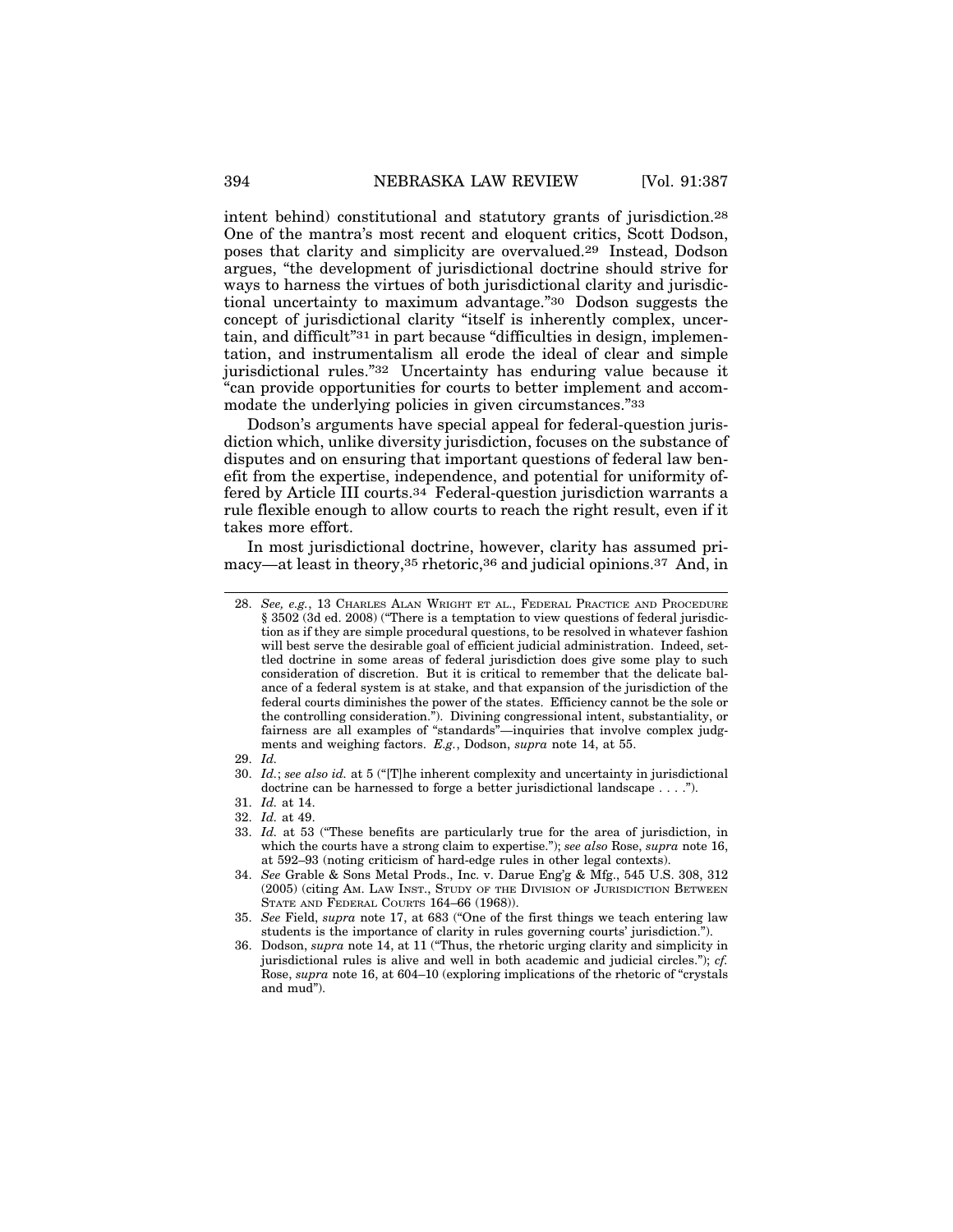choosing complexity, judges may feel compelled to justify deviation from the mantra.38 As a testament to how axiomatic the mantra has become, Justice Thomas's concurrence in *Grable* states without citation, "Jurisdictional rules should be clear."39 He was not the first to do so.40

#### **B. Clarification and Implementation**

Despite the goal of providing predictability for litigants, most of the talk about clarity has focused on the design and inherent characteristics of rules as announced, rather than the application of those rules and transparency in the adjudication process.41 Although litigants use precedent to predict jurisdiction, the debate focuses on a rule's design rather than its implementation process.

The clarity/complexity debate does feature the occasional recognition, based on anecdote, that implementation can muddy even rules with clear design.<sup>42</sup> Yet little attention has been paid to the possibil-

- 37. *E.g.*, J. McIntyre Machinery, Ltd. v. Nicastro, 131 S. Ct. 2780, 2790 (2011) (explaining that "significant expenses are incurred just on the preliminary issue of jurisdiction" and advising that "[j]urisdictional rules should avoid these costs whenever possible"); Lapides v. Bd. of the Regents of Univ. Sys. of Ga., 535 U.S. 613, 621 (2002) ("Motives are difficult to evaluate, while jurisdictional rules should be clear."); Budinich v. Becton Dickinson & Co., 486 U.S. 196, 202 (1988) ("The time of appealability, having jurisdictional consequences, should above all be clear."); Walters v. Nat'l Ass'n of Radiation Survivors, 473 U.S. 305, 349 n.26 (1985) (Brennan, J., dissenting) ("[J]urisdictional rules must be clear cut and cannot turn on indefinite notions of 'importance' or 'wide-ranging impact.'"); Heckler v. Edwards, 465 U.S. 870, 877 (1984) ("[L]itigants ought to be able to apply a clear test to determine" whether they have achieved appellate jurisdiction.); Long v. Sasser, 91 F.3d 645, 647 (4th Cir. 1996) ("Jurisdictional rules should above all be clear. They are meant to guide parties to their proper forums with a minimum of fuss."); Helm v. Resolution Trust Corp., 18 F.3d 446, 447 (7th Cir. 1994) (per curiam) ("Jurisdictional rules should be as clear and mechanical as possible.").
- 38. *See, e.g.*, Burger King Corp. v. Rudzewicz, 471 U.S. 462, 485–86 & n.29 (1985) (rejecting "any talismanic jurisdictional formulas" for personal jurisdiction and justifying the preclusion of "clear-cut jurisdictional rules" because "fair play and substantial justice" necessarily requires complex and discretionary determinations); *cf.* Christianson v. Colt Indus. Operating Corp., 486 U.S. 800, 821 (1988) (Stevens, J., concurring) (noting "there is no single, precise, all-embracing definition" of "arising under" jurisdiction).
- 39. *Grable*, 545 U.S. at 321 (Thomas, J., concurring).
- 40. *See, e.g.*, *Heckler*, 465 U.S. at 877 (stating without citation that "litigants ought to be able to apply a clear test to determine" whether they have achieved appellate jurisdiction); *In re* Kilgus, 811 F.2d 1112, 1117 (7th Cir. 1987) (stating without citation, "[t]he chief and often the only virtue of a jurisdictional rule is clarity"); Unique Concepts, Inc. v. Manuel, 930 F.2d 573, 575 (7th Cir. 1991) (stating without citation that "[j]urisdictional rules should be simple and clear").
- 41. *See, e.g.*, Field, *supra* note 17, at 694. *But cf.* Rose, *supra* note 16, at 605–10 (examining behavioral applications of the theory behind rules versus standards).
- 42. *E.g.*, Dodson, *supra* note 14; Freer, *supra* note 16; John F. Preis, *Jurisdiction and Discretion in Hybrid Law Cases*, 75 U. CIN. L. REV. 145 (2006); *see also* Rose,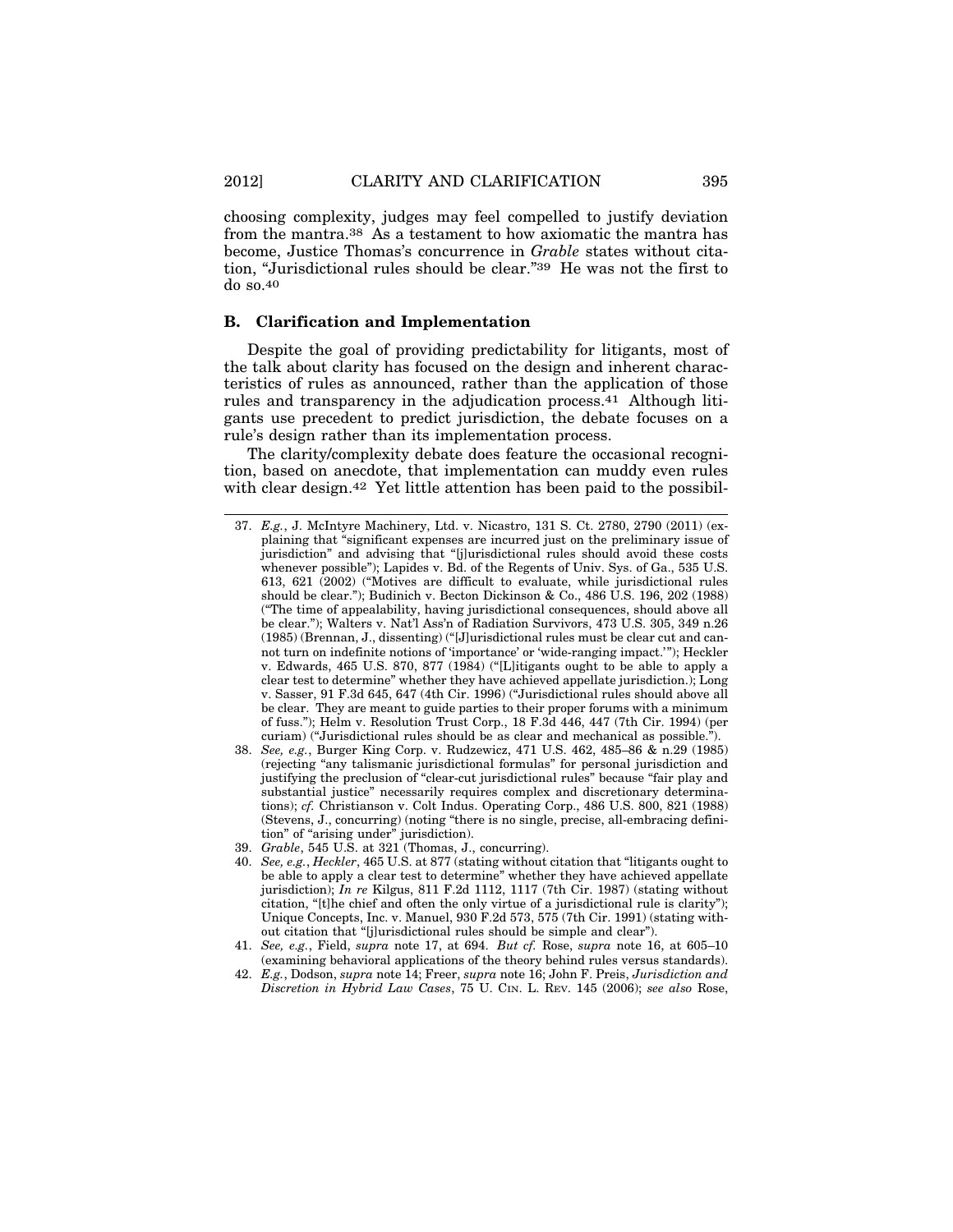ity of producing the opposite effect—that implementation could breed clarification of fuzzy rules.43 And even less attention has been paid to how structural features and procedural rules might obstruct clarification in implementation.

Clarity and clarification are not identical. Clarity often refers to inherent qualities of a rule's design, while clarification necessarily involves a before and an after.44 A clear rule can become clearer through clarification. Or an unclear rule can become clear through clarification. District courts are on the "front lines" of this process,45 applying law with greater immediacy and frequency than other courts, and doing so often without the threat of appellate review.46

Dodson and others have pointed out that implementation can muddle and complicate even ostensibly clear and simple rules.47 Implementation, though, seems also to have at least the potential for the opposite effect. A rule that has some (or much) flexibility in its design could become more clear or stable through the interpretive process.48

*supra* note 16, at 604 (describing a "cycle" by which clear rules may become muddy).

- 43. *But see* Dodson, *supra* note 14 (hypothesizing that interpretive flexibility could produce better or more stable rules over time); Rose, *supra* note 16, at 609 ("At least in some instances, there is a great deal more clarity and certainty about a mud rule than a crystal one.").
- 44. *See, e.g.*, Atlas Global Group, L.P. v. Grupo Dataflux, 312 F.3d 168, 177 (5th Cir. 2002) (Garza, J., dissenting) (citation omitted) ("Nor is it clear that creating exceptions to our jurisdictional rules would even lead to the conservation of judicial resources. Instead, carving out an exception in one case merely encourages future parties to file more appeals, urging this Court to create more exceptions. . . . [I]n the long run, we may waste many more judicial resources litigating all the potential exceptions to our previously 'clear' jurisdictional rules."), *rev'd*, 541 U.S. 567 (2004).
- 45. *See* Patricia W. Hatamyar, *The Tao of Pleading: Do* Twombly *and* Iqbal *Matter Empirically?*, 59 AM. U. L. REV. 553, 584 (2010) ("[D]istrict court judges are on the front line of applying the standards on 12(b)(6) motions.").
- 46. Hillel Y. Levin, *Making the Law: Unpublication in the District Courts*, 53 VILL. L. REV. 973, 977–80 (2008) (arguing that this is why district court opinions matter).
- 47. Dodson, *supra* note 14, at 5, 19, 40 ("Interpretative gloss may make an otherwise clear and simple rule anything but. And, even if the rule and its interpretative gloss are clear, the application could be complicated or uncertain. Obscurity in these components of implementation can contaminate the whole doctrine.").
- 48. *But see* Rory Ryan, *Its Just Not Worth Searching for Welcome Mats with a Kaleidoscope and a Broken Compass*, 75 TENN. L. REV. 659, 662, 670 (2008) (disputing the effectiveness of this process and disputing that "the benefits outweigh the costs imposed by a flexible standard" for embedded federal-question jurisdiction); *id.* at 677 ("The flexible nature of the second-branch standard facilitates excessive delay in the modern litigation environment. Typically, second-branch cases involve a plaintiff suing in state court, trying to keep the case there by asserting only state-created causes of action. Defendants typically prefer a federal forum (or, cynically, desire the opportunity for delay) and therefore remove the case, arguing that the presence of a federal issue satisfies the second branch. There is no judge or judicial scholar acting as a gatekeeper; rather, the defendant creates delay by simply noticing removal.").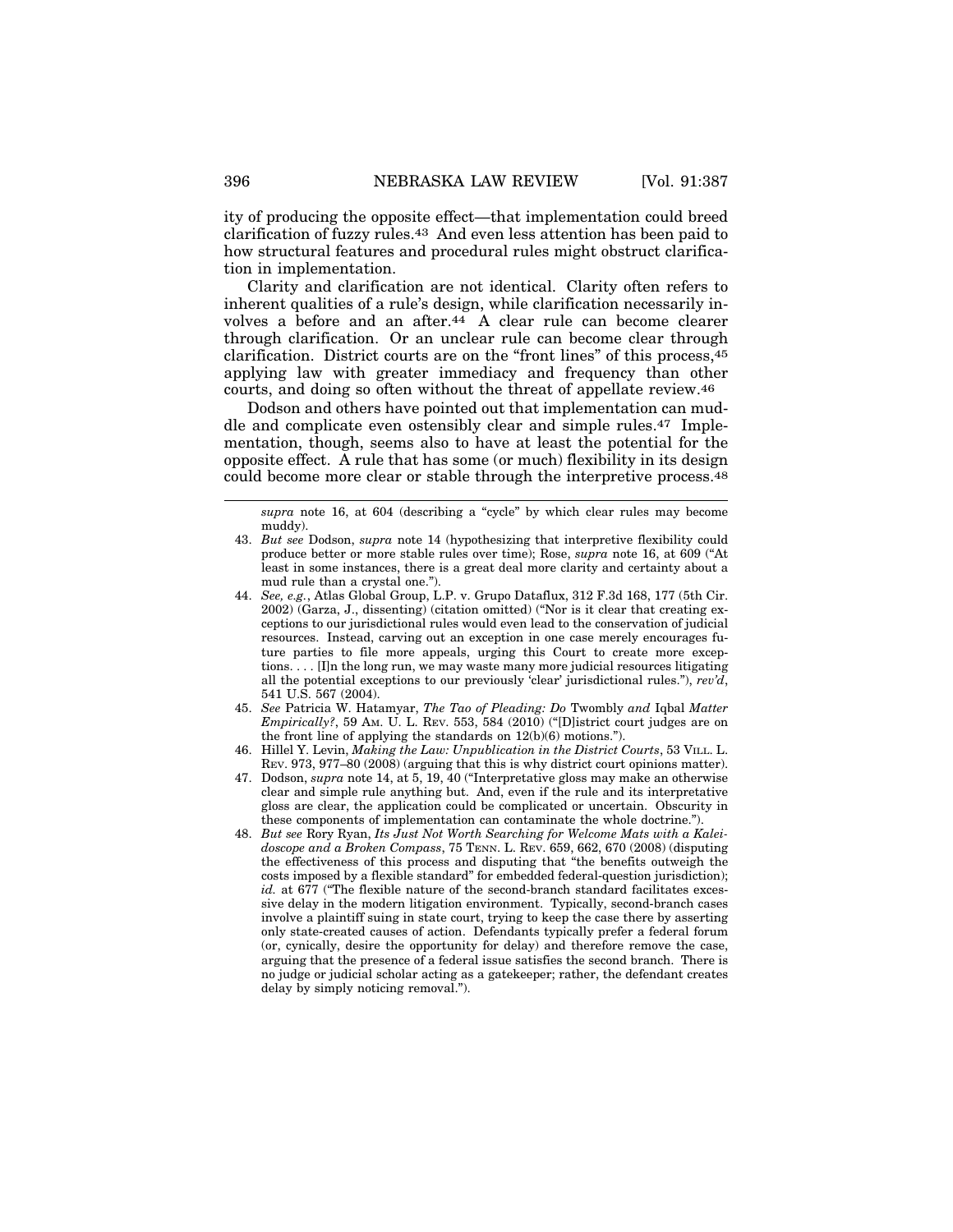Precedent and a court's explanation in implementing rules thus play an important role in promoting clarity—or at least predictability—through clarification. Dodson argues that "uncertainty can promote stability in doctrine" by accommodating "changing circumstances and norms . . . without disruption or distortion of precedent."49 Accumulation of precedent, he poses, may block attempts to reform rules, yet also may make reform unnecessary due to the deliberative and incremental development of doctrine over time.50 But Dodson also presents the counterargument that implementation can foil jurisdictional clarity because common-law precedent "often takes a long time to develop clear and generally applicable tests" and may cause "path dependence," through stare decisis, toward undesirably complicated rules.51

Regardless, precedent and explanation become essential to the litigant-centric view of clarity, emphasizing predictability, because precedent opinions are what data litigants (through their lawyers) use to make those predictions. The creation of precedent enhances the predictive power for parties and their lawyers.52 Leaving aside the individual lawyer's and judge's skills, a prediction of the correct jurisdiction is only as good as the data are reliable. So the reasoning of precedent cases factors into the accuracy of any prediction. While Dodson notes that courts offer more reasons for their rules than Congress, courts still offer reasons only rarely.53 The empirical question arises whether jurisdictional decisions are more often reasoned. At least in decisions to remand for lack of subject-matter jurisdiction, the

<sup>49.</sup> Dodson, *supra* note 14, at 53.

<sup>50.</sup> *Id.*

<sup>51.</sup> *Id.* at 27–28.

<sup>52.</sup> *Cf.* Budinich v. Becton Dickinson & Co., 486 U.S. 196, 202 (1988) (emphasizing, in crafting a rule for appellate jurisdiction, the importance of "preservation of operational consistency and predictability in the overall application" of the rule). This theory of resource conservation does not, however, fully account for the strategic value in removing a case, despite an accurate prediction of slim odds for maintaining federal jurisdiction. Empirical studies have shown that defendants fare better in removed cases. Kevin M. Clermont & Theodore Eisenberg, *Do Case Outcomes Really Reveal Anything About the Legal System? Win Rates and Removal Jurisdiction*, 83 CORNELL L. REV. 581, 593–95 (1998) (noting that plaintiff win rates are lower in removed cases). And, as Dodson noted, "the amount of wrangling over forum suggests that parties believe in its importance." Dodson, *supra* note 14, at 51.

<sup>53.</sup> *See* David A. Hoffman et al., *Docketology, District Courts, and Doctrine*, 85 WASH. U. L. REV. 681 (2007) (finding that a fully-reasoned decision is a relative rarity). Dodson deals with Frederick Schauer's observation that some courts decide some cases without explanation by distinguishing jurisdictional rulings from the particular procedures Schauer uses as illustrations: jury verdicts, rulings on objections, and denials of certiorari. *See* Frederick Schauer, *Giving Reasons*, 47 STAN. L. REV. 633, 637 (1995). But Dodson does not distinguish jurisdictional rulings from the empirical observations in *Docketology*. Dodson, *supra* note 14, at 28.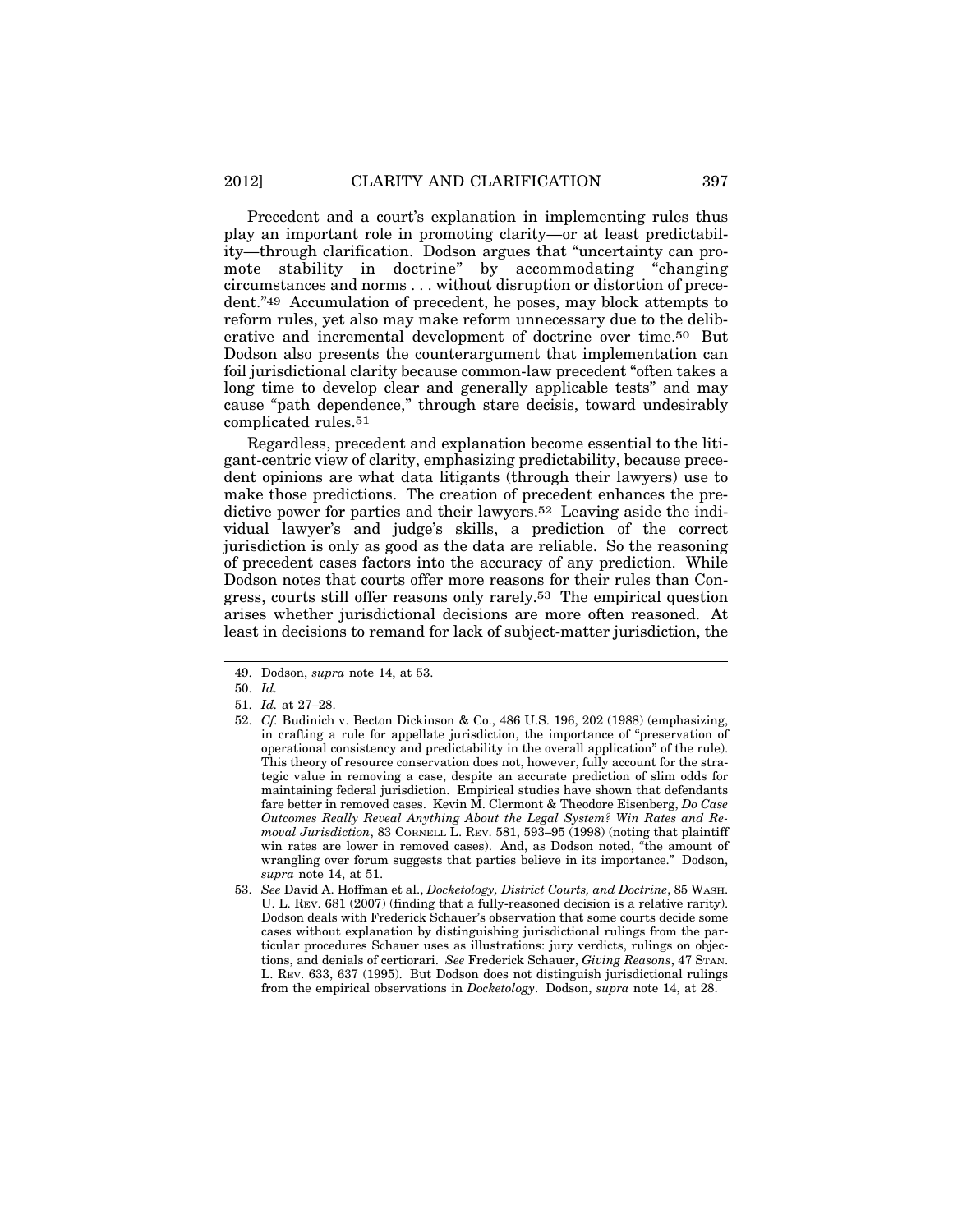order is unappealable.54 A lack of reasoned elaborations in jurisdictional decisions could prevent the clarification-through-precedent process from taking hold and clarifying murky areas.

If jurisdictional clarity focuses on litigant predictability which, in turn, depends on application and precedent to make those predictions, then the questions become: What does the implementation process look like and can clarification make a difference? To tackle these big questions, I will start by asking them in a small segment of jurisdictional doctrine: state-law claims raising federal issues, also known as "embedded" federal questions.55

I chose embedded federal questions for this study because the topic produces a relatively small number of cases, it is an area acknowledged to have fairly complex rules, and the Supreme Court issued a clarification of the rules by resolving a circuit split in its 2005 *Grable* opinion,56 offering a before-and-after setting in which to study the rule's implementation. *Grable* presented the Court with, among other things, a choice between a bright-line rule and a flexible standard. The Court's choice of rule and the district and appellate courts' implementation of that choice then presents an opportunity to examine both what the implementation process looks like and whether the choice of a flexible rule over a bright line can affect the outcome of jurisdictional decisions.

The remainder of this Part sketches an overview of what the federal-question doctrine landscape looked like before and after *Grable*.

#### **C.** *Grable* **as Clarification**

Different types of jurisdiction may warrant different levels of clarity. Diversity and appellate jurisdiction, for example, present compelling cases for bright-line rules because they primarily concern the

<sup>54. 28</sup> U.S.C. § 1447(d) (2006).

<sup>55.</sup> *See* Grable & Sons Metal Prods., Inc. v. Darue Eng'g & Mfg., 545 U.S. 308, 314 (2005). Other nicknames for this species of jurisdiction include "hybrid law" claims, "mixed" cases, and "*Grable*" federal questions. *See, e.g.*, Linda R. Hirshman, *Whose Law Is It, Anyway? A Reconsideration of Federal Question Jurisdiction over Cases of Mixed State and Federal Law*, 60 IND. L.J. 17, 17–18 (1984) ("hybrid cases"); Preis, *supra* note 42, at 148 ("hybrid"). I have selected "embedded federal question" not only because *Grable* used the phrase, but also because it is, to me, the most descriptive. Like a federal-law fossil encased in state-law amber, the federal question is integral to the state-law claim surrounding it. *Cf. Embed*, MERRIAM-WEBSTER, http://www.merriam-webster.com/dictionary/embed?show=0&t=1326664060 (last visited Jan. 22, 2012) (defining "embed," as "to enclose closely in or as if in a matrix," using the illustration of "fossils *embedded* in stone"). To extract the federal question would shatter—or at least fundamentally alter—the amber. Because *Grable* dealt with this precise form of federal question most recently and, for now, most definitively, I use "*Grable* federal question" and "embedded federal question" interchangeably.

<sup>56.</sup> *See Grable*, 545 U.S. at 312, 318.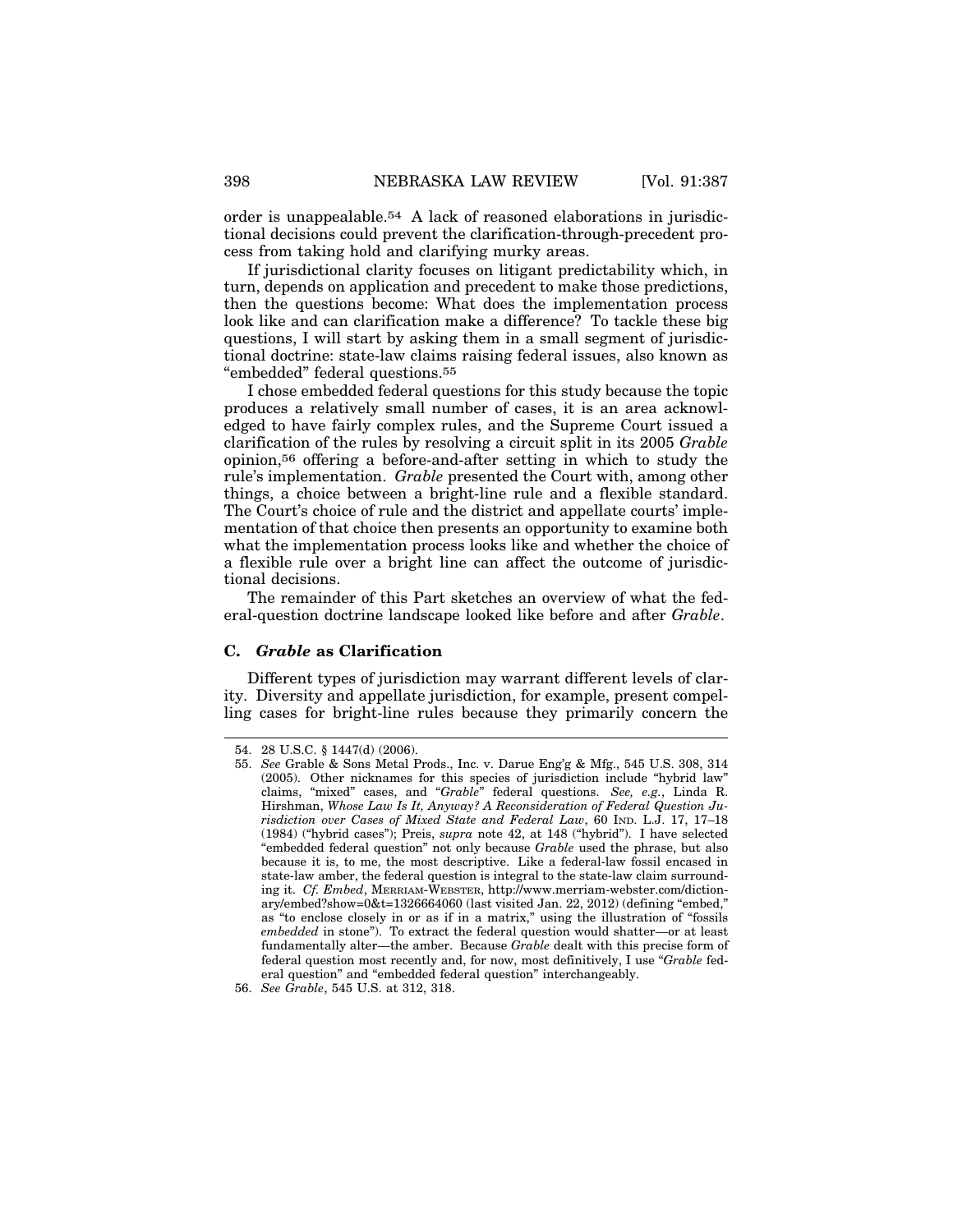parties' characteristics and the time for filing.57 Thus, their respective purposes are largely differentiated from the subject matter of the dispute. It might make sense in those contexts to draw brighter lines around the *who* and *when* of jurisdiction.

Federal-question jurisdiction, on the other hand, centers entirely on the *what*. That is, *what legal issues* justify summoning the expertise, "experience, solicitude, and hope of uniformity that a federal forum offers on federal issues."58 Because it pertains to the subjects appropriate for adjudication in federal court, this existential inquiry presents a stronger case for flexibility to achieve the right result, even at the expense of expedience.

The evolution of federal-question doctrine thus reflects the interplay of clarity, complexity, and formalist principles. The Supreme Court at one time embraced the formalist rule confining jurisdiction to federal claims,59 but maintained that rule for only three years before rejecting it and recognizing jurisdiction over substantial federal issues embedded in state claims.60 Rather than black-and-white rules, the Supreme Court has looked to "common sense" principles to accommodate the "kaleidoscopic" situations that present issues appropriate and desirable for federal adjudication.61

Though portions of the doctrine have been clarified through application over time, the kaleidoscope of common sense approach for many years prevented the formation of a "single, precise, all-embracing" test for embedded federal-question jurisdiction.62 The 2005 decision in *Grable & Sons Metal Products, Inc. v. Darue Engineering & Manufacturing* at last intervened. *Grable* serves two primary purposes for embedded federal-question doctrine: first, the opinion weaves strands of doctrine into a unified test and does so unanimously; second, *Grable* resolved a circuit split over whether the alleged federal question must have an accompanying federal right of action.63 *Grable* thus represents both the moment of clarification for the entire embedded federalquestion jurisdictional rule, and the choice between an inherently clear rule for substantiality, versus one affording the flexibility to get it right in each case.64 In choosing the flexible rule, *Grable* can be seen both as a rejection of formalist principles and as a clarification in federal-question jurisdiction.

- 63. *See Grable*, 545 U.S. at 311–12.
- 64. *See id.* at 314, 317.

<sup>57.</sup> *See* 28 U.S.C. § 1291 (appellate); 28 U.S.C. § 1332 (diversity); FED. R. APP. P. 4(a).

<sup>58.</sup> *Grable*, 545 U.S. at 312.

<sup>59.</sup> *See* Am. Well Works Co. v. Layne & Bowler Co., 241 U.S. 257, 260 (1916).

<sup>60.</sup> *See* Gully v. First Nat'l Bank, 299 U.S. 109, 117–18 (1936).

<sup>61.</sup> *Id.*

<sup>62.</sup> Christianson v. Colt Indus. Operating Corp., 486 U.S. 800, 821 (1988) (Stevens, J., concurring).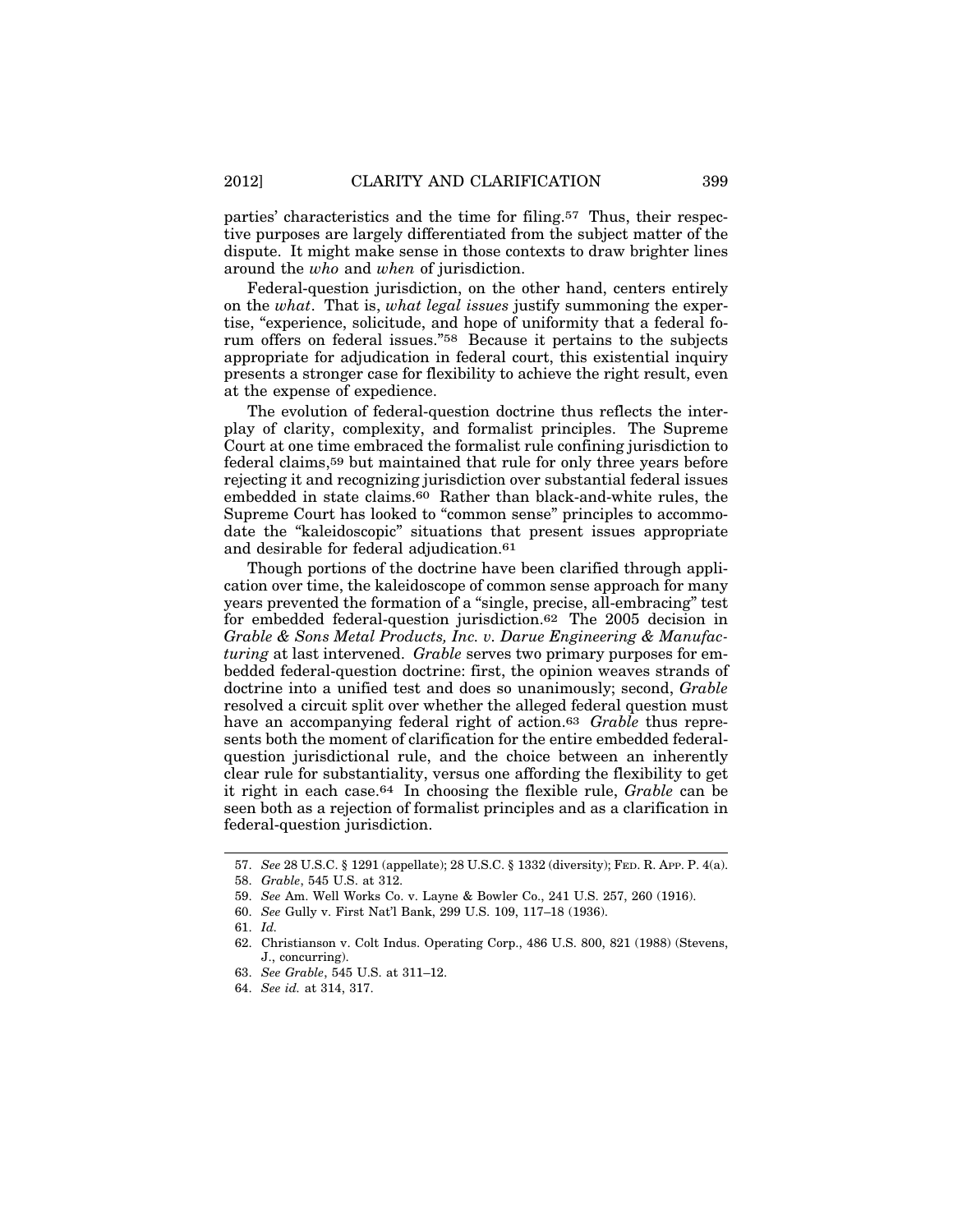#### *1. Evolution of the* Grable *Test*

*Grable*'s "clarification" can only fully be appreciated in context of the choice facing the Court between varied rules for embedded federal questions. Commentators and jurists rightly have described embedded federal-question doctrine as a "tangled corner."65 Before attempting to discern the relative clarity and clarifications, it is useful to identify the strands contributing to the knot and briefly trace how they came to entwine and, at times, entangle.

Federal-question jurisdiction allows federal courts to decide questions of federal law to serve several general purposes: (1) to protect federal rights and interests from hostile or inexpert state courts, (2) to promote comity and federalism, and (3) to enhance uniformity in the interpretation of federal law by jurists with expertise and life-tenure.66 The doctrine thereby allocates to federal courts those issues that justify calling on "the experience, solicitude, and hope of uniformity that a federal forum offers on federal issues."67

Federal-question jurisdiction emanates from Article III, section 2 of the United States Constitution, which empowers federal courts to adjudicate all cases "arising under" the Constitution, federal laws, and treaties.68 The Judiciary Act of 1875 created federal district courts and prescribed simply that those district courts have original jurisdiction over all civil actions "arising under" the Constitution, laws, or treaties of the United States.69 This statutory "arising under" jurisdiction parallels Article III's constitutional "arising under" jurisdiction, but has found more limited application by courts.70

Although the constitutional and statutory bases for federal-question jurisdiction have remained unaltered since they were written,71 the Supreme Court's interpretation of those bases has evolved significantly and inconsistently in the subsequent centuries of federal-question jurisprudence. Specifically, the proclaimed test for when a state-

<sup>65.</sup> Almond v. Capital Props., Inc., 212 F.3d 20, 22 (1st Cir. 2000).

<sup>66.</sup> Dodson, *supra* note 14, at 7 (citing Barry Friedman, *A Revisionist Theory of Abstention*, 88 MICH. L. REV. 530, 550–54 (1989)).

<sup>67.</sup> *Grable*, 545 U.S. at 312 (citing AM. LAW INST., STUDY OF THE DIVISION OF JURIS-DICTION BETWEEN STATE AND FEDERAL COURTS 164–66 (1968)).

<sup>68.</sup> U.S. CONST. art. III, § 2.

<sup>69. 28</sup> U.S.C. § 1331 (2006).

<sup>70.</sup> *See, e.g.*, Romero v. Int'l Terminal Operating Co., 358 U.S. 354, 378–80 (1959) ("The Act of 1875 is broadly phrased, but it has been continuously construed and limited in the light of the history that produced it, the demands of reason and coherence, and the dictates of sound judicial policy which have emerged from the Act's function as a provision in the mosaic of federal judiciary legislation. It is a statute, not a Constitution, we are expounding."); *see also, e.g.*, Verlinden B.V. v. Cent. Bank of Nigeria, 461 U.S. 480, 494–95 (1983) (explaining that despite nearly identical language, the Court "never has held that statutory 'arising under' jurisdiction is identical to Art. III 'arising under' jurisdiction").

<sup>71.</sup> *See* U.S. CONST. art. III; 28 U.S.C. § 1331.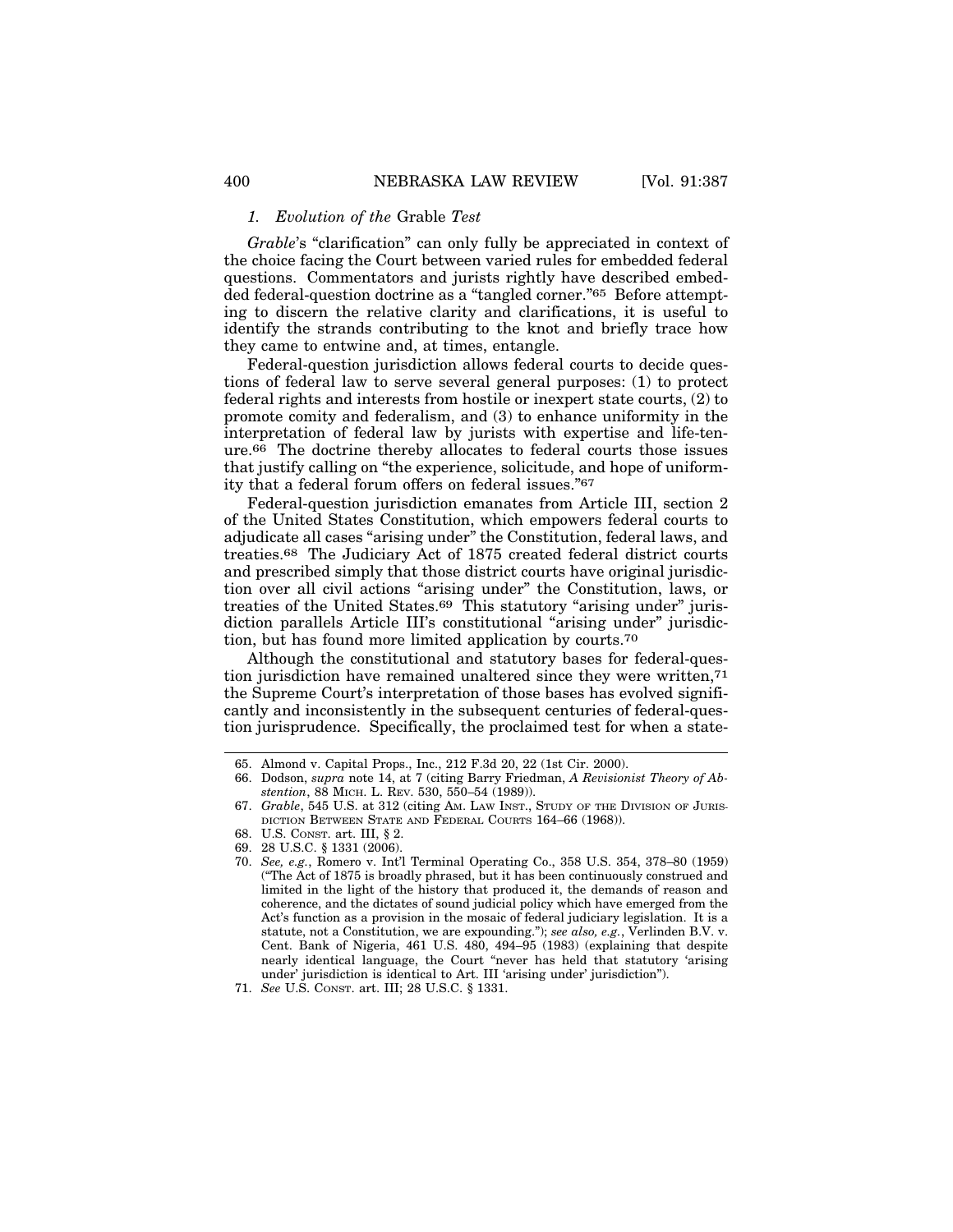law case raises a jurisdictional federal question has morphed and oscillated over time.72

*Osborn v. Bank of the United States* represents a convenient pole for marking the most expansive articulation of federal-question jurisdiction: that Congress may confer federal-question jurisdiction over cases with an "ingredient" of federal law.73 At the opposite pole, Justice Holmes most famously expressed the minimal view of federalquestion jurisdiction: that "arising under" jurisdiction includes only those cases brought as federal-law claims.74 But Justice Holmes dissented in *Smith v. Kansas City Title & Trust Co*., which stated the Supreme Court's earliest and most-often-quoted test for jurisdiction over embedded federal questions:

- 72. *See* Almond v. Capital Props., Inc., 212 F.3d 20, 23 (1st Cir. 2000) (citations omitted) ("The Supreme Court has periodically affirmed [embedded federal-question] jurisdiction in the abstract . . . , occasionally cast doubt upon it, rarely applied it in practice, and left the very scope of the concept unclear. Perhaps the best one can say is that this basis endures in principle but should be applied with caution and various qualifications."). *Compare* City of Chicago v. Int'l Coll. of Surgeons, 522 U.S. 156, 164 (1997) (citation omitted) (recognizing jurisdiction "if a wellpleaded complaint established that [plaintiffs'] right to relief under state law requires resolution of a substantial question of federal law"), Smith v. Kansas City Title & Trust Co., 255 U.S. 180, 199 (1921) (extending jurisdiction to cases in which "it appears from the [complaint] that the right to relief depends upon the construction or application of the Constitution or laws of the United States, and that such federal claim is not merely colorable, and rests upon a reasonable foundation"), *and* Osborn v. Bank of United States, 22 U.S. (9 Wheat.) 738, 823 (1824) (holding that Congress may confer federal-question jurisdiction over cases with an "ingredient" of federal law), *with* Merrell Dow Pharm. Inc. v. Thompson, 478 U.S. 804 (1986) (restricting federal-question jurisdiction to cases in which the federal law implicated confers a right of action), *and* Am. Well Works Co. v. Layne & Bowler Co*.*, 241 U.S. 257, 260 (1916) ("A suit arises under the law that creates the cause of action."). *See generally* Ryan, *supra* note 48, at 662–70 (outlining the vacillation and changes in the test for embedded federal question since the Holmes Rule and concluding that "[t]he costs associated with such a fuzzy jurisdictional inquiry simply outweigh the benefits").
- 73. *Osborn*, 22 U.S. at 823 (holding that Congress may confer federal-question jurisdiction over cases with an "ingredient" of federal law). Judge Friendly contemplated an even more "extreme[ ]" maximum model of federal-question jurisdiction, embracing the "full sweep of constitutional power" to include federal defenses in civil and criminal cases and removal power for plaintiff or defendant after assertion of a federal defense or counterclaim. FRIENDLY, *supra* note 9, at 11–13. This hypothetical remained a hypothetical, and Judge Friendly dismissed the idea as "principled but unwise." *Id.* at 13.
- 74. *E.g.*, *Smith*, 255 U.S. at 214 (Holmes, J., dissenting); *Am. Well Works*, 241 U.S. at 260 ("A suit arises under the law that creates the cause of action."). Judge Friendly contemplated an even more "extreme[ ]" minimal model of federal-question jurisdiction, eliminating "general federal question jurisdiction" and replacing it with limited exceptions for admiralty, maritime, bankruptcy, patent, and suits against the United States. FRIENDLY, *supra* note 9, at 13. Judge Friendly similarly dismissed this minimum model as "principled but unwise." *Id.*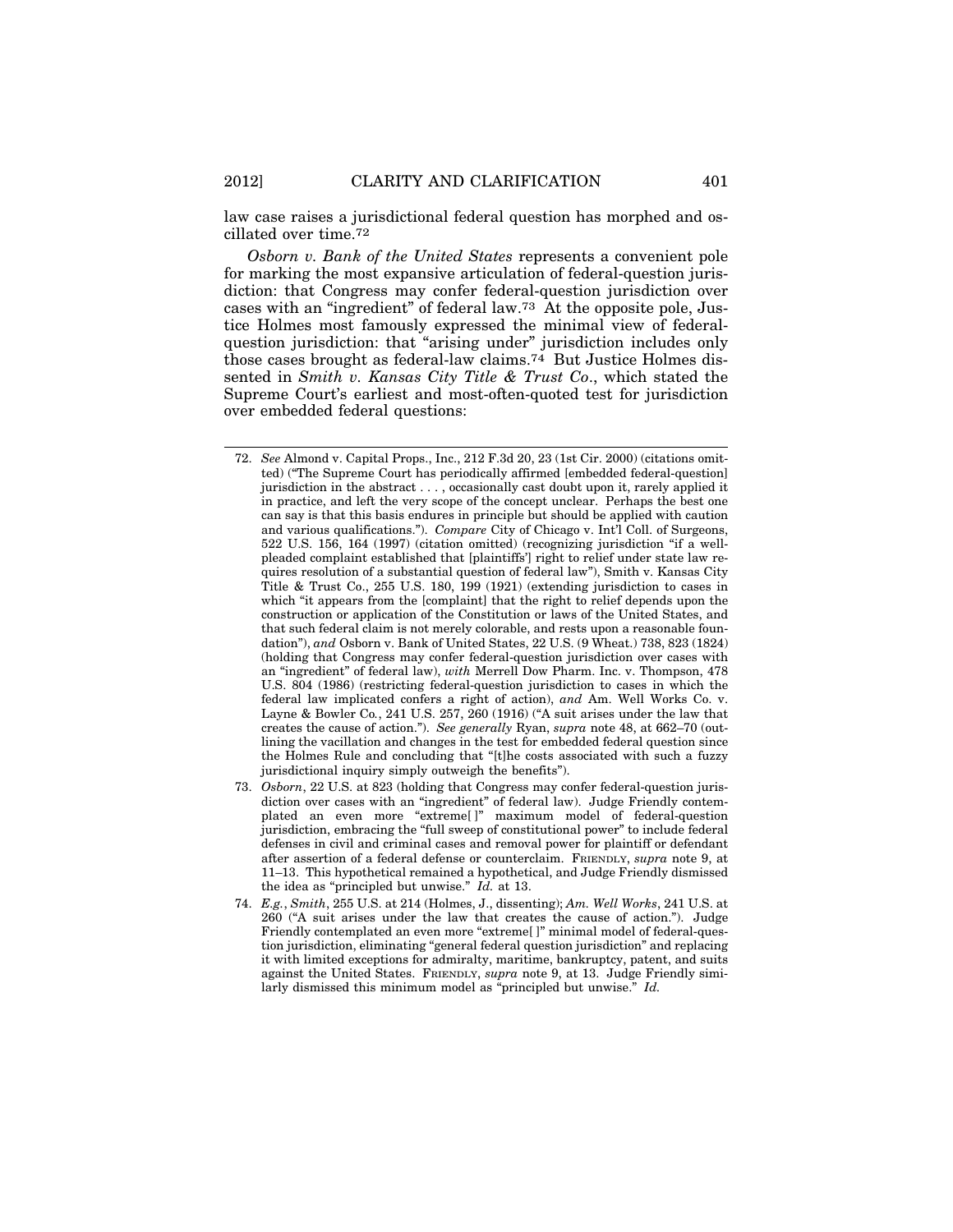The general rule is that, where it appears from the bill or statement of the plaintiff that the right to relief depends upon the construction or application of the Constitution or laws of the United States, and that such federal claim is not merely colorable, and rests upon a reasonable foundation, the District Court has jurisdiction under this provision.75

In its 2005 *Grable* opinion, the Supreme Court staked out a position between the two poles of "jurisdiction over federal issues embedded in state-law claims between nondiverse parties," again rejecting the Holmes prohibition, but also refusing to "open[ ] federal courts to any state action embracing a point of federal law."76 The compromise position articulated in *Grable* wove various doctrinal strands together into a four-element test.77 When determining jurisdiction over embedded federal questions, the *Grable* test asks, "[D]oes a state-law claim  $[(1)]$  necessarily raise a stated federal issue,  $[(2)]$  actually disputed and [(3)] substantial, [(4)] which a federal forum may entertain without disturbing any congressionally approved balance of federal and state judicial responsibilities."78

The Supreme Court's 1986 opinion in *Merrell Dow* set the stage for *Grable*.79 In *Merrell Dow*, the majority emphasized the importance of a federal right of action accompanying an alleged federal question "cannot be overstated."80 During the nineteen years after *Merrell Dow*, the appellate courts split over whether it actually could be overstated—namely, whether *Merrell Dow* "always requires a federal cause of action as a condition for exercising federal-question jurisdic-

<sup>75.</sup> *Smith*, 255 U.S. at 199.

<sup>76.</sup> Grable & Sons Metal Prods., Inc. v. Darue Eng'g & Mfg., 545 U.S. 308, 314 (2005).

<sup>77.</sup> *Id.*

<sup>78.</sup> *Id.*

<sup>79.</sup> *See, e.g.*, Wisconsin v. Abbott Labs., 390 F. Supp. 2d 815, 820 (W.D. Wis. 2005) (citation omitted) ("Defendants' argument relies on a recent Supreme Court decision, [*Grable*], but the proper starting point for analysis is a case decided twenty years earlier [*Merrell Dow*]."). Previous authors have deftly handled the detailed history of federal-question jurisdiction, so I have presented only a summary here. *See, e.g.*, Scott Dodson, *In Search of Removal Jurisdiction*, 102 NW. U. L. REV. 55 (2008); *see also, e.g.*, Andrew D. Bradt, Grable *on the Ground: Mitigating Unchecked Jurisdictional Discretion*, 44 U.C. DAVIS L. REV. 1153, 1160–76 (2011) (focusing on *Grable* through the history of federal-question jurisdiction).

<sup>80.</sup> Merrell Dow Pharm. Inc. v. Thompson, 478 U.S. 804, 812 (1986). As Erwin Chemerinsky succinctly described the state of embedded federal-question jurisdiction under *Merrell Dow*, "a case arises under federal law if it is apparent from the face of the plaintiff's complaint . . . [that] plaintiff's cause of action is based on state law [and] that a federal law that creates a cause of action is an essential component of the plaintiff's claim." CHEMERINSKY, *supra* note 9, § 5.2, at 288.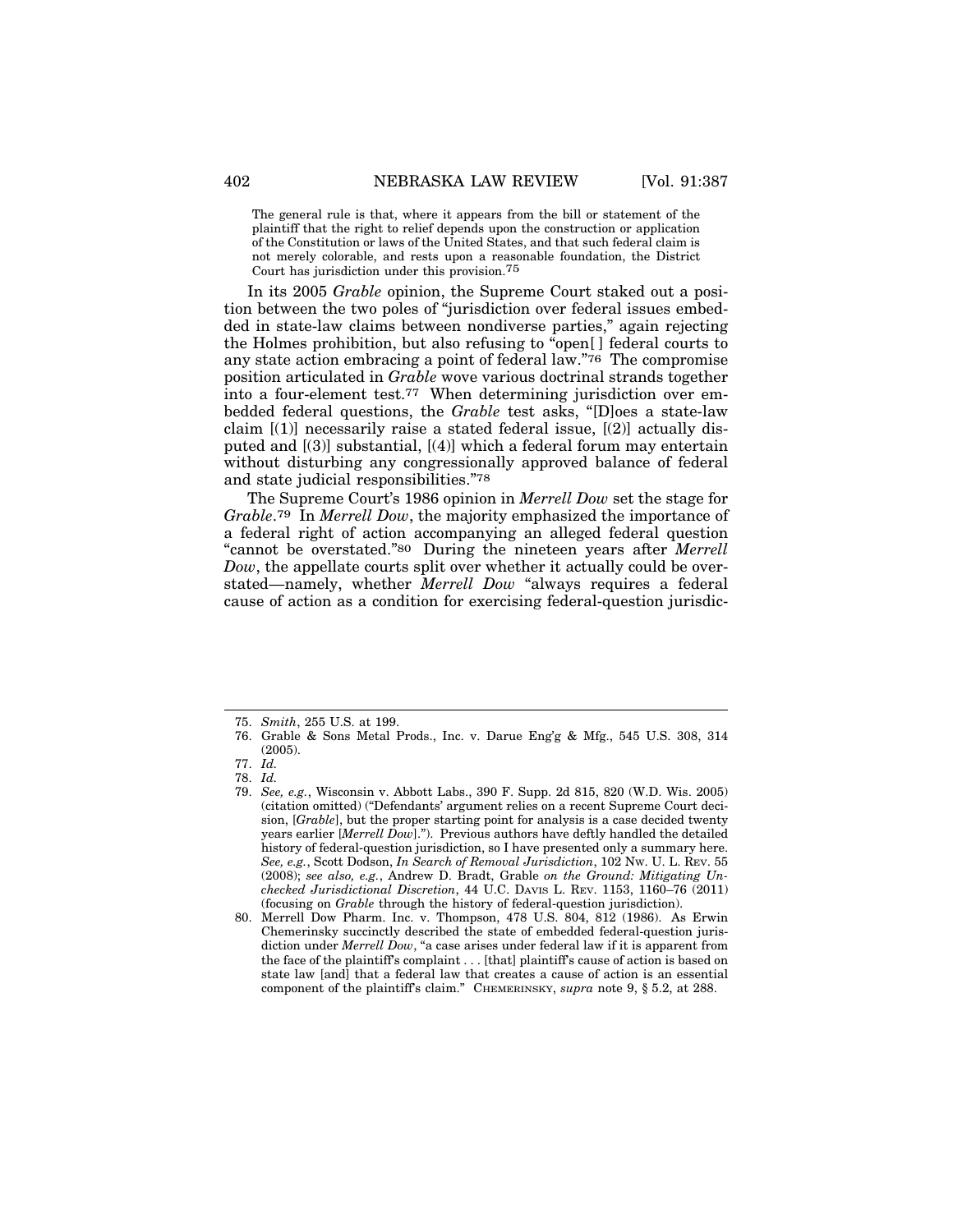tion."81 The Supreme Court in *Grable* granted certiorari to address the split.82

*Grable* presented a neat and tidy package for resolving the split because the alleged federal question was "the only issue"83 in the case, which involved a narrow point of tax law relating to form of notice.<sup>84</sup> To satisfy delinquent federal taxes, the IRS seized property owned by Grable & Sons Metal Products, Inc.<sup>85</sup> The seizure necessitated notice under a federal tax law provision.86 Grable received actual notice by certified mail and the sale went forward.87 Darue Engineering & Manufacturing bought the property at the sale and received a quitclaim deed from the government.88 Five years later, Grable brought an action in Michigan state court for quiet title, contending that a faulty form of notice invalidated the quitclaim deed issued to Darue.89 Specifically, Grable claimed the federal tax law notice provision required personal service and that the service he received by certified mail was improper.90

Darue removed the case to federal court, arguing the title's validity turned on the interpretation of the federal tax law's notice provision

84. *Grable*, 545 U.S. at 310.

86. *Id.* (citing 26 U.S.C § 6335 (2000)).

- 88. *Id.* at 310–11.
- 89. *Id.* at 311.
- 90. *Id.*

<sup>81.</sup> *Grable*, 545 U.S. at 311–12; *see also*, Bracey v. Bd. of Educ. of Bridgeport, 368 F.3d 108, 114 (2d Cir. 2004) (describing the split). *Compare, e.g.*, Seinfeld v. Austen, 39 F.3d 761, 764 n.2 (7th Cir. 1994) ("*Merrell Dow* interpreted the word 'substantial' in this phrase to mean a congressional choice to include a private right of action in favor of plaintiffs."), *with* Ormet Corp. v. Ohio Power Co., 98 F.3d 799, 806 (4th Cir. 1996), *and* Barbara v. N.Y. Stock Exch., Inc., 99 F.3d 49, 54 (2d Cir. 1996) (citations omitted) ("Although . . . cases in this circuit have not read *Merrell Dow* categorically to preclude federal question jurisdiction in the absence of a private remedy for violation of the relevant federal law, [ ] the existence *vel non* of such a private right of action is the starting point for our inquiry into the substantiality of the federal questions involved in a lawsuit."). Chemerinsky also highlighted the ambiguity *Merrell Dow* engendered, making "a more precise statement [of the test] impossible" without "additional clarification" from the Supreme Court. CHEMERINSKY, *supra* note 9, § 5.2, at 288.

<sup>82.</sup> *Grable*, 545 U.S. at 311–12.

<sup>83.</sup> As an aside, the Court observed that, in *Grable*, the federal issue "appear[ed] to be the only legal or factual issue contested in the case." *Id.* at 315. Notably, this "only issue" observation does not appear in the part of the opinion outlining the law. Its only proper use seems to be as a point of emphasis on *really* necessary federal issues, not as a prerequisite to satisfying the jurisdictional test. The singularity of the issue has, unfortunately, attracted more attention than it warrants, with erroneous results. *See generally* Jennifer E. Fairbairn, Comment, *Keeping* Grable *Slim: Federal Question Jurisdiction and the Centrality Test*, 58 EMORY L.J. 977, 1006 (2009) (identifying a common district court error in applying *Grable* as "overemphasis on the federal issue as the only disputed issue").

<sup>85.</sup> *Id.*

<sup>87.</sup> *Id.*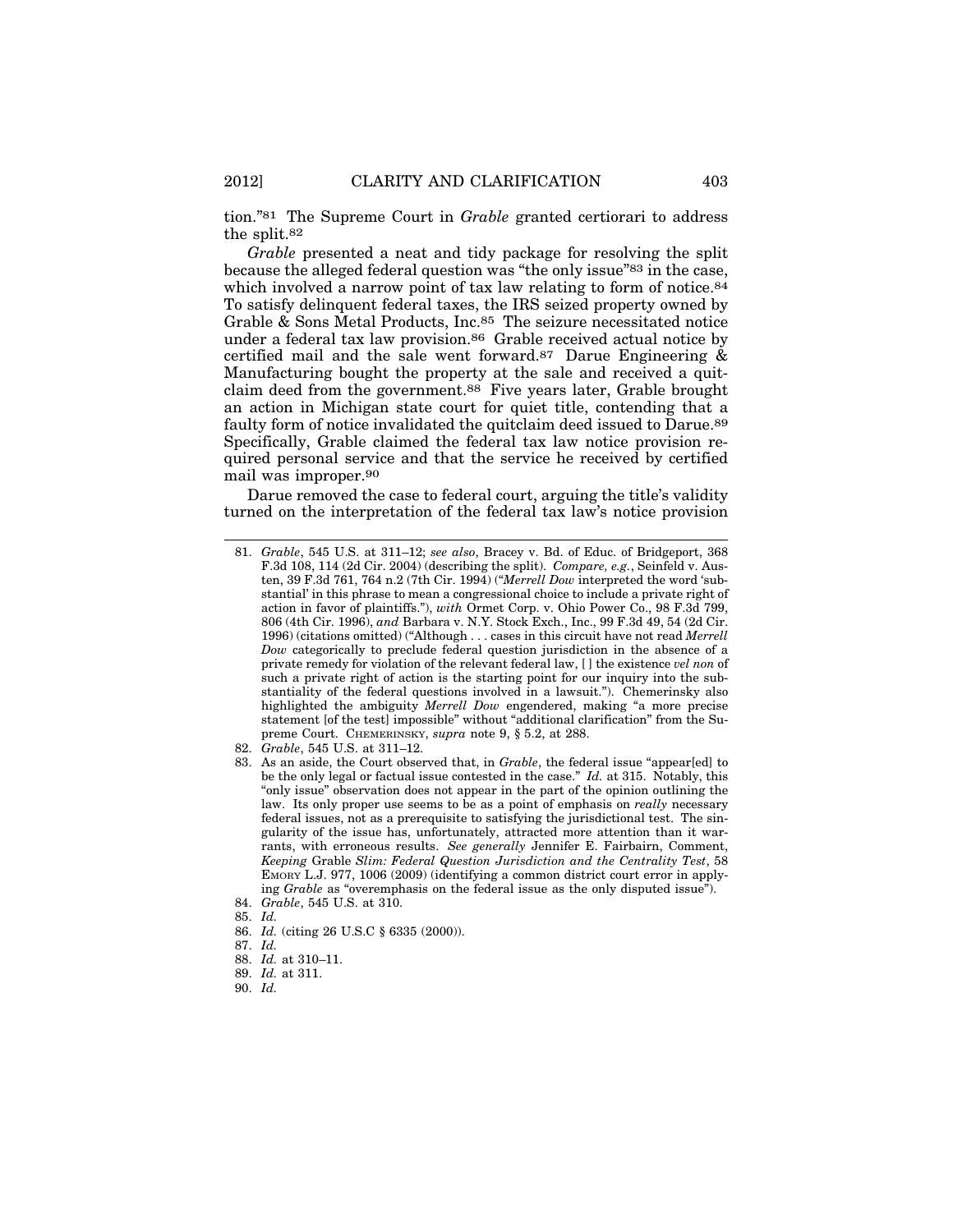and Grable moved to remand.91 The district court denied remand,92 explaining that Grable's claim posed a "significant question of federal law" and the absence of a federal right of action to enforce the claim did not prevent exercise of jurisdiction.93

The district court ultimately granted summary judgment for Darue, holding the federal notice provision required personal service, but substantial compliance sufficed.94 Grable appealed and the Sixth Circuit affirmed the jurisdictional and merits rulings.95 In adjudicating Grable's jurisdictional arguments, the Sixth Circuit cited the wellpleaded complaint rule96 and a three-part test "synthesized" by circuit courts from the "long history of Supreme Court guidance": "[A] federal question may arise out of a state law case or controversy if the plaintiff asserts a federal right that 1) involves a substantial question of federal law; 2) is framed in terms of state law; and 3) requires interpretation of federal law to resolve the case."97

After granting certiorari, Justice Souter framed the question as "whether want of a federal cause of action to try claims of title to land obtained at a federal tax sale precludes removal to federal court of a state action with nondiverse parties raising a disputed issue of federal title law."98 Justice Souter's answer for the unanimous Court ultimately was "no" and the Court held "the national interest in providing a federal forum for federal tax litigation is sufficiently substantial to support the exercise of federal-question jurisdiction over the disputed issue on removal, which would not distort any division of labor be-

<sup>91.</sup> *Id.*

<sup>92.</sup> From the district court docket, it appears the court held a hearing on Darue's motion to remand on April 2, 2011, and issued its two-page order denying the motion that same day. United States District Court for the Western District of Michigan, Civil Docket for Case #: 1:01-CV-37-DWM, at entries for April 2, 2001, Grable & Sons Metal Prods., Inc. v. Darue Eng'g & Mfg., Inc., 207 F. Supp. 2d 694 (W.D. Mich. 2002) (No. 1:01-CV-37-DWM). The district court published its summary judgment opinion. Grable & Sons Metal Prods., Inc. v. Darue Eng'g & Mfg., Inc., 207 F. Supp. 2d 694 (W.D. Mich. 2002).

<sup>93.</sup> *Grable*, 545 U.S. at 311 (quoting district court hearing transcript).

<sup>94. &</sup>quot;Inasmuch as plaintiff undisputedly received actual notice of the seizure of its Eaton Rapids property by certified mail; was afforded ample opportunity to be present at the tax sale and bid on the property; and has not even argued that it suffered *any* prejudice as a result of the IRS's failure to personally deliver notice, the Court is satisfied that § 6335(a) was substantially complied with." *Grable*, 207 F. Supp. 2d at 697.

<sup>95.</sup> Grable & Sons Metal Prods., Inc. v. Darue Eng'g & Mfg., 377 F.3d 592 (6th Cir. 2004).

<sup>96.</sup> *Id.* at 594 (quoting Taylor v. Anderson, 234 U.S. 74, 75–76 (1914)) ("[A] federal question 'must be determined from what necessarily appears in the plaintiff's statement of his own claim.'").

<sup>97.</sup> *Id.* at 595 (citing Long v. Bando Mfg. of Am., Inc., 201 F.3d 754, 759 (6th Cir. 2000)).

<sup>98.</sup> *Grable*, 545 U.S. at 310.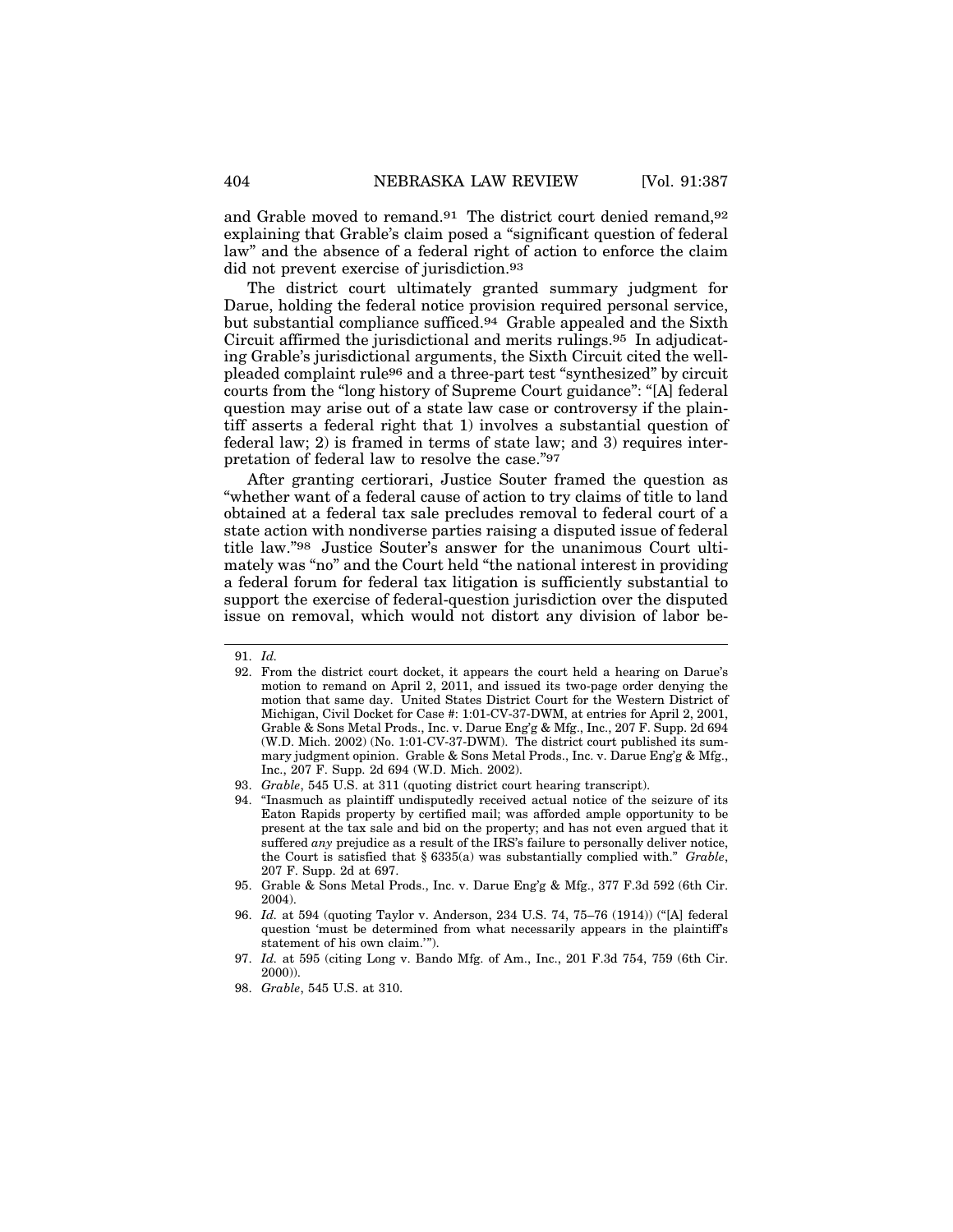tween the state and federal courts, provided or assumed by Congress."99

The Supreme Court affirmed the Sixth Circuit and performed its own synthesis of the "long history" of its "guidance" on federal-question jurisdiction,100 including "the commonsense notion that a federal court ought to be able to hear claims recognized under state law that nonetheless turn on substantial questions of federal law, and thus justify resort to the experience, solicitude, and hope of uniformity that a federal forum offers on federal issues."101 Although acknowledging that it had yet to state a "'single, precise, all-embracing'" test for jurisdiction over embedded federal questions between nondiverse parties,102 the *Grable* Court synthesized precedent along four major doctrinal strands: (1) "[D]oes a state-law claim necessarily raise a stated federal issue," that is  $(2)$  "actually disputed" and  $(3)$  "substantial," and which (4) "a federal forum may entertain without disturbing any congressionally approved balance of federal and state judicial responsibilities."103 *Grable* appears to have arranged its elements from least controversial to most.

The first strand, "necessary," traces back to *Smith*'s statement allowing jurisdiction where the right to relief under a state-law claim "'depends upon the construction or application of [federal law].'"104 The well-pleaded complaint rule additionally requires that the issue appear in the plaintiff's complaint and not simply as a necessary defense.105 Thus, necessity appears first in the *Grable* synthesis as a

<sup>99.</sup> *Id.*

<sup>100.</sup> *Compare id.* at 312–14 (containing the Supreme Court's synthesis of precedent), *with Grable*, 377 F.3d at 595 (containing the Sixth Circuit's "synthesis" of the "long history of Supreme Court guidance").

<sup>101.</sup> *Grable*, 545 U.S. at 312 (citing AM. LAW INST., STUDY OF THE DIVISION OF JURIS-DICTION BETWEEN STATE AND FEDERAL COURTS 164–66 (1968)).

<sup>102.</sup> *Id.* at 314 (quoting Christianson v. Colt Indus. Operating Corp., 486 U.S. 800, 821 (1988) (Stevens, J., concurring)).

<sup>103.</sup> *Id.* at 314.

<sup>104.</sup> *Id.* at 312–13 (alteration in original) (quoting Smith v. Kansas City Title & Trust Co., 255 U.S. 180, 199 (1921)). By the time the Court decided *Smith* in 1921, this "necessity" factor had already become a "classic" in federal-question doctrine. Nearly a century before *Smith*, Chief Justice Marshall in *Cohens v. Virginia* prescribed constitutional federal-question jurisdiction whenever the "correct decision depends on" a question of federal law. Cohens v. Virginia, 19 U.S. (6 Wheat.) 264, 379 (1821). Three years later, the Marshall Court explained that this dependence itself provided "a sufficient foundation for jurisdiction" over federal questions. Osborn v. Bank of United States, 22 U.S. (9 Wheat.) 738, 822 (1824).

<sup>105.</sup> Gully v. First Nat'l Bank, 299 U.S. 109, 112–13 (1936) ("To bring a case within the statute, a right or immunity created by the Constitution or laws of the United States must be an element, and an essential one, of the plaintiff's cause of action. . . . [A]nd the controversy must be disclosed upon the face of the complaint, unaided by the answer or by the petition for removal.").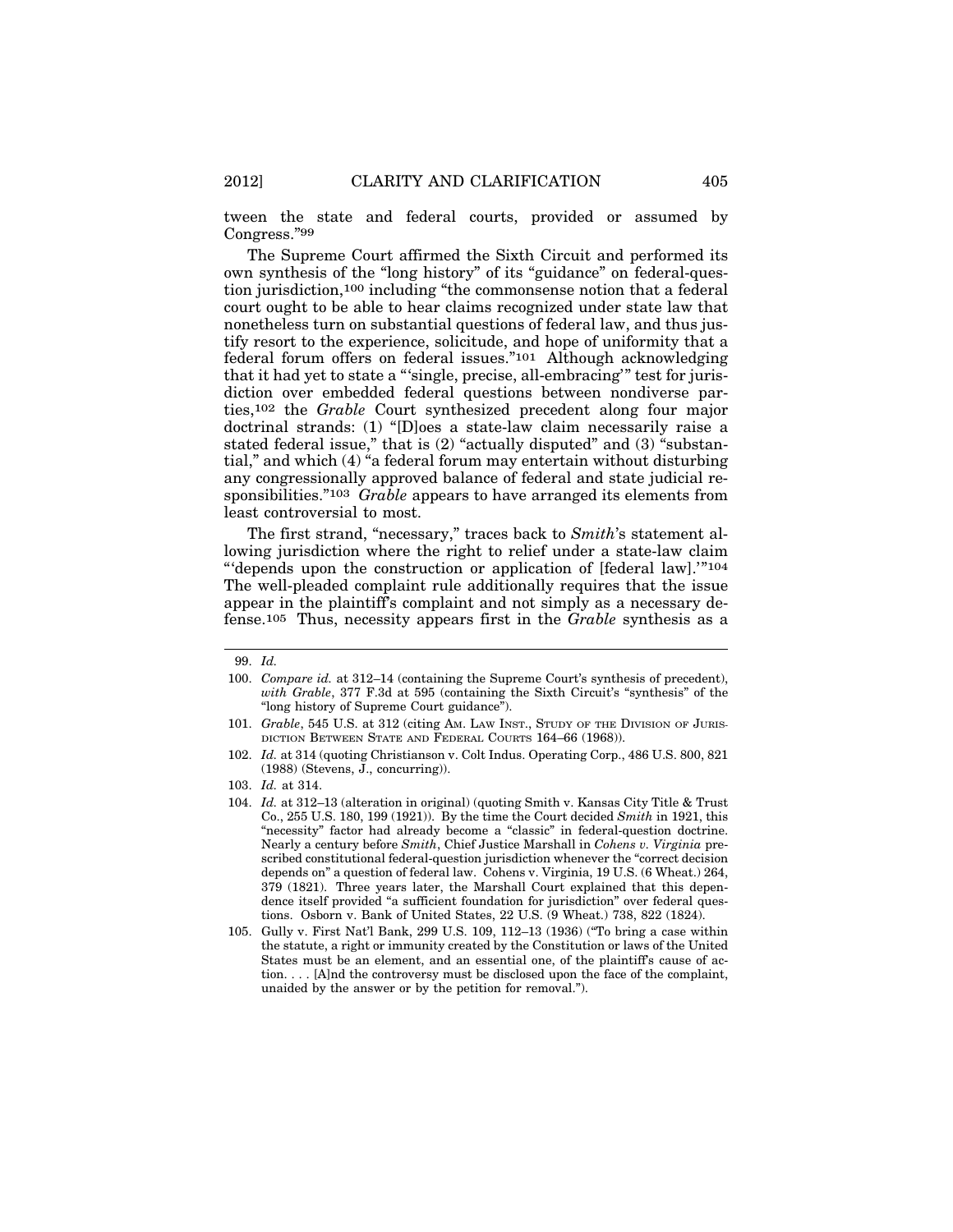classic feature of federal-question jurisdiction, with the weight of consistent precedent behind it.106

The second doctrinal strand, "actually disputed,"107 recognizes a question of federal law must be more than present and necessary to the state claim's resolution.108 The disputed element occupies the second position in *Grable*'s test, owing to the "constant refrain" that jurisdiction "demands . . . a contested federal issue."109

The third doctrinal strand, "substantiality," requires that, in addition to being actually disputed and disputable, the alleged question itself must be substantial, implicating a "serious federal interest in claiming the advantages thought to be inherent in a federal forum."110 Substantiality doctrine is historic, but features little consensus over the years about its meaning.

*Grable* cited Justice Cardozo's 1936 statement in *Gully v. First National Bank* that the test must involve "'a selective process which picks the substantial causes out of the web and lays the other ones aside,'" while encompassing a "'common-sense accommodation of judgment to [the] kaleidoscopic situations'" presenting embedded federal issues.111 The Court cited three cases as evidence of a "constant refrain" of substantiality:112 *City of Chicago v. International College of Surgeons*,113 *Merrell Dow*,114 and *Franchise Tax Board v. Construc-*

- 109. *Grable*, 545 U.S. at 313.
- 110. *Id.*

112. *Id.*

<sup>106.</sup> This hoary commitment to the well-pleaded complaint rule, however, is not wholly without controversy today, as scholars and jurists continue to promote the Holmes Rule's virtues. *E.g.*, *Grable*, 545 U.S. at 320 (Thomas, J., concurring) (supposing that, "[i]n an appropriate case," he would be willing to consider adopting the Holmes view of jurisdiction); *see also, e.g.*, Preis, *supra* note 42 (supporting the use of bright-line rules in resolving some federal jurisdiction questions). *See generally* CHEMERINSKY, *supra* note 9, § 5.2, at 277–78, 282 (noting that the "well-pleaded complaint rule has been repeatedly reaffirmed by the United States Supreme Court" and is "firmly established" despite valid criticisms of the rule).

<sup>107.</sup> *See Grable*, 545 U.S. at 313.

<sup>108.</sup> An early case, *Shulthis v. McDougal*, required the state-law claim not simply involve a question about federal law, but "really and substantially involve[ ] a dispute" over federal law. 225 U.S. 561, 569 (1912). *Shulthis* denied federalquestion jurisdiction over a state quiet title claim because there was not "any controversy respecting the[ ] validity, construction, or effect" of the federal statutes involved. *Id.* at 570; *see Grable*, 545 U.S. at 315 n.3.

<sup>111.</sup> *Id.* (alteration in original) (quoting Gully v. First Nat'l Bank, 299 U.S. 109, 117–18 (1936)).

<sup>113. 522</sup> U.S. 156 (1997). Justice O'Connor, writing for the 7–2 majority in *College of Surgeons*, cited *Franchise Tax Board*'s test, as well as *Gully*'s well-pleaded complaint rule. *Id.* at 164. *College of Surgeons*, however, did not further develop the "substantiality" rule, largely because the federal questions at issue involved constitutional claims. *Id.* In this definition-by-example for "substantiality," the Court had no occasion to consider the reach of *Merrell Dow*'s right-of-action equivalent. As *Grable* noted, and *Merrell Dow* "suggested," federal constitutional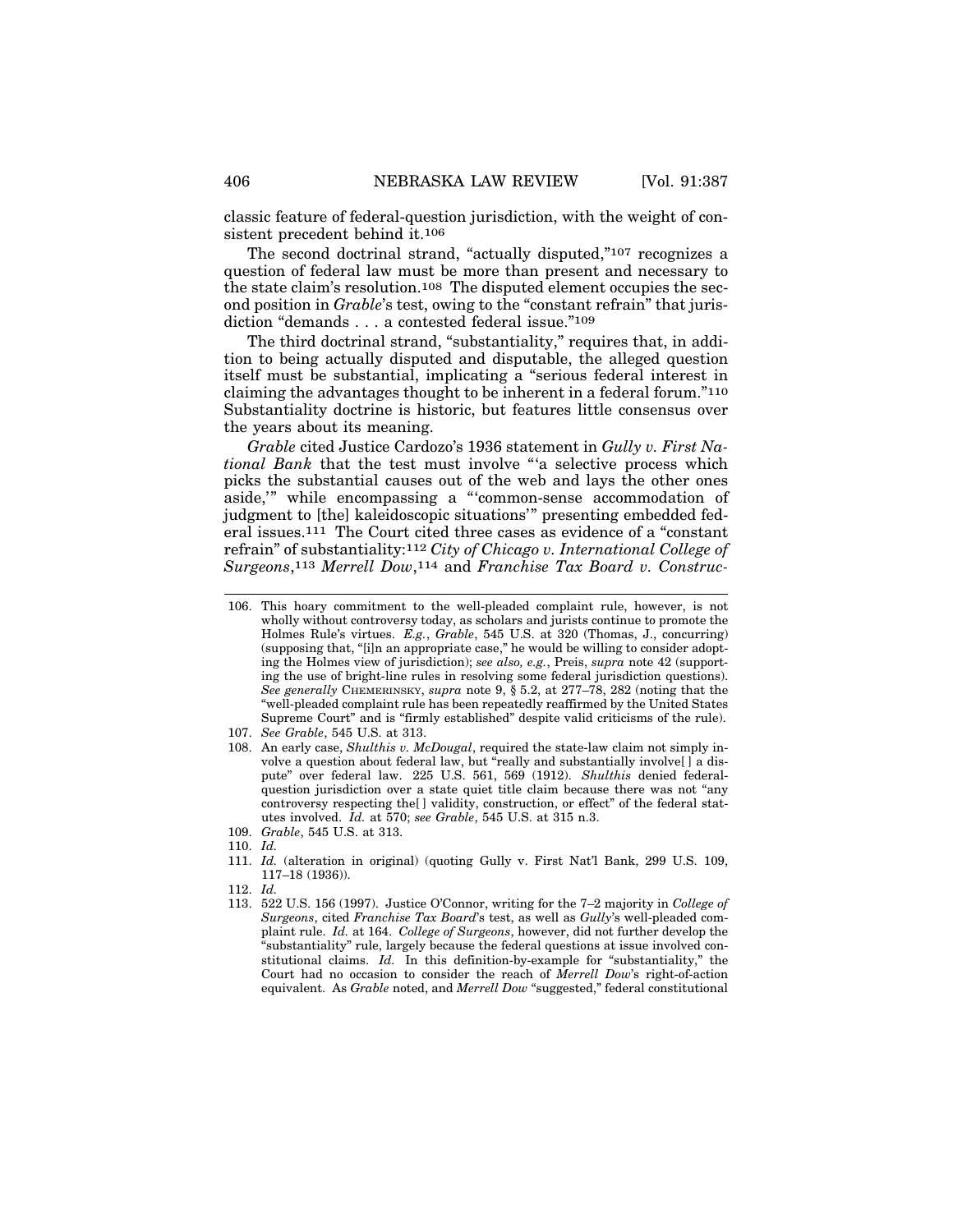*tion Laborers Vacation Trust*.115 While each case imposed a substantiality requirement, each articulated it differently.

In 1986, *Merrell Dow* added a confounding factor to the definition of substantial: a federal remedy in the statute underlying the alleged federal issue.116 Adjudicating embedded federal-question jurisdiction over state tort claims allegedly raising issues about the Federal Food Drug and Cosmetic Act's (the FDCA) labeling provisions, Justice Stevens's opinion for the 5-4 Court held that the lack of a private right of action under the FDCA was "tantamount" to a conclusion that the issue was not substantial enough to be in federal court.117 Use of the word "tantamount," commonly defined as "equivalent in value, significance, or effect,"118 rendered the absence of a federal remedy equivalent to insufficient substantiality under a literal reading of *Merrell Dow*.119

The circuit courts split in their interpretation of *Merrell Dow*, with several circuits applying the literal reading to require a private right of action accompany the alleged federal question and the Fourth Circuit holding that a private right of action was not required.120 *Grable* rejected the literal reading and upheld the Fourth Circuit's interpretation.121

Thus, according to *Grable*'s reading of precedent, state-law claims with embedded federal issues arise under federal law when the issues are necessary to adjudicating the complaint, actually disputed, and implicate a substantial federal interest in resort to a federal forum.122 With the exception of the malleable definition for "substantial," the test seems simple enough.

questions occupy a more "substantial" sphere than federal statutory questions, with constitutional questions "the more likely ones to reach the level of substantiality that can justify federal jurisdiction." *Grable*, 545 U.S. at 320 n.7.

<sup>114.</sup> Merrell Dow Pharm. Inc. v. Thompson, 478 U.S. 804 (1986).

<sup>115. 463</sup> U.S. 1 (1983).

<sup>116.</sup> *Merrell Dow*, 478 U.S. at 814.

<sup>117.</sup> *Id.*

<sup>118.</sup> *Tantamount*, MERRIAM-WEBSTER.COM, http://www.merriam-webster.com/dictionary/tantamount (last visited Oct. 18, 2011).

<sup>119.</sup> In a footnote, the *Merrell Dow* majority took up the notion that "arising under" jurisprudence "can best be understood as an evaluation of the *nature* of the federal interest at stake." 478 U.S. at 814 n.12. The federal interest needed to be "really" federal, or "substantial" and the absence of a federal right of action equaled the absence of "substantiality." *Id.*

<sup>120.</sup> *Compare, e.g.*, Seinfeld v. Austen, 39 F.3d 761, 764 (7th Cir. 1994) (requiring a parallel federal private right of action for federal-question jurisdiction), *with* Ormet Corp. v. Ohio Power Co., 98 F.3d 799, 806 (4th Cir. 1996) (upholding federal-question jurisdiction without an accompanying federal private action).

<sup>121.</sup> Grable & Sons Metal Prods., Inc. v. Darue Eng'g & Mfg., 545 U.S. 308, 311–12 & n.2 (2005).

<sup>122.</sup> *Id.* at 313.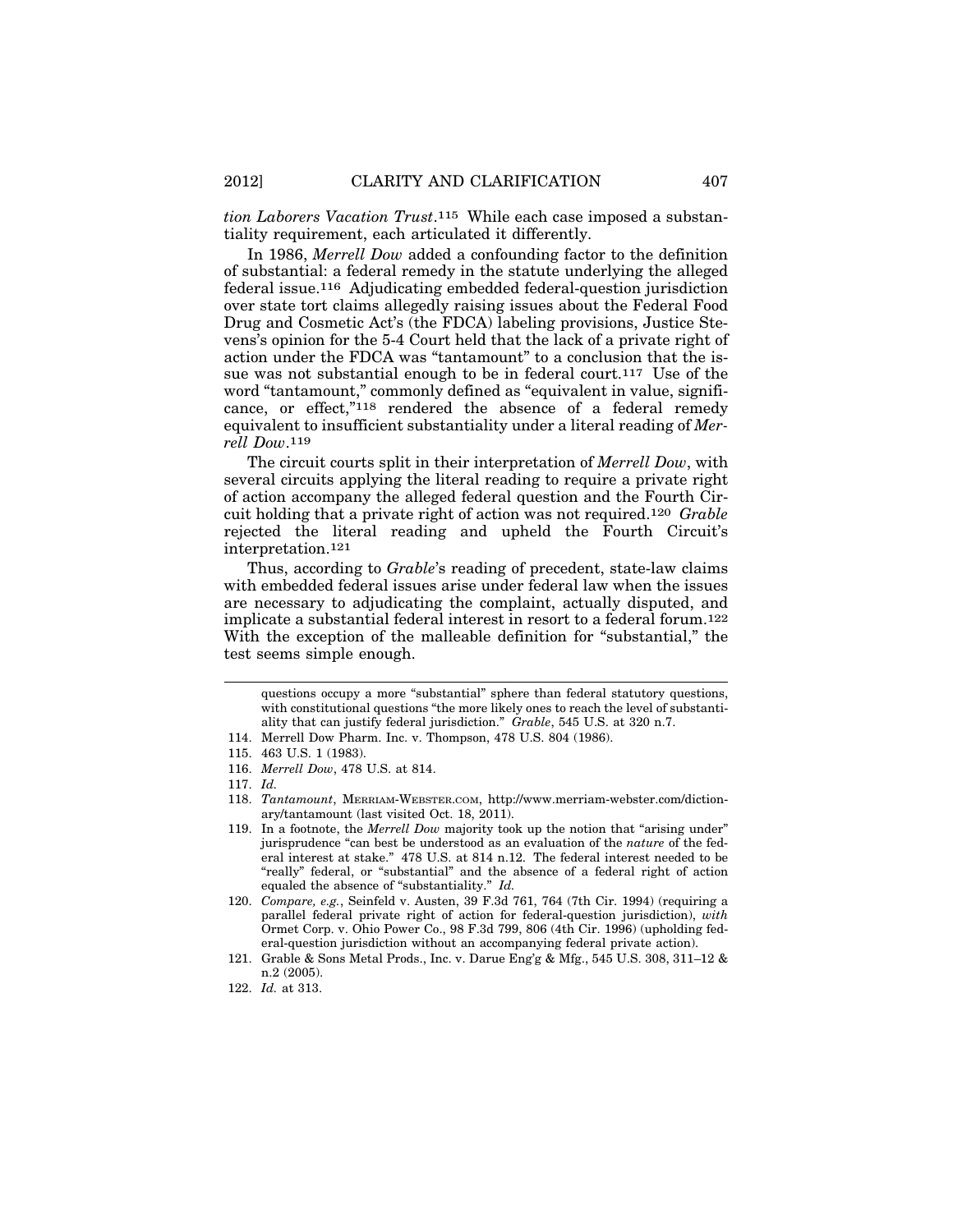The final doctrinal strand, however, involves balancing federalism and comity—complicated "considerations [that] ha[d] kept [the Court] from stating a 'single, precise, all-embracing' test" before 2005.123 *Grable* saw in *Franchise Tax Board* and *Merrell Dow*'s discussions of federalism the imposition of "a possible veto" on exercise of jurisdiction in embedded-question cases otherwise satisfying the "arising under" test.124 *Merrell Dow* "emphasized . . . sensitive judgments about congressional intent, judicial power, and the federal system" in any jurisdictional adjudication.125 The Court echoed *Franchise Tax Board*'s "forceful<sup>[]</sup> reiterat<sup>[ion]</sup>" of the "need for prudence and restraint in the jurisdictional inquiry."126 Expressing concern over the "'increased volume of federal litigation'" and noting the importance of adhering to "'legislative intent,'" *Merrell Dow* thought it improbable that Congress, having made no provision for a federal cause of action, would have meant to welcome any state-law tort case implicating federal law "solely because the violation of the federal statute is said to [create] a 'rebuttable presumption' [of negligence] . . . under state law."127 *Merrell Dow* warned, "[E]xercising federal jurisdiction over state claims resting on federal mislabeling and other statutory violations would . . . have heralded a potentially enormous shift of traditionally state cases into federal courts."128

Although *Grable* correctly held that federal-question jurisdiction could not properly require a federal right of action, *Grable* maintained the jurisdictional significance of caseload management. *Grable* stated the floodgates hysteria in federalist terms, emphasizing deference to the legislative branch and requiring a "sensitive judgment" by district

128. *Grable*, 545 U.S. at 319.

<sup>123.</sup> *Id.* at 314 (quoting Christianson v. Colt Indus. Operating Corp., 486 U.S. 800, 821 (1988) (Stevens, J., concurring)).

<sup>124.</sup> *Id.* at 313–14.

<sup>125.</sup> Merrell Dow Pharm. Inc. v. Thompson, 478 U.S. 804, 810 (1986); *see, e.g.*, Osborn v. Bank of United States, 22 U.S. (9 Wheat.) 738 (1824) (Johnson, J., dissenting); RICHARD A. POSNER, THE FEDERAL COURTS: CHALLENGE AND REFORM 317 (1996); *see also* Toby J. Stern, *Federal Judges and Fearing the "Floodgates of Litigation"*, 6 U. PA. J. CONST. L. 377 (2003) (criticizing the use of the floodgates argument by federal courts to avoid taking on a case). In 1973, for example, Judge Friendly cautioned that "the inferior federal courts now have more work than they can properly do—including some work they are not institutionally fitted to do." FRIENDLY, *supra* note 9, at 3–4. According to Friendly, the ALI's 1969 Division study did not even "reflect the proper amount of alarm" over caseloads because it began in 1961, "before the tidal wave of litigation that has engulfed the federal courts." *Id.* at 4.

<sup>126.</sup> *Merrell Dow*, 478 U.S. at 810 (citing Franchise Tax Bd. v. Constr. Laborers Vacation Trust, 463 U.S. 1, 20 (1983)).

<sup>127.</sup> *Id.* at 811–12 (quoting Merrill Lynch, Pierce, Fenner & Smith, Inc. v. Curran, 456 U.S. 353, 377 (1982)).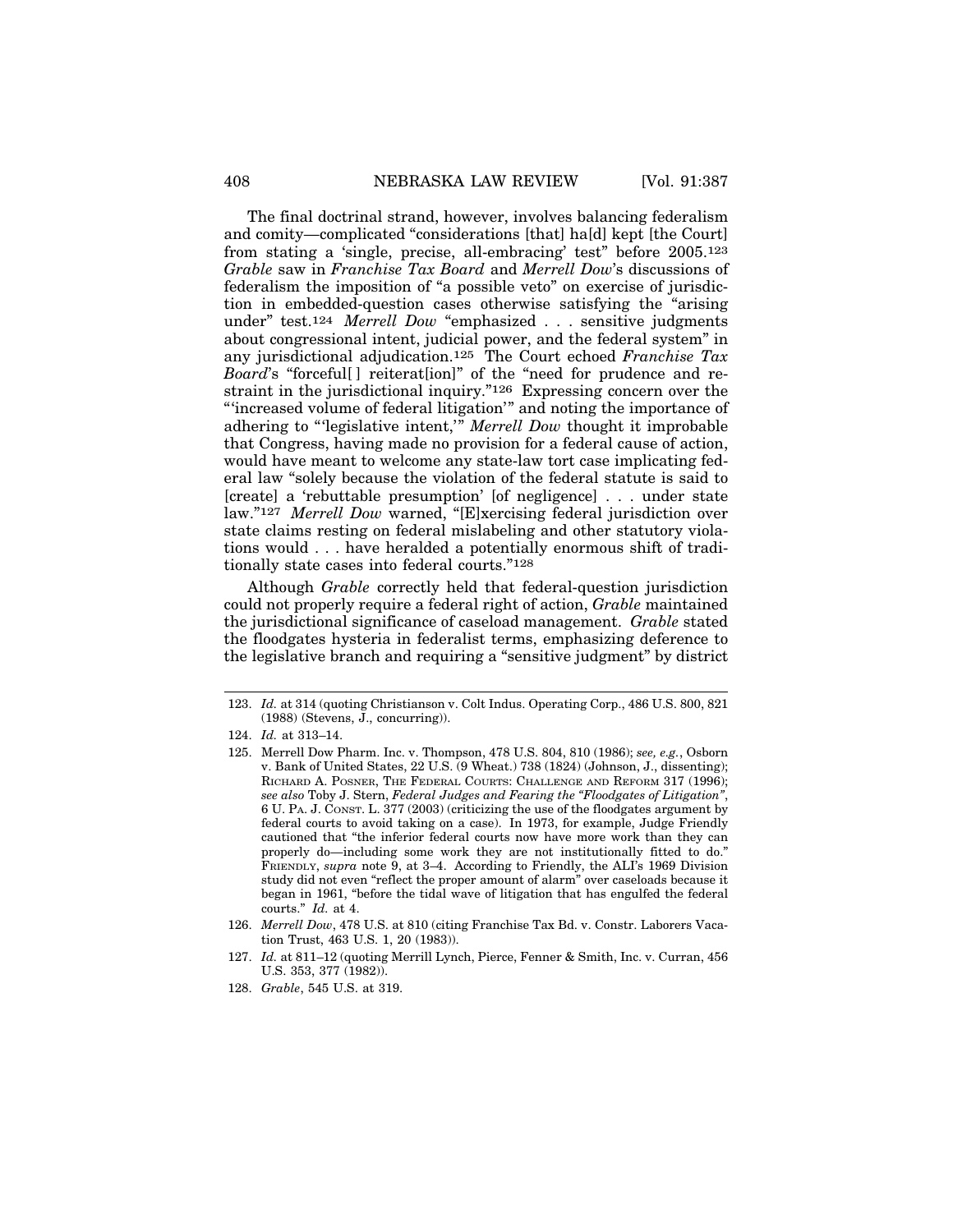courts about the "congressionally approved balance of federal and state judicial responsibilities."129

*Grable* then instructed that, in addition to the test of the federal question, "there must always be an assessment of any disruptive portent in exercising federal jurisdiction."130 This federalism "veto," adopted in *Grable*, instructs courts to remand if exercising jurisdiction over a necessary, disputed, substantial federal question would alter the "division of labor" Congress intended to maintain between state and federal courts.131 In short, if exercising the jurisdiction conferred by Article III and the Judiciary Act of 1875 would "attract[ ] a horde" of newly-removed cases to the federal courts, then courts should abstain from jurisdiction.132 As Andrew Bradt argued, this balancing factor functions effectively as an abstention doctrine.133

*Grable*'s encapsulation of precedent therefore presented the new test as, "[D]oes a state-law claim necessarily raise a stated federal issue, actually disputed and substantial, which a federal forum may entertain without disturbing any congressionally approved balance of federal and state judicial responsibilities."134

Applying the newly-minted test, *Grable* held the federal court properly exercised jurisdiction.135 The federal government's "strong interest" in tax-collection matters rendered the notice provision "an important issue of federal law"—so important that it "sensibly belongs in a federal court" where "judges used to federal tax matters," could "vindicate" federal administrative action.136 Thus, the notice question passed the substantiality (and practicality) test.137 Further, jurisdiction over this essential, disputed, and substantial federal question would "portend only a microscopic effect on the federal-state division of labor" because "it will be the rare state title case that raises a contested matter of federal law."138

*Grable* upheld jurisdiction and found substantiality despite the fact that everyone agreed the federal tax statute at issue contained no

- 137. *Id.*
- 138. *Id.*

<sup>129.</sup> *Id.* at 308–09.

<sup>130.</sup> *Id.* at 314.

<sup>131.</sup> *Id. But see* 17th St. Assocs., LLP v. Markel Int'l Ins. Co., 373 F. Supp. 2d 584, 594 (E.D. Va. 2005) ("The decision *not* to exercise jurisdiction raises 'significant federalism concerns' at least as important as the decision *to* exercise jurisdiction. . . . The right to remand and the right to remove are of equal import: while certain plaintiffs pleading claims based on state law are entitled to air their grievances before a state tribunal, certain defendants are equally entitled to mount their defense in a federal forum.").

<sup>132.</sup> *Grable*, 545 U.S. at 318.

<sup>133.</sup> *See* Bradt, *supra* note 79, at 1160–76.

<sup>134.</sup> *Grable*, 545 U.S. at 314.

<sup>135.</sup> *Id.* at 314–15.

<sup>136.</sup> *Id.* at 315.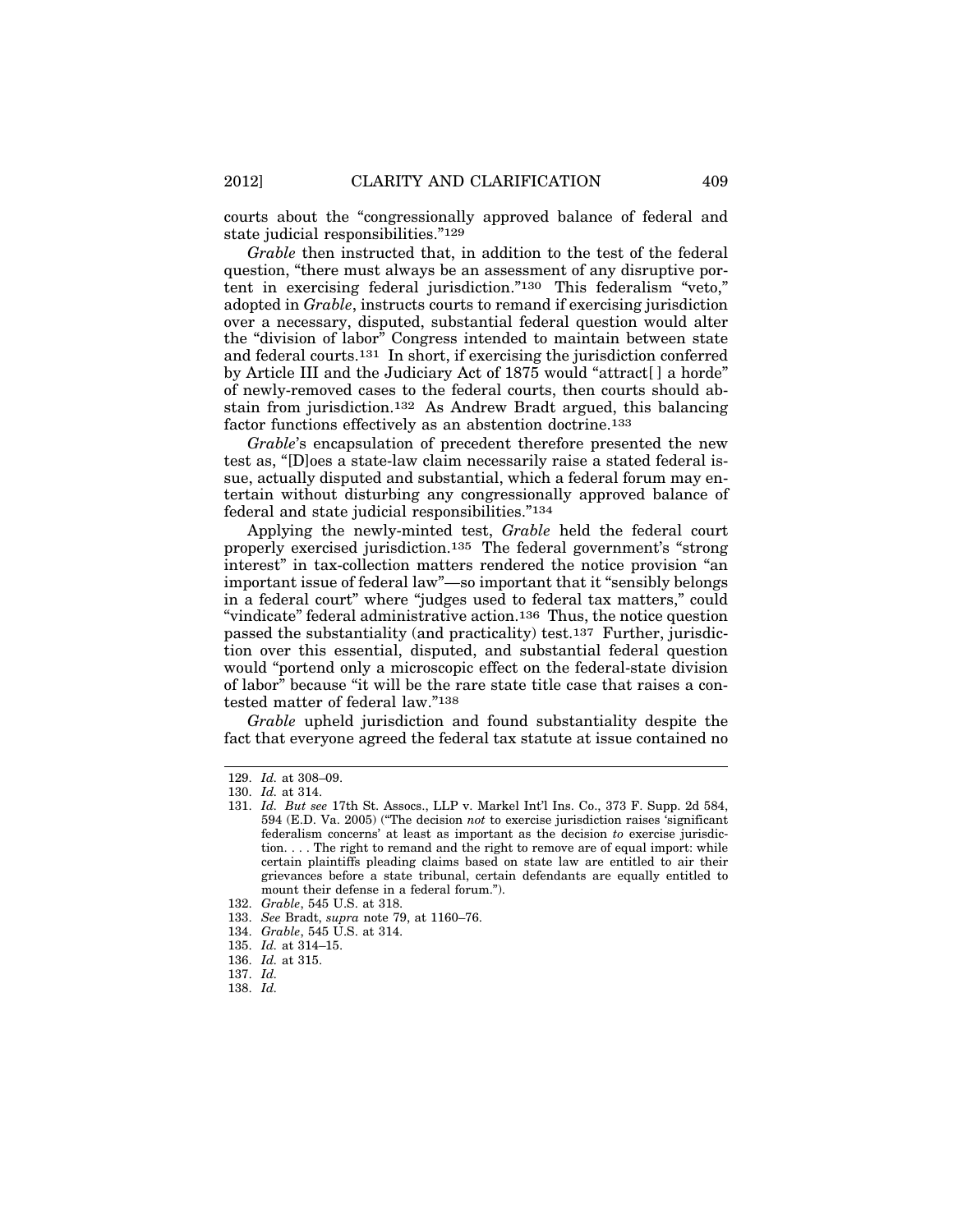private right of action.139 The Court then had to decide what to do about *Merrell Dow*'s reliance on a similar hole as tantamount to insubstantiality.

The *Grable* Court answered by leaving *Merrell Dow* technically standing, but cabining its reasoning with a reading lesson. Ignoring the "tantamount" language in *Merrell Dow*, the Court explained that the opinion "cannot be read whole as overturning decades of precedent, as it would have done by effectively adopting the Holmes dissent in *Smith* . . . and converting a federal cause of action from a sufficient condition  $\dots$  into a necessary one."<sup>140</sup> The Court went out of its way to leave *Merrell Dow* intact, despite reaching the opposite conclusion regarding the necessity of a private right of action.141 *Merrell Dow,* the Court instructed, "should be read in its entirety as treating the absence of a federal private right of action as evidence relevant to, but not dispositive of, the 'sensitive judgments about congressional intent' that § 1331 requires."142 In *Grable*, the Court made the absence of a private right of action somewhat important in sorting out substantiality, and primarily important in divining "clue[s]" to Congress's intended balance of federal and state responsibilities.143

Put more colorfully by Justice Souter, "[t]he Court [in *Merrell Dow*] saw the missing cause of action not as a missing federal door key, always required, but as a missing welcome mat, required in the circumstances, when exercising federal jurisdiction . . . would have attracted a horde of original filings and removal cases . . . ."144

Whatever its inherent vices and virtues, *Grable* thus wove the existing strands of doctrine together as elements in a "single" and "allencompassing" test, while "clarifying" that *Merrell Dow* did not require a federal right of action for substantiality. Whether *Grable* hit its mark for crafting a "precise" test is more debatable. *Grable* presented the Court with the opportunity to choose a bright-line rule, and the Court unanimously rejected it. The unanimous test values flexibility and discretion—"substantiality," "balance," and even "necessary" all involve sensitive judgments about the pleading's meaning and Congressional intent. At worst, *Grable* muddied the waters and

<sup>139.</sup> *Id.* at 315, 319.

<sup>140.</sup> *Id.* at 317; *cf. id.* at 320 (Thomas, J., concurring) (supposing that "[i]n an appropriate case," he would be willing to consider adopting the Holmes view of jurisdiction).

<sup>141.</sup> *Id.* at 317 (majority opinion).

<sup>142.</sup> *Id.* at 318; *see also* Wisconsin v. Abbott Labs., 390 F. Supp. 2d 815, 821 (W.D. Wis. 2005) (describing how *Grable* "backed away from [*Merrell Dow*'s] approach"); *cf. id.* ("The [*Grable*] Court stated further that its holding did not overrule the decision in *Merrell Dow*. Rather, it characterized *Merrell Dow* as consistent with the framework set out in *Grable*.").

<sup>143.</sup> *Grable*, 545 U.S. at 318.

<sup>144.</sup> *Id.*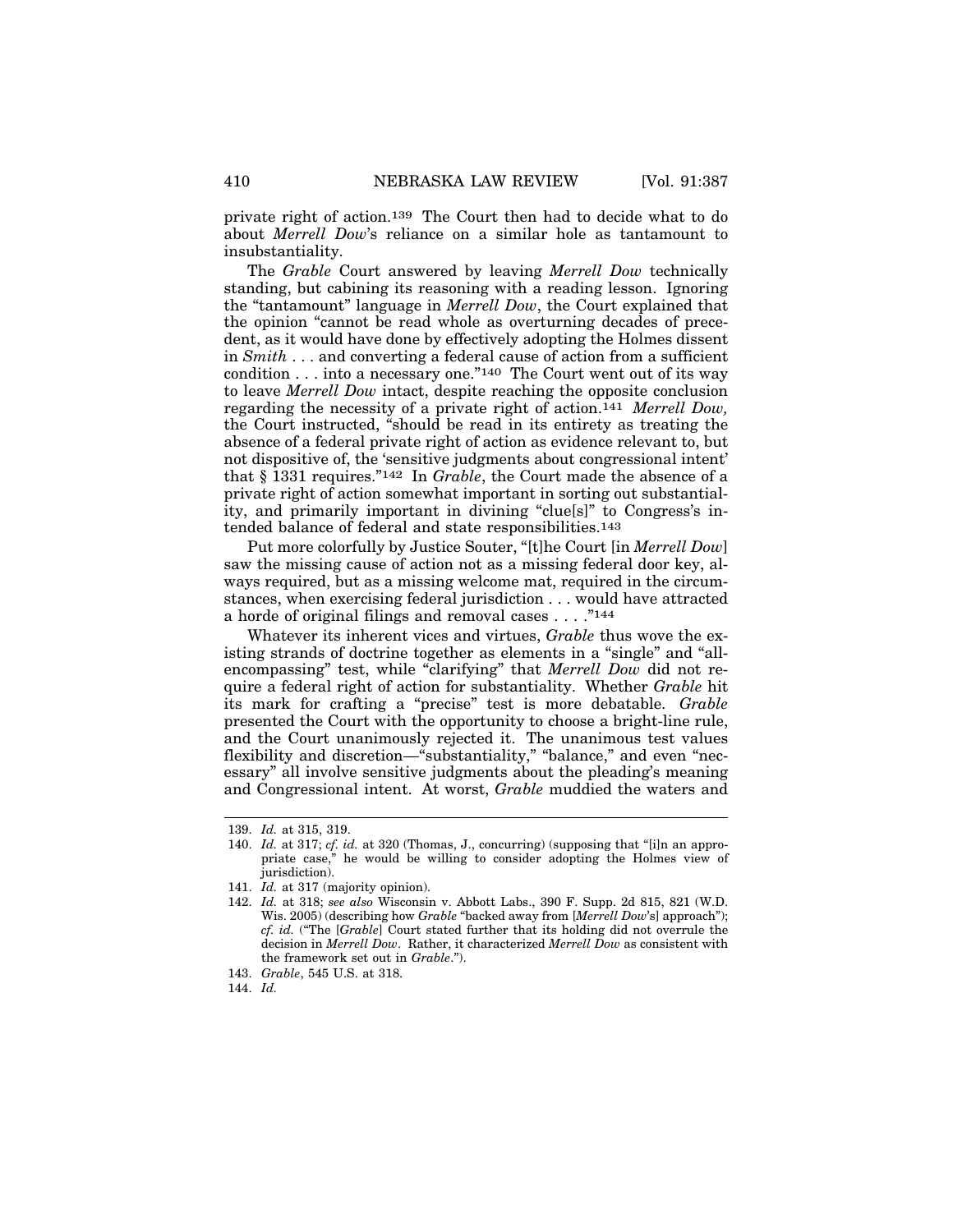ossified the importance of federalist balancing, which relies so heavily on discretion as to warrant classification as a new abstention doctrine.145 At best, *Grable* clarified the substantiality rule as between two possible meanings and chose the more flexible of the two, requiring more inquiry, discretion, and judgment in determining what issues *belong* in the federal courts. This suggests that, while the formalist ideal of bright-line rules for clarity and expediency has retained its gravitas, the allure of flexibility and discretion to make the hard calls endures. While prizing the expedience of hard-and-fast rules, courts want to reserve the power to decide issues flexibly when needed.

The clarity debate at times oversimplifies the dueling questions whether it is more important to make it clear or to get it right.<sup>146</sup> With a question whose answer determines, at the outset of a case, which forum and rules will apply, and whether the federal courts may serve their purpose, it is more important to get it right.147 And *Grable* proceeded from that calculation in crafting its unified test. In clarifying that the malleable definition of substantiality prevails, *Grable* gave the federal courts an escape hatch to reach the merits of those cases, raising important questions of federal law that would benefit from uniform interpretation, but which do not have a federal cause of action underlying them. *Grable* is good<sup>148</sup>-or at the very least, useful—for studying the implementation of clear versus fuzzy jurisdictional rules.

#### *2. Slimming Doctrinal Application in* Empire

The evolution of the jurisdictional test is, however, not the only force at play in the study of jurisdictional clarity and clarification. Any examination of the world before and after *Grable* announced its

<sup>145.</sup> *See* Bradt, *supra* note 79, at 1156; *see also, e.g.*, *Abbott Labs.*, 390 F. Supp. 2d at 823–24 (concluding the complaint necessarily presented a substantial, disputed question of federal law, but remanding based on the balancing factor "[b]ecause this case does not implicate an overriding federal interest and because removal would disturb the balance of judicial responsibilities between state and federal courts").

<sup>146.</sup> *See* Rose, *supra* note 16, at 609–10 (pointing out ways in which "crystals and mud dissolve into each other" and aspects of the debate that are "overstate[d]").

<sup>147.</sup> The importance magnifies when considering that an erroneous decision against jurisdiction is unappealable, *see* 28 U.S.C. § 1447(d) (2006), and an erroneous decision for jurisdiction wastes resources if ultimately reversed, or affects the opportunity for recovery if not reversed. *See* Clermont & Eisenberg, *supra* note 52, at 593–95 (illustrating that plaintiff win rates are lower in removed cases). *But see* Ryan, *supra* note 48*,* at 670 (disputing that "the benefits outweigh the costs imposed by a flexible standard" for embedded federal-question jurisdiction).

<sup>148.</sup> *See* Rory Ryan, *No Welcome Mat, No Problem?: Federal-Question Jurisdiction After* Grable, 80 ST. JOHN'S L. REV. 621, 622 (2006) (concluding that *Grable* "admirably answers more questions than it creates").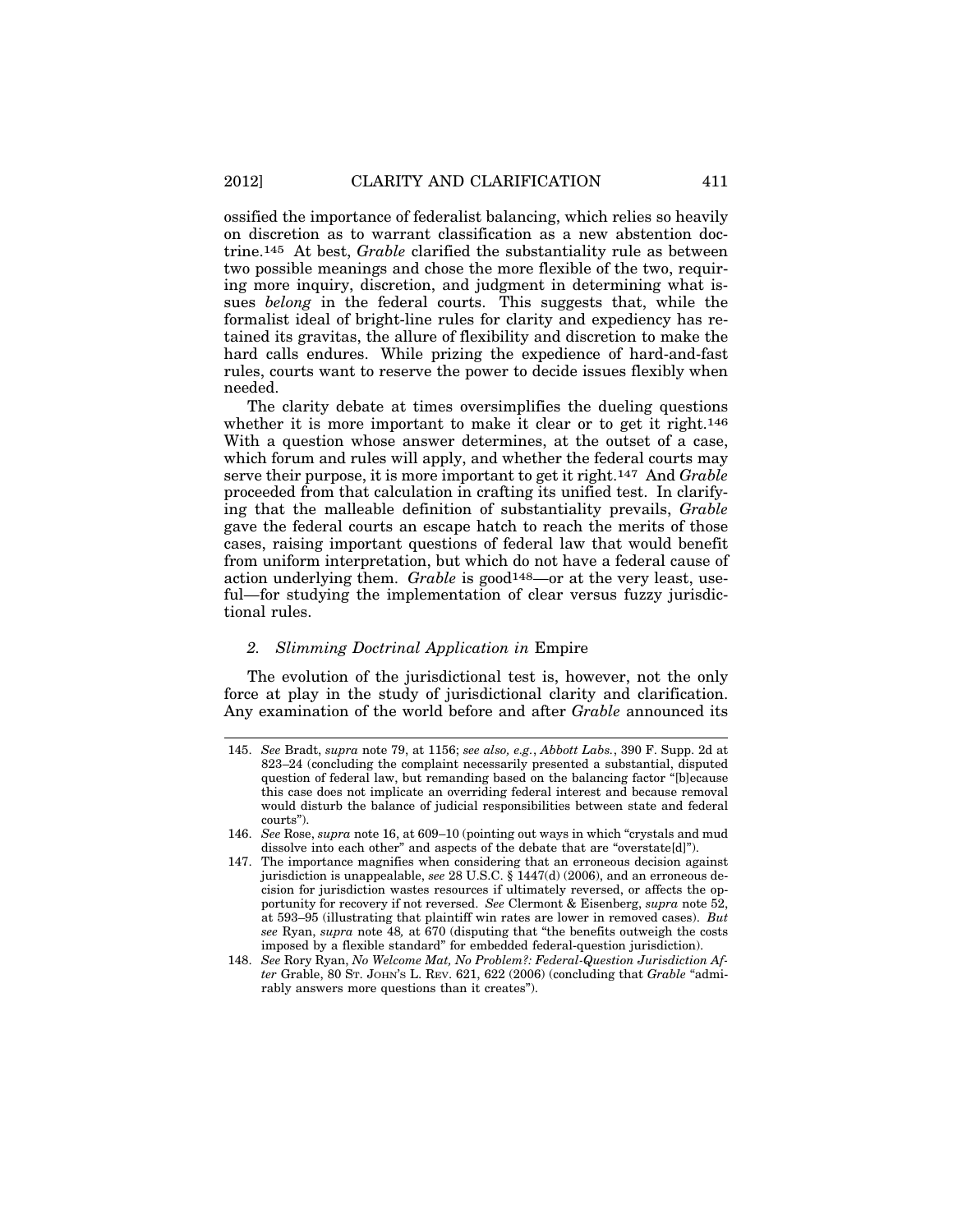test must account for the contributions and modifications of implementing opinions. One year after the decision, the Supreme Court took the opportunity to comment on *Grable* in *Empire Healthchoice Assurance, Inc. v. McVeigh.*149 In applying *Grable*, *Empire* coated the test with interpretive gloss. *Empire* addressed a circuit split150 regarding whether an insurance carrier's claim for benefits reimbursement from an insured's settlement proceeds fell under § 1331.151 The *Empire* majority's commentary on *Grable*, while answering this question, put *Grable* in its place without altering its doctrine.

In *Empire*, a federal employee, Mr. McVeigh, enrolled in a federal employees' health insurance plan and was fatally injured.152 Mr. Mc-Veigh's widow brought suit in state court against the alleged tortfeasor who caused the injury and the parties reached a settlement.153 The private insurer, who contracted with the federal government to offer insurance pursuant to a federal statute, had notice of the widow's tort suit but chose to be a spectator, rather than a participant.154 After settlement, the insurer sued McVeigh's estate in federal court seeking reimbursement from the settlement funds for the full amount of benefits paid.155 Empire asserted federal jurisdiction based on a federal contractual right and alternatively claimed that the insurance plan itself constituted federal law.156 The district court granted Mrs. McVeigh's motion to dismiss based on lack of subjectmatter jurisdiction and a divided panel of the Second Circuit affirmed the dismissal.157

Justice Ginsburg's majority opinion affirmed the dismissal, holding jurisdiction did not exist on any of the three bases considered: (1) federal common law, (2) federal contractual rights, and (3) *Grable* federal-question jurisdiction.158 After dealing with the first two bases, *Empire* turned to *Grable* as a last-resort jurisdictional argument

- 150. *Id.* at 689. The Fourth, Seventh, and Eighth Circuits upheld federal jurisdiction over insurers' reimbursement claims, and the Third Circuit rejected jurisdiction. *Id.*
- 151. *Id.* at 683.
- 152. *Id.* at 687.
- 153. *Id.*
- 154. *Id.* at 683–84.
- 155. *Id.* at 683. The enrollee's widow, Mrs. McVeigh, had agreed to put \$100,000 of her \$3,175,000 settlement in escrow to reimburse Empire the \$157,309 it spent on coverage, less the attorneys' fees and litigation costs of bringing the tort suit. *Id.* at 687–88. But Empire filed suit in federal court seeking the entire amount paid, without an offset for the litigation fees and costs. *Id.* at 688.
- 156. *Id.* at 688.
- 157. *Id.* at 688–89.
- 158. *Id.* at 690, 701. The first basis, federal common law, was not raised by the parties, but instead by Justice Breyer's dissent, in which Justices Kennedy, Souter,

<sup>149. 547</sup> U.S. 677 (2006). *Empire* examined arising under jurisdiction over a suit initially filed by the plaintiff in federal court, rather than removed there by the defendant. *Id.* at 683.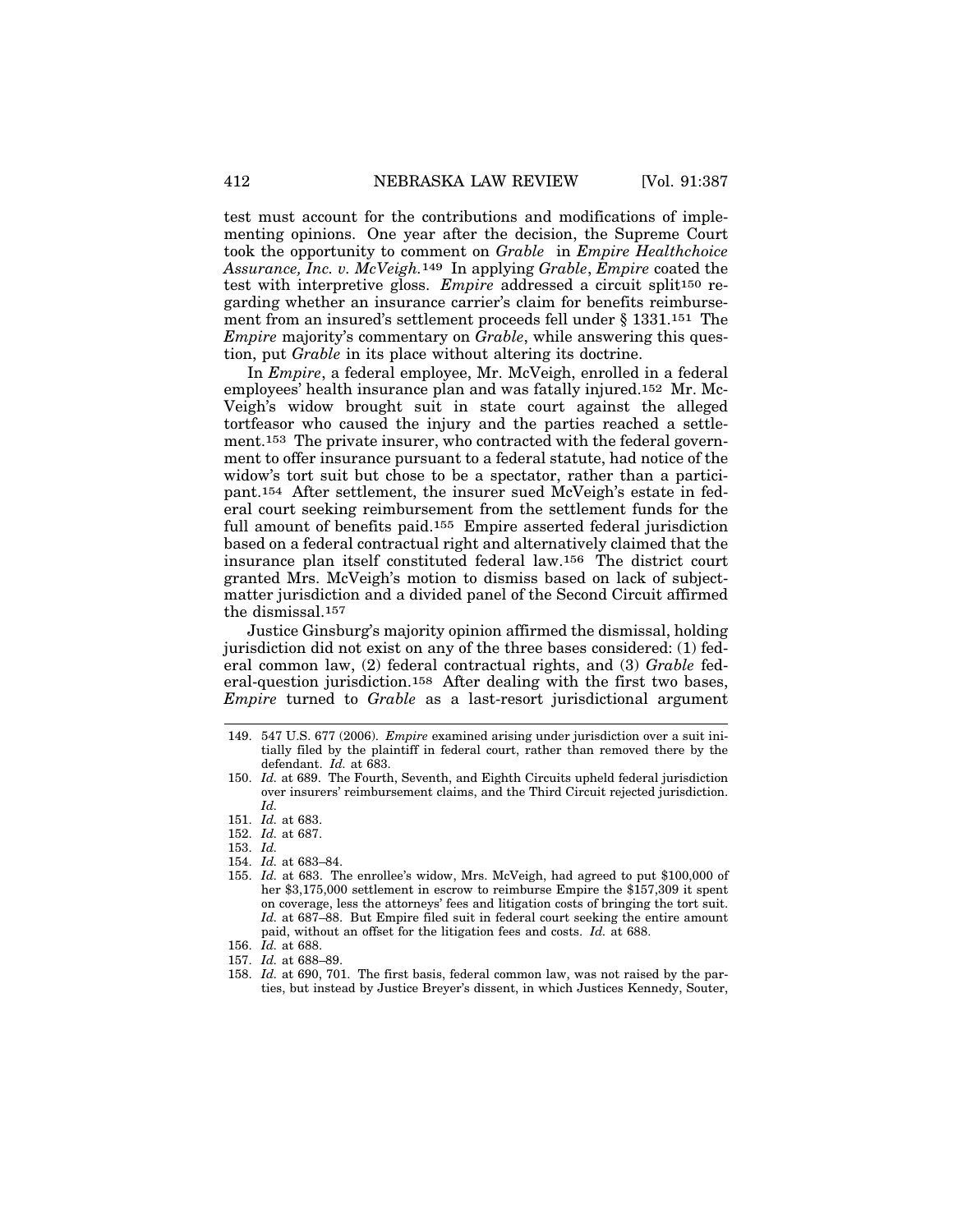raised by the United States, participating as amicus curiae.159 Although *Empire* did not alter *Grable*'s test in any way, Justice Ginsburg's descriptions of—and commentary about—*Grable* seemed to put a finger on the scale toward limited exercise of jurisdiction.

First, *Empire* repeated *Grable*'s observation that the federal tax issue in *Grable* appeared to be "'the only . . . issue contested in the case.'"160 The proper reading of this "only issue" characteristic in *Grable*, however, seems to be that it underscores—but does not create—the necessity of the federal question to the case. And, incidentally, it made *Grable* a desirable candidate for certiorari.

Second, *Empire* contrasted the "fact-bound and situation-specific" issue of how much to reimburse Empire's plan with *Grable*'s federal tax question, which was "both dispositive of the case and . . . controlling in numerous other cases."161 While *Grable*'s federal tax question presented "a nearly 'pure issue of law'" that "'could be settled once and for all and thereafter would govern numerous tax sale cases,'"162 *Empire* involved a fact-fight about how much reimbursement was proper.163 This "dispositive and controlling"—or "pure issue of law"—commentary can only properly be read as one consideration in *Grable*'s substantiality element, not as an additional requirement for jurisdiction.

*Empire* raises this "dispositive and controlling" aspect near its discussion of substantiality and cites only to a *Grable* passage indirectly linking substantiality with the hope of uniformity.164 Thus, *Empire* looked to the dividends reaped from any federal court effort to answer the alleged federal question, favoring those cases that would best and

and Alito joined. *Id.* at 706 (Breyer, J., dissenting). The parties and amici asserted the other two bases. *Id.* at 690, 693 (majority opinion).

- 161. *Empire*, 547 U.S. at 700–01 (citing *Grable*, 545 U.S. at 313).
- 162. *Id.* at 700 (quoting RICHARD H. FALLON, JR. ET AL., HART AND WECHSLER'S THE FEDERAL COURTS AND THE FEDERAL SYSTEM 65 (5th ed. Supp. 2005)).
- 163. *Id.* at 700–01. The Court also dismissed the alleged federal question of whether and to what extent the reimbursement should account for attorney's fees as "best positioned" for resolution in a state court and therefore afoul of *Grable*'s "balancing" element. *Id.* at 701.
- 164. *Compare id.* at 700, *with Grable*, 545 U.S. at 313 ("It has in fact become a constant refrain in [federal-question] cases that federal jurisdiction demands not only a contested federal issue, but a substantial one, indicating a serious federal interest in claiming the advantages thought to be inherent in a federal forum."), *and id.* at 312 (explaining that "substantial questions of federal law" embedded in state-law claims "justify resort to the experience, solicitude, and hope of uniformity that a federal forum offers on federal issues").

<sup>159.</sup> *Id.* at 699.

<sup>160.</sup> *Id.* at 700 (quoting Grable & Sons Metal Prods., Inc. v. Darue Eng'g & Mfg., 545 U.S. 308, 315 (2005)). As noted earlier, this observation has led to erroneous and unwarranted focus in some district court opinions. *See generally* Fairbairn, *supra* note 83, at 1006 (identifying a common district court error in applying *Grable* as "[o]veremphasis on the [f]ederal [i]ssue as the [o]nly [d]isputed [i]ssue").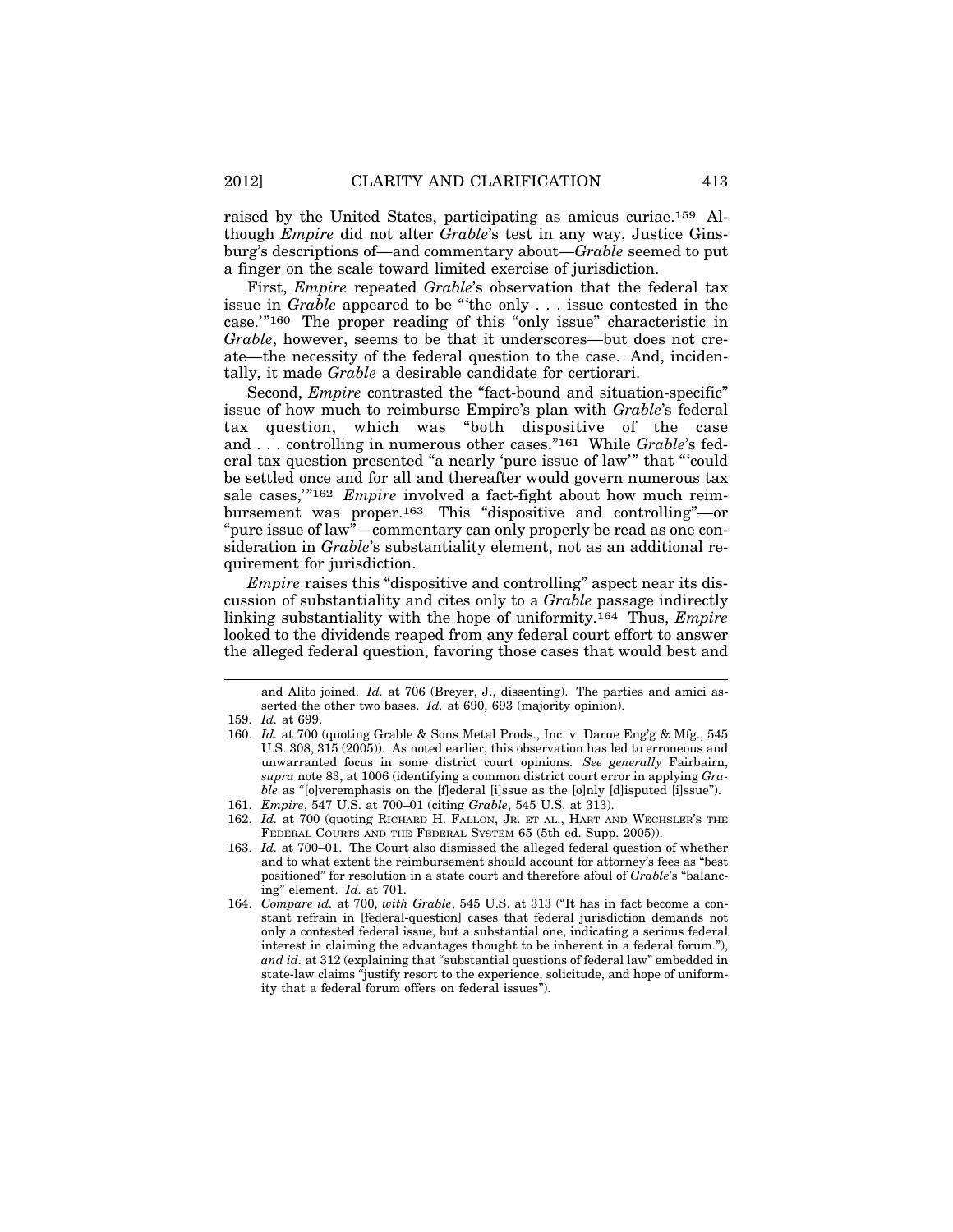most quickly promote uniformity in federal law. As the D.C. Circuit recently noted, under *Empire* "[f]ederal jurisdiction is favored" in cases presenting "'a nearly pure issue of law . . . that could be settled once and for all and thereafter would govern numerous . . . cases.'"165 And, "[c]onversely, federal jurisdiction is disfavored for cases that are 'fact-bound and situation-specific' or which involve substantial questions of state as well as federal law."166

But *Empire*'s last words about *Grable* offer the most unsubtle nudge of all. Despite the United States' "overwhelming interest" in the health and welfare of federal employees, Justice Ginsburg concluded that *Empire* could not be "squeezed into the slim category *Grable* exemplifies."167 The Court in *Merrell Dow* had already opined that the "vast majority" of federal-question jurisdiction cases are Holmes Rule cases in which federal law creates the cause of action.168 *Grable* similarly explained that, while § 1331 is usually "invoked by plaintiffs pleading a cause of action created by federal law," embedded federal questions in state-law claims represent "another longstanding, if less frequently encountered, variety of federal 'arising under' jurisdiction."169 Again, although not part of the test, *Empire*'s evocative imagery of "squeezing" embedded federal-question cases into a "slim category" colors how courts view *Grable* and which way close cases should go.170 *Empire* represents not a modification of *Grable*'s rule,

- 166. *Id.* (quoting *Empire,* 547 U.S. at 701).
- 167. *Empire*, 547 U.S. at 701.
- 168. Merrell Dow Pharm. Inc. v. Thompson, 478 U.S. 804, 808 (1986) (citation omitted).
- 169. *Grable*, 545 U.S. at 312.
- 170. As of July 1, 2011, more than sixty decisions in Westlaw have quoted *Empire*'s "slim category" phrasing. That list includes six appellate opinions, from the Third, Fourth, Sixth, Seventh, Eighth, and Eleventh Circuits, all of which held jurisdiction lacking. *See* Kalick v. Nw. Airlines Corp., 372 F. App'x 317, 320 (3d Cir. 2010) (denying federal-question jurisdiction and noting that *Empire* "emphasized that *Grable & Sons* exemplified a 'slim category'"); Cent. Iowa Power Coop. v. Midwest Indep. Transmission Sys. Operator, Inc., 561 F.3d 904, 914 (8th Cir. 2009) (remanding and contrasting the "private contract—a bread-and-butter state court issue" with *Grable*'s "slim category"); Morgan Cnty. War Mem'l Hosp. *ex rel.* Bd. of Dirs. of War Mem'l Hosp. v. Baker, 314 F. App'x 529, 536 (4th Cir. 2008) (denying jurisdiction because "[a]ppellees cannot be squeezed into *Grable*'s slim category"); Adventure Outdoors, Inc. v. Bloomberg, 552 F.3d 1290, 1296 (11th Cir. 2008) (remanding when "keeping in mind that the Supreme Court has explained that '*Grable* exemplifies' a 'slim category' of cases"); Mikulski v. Centerior Energy Corp., 501 F.3d 555, 574 (6th Cir. 2007) (remanding because "this case 'cannot be squeezed into the slim category'"); Bennett v. Sw. Airlines Co., 484 F.3d 907, 910 (7th Cir. 2007) (remanding after comparing case to *Empire* and quoting "slim category" passage); *cf.* Potter v. Hughes, 546 F.3d 1051, 1065 (9th Cir. 2008) (Ikuta, J., dissenting) (arguing that, instead of affirming

<sup>165.</sup> Bender v. Jordan, 623 F.3d 1128, 1130 (D.C. Cir. 2010) (quoting *Empire*, 547 U.S. at 700) (internal quotation marks omitted).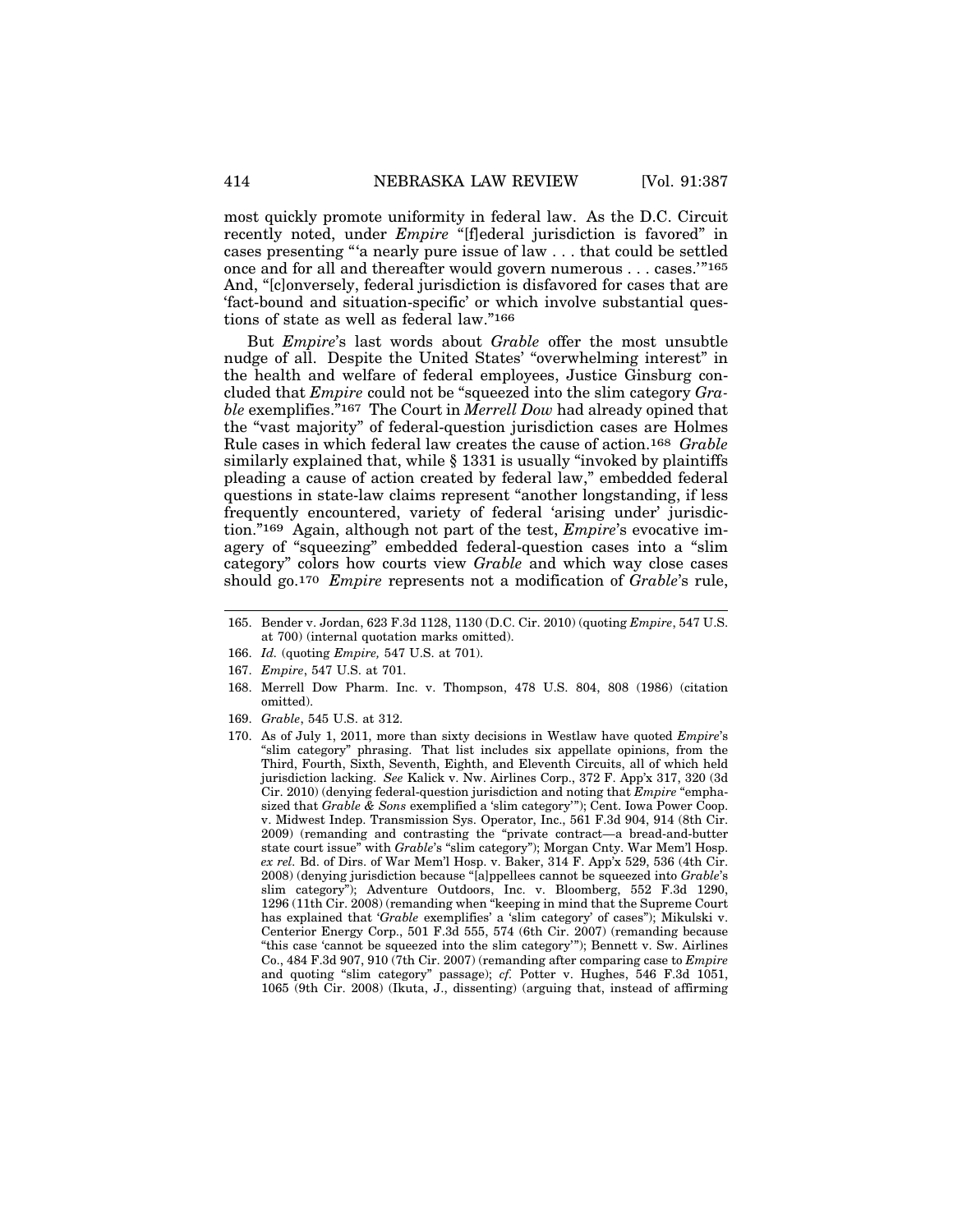but rather a clarification of *Grable*'s scope in application. *Empire*'s nuance on *Grable*'s rule nudges toward narrow application.

#### *3. Cinching Jurisdiction with Pragmatism, Presumptions, and Procedure*

In addition to the forces of implementing opinions' interpretations, a study of decisions using *Grable*'s rule requires acknowledgement of the pragmatic pressures on judicial administration. For embedded federal-question jurisdiction, docket-management concerns and the pre-existing responses to those concerns exert pressure against exercising jurisdiction.

*Grable*'s federalism veto and *Empire*'s slimming prescription took aim at averting a flood of federal-question cases, providing a doctrinal avenue for courts to control their caseloads with remand. Invocations of "common sense," which have permeated the development of the test, have further tightened the spigot on federal-question jurisdiction.<sup>171</sup> Although doctrinally "the right to remove has never been dependent on the state of the federal court's docket,"172 the practical reality—or the perceived reality—that Congress intended the federal courts to have a lighter workload frequently has led courts to decline jurisdic-

district court's dismissal of the complaint, the appellate court should have remanded for lack of jurisdiction, citing *Empire*'s "slim" passage).

<sup>171.</sup> *E.g.*, *Grable*, 545 U.S. at 312 ("The doctrine captures the commonsense notion that a federal court ought to be able to hear claims recognized under state law that nonetheless turn on substantial questions of federal law . . . ."); Franchise Tax Bd. v. Constr. Laborers Vacation Trust, 463 U.S. 1, 20 (1983) ("We have always interpreted . . . 'the current of jurisdictional legislation since the Act of March 3, 1875,' with an eye to practicality and necessity." (quoting Skelly Oil Co. v. Phillips Petroleum Co., 339 U.S. 667, 673 (1950))); Romero v. Int'l Terminal Operating Co., 358 U.S. 354, 378–80 (1959) (applying "commonsensical [sic] and lawyer-like modes of construction, and the evidence of history and logic" to federal-question jurisdiction); Gully v. First Nat'l Bank, 299 U.S. 109, 117–18 (1936) (explaining that embedded federal-question jurisdiction requires a "commonsense accommodation of judgment to [the] kaleidoscopic situations" in which federal issues arise). *Compare Grable*, 545 U.S. at 315 (upholding jurisdiction because tax law "is an important issue . . . that sensibly belongs in a federal court"), *with Empire*, 547 U.S. at 700–01 (denying jurisdiction because "the bottom-line practical issue" was too fact-specific). *But see* Wecker v. Nat'l Enameling & Stamping Co., 204 U.S. 176, 186 (1907) ("[T]he Federal courts should not sanction devices intended to prevent a removal to a Federal court where one has that right, and should be equally vigilant to protect the right to proceed in the Federal court as to permit the state courts, in proper cases, to retain their own jurisdiction."); Smallwood v. Ill. Cent. R.R. Co., 385 F.3d 568, 573 (5th Cir. 2004) (discussing fraudulent joinder); 14 CHARLES ALAN WRIGHT ET AL., FEDERAL PRACTICE AND PROCEDURE § 3641 (3d ed. 1998) (same).

<sup>172.</sup> Thermtron Prods., Inc. v. Hermansdorfer, 423 U.S. 336, 344 (1976).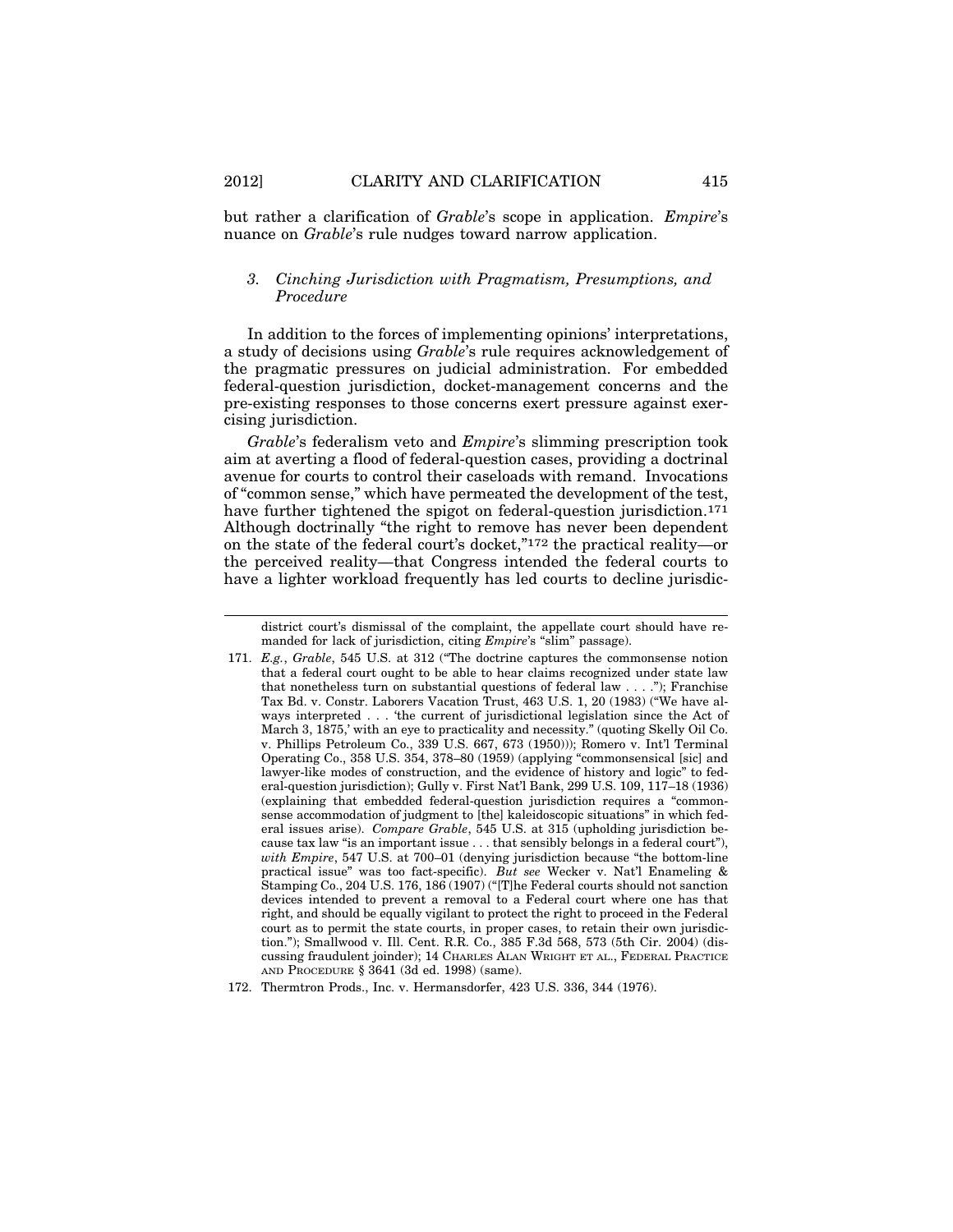tion.173 This docket-management pragmatism has manifested itself in many forms.

Structural incentives to remand cases removed from state courts help calm the fear of torrential federal litigation. Most notably, § 1447(d) forecloses appellate review of remand orders, but not orders denying remand.174 While the 1875 Act allowed review of remand orders by writ of error or appeal in the Supreme Court, the 1887 amendments to the Act repealed the appellate review provision and substituted "a provision that 'improperly removed' cases should be remanded and that 'no appeal or writ of error from the decision of the circuit court *so remanding* such cause shall be allowed.'"175

In precluding appellate review, Congress sought to relieve the courts of appeals' burgeoning docket and prevent "interruption of the litigation of the merits of a removed cause by prolonged litigation of questions of jurisdiction of the district court."176 Section 1447(d) therefore provides: "An order remanding a case to the State court from which it was removed is not reviewable on appeal or otherwise."<sup>177</sup> The statutory foreclosure of appeals has sparked the widely-muttered suspicion among litigants that district courts use subject-matter jurisdiction remand to manage their caseloads, regardless of the merits.178 Some commentators have called for a change in the prohibition.179 In

- 173. *See generally* Michael G. Collins, *The Unhappy History of Federal Question Removal*, 71 IOWA L. REV. 717, 764–65 (1986) (discussing docket pressure in the creation of the three-tiered federal court system).
- 174. 28 U.S.C. § 1447(d) (2006); *see also* Woods v. Nissan N. Am., No. Civ. CCB-04- 2898, 2005 WL 1000089, at \*2 (D. Md. Apr. 29, 2005) ("[A] district court should be cautious in denying defendants access to a federal forum because remand orders are generally unreviewable."). Similarly, the procedure for removal set forth in § 1446(a) sets a thirty-day window in which the defendant must remove. 28 U.S.C. § 1446(a), (b). If the defendant misses this window, or cannot secure the consent of other defendants within time, the court cannot exercise federal-question jurisdiction.
- 175. *Thermtron*, 423 U.S. at 346–47 (quoting Act of Mar. 3, 1887, ch. 373, § 2, 24 Stat. 552, 553); *see* Rhonda Wasserman, *Rethinking Review of Remands: Proposed Amendments to the Federal Removal Statute*, 43 EMORY L. J. 83, 113–19 (1994).
- 176. Kircher v. Putnam Funds Trust, 547 U.S. 633, 640 (2006) (quoting United States v. Rice, 327 U.S. 742, 751 (1946)).
- 177. 28 U.S.C. § 1447(d). Notably, courts have held that § 1447(d) also prohibits granting review of remand orders under § 1292(b). *E.g.*, *In re* WTC Disaster Site, 414 F.3d 352, 367 (2d Cir. 2005); Feidt v. Owens Corning Fiberglas Corp., 153 F.3d 124, 129–30 (3d Cir. 1998); Krangel v. Gen. Dynamics Corp., 968 F.2d 914, 914 (9th Cir. 1992).
- 178. *See Thermtron*, 423 U.S. at 339 (reversing district court's remand based on docket control); *see also* Elizabeth T. Lear, *Congress, the Federal Courts, and Forum Non Conveniens: Friction on the Frontier of the Inherent Power*, 91 IOWA L. REV. 1147, 1189 (2006) (illustrating ways in which appellate courts have attempted to "repress docket clearing behavior" including jurisdictional dismissals and remands).
- 179. *See, e.g.*, Bradt, *supra* note 79, at 1192–94; James E. Pfander, *Collateral Review of Remand Orders: Reasserting the Supervisory Role of the Supreme Court*, 159 U.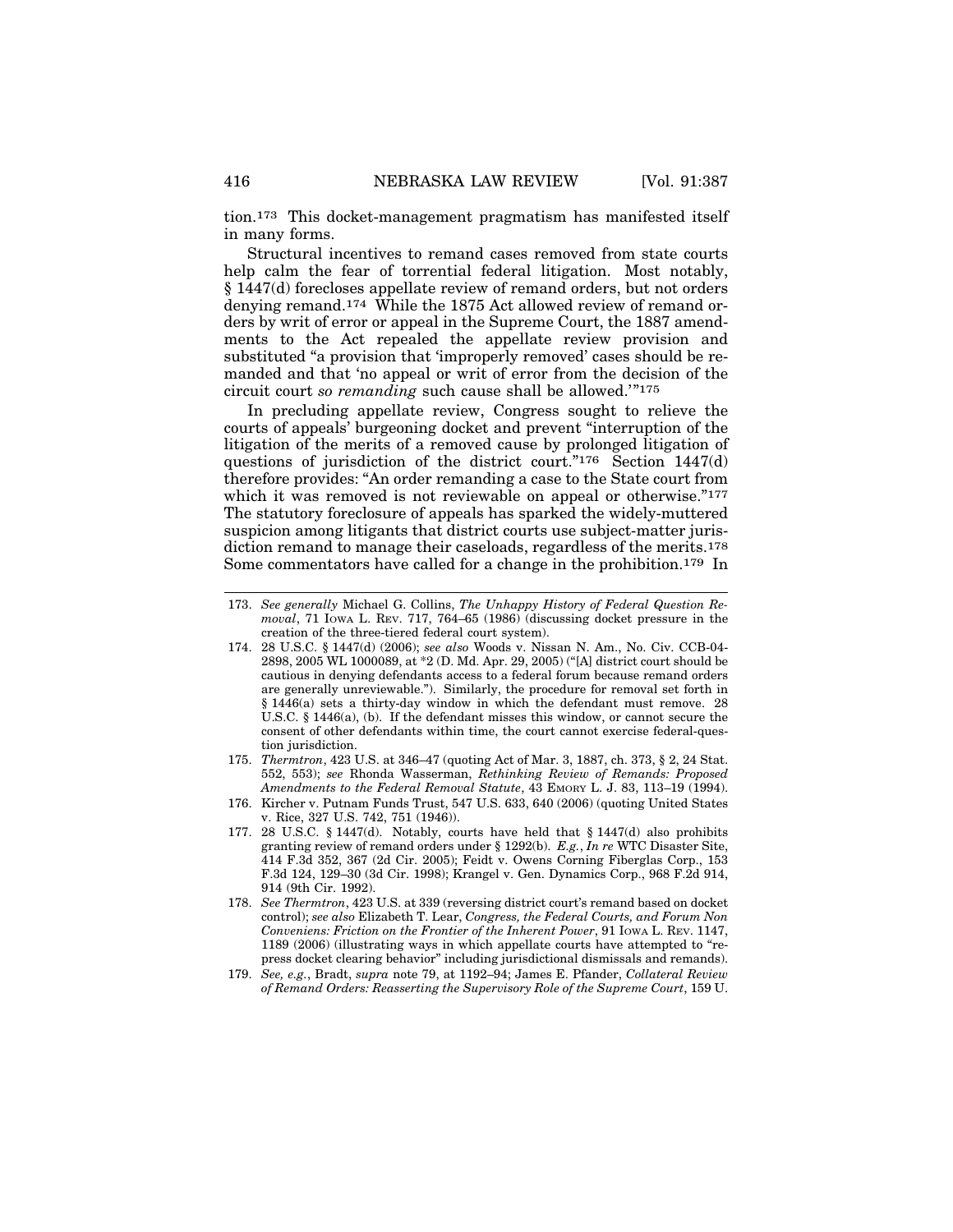terms of clarity's goals, this particular pairing of clear rules (appeal of remand foreclosed) and fuzzy rules (discretion in the basis for remanding) carries the potential to erode both predictability and legitimacy.

In addition to Congress's foreclosure of appeal, the judicially-created presumption against jurisdiction in removed cases helps curb the number of cases proceeding in the federal courts.180 The Supreme Court endorsed strict construction of the remand statute, relying on the Congressional purpose in the 1887 Amendments.181 The Fourth Circuit and other circuit courts have cited "significant federalism concerns" justifying the strict construction and the presumption against jurisdiction.182 This presumption further tips the scale toward remand in doubtful and debatable cases.183 Practically speaking, the

- 180. The fee-shifting provision in 28 U.S.C. § 1447(c) further adds to the pressure against removal jurisdiction. This subsection permits district courts to order defendants to pay plaintiffs' costs in defending "baseless" removals. Notably, 28 U.S.C. § 1447(c) "is *not* a sanctions rule; it is a fee-shifting statute, entitling the district court to make whole the victorious party." Garbie v. DaimlerChrysler Corp., 211 F.3d 407, 410 (7th Cir. 2000). Thus, removals carry the possibility of fee-shifting, even if they otherwise satisfy Rule 11 of the *Federal Rules of Civil Procedure* and are in good faith.
- 181. *See* Shamrock Oil & Gas Corp. v. Sheets, 313 U.S. 100, 108–09 (1941) ("[T]he language of the Act of 1887 evidence the Congressional purpose to restrict the jurisdiction of the federal courts on removal, but the policy of the successive acts of Congress regulating the jurisdiction of federal courts is one calling for the strict construction of such legislation.").
- 182. *E.g.*, Palkow v. CSX Transp., Inc., 431 F.3d 543, 555 (6th Cir. 2005) ("The Supreme Court's command that federal courts must exercise jurisdictional restraint is perhaps even more compelling in the context of removal than in the context of original jurisdiction. The decision whether to remove a suit to federal court directly implicates the constitutional allocation of authority between the federal and state courts."); Carpenter v. Wichita Falls Indep. Sch. Dist., 44 F.3d 362, 365–66 (5th Cir. 1995) ("[B]ecause the effect of removal is to deprive the state court of an action properly before it, removal raises significant federalism concerns" and requires strict construction.); Mulcahey v. Columbia Organic Chems. Co., 29 F.3d 148, 151 (4th Cir. 1994) ("Because removal jurisdiction raises significant federalism concerns, we must strictly construe removal jurisdiction."); *see also* Adams v. Aero Servs. Int'l, Inc., 657 F. Supp. 519, 521 (E.D. Va. 1987) ("Removal of civil cases to federal court is an infringement on state sovereignty."); *Shamrock Oil*, 313 U.S. at 109 ("Due regard for the rightful independence of state governments, which should actuate federal courts, requires that they scrupulously confine their own jurisdiction to the precise limits which the statute has defined.").
- 183. *See, e.g.*, *In re* Hot-Hed Inc., 477 F.3d 320, 324 (5th Cir. 2007) ("[A]ny doubt about the propriety of removal must be resolved in favor of remand . . . ."); Lorenz v. Tex. Workforce Comm'n, 211 F. App'x 242, 245 (5th Cir. 2006) ("[A]mbiguities are construed against removal because the removal statute is strictly construed in favor of remand."); *In re* Baby C v. Price, 138 F. App'x 81, 83 (10th Cir. 2005) (noting the presumption against removal jurisdiction and that "doubtful cases must be resolved in favor of remand"); *Mulcahey*, 29 F.3d at 151 ("If federal juris-

PA. L. REV. 493, 519 (2011); Wasserman, *supra* note 175, at 130–40 (arguing for a return to appellate review of certain remand orders); *see also infra* section IV.C (analyzing two approaches for appellate review of remand orders).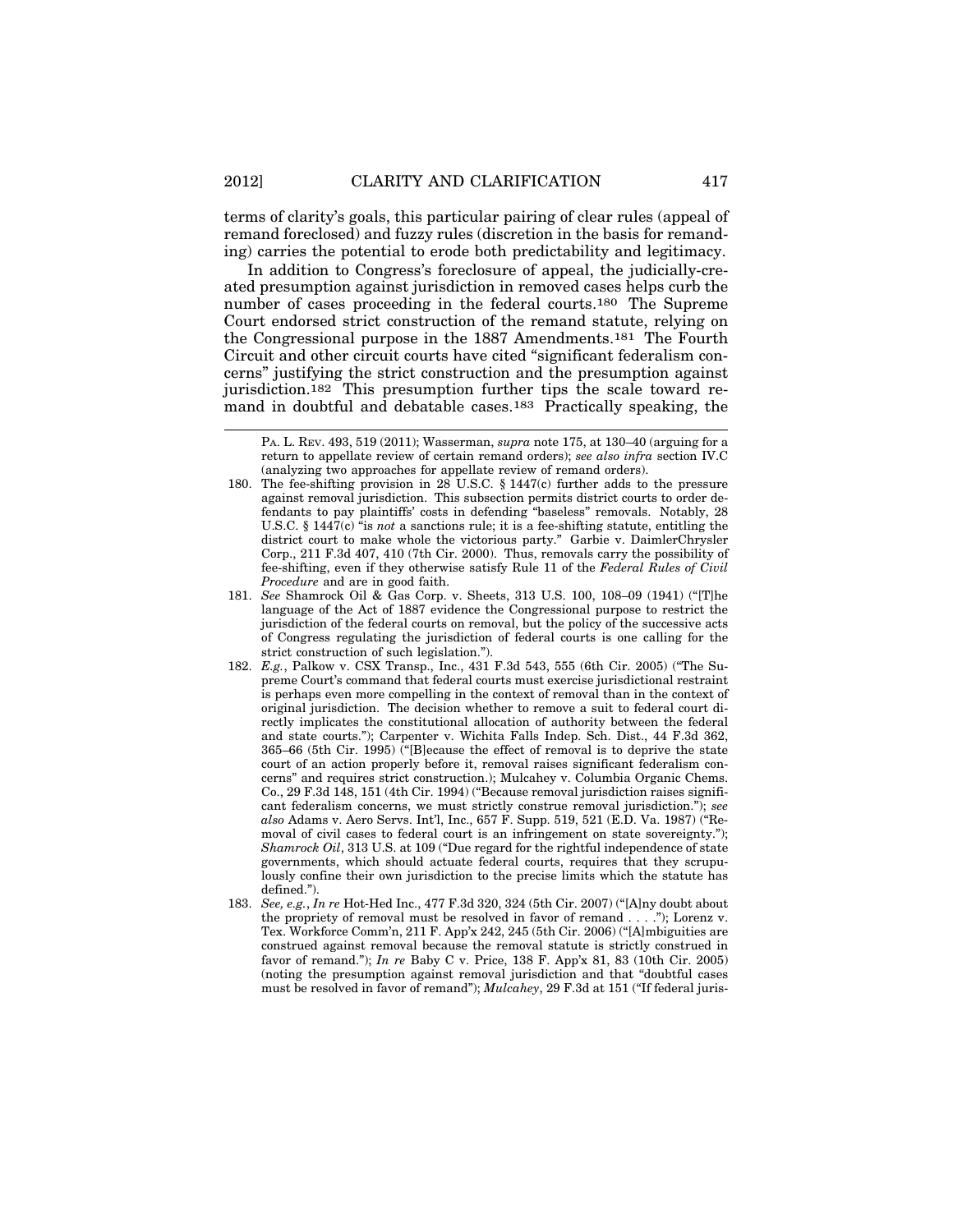strict construction toward remand in these close cases, coupled with § 1447(d)'s foreclosure of appeal for remands, must divert many debatable cases away from the possible clarifying influence of appellate review. This when-in-doubt-throw-it-out presumption practically controverts the professed desire for clarity in jurisdictional rules by preventing appellate clarification of many doubtful or unclear applications of the rule.

The federal-question jurisdiction landscape thus includes some clear rules, some fuzzy ones, a recent clarification, and procedural obstacles that may stunt further clarification. It is fertile ground to study the effect of these jurisdictional rules through the eyes of its beholders: district courts and the litigants drawn there.

#### III. VIEWING CLARIFICATION AND IMPLEMENTATION THROUGH *GRABLE*

Jurisdictional clarity's goals focus on how the rule is received and perceived. For embedded federal-question jurisdiction, *Grable* offers a clarifying event and a choice of a nuanced rule through which to examine *how* clarity works—how a rule may be received and perceived by litigants and the courts they seek to predict.

This Part looks at *Grable*'s impact on district and appellate decision-making by studying the precedents created before and after the

diction is doubtful, a remand is necessary."); Doe v. Allied-Signal, Inc., 985 F.2d 908, 911 (7th Cir. 1993) (doubts about removal are resolved in favor of remand); *In re* Bus. Men's Assurance Co. of Am., 992 F.2d 181, 183 (8th Cir. 1993) (citations omitted) ("The district court was required to resolve all doubts about federal jurisdiction in favor of remand."); Gaus v. Miles, Inc., 980 F.2d 564, 566 (9th Cir. 1992) ("Federal jurisdiction must be rejected if there is any doubt as to the right of removal in the first instance."); Cheshire v. Coca-Cola Bottling Affiliated, Inc., 758 F. Supp. 1098, 1102 (D.S.C. 1990); *cf.* Hartley v. CSX Transp., Inc., 187 F.3d 422, 425–26 (4th Cir. 1999) (holding that, in fraudulent joinder analysis on removal, "there need be only a slight possibility of a right to relief. Once the court identifies this glimmer of hope for the plaintiff, the jurisdictional inquiry ends."); Hartman v. Caraco Pharm. Labs., Ltd., Civ. No. 2:10-1319, 2011 WL 1636961, at \*2 (S.D. W. Va. Apr. 29, 2011) ("[F]raudulent joinder claims are subject to a rather black-and-white analysis in this circuit. Any shades of gray are resolved in favor of remand. At bottom, a plaintiff need only demonstrate a 'glimmer of hope' in order to have his claims remanded."). *But see* McKinney v. Bd. of Trs. of Md. Cmty. Coll., 955 F.2d 924, 927 (4th Cir. 1992) (quoting and affirming district court opinion, McKinney v. Bd. of Trs. of Md. Cmty. Coll., 713 F. Supp. 185, 189 (W.D.N.C. 1989) (internal quotation marks omitted) (warning against "assuming that there is something inherently bad about removal and 'defeating' the plaintiff's choice of forum"; explaining that, "[t]o the contrary, by providing for removal in the first place, Congress seems to believe that the defendant's right to remove a case that could be heard in federal court is at least as important as the plaintiff's right to the forum of his choice")); *id.* ("Rather than favoring plaintiffs or defendants, . . . the removal procedure is intended to be 'fair to both plaintiffs and defendants alike.'"). *See generally* Scott R. Haiber, *Removing the Bias Against Removal*, 53 CATH. U. L. REV. 609, 637 (2004).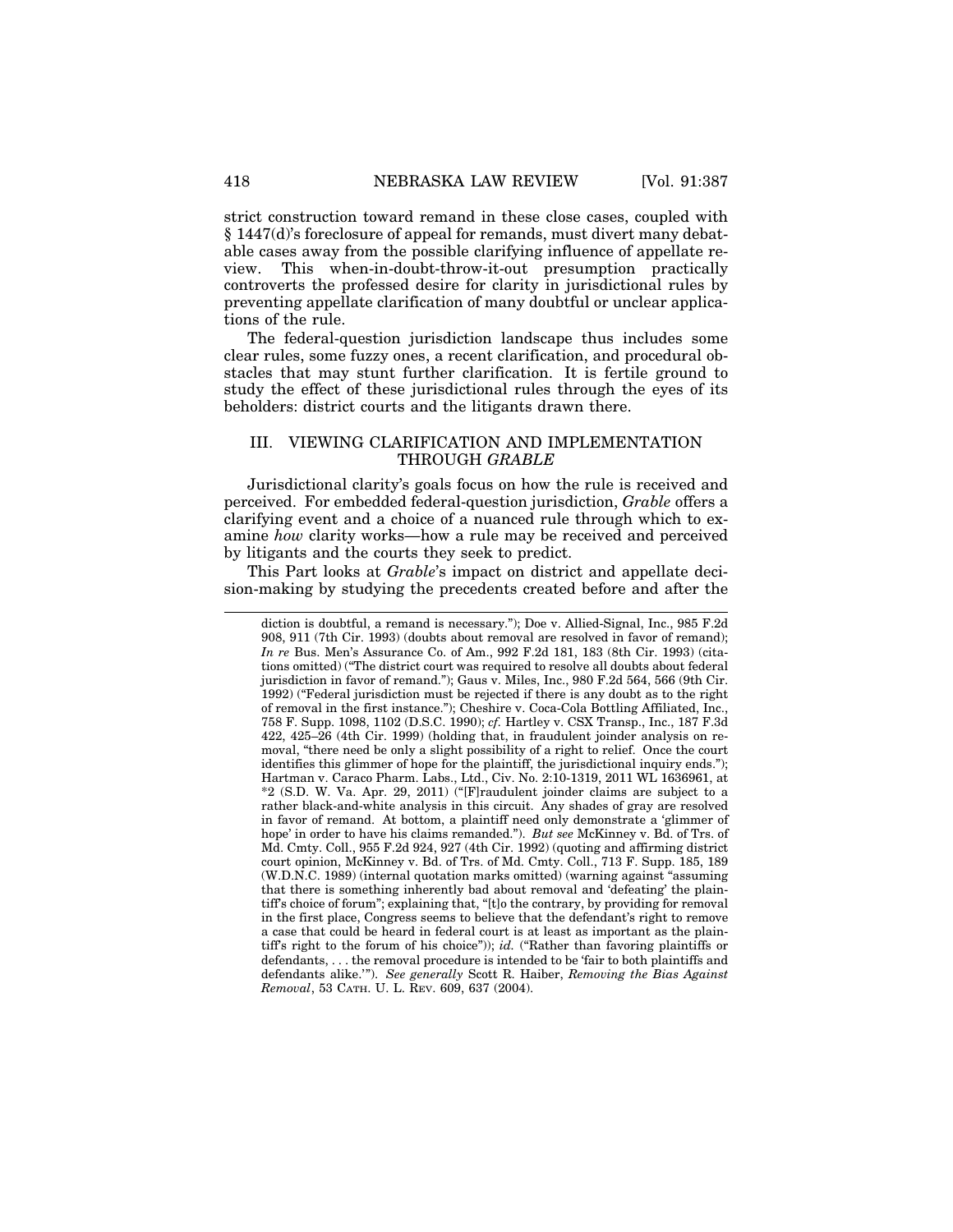decision. The empirical study presented here captured a sample of the precedent available on Westlaw, as well as the "submerged" precedents found only on the courts' electronic dockets. The results give a snapshot of the federal-question jurisdiction precedent being generated by the courts and the picture of the clarification process as litigants may see it.

#### **A. Sample of Decisions**

To examine the picture of embedded federal-question precedent available for litigants making jurisdictional predictions, the study sought to gather information on (1) whether district court remand rates changed after *Grable* stated its unified, flexible test; (2) whether remand rates look different based on how or where one looks—on Westlaw or on court dockets; and (3) whether litigants and courts have more accurately predicted and advocated for removal jurisdiction under the new rule. To pursue answers, I examined district and appellate court decisions adjudicating federal-question jurisdiction for federal questions embedded in state-law claims before and after *Grable*. For district court decisions on embedded federal questions, this study draws from decisions available on Westlaw, as well as those available only on the courts' electronic dockets.184

While expanding the base of available decisions, this descriptive study narrowly focuses on those three questions. It does not, for example, test which rules or opinions are linguistically more clear.185 Nor does it compare federal question to diversity or appellate jurisdiction, which ostensibly are more straightforward. And it does not make

<sup>184.</sup> Inclusion of district court docket research finds increasing support among empiricists and others studying decision-making. *See, e.g.*, Hoffman et al., *supra* note 53; Denise M. Keele et al., *An Analysis of Ideological Effects in Published Versus Unpublished Judicial Opinions*, 6 J. EMPIRICAL LEGAL STUD. 213 (2009). Among the five most cited studies including docket research are  $(1)$  Evan J. Ringquist & Craig E. Emmert, *Judicial Policymaking in Published and Unpublished Decisions: The Case of Environmental Civil Litigation*, 52 POL'Y RES. Q. 7 (1999); (2) Peter Siegelman & John J. Donohue III, *Studying the Iceberg from Its Tip: A Comparison of Published and Unpublished Employment Discrimination Cases*, 24 LAW & SOC'Y REV. 1133 (1990); (3) Susan M. Olson, *Studying Federal District Courts Through Published Cases: A Research Note*, 15 JUST. SYS. J. 782 (1992); (4) Donald R. Songer, *Nonpublication in the United States District Courts: Official Criteria Versus Inferences from Appellate Review*, 50 J. POL. 206 (1988); and (5) the methodical and methodological study in Hoffman et al., *supra* note 53. *See, e.g.*, Pauline T. Kim et al., *How Should We Study District Judge Decision-Making?*, 29 WASH. U. J.L. & POL'Y 83, 97 (2009); Levin, *supra* note 46, at 988–89.

<sup>185.</sup> *Cf.* Laura E. Little, *Hiding with Words: Obfuscation, Avoidance, and Federal Jurisdiction Opinions*, 46 UCLA L. REV. 75 (1998); Ryan J. Owens & Justin P. Wedeking, *Justices and Legal Clarity: Analyzing the Complexity of U.S. Supreme Court Opinions*, 45 L. & Soc'y Rev. 1027 (2011).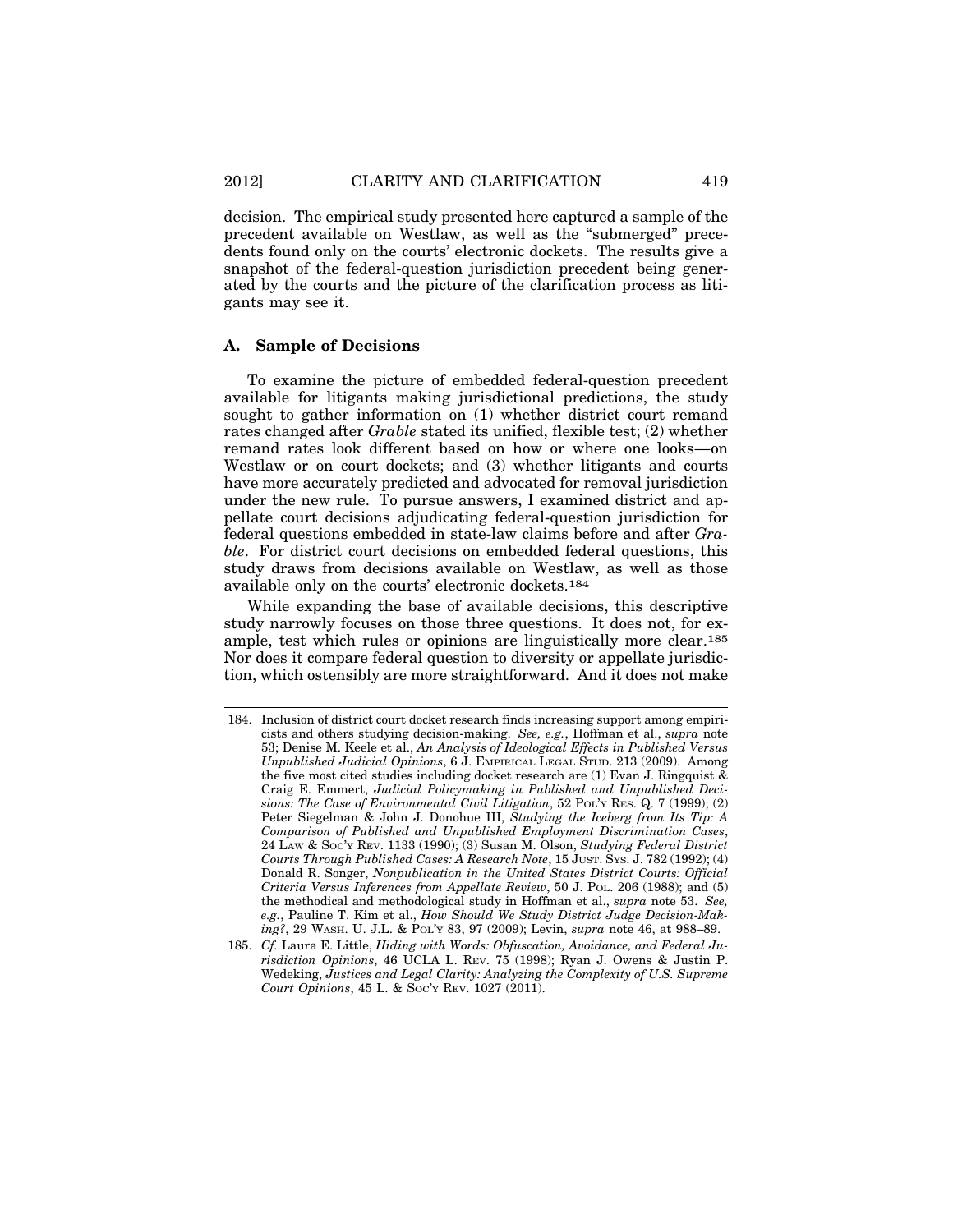comparisons of clarity among the various other bases for removal (e.g., federal officer, foreign state, etc.).

This study begins to address, but does not directly answer, specific calls for empirical studies to measure the systemic costs of clarity and ambiguity.186 It does not, however, meet challenges to test different designs for jurisdictional rules.<sup>187</sup> This study begins with a much more modest step, focusing instead on a portion of the implementation process for already-designed and ostensibly improved rules. Indeed, the study is merely descriptive of *what* is happening in a certain corner of *Grable*'s implementation and what it looks like from different perspectives, without the power to satisfyingly test *why* it is happening or *what if* a different jurisdictional regime heard a similar mix of arguments. Nonetheless, understanding some of the *what* hopefully will nudge this important debate.

The database developed for this study included decisions from 2002 to 2008 identified as adjudicating removal jurisdiction over embedded federal questions. The database contains only those cases from the Seventh Circuit available on Westlaw and cases from the Northern District of Illinois available on Westlaw and the Public Access to Court Electronic Records (PACER) dockets. This limited set results from the following principles.

#### *1. Sample and Sources of Decisions*

First, this study looks solely at decisions in the "tangled corner" of embedded federal-questions and encompasses only § 1441 federalquestion removals. It excludes federal-question cases originally filed in federal court and thus does not include all of § 1331 arising-under jurisdiction.188 It does not include removals on all jurisdictional ba-

<sup>186.</sup> Scott Dodson, for example, argues that "difficulties in design, implementation, and instrumentalism all erode the ideal of clear and simple jurisdictional rules." Dodson, *supra* note 14, at 49–50. In doing so, he acknowledges the need for empirical studies to test whether clarity decreases judicial and litigant costs and smoothes intergovernmental relations. *Id.* at 50 n.236.

<sup>187.</sup> In his response to Dodson's call for embracing complexity, Lumen Mulligan concedes the worthiness of Dodson's addition to the debate, saying "clarity comes at a cost," but laments that difficulties in empirically testing the costs of different jurisdictional regimes may freeze the debate at a purely theoretical level. Lumen N. Mulligan, *Clear Rules—Not Necessarily Simple or Accessible Ones*, 97 VA. L. REV. IN BRIEF 13, 21–22 (2011).

<sup>188.</sup> A future study could add to the dataset and compare federal-question original filings with removals. Nonetheless, confining the study to removals likely excluded few cases. *See* Ryan, *supra* note 48, at 678 & n.133 (excluding originallyfiled cases from study of delay in embedded federal question cases and noting a ratio of 59:6 removed cases to originally filed cases in a sample of commerciallyavailable opinions).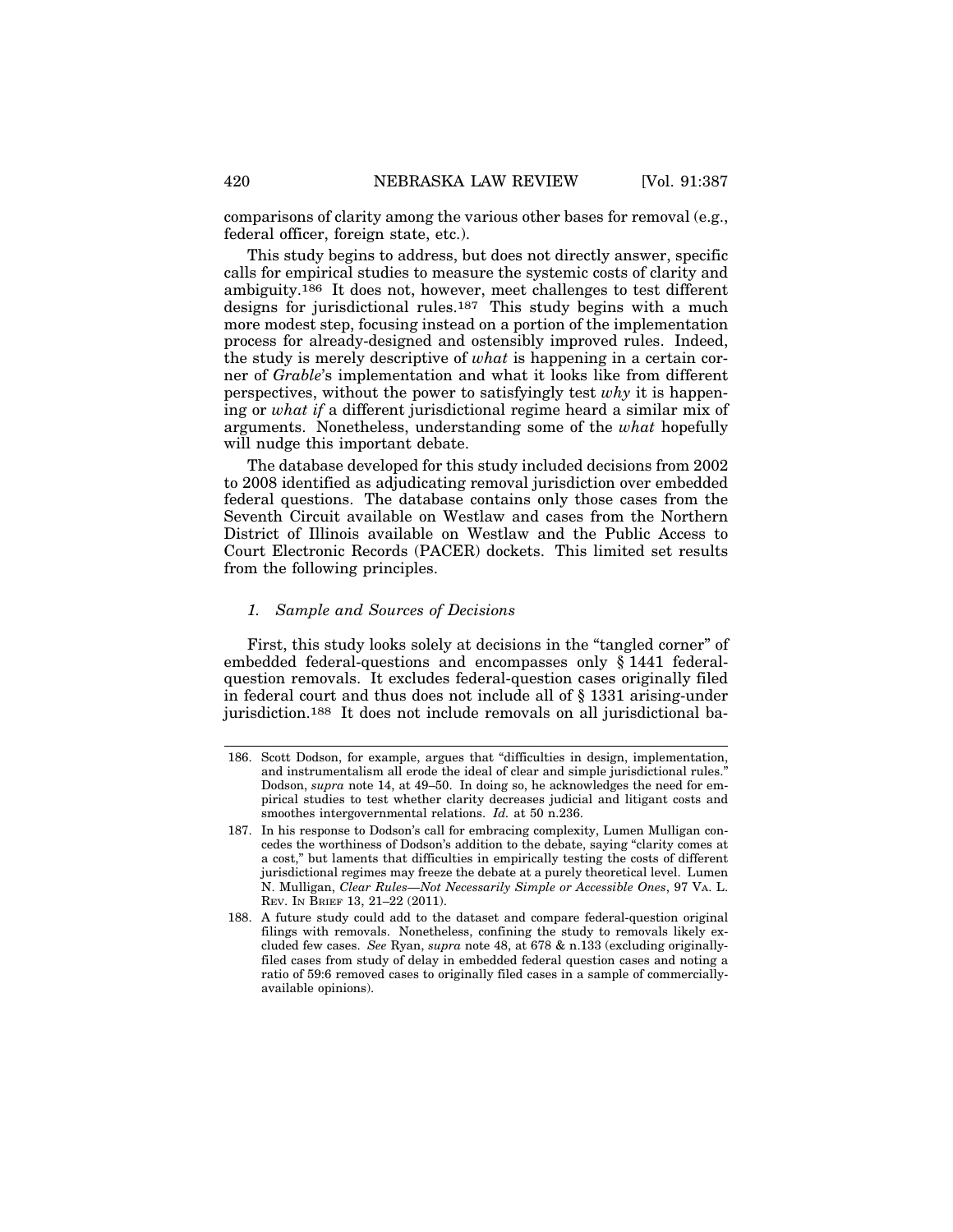ses.189 By focusing on the *Grable*-type removals, the study aims to capture those decisions in which *Grable* and *Merrell Dow* could and should be applied by district courts. Further, the focus on removed cases was intended to include those cases in which jurisdiction would most likely be contested, flowing from plaintiff's choice of state claims and state court, and defendant's preference for federal court, expressed in removing the case. And the restriction to removals served a practical purpose. Including docket cases in this data collection made it necessary to confine the search to removed cases (identified in PACER as filed under 28 U.S.C § 1441 and based on "federal-question" jurisdiction), rather than sift through *all* cases filed originally in federal court asserting federal-question jurisdiction to find the few asserting *embedded* federal-question jurisdiction instead of a federal claim.190

To capture the relevant decisions, I searched both Westlaw and federal courts' electronic dockets via PACER. The database included published and unpublished decisions from Westlaw, as well as those decisions available only on dockets.

The decision to include both published and unpublished decisions was an easy one, made on the empirical foundations laid in previous studies. As several commentators have argued, the full picture of district court decision-making should include not only *all* decisions available on the commercial databases, but also those decisions recorded solely on the courts' dockets.191 This is because, as Stephen Burbank

<sup>189.</sup> It excludes, for example, 28 U.S.C. § 1441 removals based on diversity jurisdiction, as well as § 1441(d) foreign state, § 1441(e) mass action, § 1442 federal officer defendant removals, § 1443 civil rights, and § 1444 foreclosure of federal property removals.

<sup>190.</sup> PACER currently does not contain a mechanism for parties to select embedded federal-question jurisdiction as the filing basis. The only four options for identifying "[t]he basis of jurisdiction under which this complaint has been filed" at the district court level are "(1) U.S. Government Plaintiff (2) U.S. Government Defendant (3) Federal Question (U.S. Government Not a Party) [or] (4) Diversity." PACER, ADMIN. OFFICE OF THE U.S. COURTS, PACER USER MANUAL FOR ECF COURTS 53 (2012) [hereinafter PACER manual], *available at* http://www.pacer. gov/documents/pacermanual.pdf.

<sup>191.</sup> *See, e.g.*, Stephen B. Burbank, *Vanishing Trials and Summary Judgment in Federal Civil Cases: Drifting Toward Bethlehem or Gomorrah?*, 1 J. EMPIRICAL LEGAL STUD. 591, 604 (2004); Hoffman et al., *supra* note 53, at 727 ("In our view, docketology's main contribution is to starkly expose how little trial court work is explained through written opinions. An astonishingly low 3% of all orders are available on the databases; more than 80% of difficult orders are similarly 'hidden' without explanation."); *see also, e.g.*, Keele et al., *supra* note 184, at 234–36 (noting that the "vast majority" of opinions "remain unpublished" and advising that "future scholars should not continue to ignore the rich source of information available in unpublished opinions"); Kim et al., *supra* note 184, at 86 (outlining how researchers should take "advantage of the electronic docketing system now operating in all federal district courts"); Levin, *supra* note 46, at 997 (describing the quest by "judges, lawyers and scholars [to] include in their research as many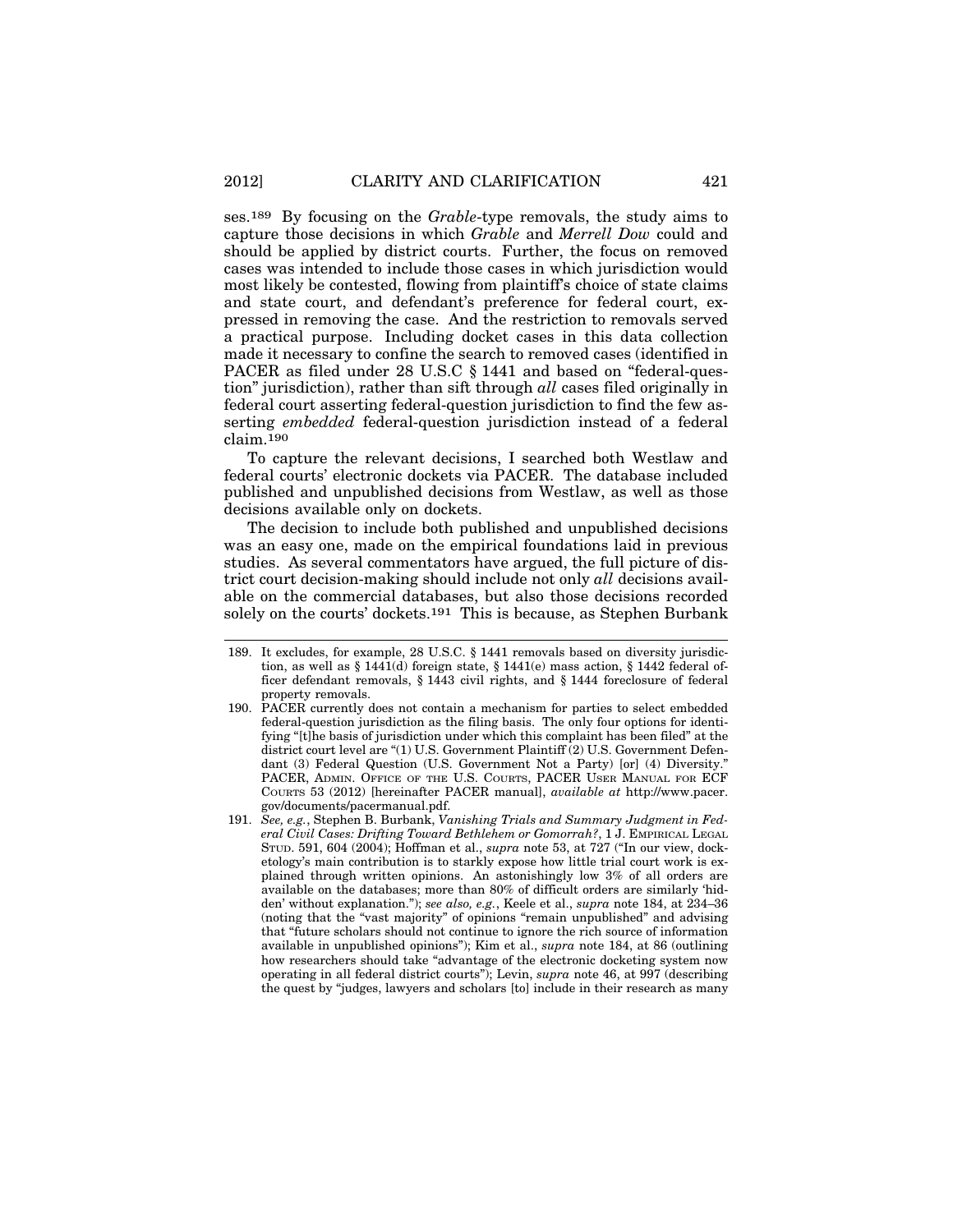has admonished, "the law in the books is not a reliable guide to the law in action."192 Biases in the selection of decisions for inclusion in the federal reporters, in the availability of unpublished opinions, and even in the amount of explanation for a given outcome, all distort the picture of the legal landscape taken through the lens of published opinions.193 Focusing on published opinions is thus doubly under-inclusive of district court decision-making. First, focus on *published* opinions includes only those few opinions the authoring judges themselves deem worthy of inclusion in a reporter.194 This choice has inherent bias because it is not a random selection for publication; it is the author's choice and based on myriad subjective and idiosyncratic factors.195 Studies have identified systematic differences between published and unpublished opinions.196

Second, focus on *opinions* necessarily excludes decisions memorialized in mere "orders"—a potentially large proportion of district court

unpublished opinions as they can possibly get their hands on" to help "determine exactly what judges are doing in actual cases and hold them accountable").

- 194. Across all doctrines, published opinions make up a small portion of all opinions, under representative of decision-making in general. Kim et al., *supra* note 184, at 97 n.43 (citing *United States Supreme Court Judicial Database, 1953–1997 Terms*, ICPSR (last visited Oct. 9, 2007), http://www.icpsr.umich.edu/icpsrweb/ ICPSR/studies/09422 (finding based on Federal Judicial Center data that, of the 41% of cases briefed and submitted, only one-quarter produce published opinions)).
- 195. The Judicial Conference in 1964 stated the criterion for publication decisions of federal judges, "[T]he judges of the courts of appeals and the district courts authorize the publication of only those opinions which are of general precedential value." ADMIN. OFFICE OF THE U.S. COURTS, REPORT OF THE PROCEEDINGS OF THE JUDICIAL CONFERENCE OF THE UNITED STATES 11 (1964), *available at* http://www. uscourts.gov/judconf/64-Mar.pdf; *see* Songer, *supra* note 184, at 206–07. Cases with "general precedential value" excludes the many cases that require only the "clear extention [sic] of a prior rule of law" which are "assumed to have little or no precedential value, contribute little to the development of public policy, and to involve no significant exercise of discretion by federal judges." Songer, *supra* note 184, at 207 (citing Pamela Foa, Comment, *A Snake in the Path of the Law: The Seventh Circuit's Non-Publication Rule*, 39 U. PITT. L. REV. 309, 309–40 (1977)).
- 196. Rowland and Carp's study found greater ideological influence and liberal bent in published district court opinions than unpublished ones. *See* C.K. Rowland & Robert A. Carp, POLITICS AND JUDGMENT IN FEDERAL DISTRICT COURTS 24–25 (1996). Donald Songer's study found that more than half of the difficult appellate decisions (reversals and non-unanimous decisions) originated with unpublished district court opinions. Songer, *supra* note 184, at 211–13; *see* Kim et al., *supra* note 184, at 98 (reviewing these studies and concluding that "published district court opinions can neither be taken as representative of all district court opinions nor assumed to capture all of the important policy-making decisions").

<sup>192.</sup> Burbank, *supra* note 191, at 604.

<sup>193.</sup> *Id.* Problems include risk of producing biased results because many opinions are unpublished, many district court decisions do not produce opinions, and not all cases filed receive adjudication (many are concluded by settlement or agreement). Kim et al., *supra* note 184, at 97.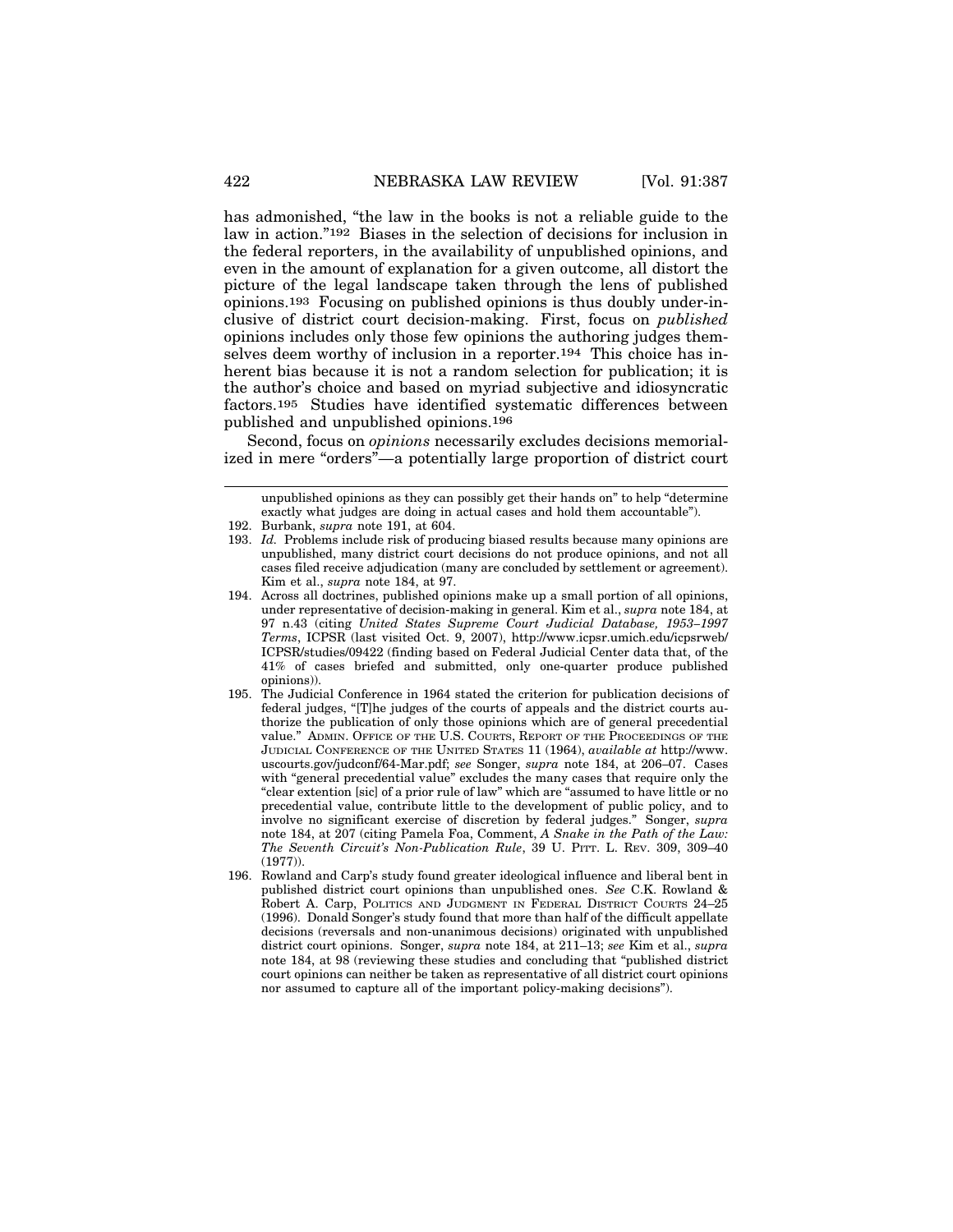decisions.197 The *Docketology* study, most notably, found opinions written in only three percent of all judicial actions and less than twenty percent of all non-ministerial orders.198 Commentators have suggested that opinions are more likely to accompany appealable determinations, such as granting motions to dismiss or for summary judgment.199 Decisions whether to remand alleged embedded federal questions carry this potential bias due to § 1447's prohibition on appeals for jurisdictional remands.200

The decision to include dockets seemed equally obvious for the purposes of my study. I wanted to take an accurate picture of how courts implemented *Grable*'s new rule, so looking only at those cases that resulted in decisions published in Westlaw would necessarily exclude decisions the database editors did not know about, or did not select for inclusion.

In addition to the opinions published at judges' requests, the federal courts must post all written opinions on their websites regardless of publication status.201 Opinions, per the Judicial Conference, constitute only those decisions "that set[ ] forth a reasoned explanation for a court's decision."202 Westlaw identifies and selects these unpublished opinions for inclusion in its federal case law database by the criteria that they are "opinions of interest to the local bench and bar in a particular district."203 That leaves a number of decisions out of the database and therefore only available on dockets. Remand decisions seemed especially susceptible to under-inclusion in Westlaw because the decision to remand is unappealable, and therefore would not result in any published appellate opinion.204 And, I speculated, remand decisions might be less likely to generate enough explanation at the district court level to attract Westlaw's attention. Thus, I included Westlaw and docket decisions to test the hypothesis of Westlaw's under-inclusion, and to get the full picture of how the federal courts are implementing *Grable*.

- 197. Kim et al., *supra* note 184, at 98–99.
- 198. Hoffman et al., *supra* note 53, at 682.
- 199. *See id.* at 719, 721 n.161 ("[D]ispositions within cases that resulted in an appeal were more likely to result in opinions."); Kim et al., *supra* note 184, at 99 (repeating this speculation).
- 200. *See* 28 U.S.C. § 1447(d) (2006).
- 201. Hoffman et al., *supra* note 53, at 692–93 (citing LINDA D. KOONTZ, U.S. GOV'T ACCOUNTABILITY OFFICE, ELECTRONIC GOVERNMENT: FEDERAL AGENCIES HAVE MADE PROGRESS IMPLEMENTING THE E-GOVERNMENT ACT OF 2002 (2004), *available at* http://www.gao.gov/assets/250/244965.pdf).

<sup>202.</sup> *Id.* at 693.

<sup>203.</sup> Levin, *supra* note 46, at 986 (quoting WEST PUBLISHING CO., PUBLICATION GUIDE FOR JUDGES OF THE UNITED STATES DISTRICT COURTS 2 (1994)).

<sup>204.</sup> With a few notable exceptions, this is described in the subsection on reversal rates. *See infra* subsection III.D.2.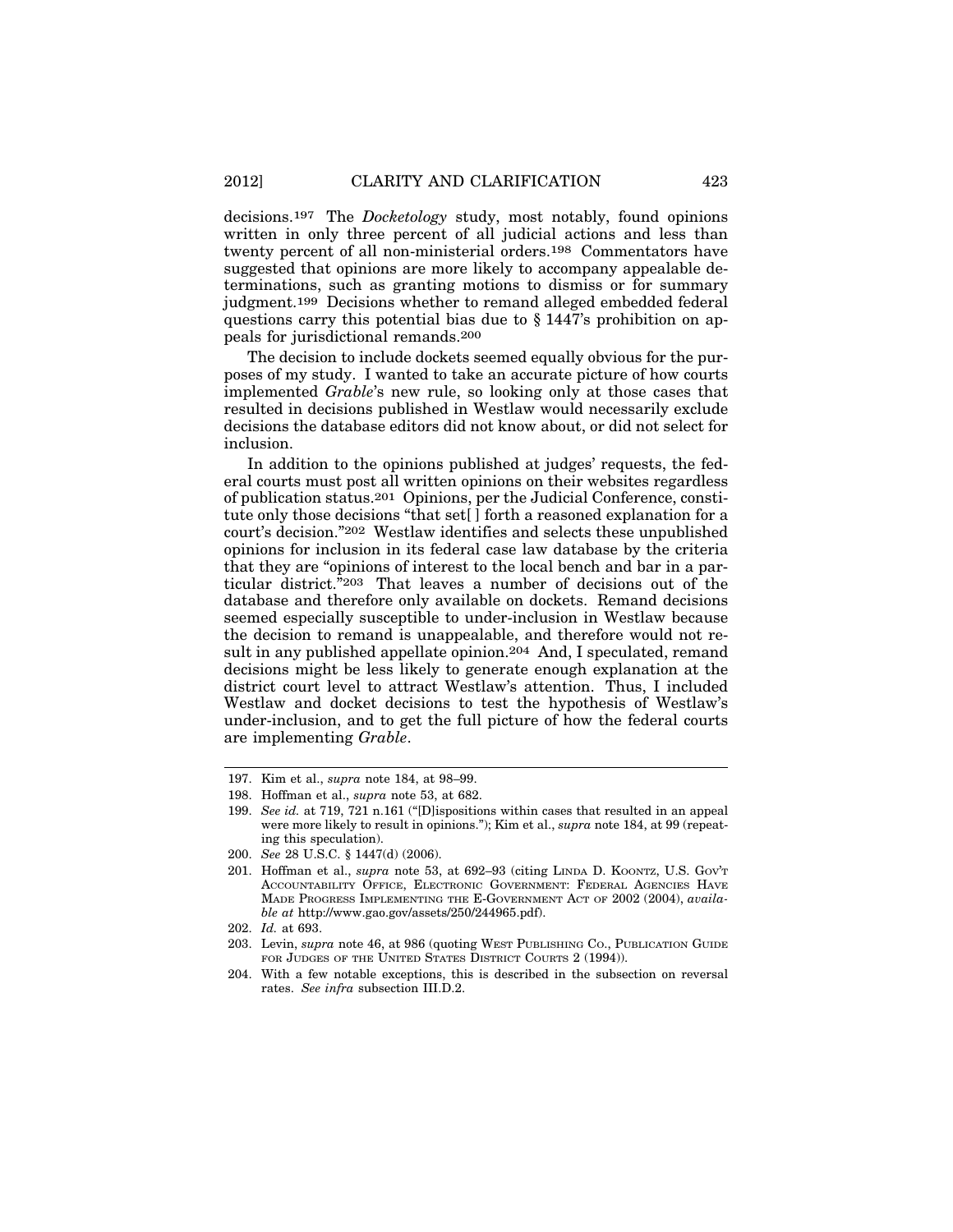While Westlaw contains mostly reasoned opinions, dockets on PACER include *all* written district court decisions—even those with little or no discussion. Espousing "docketology: the intensive study of trial court dockets," authors Hoffman, Izeman, and Lidicker found that a large portion of district courts' work does not come with an explanation, and this mass of "under-explained work . . . makes up the constitutive backbone of litigants' substantive rights" adjudicated by courts.205 As Kim, Schlanger, Boyd, and Martin have suggested, "PACER offers a significant data source for more accurately capturing and understanding the activity of the district courts" because it captures all events in a case's life and makes most written documents available electronically for a small fee.206 Further, the *Docketology* study found that studying dockets in addition to Westlaw "permits a comparison of decisions which are truly comparable—i.e., those made in the same procedural context—rather than simply comparing whatever decisions are available" through Westlaw and Lexis.<sup>207</sup>

As between Westlaw and Lexis, many of the available accounts point to relative parity between the two databases' case law collections.208 But the *Docketology* study of four busy district courts found that Westlaw captured more opinions than Lexis.209 Based on this slight superiority and my own anecdotal testing, I included only the more inclusive of the two databases in the study: Westlaw.210

<sup>205.</sup> Hoffman et al., *supra* note 53, at 684–85.

<sup>206.</sup> Kim et al., *supra* note 184, at 103; *accord* Keele et al., *supra* note 184, at 222–23, 235–36.

<sup>207.</sup> Kim et al., *supra* note 184, at 106.

<sup>208.</sup> *See generally* KENDALL F. SVENGALIS, LEGAL INFORMATION BUYER'S GUIDE AND REFERENCE MANUAL 147–52 (2005), *available at* http://access-to-law.com/elaw/ readings/sven3\_full.rtf (explaining that, although, Westlaw initially enjoyed a major advantage in case indexing, the competitive process of "leapfrogging" has produced relative parity between the two databases); *see also* Julie Jones, *Lexis Joins Westlaw in Providing Access to Court Dockets*, U. CONN. SCH. L. (Dec. 18, 2009, 5:18 PM), http://www.law.uconn.edu/content/lexis-joins-westlaw-providingaccess-court-dockets (implying that Westlaw provided docket access before Lexis).

<sup>209.</sup> Hoffman et al., *supra* note 53, at 710 n.138 (noting that, in New York and Pennsylvania, the databases were essentially identical, but that for California and Maryland district courts, Lexis's collection was significantly smaller). This is due in part to the way the database duopoly began: Westlaw published reporters initially and when Lexis emerged, it got started by hiring typists to copy Westlaw's cases into its own new database. *See id.*

<sup>210.</sup> A majority of law librarians share my preference. *See* J. Paul Lomio & Erika V. Wayne, *Law Librarians and LexisNexis vs. Westlaw: Survey Results* 21 fig.20 (Stan. L. Sch., Legal Research Paper Ser. No. 23, 2008), http://www.law.stanford. edu/sites/default/files/biblio/1002/145874/doc/slspublic/lomiowayne-rp23.pdf (finding that a substantial majority of law librarians working in various institutional settings prefer Westlaw to Lexis, but surveying participants' preferences without testing those assumptions against the databases' actual content).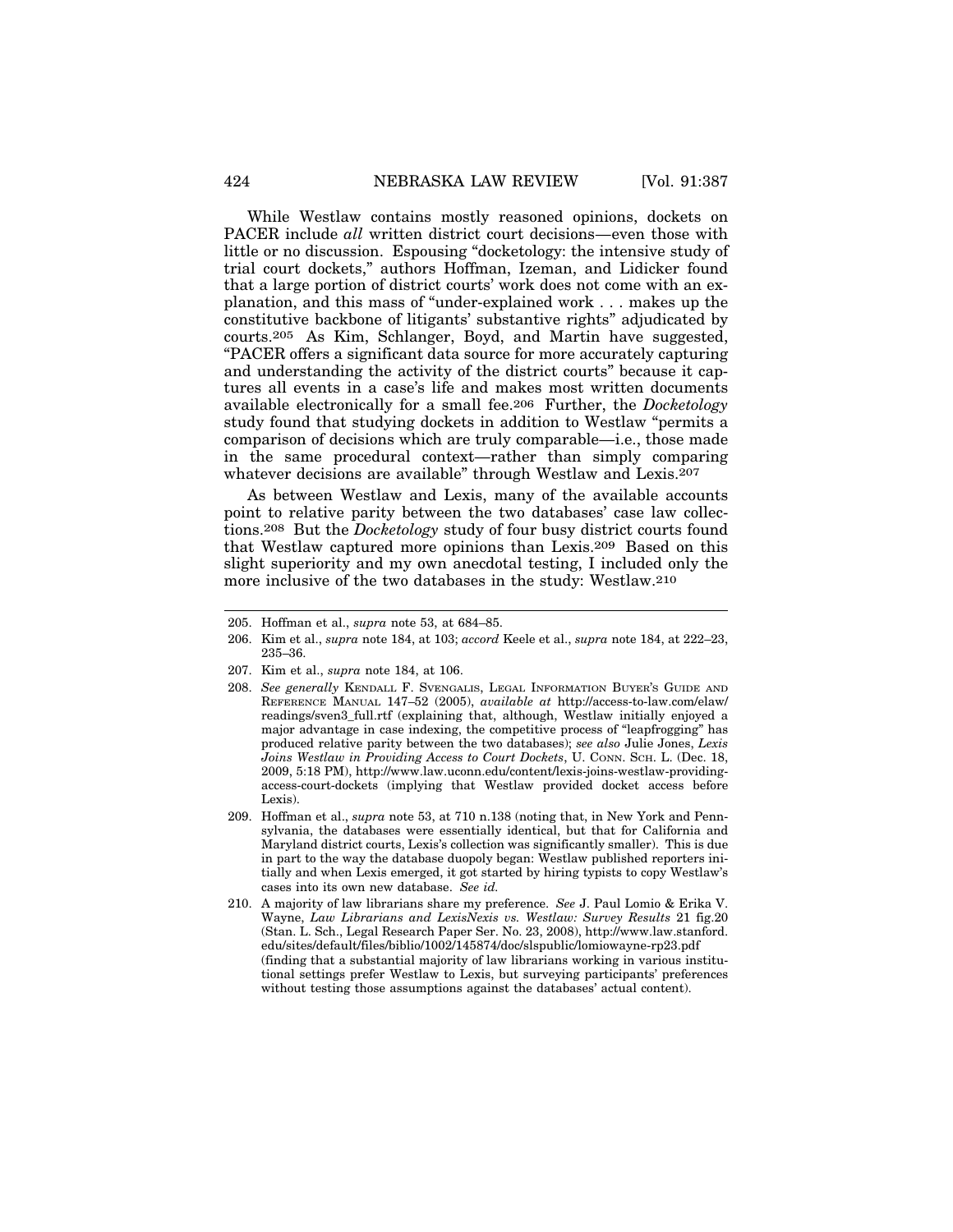Within the Westlaw database, my search included all cases mentioning removal, remand, and federal-question jurisdiction, regardless of whether they had been designated for publication in a reporter series.211 This search produced an over-inclusive list of cases.212 From the results, only those cases actually deciding jurisdiction over embedded federal questions were included in the dataset.213

In PACER, the search included those civil cases filed under § 1441 as "cause of action"214 and "federal question" as "jurisdiction."215 Because the PACER searches necessarily were based on the as-filed characteristics of the cases instead of specified terms in an opinion like Westlaw, the PACER reports included a relatively small proportion of actual decisions on federal-question jurisdiction.216 Bloomberg

- 211. *See infra* Appendix 2. The search terms in Westlaw were: REMOV! "ARISE UNDER" & REMAND! & "1441" "REMOVAL JURISDICTION" & ("FEDERAL QUESTION" "FEDERAL QUESTIONS"). I performed the searches and distributed the resulting lists to my coders.
- 212. Two hundred fifty of the total 533 hits did not actually adjudicate jurisdiction over an embedded federal question. Thus, the Westlaw dataset is comprised of approximately 53% of the total hits. *Cf.* Siegelman & Donohue III, *supra* note 184, at 1140 (describing "deliberately broad" search terms used to capture all decisions in a particular substantive area of law, employment discrimination).
- 213. The database excluded, for example, decisions made exclusively on the issue of complete preemption that did not adjudicate whether a federal question was embedded in the state-law claims. I excluded these cases because complete preemption doctrine transforms the state-law claims into federal *claims*, rather than picking essential federal *issues* from state-law claims and leaving the plaintiff's chosen claims intact. *See* Caterpillar Inc. v. Williams, 482 U.S. 386, 393 (1987) (noting that complete preemption exists where the preemptive force of a federal statute is so extraordinary that it converts an ordinary state-law claim into a statutory federal claim). But, if a decision considered removal based (both or alternatively) on an embedded federal question and on complete preemption, I coded the embedded federal question portion and included it in the database.
- 214. *See* PACER manual, *supra* note 190, at 59 (describing "CAUSE" field as identifying "[t]he U.S. Civil Statute (in Title: Section format) under which the plaintiff filed the complaint and a brief description of the statute").
- 215. This was accomplished by creating reports in the PACER Civil Cases Reports feature of actions filed under the removal statute, 28 U.S.C § 1441, denoting "federal question" as the jurisdiction.
- 216. A great portion of the cases filed as § 1441 federal-question jurisdiction either settled, were dismissed, had no dispute over jurisdiction, or otherwise had no decision on federal-question jurisdiction. It is possible that, in a subset of these no-decision cases, the judge was satisfied that the case warranted federal-question jurisdiction but did not take the opportunity to record that conclusion in a *sua sponte* decision. This would represent a decision of sorts upholding jurisdiction, but one of which there is no evidence other than silence. This hypothetical category of silent decisions is not considered in this study because it remains, for the moment, too hypothetical. *Cf.* Siegelman & Donohue III, *supra* note 184, at 1139 (noting in the employment discrimination context that "[c]ases that required judicial action are likely to be subject to the same kinds of sample selection . . . as published cases").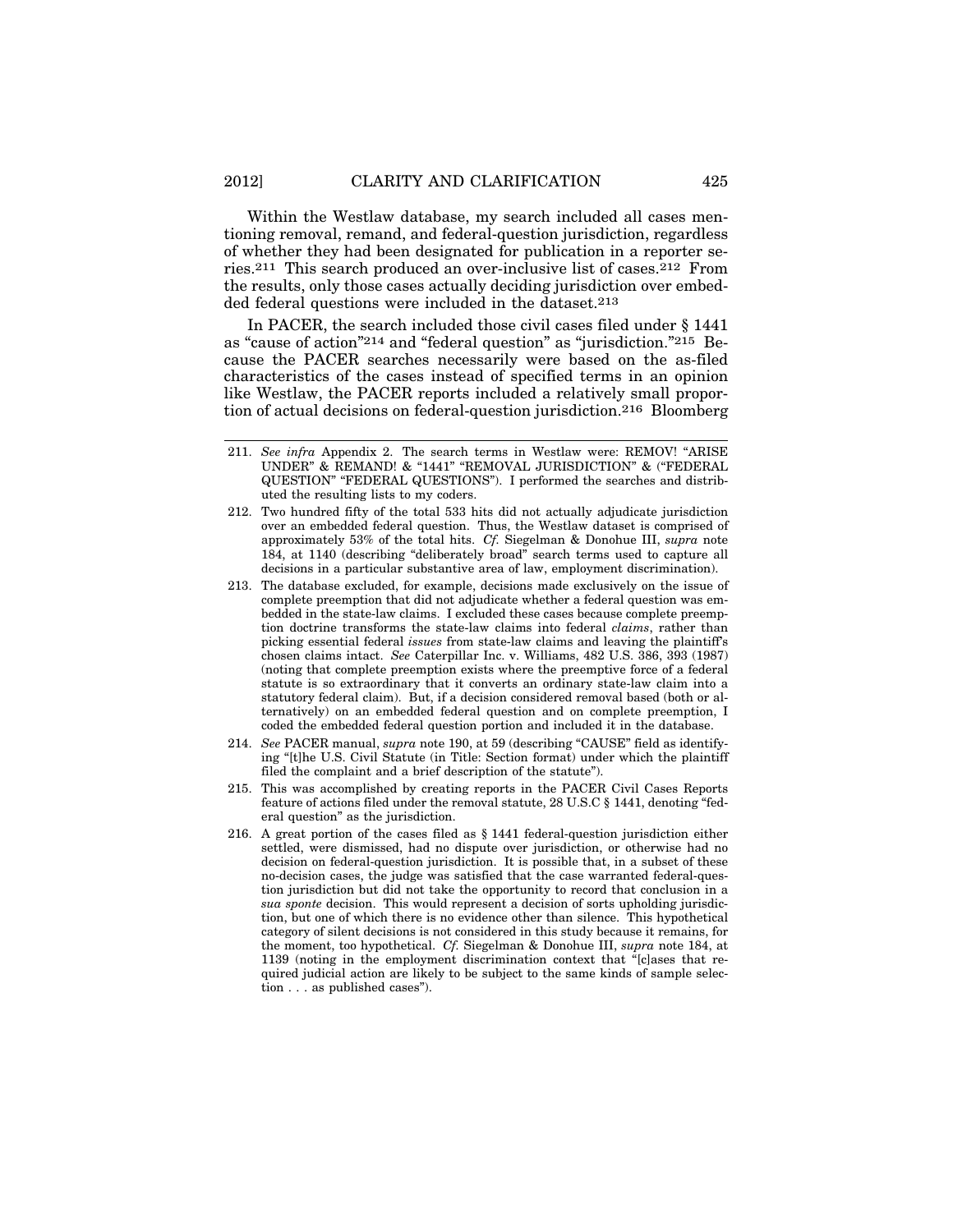Law now offers text-searchable access to PACER's database, which I used to check the inclusiveness of my docket results.217

#### *2. Jurisdictional Sample*

Because this study sought a snapshot of the implementation process, rather than a comprehensive catalog of opinions, I started with a sample of federal-question decisions based on jurisdiction. To capture the change in rule from bright-line to flexible, I chose to study courts on the losing side of the circuit split resolved in *Grable*. The study focuses on the Seventh Circuit because that circuit had the longestrunning jurisprudence on the *Merrell Dow* side of the split.218 The Seventh Circuit also happens to have busy courts, offering a large pool of decisions to investigate.

Within the district court dockets, I began with a more limited sample from the district courts due to the intense labor necessary to search dockets. Specifically, I started the docket coding with the busiest district court in the circuit according to the U.S. Courts Administrative Office statistics.219 By investigating the dockets in the circuit's busiest district, I hoped to get a snapshot of how the docket decisions align with those available on Westlaw.220

Because this study looks at *Grable*'s clarification of *Merrell Dow*, I sampled the subset of decisions in these jurisdictions for the three and a half years before and after the *Grable* opinion issued. The coding begins January 1, 2002 and ends December 31, 2008, with *Grable* intervening almost exactly midway on June 13, 2005.

The database thus included published and unpublished Westlaw cases from the Seventh Circuit, as well as cases from the busiest district court (the Northern District of Illinois) available on Westlaw or only on dockets, adjudicating jurisdiction over embedded federal questions between January 1, 2002 and December 31, 2008. The decisions

<sup>217.</sup> *See* Mary Sheridan Newman et al., *Here a Docket, There a Docket: Part II*, 29 LEGAL INFORMATION ALERT, no. 5, 2010, *reprint available at* https://www.bloom berglaw.com/files/2011/06/LIA-reprint.pdf. Bloomberg Law's docket search capabilities are discussed in Part IV, *infra*.

<sup>218.</sup> *See* Grable & Sons Metal Prods., Inc. v. Darue Eng'g & Mfg., 545 U.S. 308, 312 n.2 (2005) (comparing Seinfeld v. Austen*,* 39 F.3d 761, 764 (7th Cir. 1994) (finding that federal-question jurisdiction over a state-law claim requires a parallel federal private right of action) with Ormet Corp. v. Ohio Power Co., 98 F.3d 799, 806 (4th Cir. 1996) (finding that a federal private action is not required)).

<sup>219.</sup> *See infra* Appendix 1.

<sup>220.</sup> The study also drew cases from the winning side of the *Merrell Dow* circuit split—the Fourth Circuit and its busiest district court, the Eastern District of Virginia. Those results, however, proved too sparse to meaningfully analyze trends in precedent, owing both to the small sample results within Westlaw decisions, and to the unavailability of a large portion of underlying documents in the PACER database for the sample years. Thus, only the Northern District of Illinois results are included here.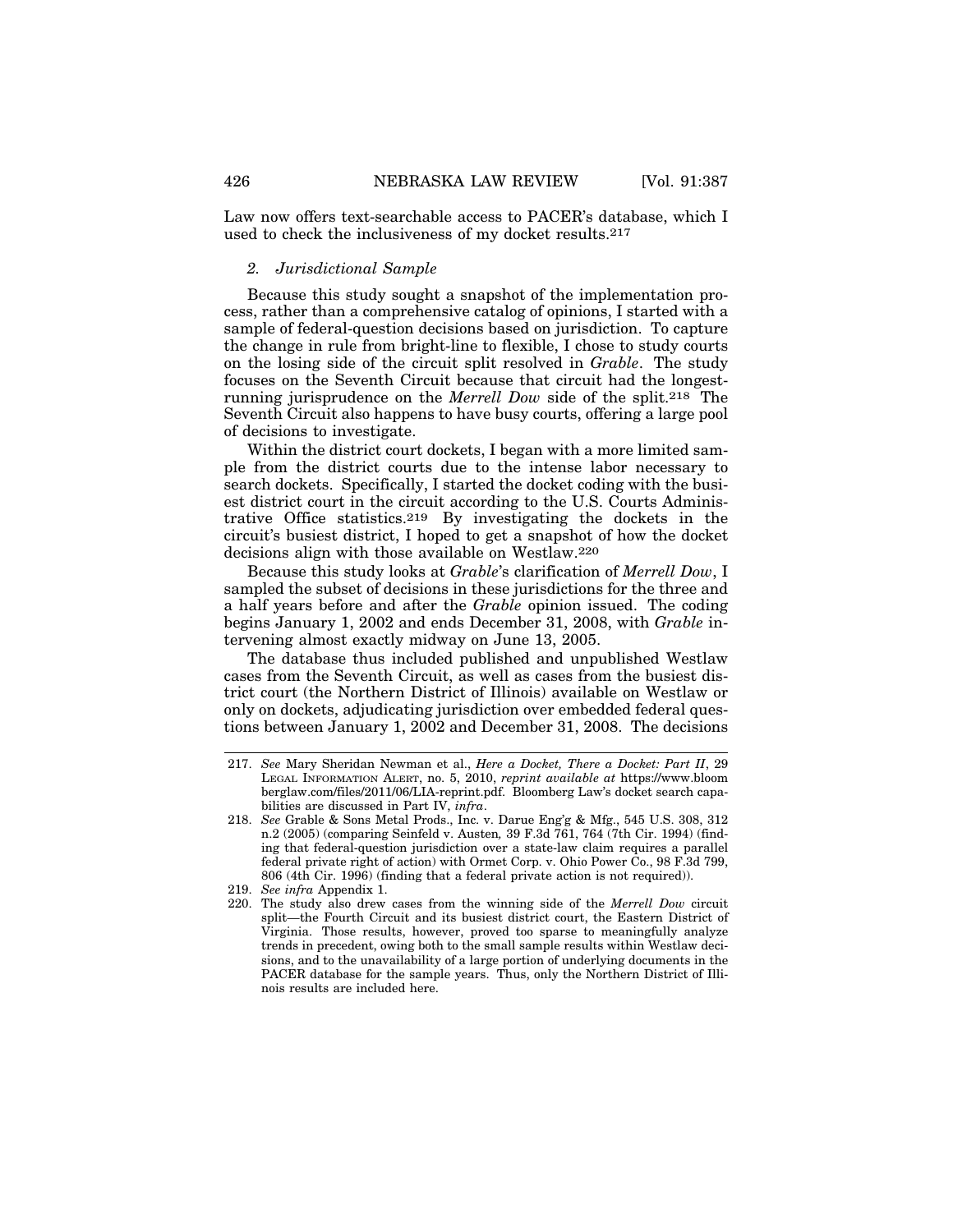included in the database were coded for, among other things, their source (Westlaw or docket), their disposition on the embedded federalquestion jurisdictional issue, and their level of depth (whether a simple order or a reasoned explanation).221

After culling the irrelevant Westlaw decisions from the search results and sifting through thousands of dockets to identify the additional remand decisions, 151 decisions remained in the data sample for analysis. This is a modest sample, warranting caution in drawing any conclusions, and is most useful for describing the landscape of decision-making before and after *Grable*. If nothing else, the small sample size suggests that *Grable*'s jurisdiction is, in fact, as Justice Ginsburg prescribed in *Empire*, a "slim category."

The remainder of this Part describes the results from the sample data.

#### **B. Submerged Precedent**

I examined the picture of embedded federal-question precedents litigants would see through conventional research methods—using Westlaw or Lexis—and compared that view with the whole picture of decision-making available through docket research.

One trend the study unearthed in the sampled district is that a relatively small number of embedded federal-question jurisdiction decisions made it into the Westlaw database. In the Northern District of Illinois, for example, the search captured sixty-three decisions (43.2%) in Westlaw from January 1, 2002, through January 1, 2009, and eighty-three additional decisions (about 56.8%) on dockets for the same period. The decisions exclusively on dockets I refer to as "submerged precedent" in a nod to the iceberg metaphor used to describe the portion of cases that get reported to the general public.222 Referring to docket decisions as submerged precedent also avoids confusion over the changing definition of "published" versus "unpublished" decisions.223

<sup>221.</sup> See Appendix 2: Remand Rate Coding Information and Variables for a more detailed description of the codebook information and process. Within the docket research, I did, however, only collect announced rulings on jurisdiction. Because federal judges have an obligation to determine jurisdiction even if not raised by the parties, some cases without an announced ruling ostensibly could represent a silent "decision" that jurisdiction existed. But, I did not try to code these rulingless jurisdictional decisions because they are too hypothetical. That level of coding would delve into decisions announced only in judges' minds. I have neither the technology nor the inclination to study that currently.

<sup>222.</sup> *See, e.g.*, Siegelman & Donohue III, *supra* note 184 (describing published opinions as the iceberg's tip and unpublished opinions as the iceberg's remainder); *see also* Hoffman et al., *supra* note 53, at 687 (acknowledging the same idea).

<sup>223.</sup> *Compare* Siegelman & Donohue III, *supra* note 184, at 1138 (defining "published" as available on Lexis), *and* Levin, *supra* note 46, at 985 (same), *with* Keele et al.,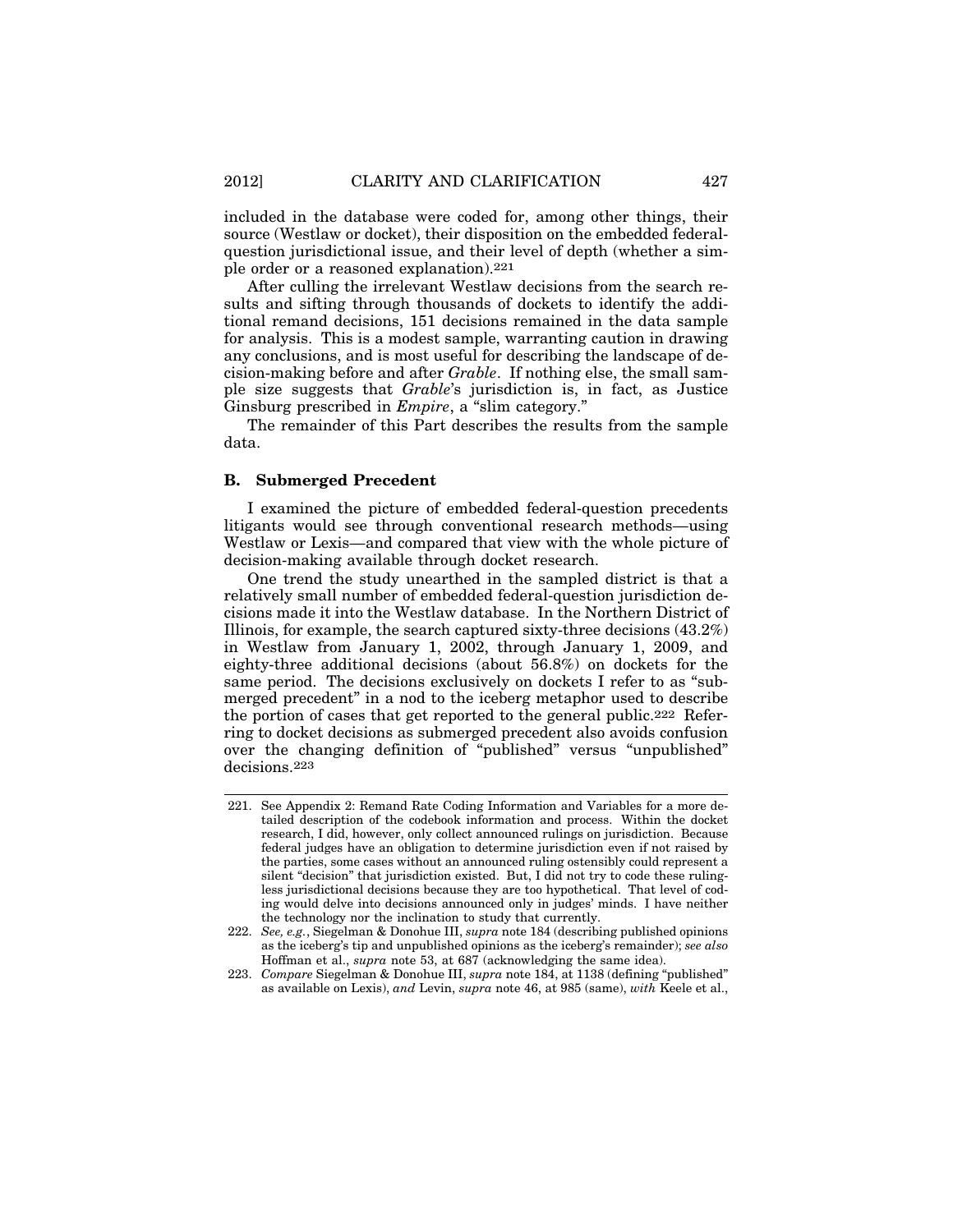This mass of submerged precedent suggests research based solely on cases in the commercial databases carries a risk of distorting the picture of district court decision-making. For embedded federal-question decisions, Westlaw research alone would exclude more than half of the decisions generated. While the observation of under-inclusiveness in Westlaw (and Lexis) is not a new one, my study data corroborates findings in previous studies, which have added incrementally to the scholarship on civil docket research and its implications for empirical claims by assessing differences in availability, publication, and decision writing.224 Where previous studies have sampled publication, docket decisions, or both in particular areas of substantive law,  $225$  or the habits of particular jurisdictions,  $226$  this study focuses on a particular procedural juncture.227

Siegelman and Donohue, for example, studied employment discrimination cases in the Northern District of Illinois between 1972 and 1987, comparing the number of decisions available on Lexis to the number of cases filed.228 Out of the 4,310 cases filed in the sample, an average of 71% generated an opinion of some kind picked up by Lexis.229 Siegelman and Donohue concluded that this 29% of cases not appearing in Lexis could make Lexis decisions an unrepresentative sample.230 While my sample of embedded federal-question removals was much smaller, the higher rate of decisions not appearing in Westlaw (56.8%) suggests a similar, or perhaps greater, potential for sample bias in commercial database cases. Further, the expansion

225. *See, e.g.*, Ringquist & Emmert, *supra* note 184, at 8–9 (comparing policymaking aspects of published and unpublished decisions in environmental civil litigation from 1974 to 1991); Siegelman & Donohue III, *supra* note 184, at 1137–41 (noting employment discrimination cases generating Lexis opinions versus those filed from 1972 to 1986); Songer, *supra* note 184, at 208–12 (comparing reversal rates of published and unpublished district court decisions in a sample of criminal, antitrust, and labor cases from 1976 to 1984).

*supra* note 184, at 222–23 (describing Westlaw and Lexis as containing "all published cases and a few unpublished cases"), Siegelman & Donohue III, *supra* note 184, at 1138 n.16 (explaining that previous circuit court rules defined "published" as having full text of the opinion "appearing in print in a West reporter") *and* William L. Reynolds & William M. Richman, *The Non-Precedential Precedent— Limited Publication and No-Citation Rules in the United States Courts of Appeals*, 78 COLUM. L. REV. 1167, 1169–71, 1194 (1978) (contemplating "published" opinions as those available in print and examining printing costs).

<sup>224.</sup> *See generally* Hoffman et al., *supra* note 53, at 687–90 (surveying studies).

<sup>226.</sup> *See, e.g.*, Olson, *supra* note 184, at 788–92 (comparing District of Minnesota cases available on microfiche versus databases from 1982–84); Reynolds & Richman, *supra* note 223, at 1173–81 (comparing published and unpublished circuit court decisions).

<sup>227.</sup> *Cf.* Reynolds & Richman, *supra* note 223, at 1173–81 (comparing published and unpublished circuit court decisions).

<sup>228.</sup> Siegelman & Donohue III, *supra* note 184, at 1139.

<sup>229.</sup> *Id.*

<sup>230.</sup> *Id.* at 1144.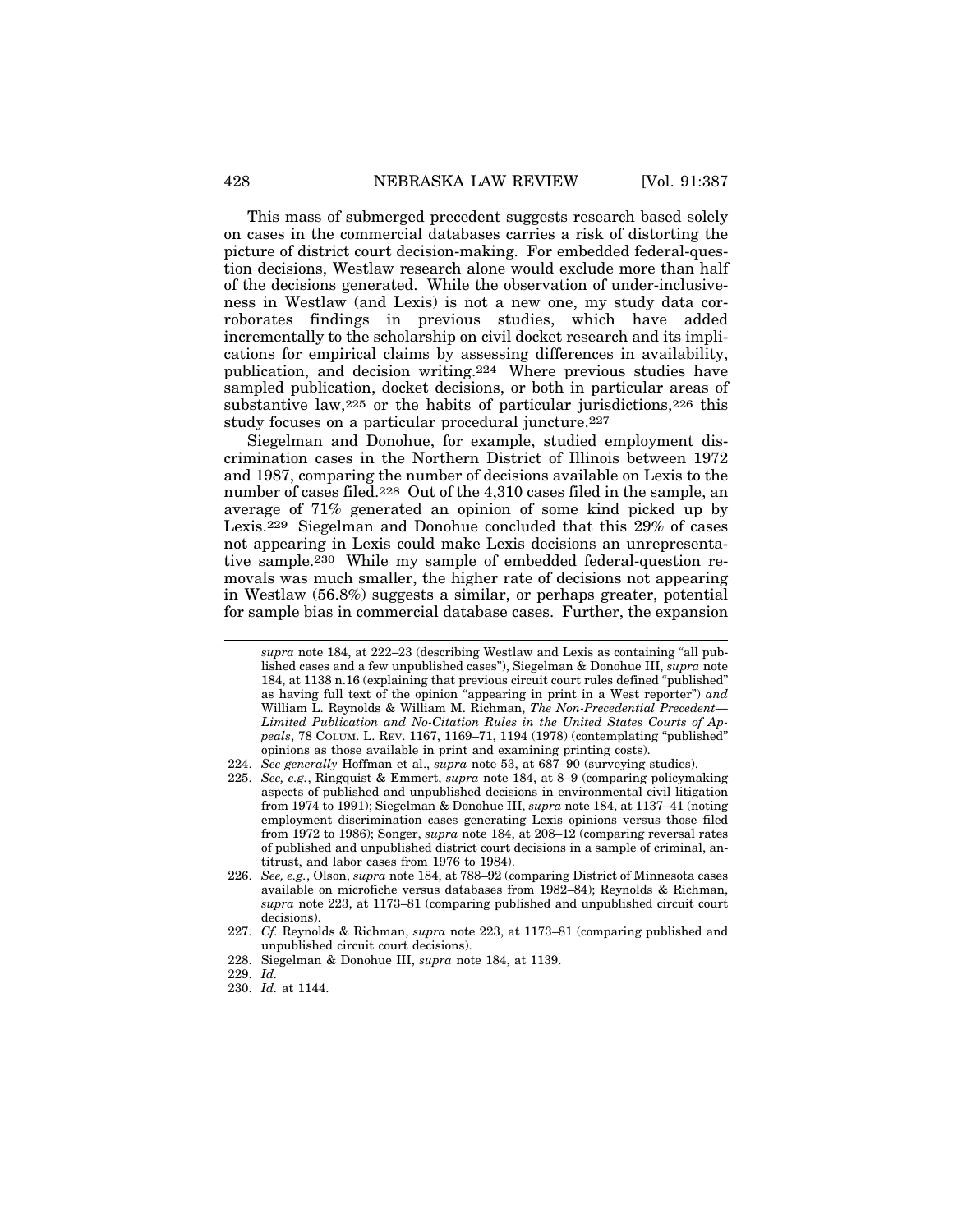of the employment study across seven other districts showed the rate of submergence varied by region, making database cases a geographically skewed sample as well.231 In Siegelman and Donohue's study, the Northern District of Illinois had a comparatively high publication rate for civil cases,232 suggesting that the rate of submergence in other districts may be even greater than the rates observed here. The 56.8% submergence rate observed in this study thus adds another increment to the empirical literature, and adds yet another note of caution on the risks of trying to study the iceberg from its tip.

Beyond the academic implications for empirical studies of jurisdictional decision-making, the submergence of embedded federal-question precedents has special relevance to the primary goal of the jurisdictional clarity mantra—litigant predictability—because litigants use precedent to make predictions and arguments about how and what a court will decide in their cases. By researching precedent only in the commercial databases, litigants could see less than half of the embedded federal-question decisions made by the relevant court. The practical availability of precedent opinions therefore impacts the amount and possibly the representativeness of the data visible to litigants—it affects how clearly they can see the true picture of jurisdictional rules' application.

Because the available precedent necessarily impacts litigants' predictive powers for determining jurisdiction, the amount of explanation and number of readily-available opinions should affect the implementation process. This submerged precedent has two main implications for jurisdictional clarity and clarification. First, it raises the questions of what is submerged, why it is submerged, and how it could emerge. Second, it changes the picture of implementation and application, and therefore opportunities for generating clarifying precedent. That is, looking beneath the surface changes the picture of how district courts are applying the rule.

All decisions begin below the surface because they are issued to parties in a dispute and therefore must be entered on the litigation's electronic docket. District judges, unlike appellate ones, are not required to send Westlaw and Lexis their opinions.233 So district judges' discretion buoys particular decisions to the surface. District judges can designate decisions for publication in a reporter, they can send them to Westlaw, and they can, to some extent, suggest what decisions should comprise the visible precedent.234 And the Westlaw

<sup>231.</sup> *Id.* Of the seven districts studied by Siegelman and Donohue, the Northern District of Illinois had the second highest publication rate across all civil cases. *See id.* at 1143 tbl.1.

<sup>232.</sup> *Id.*

<sup>233.</sup> *See* Levin, *supra* note 46, at 985.

<sup>234.</sup> *See, e.g.*, *id.* at 986–88.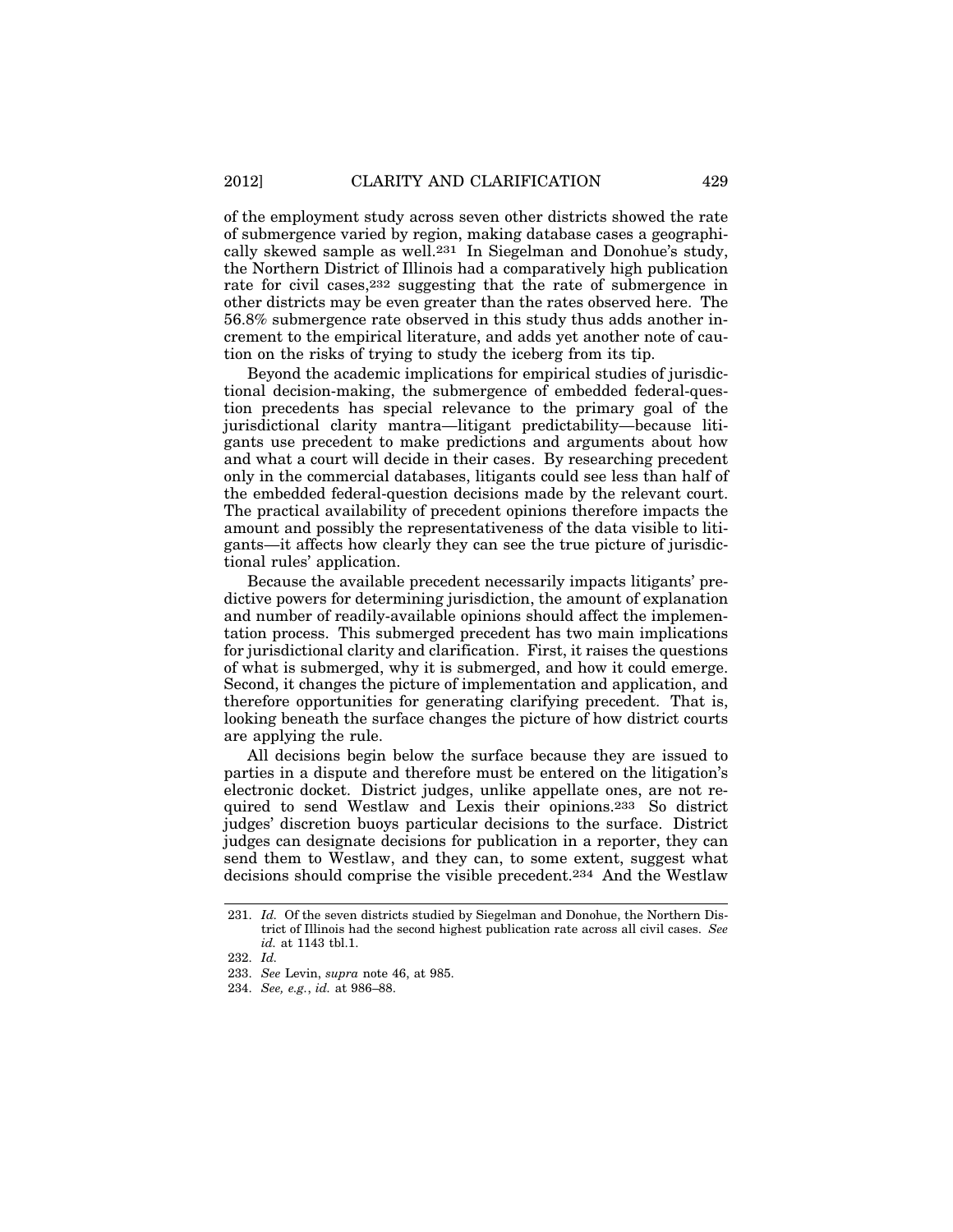editorial team makes further selections from the available cases.235 In addition, the commercial databases collect decisions periodically from PACER, including in the database those decisions of "substance" and discarding "procedural orders."236 Thus, the databases do not contain a random sample of decisions.237

Ostensibly, the cases that make it to the surface have more than a conclusion; they offer some reasoned explanation and precedential value. But, adding to the inherent risk of an unrepresentative picture, the submerged embedded federal-question precedent identified here suggests that not only the number of remands is obscured, but also that some valuable, reasoned precedents are out of view. In the Northern District of Illinois sample in this study, 25% of the submerged decisions had reasoned explanations, as opposed to bare orders.238

Excluding docket research therefore excludes over half the embedded federal question decisions, many of which offer reasoned explanations. This selection could be harmless. Or selection could be nonrandom, producing a biased picture of remand. This Article approaches only the initial question—whether submerged precedent changes the picture of remand rates—by calculating the rate of remand.239 Perhaps, instead of an iceberg, the duck metaphor is more apt: a calmly gliding body visible above the surface belies frenetic paddling below it.

### **C. District Court Remand Rates**

*Grable* solidified its jurisdictional test and affirmed jurisdiction because the Court held that it would "portend only a microscopic effect

<sup>235.</sup> *See generally* Olson, *supra* note 184, at 784–87 (describing the database collection and editorial process as of 1992).

<sup>236.</sup> *See* E-mail Correspondence from Kirc J. Breissinger, Dir. of Prod. Planning, LexisNexis, to Elizabeth Y. McCuskey, Faculty Fellow, Thomas Jefferson Sch. of Law (Aug. 31, 2011 8:57) (on file with author) (explaining that Lexis collects from PACER all decisions that are "substantive in nature," which "generally means that [Lexis] avoid[s] procedural orders").

<sup>237.</sup> *See* Keele et al., *supra* note 184, at 214.

<sup>238.</sup> In the Northern District of Illinois PACER sample collected here, nineteen of the eighty decisions warranted coding as "opinion" instead of "order" based on the coding criteria described in Appendix 2. Data and codebook on file with author. As described in Part III, below, a simple administrative solution may exist to bring the reasoned opinions into Westlaw's purview. Because Westlaw appears to collect its decisions from those tagged as "Written Opinion" in PACER, requiring explained jurisdictional decisions to carry this PACER coding could bring more of these precedents into view through the commercial databases. This data is on file with the author.

<sup>239.</sup> A textual analysis of the orders and opinions is needed to assess whether the Westlaw precedent constitutes a truly unrepresentative sample of decisions.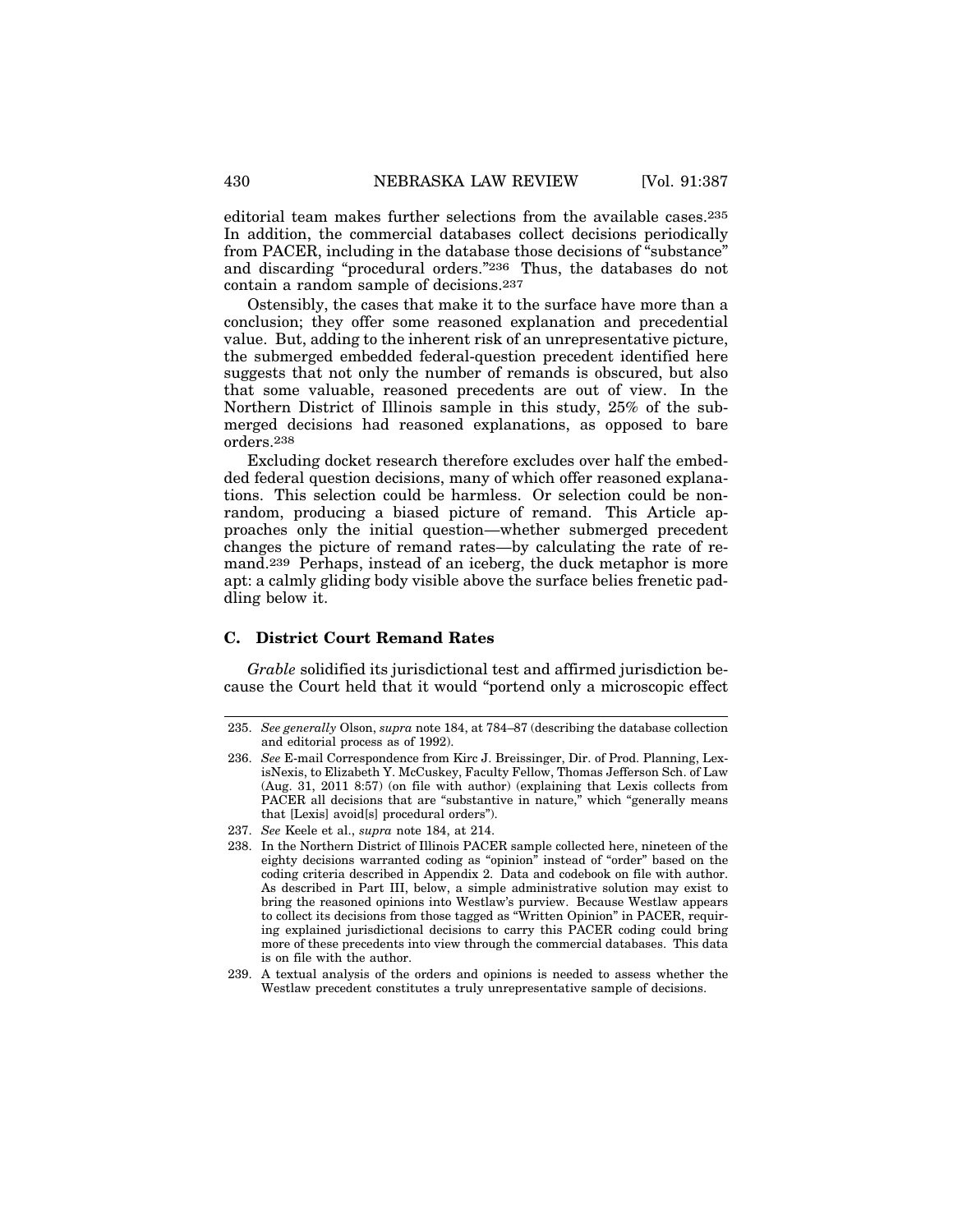on the federal-state division of labor" to do so.240 The question then arises whether *Grable*'s test will portend any measurable effect on the federal-state balance and district court decision-making—What have courts done with the flexibility *Grable* enshrined in the test? I looked to the rate of remand before and after *Grable* to help answer this question.

Considering the possibility that remand rates reflected changes in the removal rate, rather than a reaction to *Grable* and *Empire*, I compared the changes in the national removal rate against the remand rate trends for the Northern District of Illinois.241 The removal rate across all courts for all civil topics has hovered, for the most part, between 11 and 14.3% for the past decade, as detailed in Appendix 4, Table 4.242

I expected to see a spike in removals after *Bell Atlantic Corp. v. Twombly*,243 issued on May 21, 2007, and *Ashcroft v. Iqbal*,244 issued on May 19, 2009, as defendants rightly perceived an increased advantage in dismissing claims from federal court.245 The federal courts Administrative Office's removal data, however, do not bear out that expectation and actually show a decline in removal and an increase in total filings in *Twombly*'s first year, as illustrated in Appendix 4, Table 4.

I also suspected the national removal numbers might spike after *Grable* officially removed the supposed cause of action impediment to jurisdiction. But, the Administrative Office's data in Appendix 4 show a 2.6% increase in civil filings between 2005 and 2006, with a 2.5% *decrease* in the number of removals. The remand rates observed in this study, as described below, do not appear to correspond generally with the Administrator's data on removals or civil filings.

244. 556 U.S. 662 (2009).

<sup>240.</sup> Grable & Sons Metal Prods., Inc. v. Darue Eng'g & Mfg., 545 U.S. 308, 315 (2005).

<sup>241.</sup> This is somewhat a comparison of apples to oranges because the removal rate accounts for all substantive bases across all district courts, but the remand rates account only for embedded federal-question removals in the Seventh Circuit's district courts. The national removal rate can, however, at least suggest whether the embedded federal-question remands correspond to national trends.

<sup>242.</sup> *See infra* Appendix 4 (providing the removal rates in all district courts for the years 2000–08).

<sup>243. 550</sup> U.S. 544 (2007).

<sup>245.</sup> *See* Hatamyar, *supra* note 45, at 607–08 (concluding that *Twombly* has increased dismissal rates in federal courts, especially dismissals with leave to amend). *Compare* Patricia W. Hatamyar Moore, *An Updated Quantitative Study of* Iqbal*'s Impact on 12(b)(6) Motions*, 46 U. RICH. L. REV. 603, 618–21 (2012) (concluding that *Iqbal* also increased dismissals, especially in civil rights cases), *with* JOE S. CECIL ET AL., FED. JUDICIAL CTR., MOTIONS TO DISMISS FOR FAILURE TO STATE A CLAIM AFTER *Iqbal* 21 (2011), *available at* http://www.fjc.gov/public/pdf.nsf/look up/motioniqbal.pdf/\$file/motioniqbal.pdf (concluding that *Iqbal*'s effect on 12(b)(6) dismissals has been modest).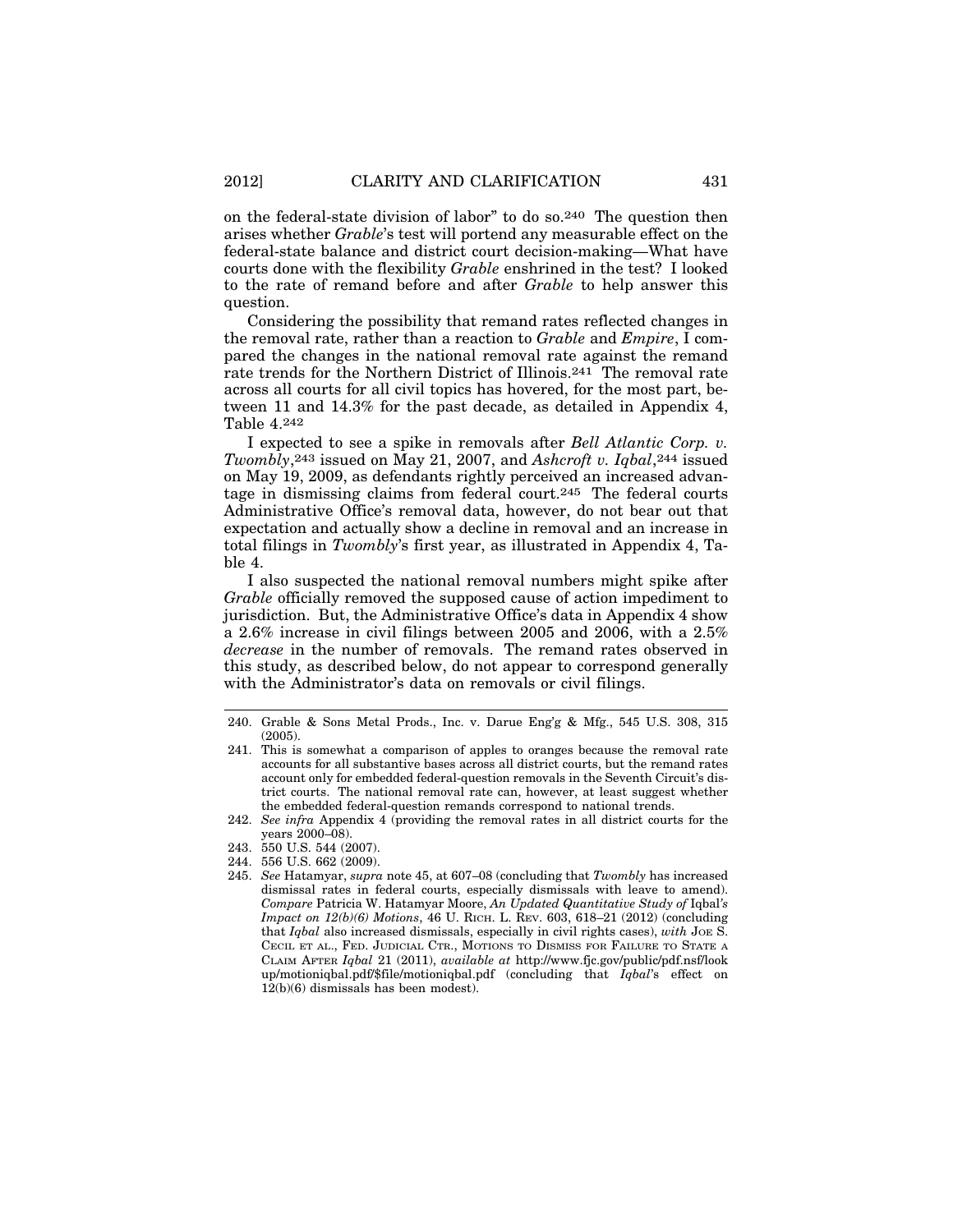While the Administrative Office of the Courts calculates the rate of removal across all district courts, it does not, however, generate a rate of remand statistic. So this study aimed to gauge the rate of remand for federal-question removals by looking first at the circuits on both sides of the split over *Merrell Dow*. What it discovered, initially, was that the picture of the remand rate varies based on *where* you look.

### *1. Westlaw and Docket Remand Rates*

The rate of remand based on decisions available in Westlaw paints a different picture than the submerged precedent on dockets tells. I first isolated the Westlaw results for the Northern District of Illinois, then compared those results with the court's submerged precedent from PACER. I calculated the rate of remand as of June 13 of each year to plot the change in remand rates before and after *Grable* (June 13, 2005)246 and *Empire* (June 15, 2006).247

Looking only at the available Westlaw decisions as reflected in Figure 1, the Northern District of Illinois increased remands after *Grable* and decreased them after *Empire.* For the same court, isolating the submerged precedent in Figure 1 reveals the *opposite* trend: remands dropped off sharply following *Grable*, then shot back up just as sharply after *Empire*. Thus, in Illinois's Northern District, a higher proportion of decisions to remand ended up in Westlaw, and a higher proportion of decisions to exercise jurisdiction ended up submerged on dockets.

<sup>246.</sup> Grable & Sons Metal Prods., Inc. v. Darue Eng'g & Mfg., 545 U.S. 308, 308 (2005).

<sup>247.</sup> Empire Healthchoice Assurance, Inc. v. McVeigh, 547 U.S. 677 (2006).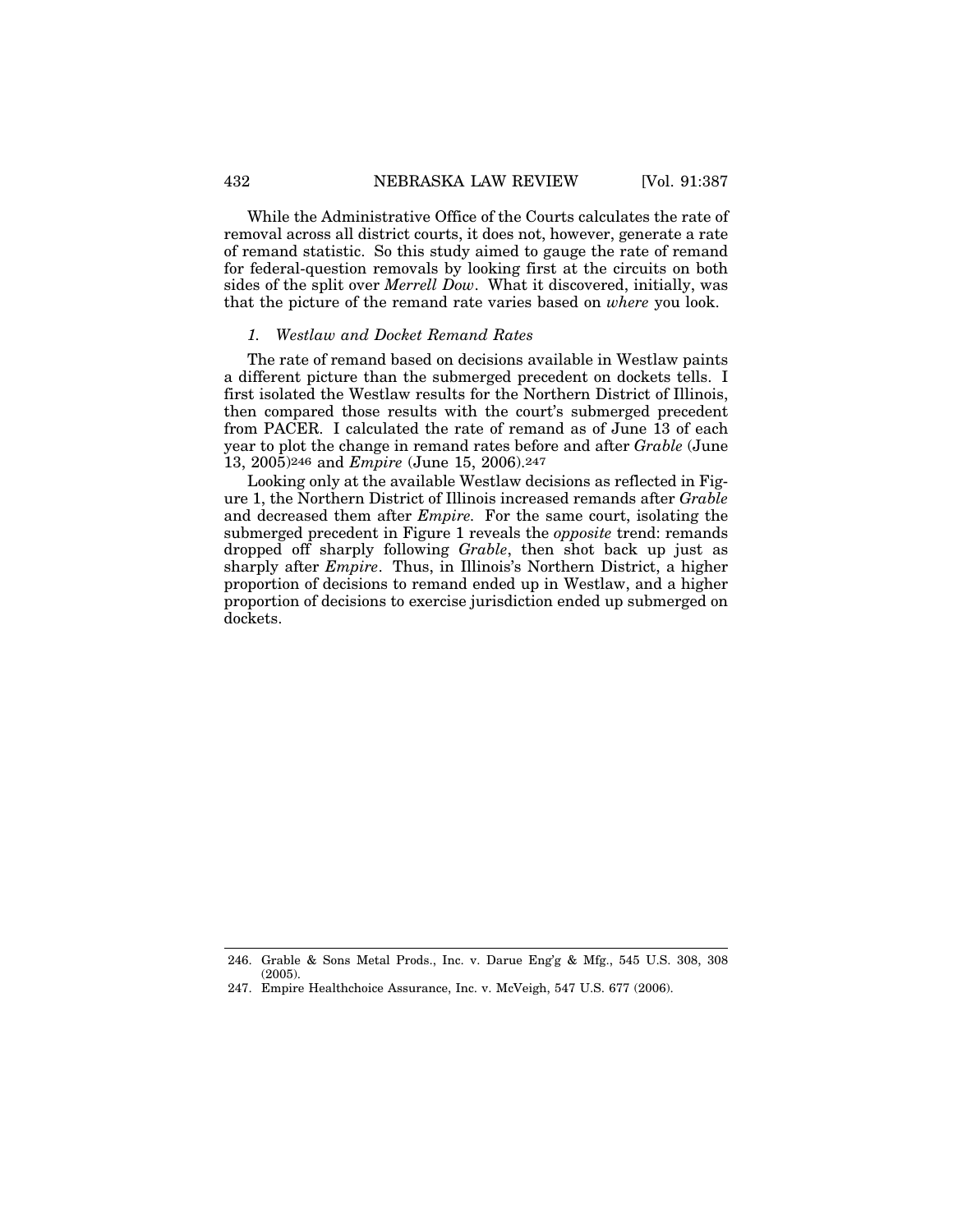*Figure 1*



I found these results counterintuitive because I would have thought that immediately after a new Supreme Court decision, district courts would have explained their appealable decisions to exercise jurisdiction for potential appellate reviewers, making that outcome more likely to be included in Westlaw. One possibility for the observed trend is that, because *Grable* was in its infancy, with little or no clarifying precedent from the circuit courts, the district courts were more constrained in applying it, publishing the decisions that would not be appealed, and submerging the others for the moment. A slightly higher number of those few submerged, reasoned explanations remanded claims—57.89% of the reasoned opinions remanded and the remainder exercised jurisdiction.248

#### *2. True Remand Rates*

Looking at the rate of remand among all decisions in Westlaw and PACER—or the "true" rate of remand—*Grable*'s clarification appears to correspond with some effect on the percent of cases remanded, as illustrated in Figure 2. There further appears to be an uptick in remands after *Empire*'s reminder to keep *Grable* "slim."249 Comparing

<sup>248.</sup> In the Northern District of Illinois PACER sample, eleven of the nineteen opinions remanded claims. Interestingly, three of those eleven remand opinions resulted from *sua sponte* consideration, as opposed to a party's motion. All of the remaining eight opinions exercising jurisdiction resulted from remand motions. This data is on file with the author.

<sup>249.</sup> *Empire* was issued June 15, 2006. *See Empire*, 547 U.S. at 701.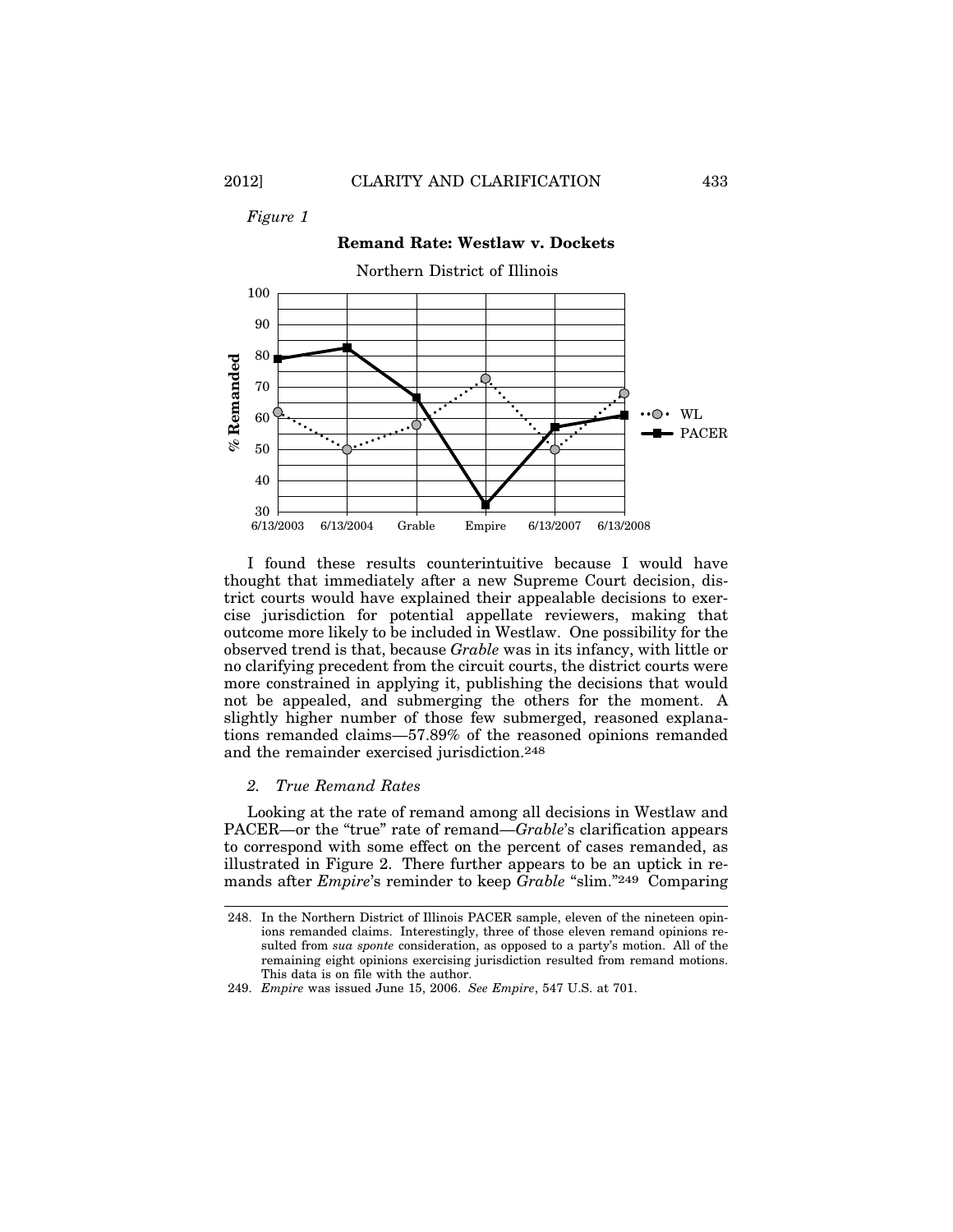the trends in the true rate of remand with the rate of remand observable in Westlaw alone, the trends are nearly inverse from the time certiorari was granted through the first year after *Empire*, suggesting the inclusion of submerged precedent affects the accuracy of the remand picture at any given moment in time, especially during times of uncertainty.

*Figure 2*

# Northern District of Illinois 100 90 80  $%$  Remanded **% Remanded** 70  $\cdots$   $\odot$  WL 60  $\blacktriangleright$  ALL 50 40  $30 \sim 6/13/2003$ 6/13/2003 6/13/2004 6/13/2007 6/13/2008 Grable Empire

## **Remand Rate: Westlaw + Dockets**

Averaged over the whole period sampled, Westlaw remand rate and the true remand rate diverged. The Northern District of Illinois's Westlaw rate of remand, averaged over 2002–2008 was 65% remanded, while the true rate of remand for the same period was 78%. The average rate of submergence also diverges based on outcome (between decisions to remand versus those exercising jurisdiction): 36% of the court's decisions to remand from 2002 to 2008 in the Northern District are available in Westlaw. From the same period, 68% of the decisions *not* to remand are available in Westlaw.

*Figure 3*

|              | Westlaw | <b>PACER</b> |
|--------------|---------|--------------|
| Remand       | 41      | 73           |
| No<br>Remand | 22      | 10           |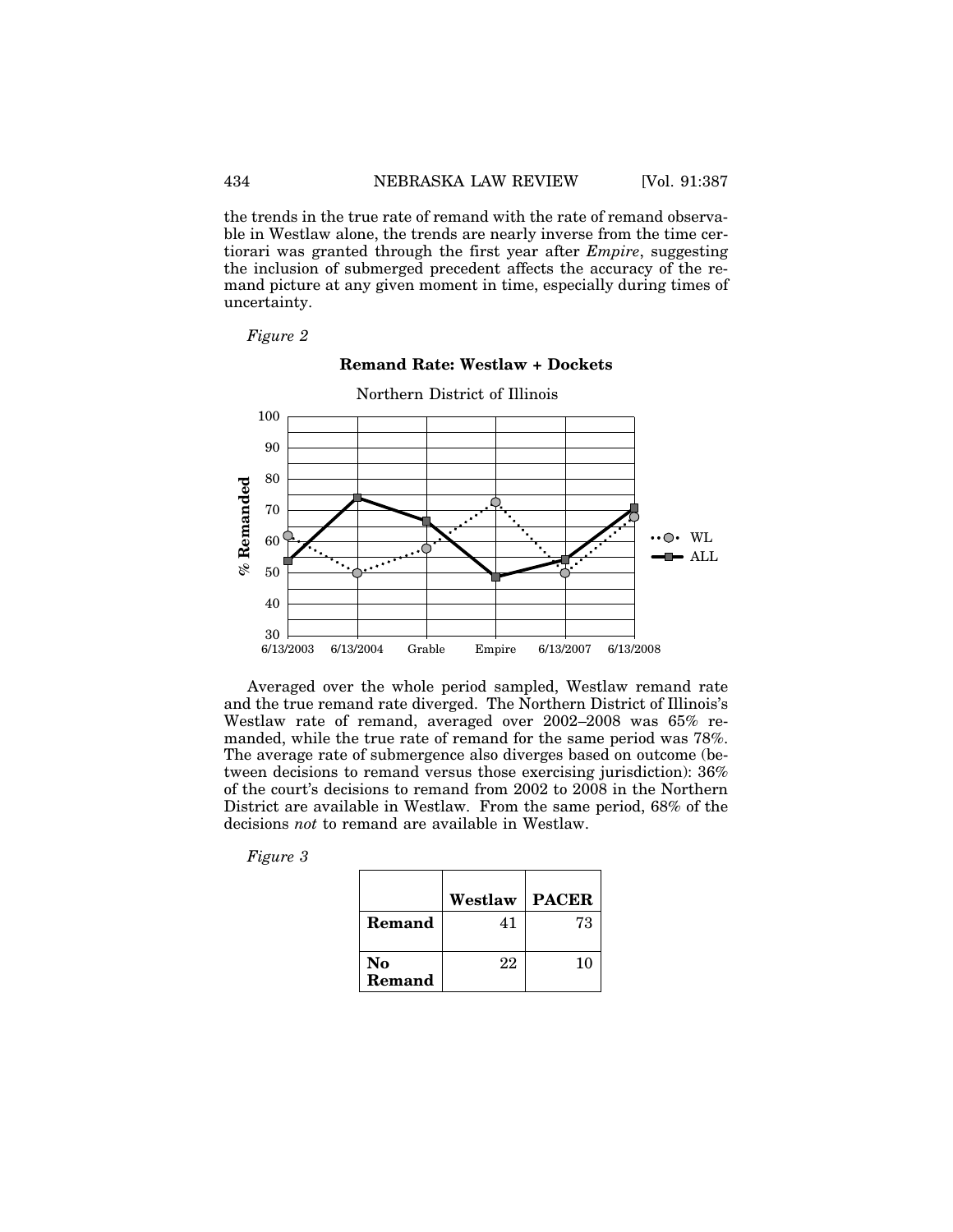The question remains for future analysis whether there are observable differences in the characteristics or reasoning of the underlying opinions producing this divergence.

Although docket data "are more reliable than data drawn from reported decisions," they still "are hardly immune to biases."250 This data analysis currently suffers from a small sample size and does not test or isolate why the submerged and surface precedent tell these contrasting stories. But it does suggest that it makes a difference where you look for trends in precedent. The study adds another increment to the growing body of work exposing the meaningful differences that exist between the picture of the world taken through the lens of Westlaw versus the world as it exists on court dockets. For purposes of the clarity mantra's litigant-predictability goal, the accuracy of prediction depends on where litigants look. "[T]he general unavailability of [submerged] opinions potentially leads to a misconception of the law itself."251

Here, the sample size prevents any conclusive statement about whether *Grable* meaningfully affected the rate of remand in these courts. Adding courts to the data sample in the future could possibly produce a more conclusive analysis. This analysis does, however, illustrate trends in generating precedent, as well as how submerged precedent may obscure the view of trends in jurisdictional decisionmaking and immediate reactions to new tests.

### **D. Appellate Implementation**

While the Supreme Court can design rules for the entire federal system, the circuit courts of appeal further implement or clarify those rules for their district courts. Appellate opinions have two main implications for the litigant-centric clarity examined here. First, plotting the district court remand rate around the timing of appellate opinions illustrates reactions among district courts to appellate clarifications. Second, the reversal rate for district court opinions offers a measure of how accurate litigants and district courts have been in predicting the correct jurisdiction under *Grable*'s nuanced rule. Examining the few available appellate opinions in the sampled years shows a rough correspondence with trends in district courts' decisions on embedded federal questions, while the reversal rates before and after *Grable* suggest that courts and litigants have reached more accurate predictions under the flexible reading *Grable* chose.

<sup>250.</sup> Burbank, *supra* note 191, at 617.

<sup>251.</sup> Levin, *supra* note 46, at 989. *But see* Keele et al., *supra* note 184, at 234 (finding no ideological differences in district court's published versus unpublished opinions).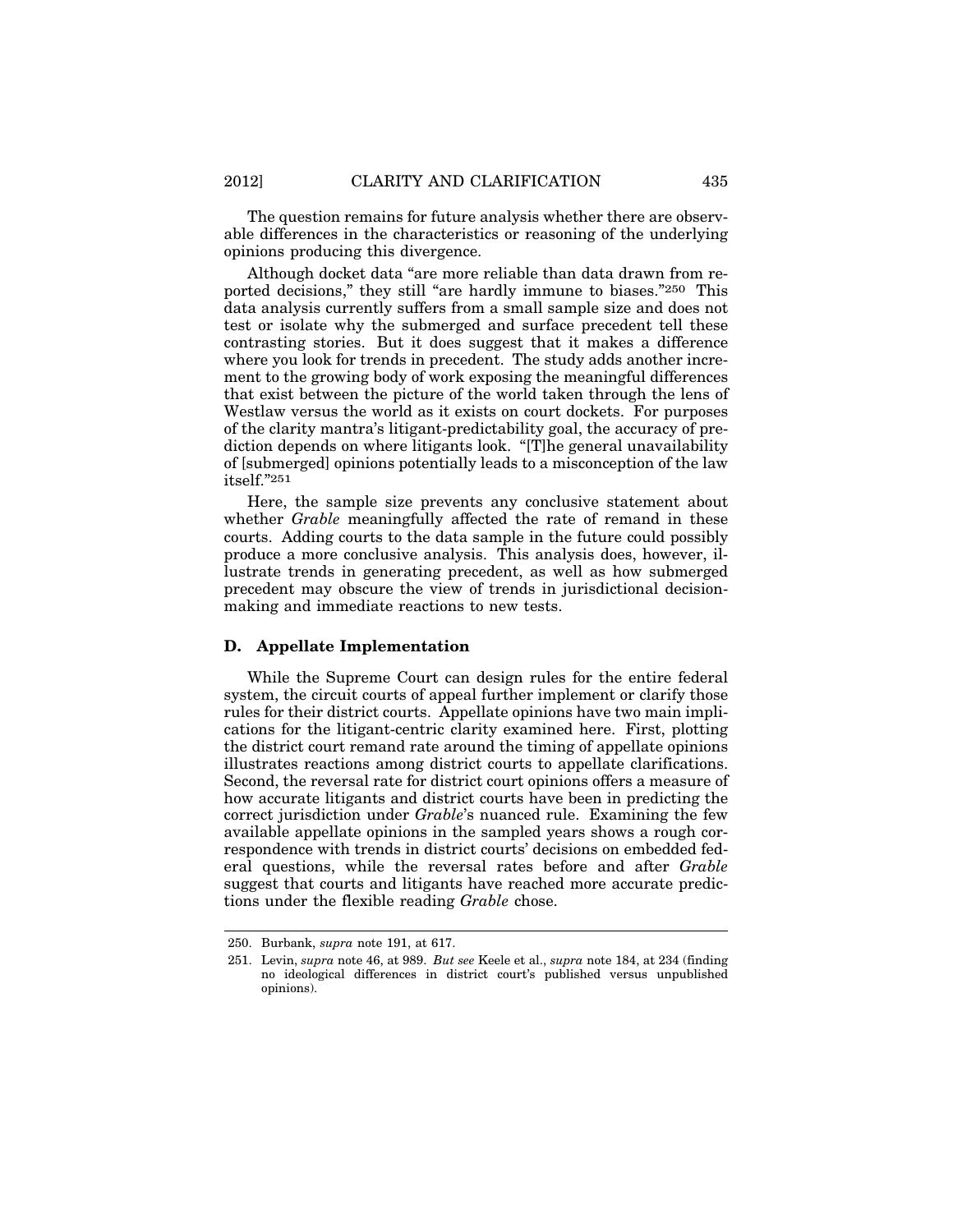#### *1. Circuit Clarifications*

To get an accurate snapshot of the appellate courts' role in the implementation process, I first had to determine where to look. I designed the study to capture Seventh Circuit appellate opinions, as well as any intervening Supreme Court precedents adjudicating jurisdiction over removed federal-question cases between 2002 and 2008. The appellate decisions I studied on embedded federal questions, unlike the district court decisions, all appear on Westlaw. Review of the circuit courts' PACER dockets showed no submerged precedent at the appellate level.252

While the appellate embedded federal-question decisions are comparatively accessible and mostly citable, there are still few of them. One of the most striking features of the circuit data I gathered was its paucity. Less than 4% of the embedded federal-question decisions were appellate. This tiny ratio of appellate decisions to district opinions on embedded federal-question jurisdiction may also result from § 1447(d)'s foreclosure of appeal. Section 1447(d) renders only 22% of all the district court decisions reviewable.253 So the appellate decisions in my sample represent only a small portion of all *reviewable* decisions.

These few words from the appellate courts, however, may ring loudly in the district courts' ears. In the Northern District of Illinois, the appellate clarification arrived via the Seventh Circuit's opinion in *Bennett v. Southwest Airlines Co*.254 Judge Easterbrook's panel opinion in *Bennett* cited both *Grable* and *Empire* in remanding state-law claims alleged to raise questions about federal aviation standards.255

Plotting the remand data from the district courts with the timing of the appellate decisions, in Figure 4, reveals that district court remand rates change before and after Supreme Court opinions in *Grable* and *Empire*, but also before and after the Seventh Circuit's opinion in *Bennett*.

252. Westlaw and Lexis make all appellate opinions available electronically, with the exception of those from the Fifth and Eleventh Circuits. *See* Kimberly D. Krawiec & Kathryn Zeiler, *Common-Law Disclosure Duties and the Sin of Omission: Testing the Meta-Theories*, 91 VA. L. REV. 1795, 1883–87 (2005); Levin, *supra* note 46, at 984–85; Patrick J. Schiltz, *Much Ado About Little: Explaining the* Sturm Und Drang *over the Citation of Unpublished Opinions*, 62 WASH. & LEE L. REV. 1429, 1441 (2005). Appendix 3 charts the publication rate for the Seventh Circuit. *See infra* Appendix 3.

<sup>253.</sup> Based on the 78% true rate of remand averaged out over the study period. *See supra* subsection III.C.2.

<sup>254.</sup> Bennett v. Sw. Airlines Co., 484 F.3d 907 (7th Cir. 2007).

<sup>255.</sup> *See, e.g.*, *id.* at 909–10. Although the opinion did not actually apply *Grable*'s factors or mention them by name, Judge Easterbrook held remand was required because the plaintiffs were challenging airline employee actions, not the federal law. *Id.* at 910–12.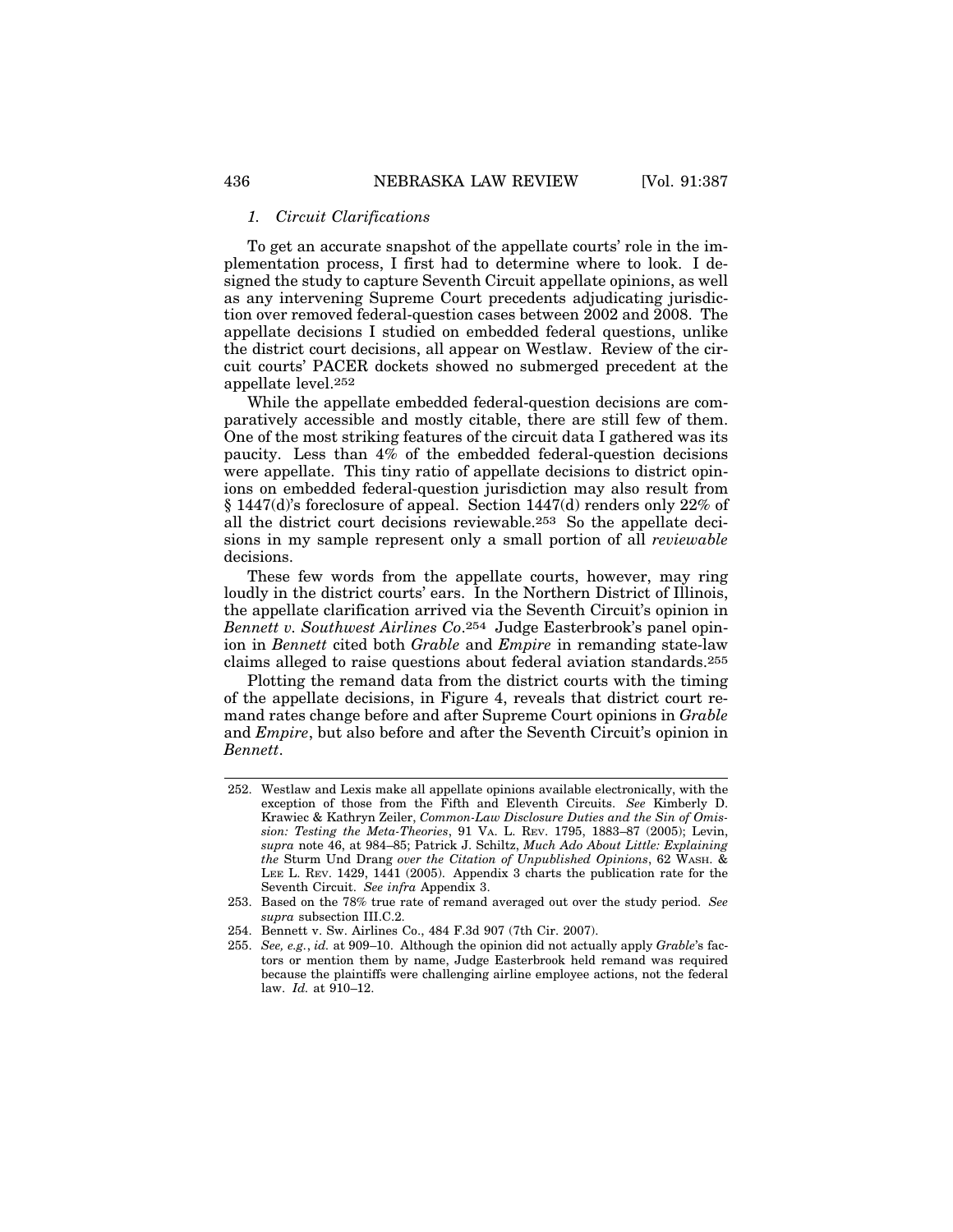*Figure 4*



The increase in the remand rate which began after *Empire* increases somewhat more rapidly after a remand opinion from the Seventh Circuit. The snapshot taken in this sample suggests that clarifying appellate opinions—including those from the Supreme Court—have some directive influence on district courts' application of embedded federal-question jurisdictional rules.

### *2. Reversal Rates*

After figuring out where to look for appellate clarification and examining its impact on remand rates, I turned to one measure of whether *Grable* enabled courts and litigants to make more accurate predictions on jurisdiction: reversal rate.

A previous study by Jonathan Preis used reversal rate to gauge clarity, hypothesizing that muddy rules would result in increased reversal rates as district courts guess at how to interpret and apply the rules.256 Preis studied published circuit opinions adjudicating the "substantiality" of embedded federal questions, finding a 55% reversal rate in those opinions during *Merrell Dow*'s reign through the first year of the *Grable* era.257 Comparing this reversal rate to the 12.4% reversal rate in 2004 in private non-habeas civil cases,258 he con-

<sup>256.</sup> Preis, *supra* note 42, at 165.

<sup>257.</sup> *Id.*

<sup>258.</sup> *See* STATISTICS DIV., ADMIN. OFFICE OF THE U.S. COURTS, FEDERAL JUDICIAL CASELOAD STATISTICS: MARCH 31, 2004, at 26 tbl.B-5 (2004), *available at* http://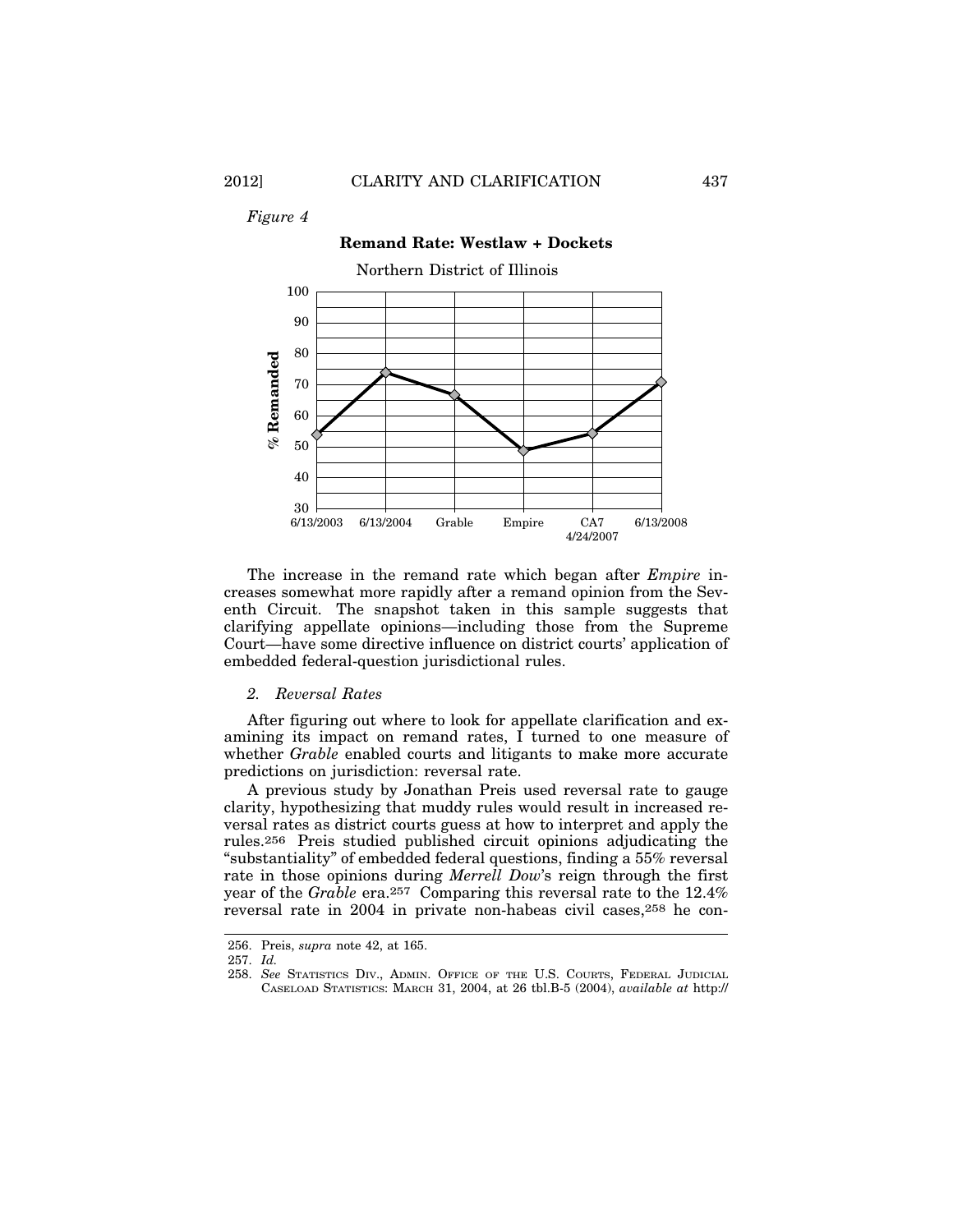cluded that embedded federal-question doctrine "is more lacking in coherence than other areas" of civil law.<sup>259</sup> Under this model, a declining reversal rate through the *Grable* years may suggest that *Grable* infused the doctrine with greater coherence—that it produced at least greater consistency and perhaps even greater clarity, and vice versa.

Preis identified two inferential steps in drawing his conclusion about reversal rates and coherence: the first step over the impact of standard of review and the second over differences in published and unpublished opinions.260 First, Preis compared jurisdictional reversals, under de novo review, to reversal rates for federal question under all standards.261 Preis acknowledged the 12.4% reversal rate for all private non-habeas cases includes both issues subject to de novo review, like jurisdiction, and those subject to more deferential standards.262 Although noting the de novo reversal rate likely is higher than the 12.4% combined rate, Preis nonetheless concluded that the "substantial" federal-question reversal rate is likely much higher than other cases subject to de novo review.263

Second, Preis's calculation of 55% reversal relies only on formally published opinions, while the Administrative Office's 12.4% statistics include published and unpublished opinions and orders.264 Further, the Administrative Office's statistics for appeals terminated on the merits show the publication rate for the terminating opinion was 19%

www.uscourts.gov/uscourts/Statistics/FederalJudicialCaseloadStatistics/2004/tables/B05Mar04.pdf.

<sup>259.</sup> Preis, *supra* note 42, at 166.

<sup>260.</sup> *Id.* at 165–66, 176–77.

<sup>261.</sup> *Id.* at 165–66.

<sup>262.</sup> *Id.* at 165.

<sup>263.</sup> *Id.* at 165–66.

<sup>264.</sup> Preis further limited his sample of published cases to those citing either *Smith* or *Merrell Dow. Id.* at 159 n.60, 177 n.132. This limitation likely captured a majority, but not necessarily the entirety, of the universe of appellate opinions adjudicating embedded federal questions. My study found that, for example, in the five years after the Supreme Court announced *Grable*, twenty appellate cases adjudicating embedded federal-question jurisdiction did not even cite *Grable*, *see infra* Appendix 3, and at least one opinion, issued two years after *Grable*, relied solely on the part of *Merrell Dow* abrogated by *Grable*. *See* Saadat v. Landsafe Flood Determination Inc., 253 F. App'x. 343, 344 (5th Cir. 2007) ("A complaint that alleges a violation of a federal statute as an element of a state cause of action, when there is no private cause of action under the statute, does not state a claim conferring federal question jurisdiction."). My study also found some cases before *Grable* cited neither *Merrell Dow* nor *Smith*—including the Sixth Circuit's *Grable* opinion. *See* Grable & Sons Metal Prods., Inc. v. Darue Eng'g & Mfg., 377 F.3d 592, 594–95 (6th Cir. 2004) (citing *Taylor v. Anderson*, 234 U.S. 74, 75–76 (1914) and summarizing the "long history of Supreme Court guidance" on embedded federal-question jurisdiction by citing *Long v. Bando Mfg. of Am., Inc.*, 201 F.3d 754, 759 (6th Cir. 2000), *Howery v. Allstate Ins. Co.*, 243 F.3d 912, 918 (5th Cir. 2001), and *Seinfeld v. Austen*, 39 F.3d 761, 763 (7th Cir. 1994)).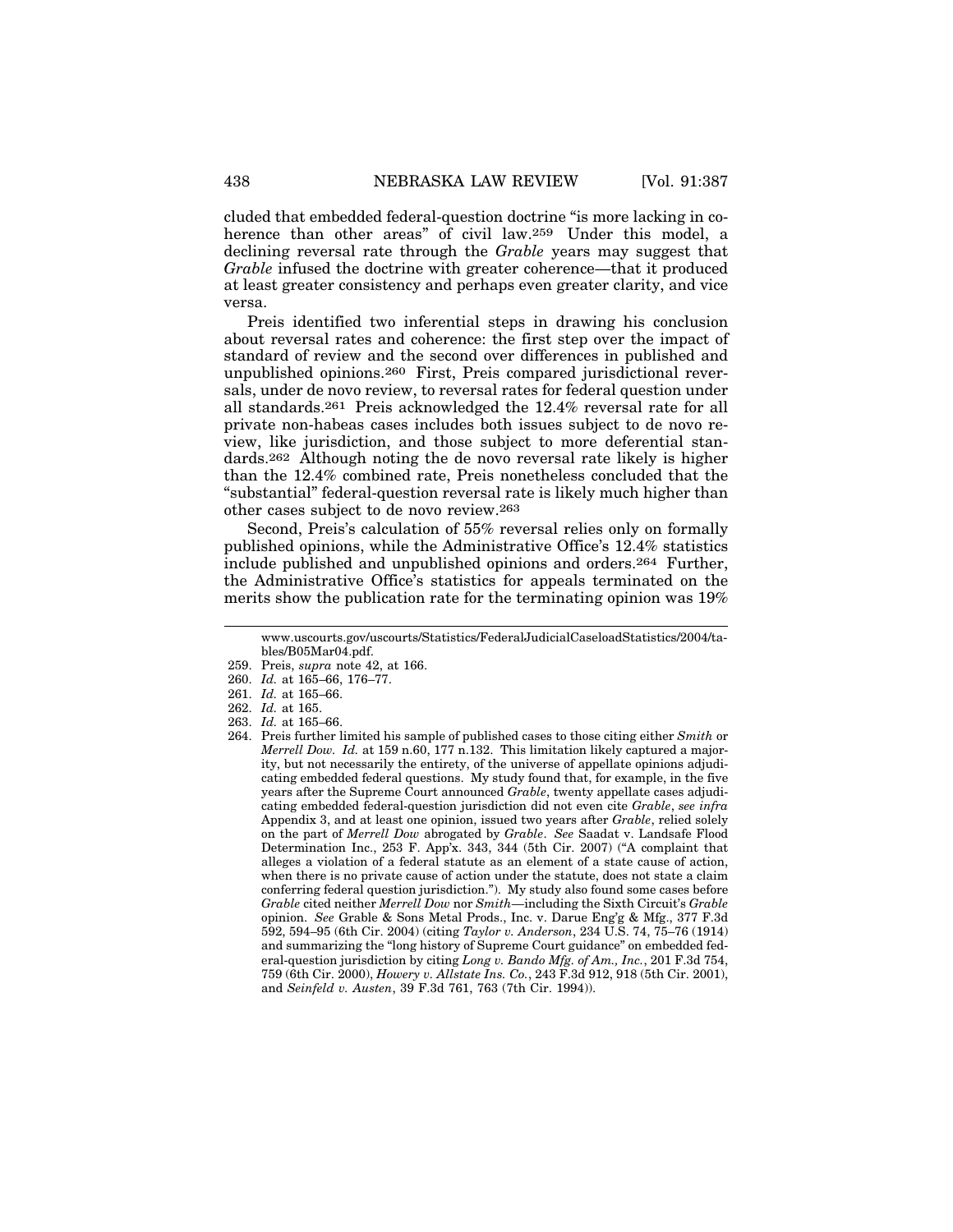in 2004265 (the statistical year against which Preis measured) and has been consistently less than that since, dipping to 15.9% in 2006 and to 16% in 2010.266 Pries's sample is under-inclusive of those unpublished opinions. The higher publication rates among the few embedded federal-question cases my study unearthed raise the possibility that the under-inclusion could be between 12% and 23%, as opposed to the 81% suggested by the Administrative Office's data.267 Preis's study, though not entirely exhaustive, is still far-reaching and very extensive.

Preis's study also benefits from a slightly larger sample, encompassing sixty-seven opinions over twenty years of published opinions (from 1986 to 2006) from all circuits.<sup>268</sup> In my study, the very small number of decisions from the Seventh Circuit from 2003 to 2008 makes it impossible to calculate reversal trends with any confidence. The Seventh Circuit issued only eight opinions over six years. With so few decisions, it is difficult to make any useful comparisons between years or between rates of reversal and publication.

To examine the rate of reversal for embedded federal questions after *Grable* with a better sample, I reviewed all circuits' embedded federal-question decisions269 for the 2003 to 2009 period, a total of only forty-three opinions.270 After *Grable*, the district courts' decisions were reversed 52.5% of the time.<sup>271</sup> Over time, as illustrated in Figure 5, the rate of reversal declined after *Grable* and continued to decline after *Empire*. Through the entire period, however, reversals increased slightly.

- 265. *See* STATISTICS DIV., ADMIN. OFFICE OF THE U.S. COURTS, JUDICIAL BUSINESS OF THE UNITED STATES COURTS 39 tbl.S-3 (2004), *available at* http://www.uscourts. gov/uscourts/Statistics/JudicialBusiness/2004/tables/s3.pdf (showing a total of 81% of unpublished opinions or orders filed in cases were terminated on the merits after oral hearing or on submission of briefs in 2004).
- 266. *See* STATISTICS DIV., ADMIN. OFFICE OF THE U.S. COURTS, JUDICIAL BUSINESS OF THE UNITED STATES COURTS 46 tbl.S-3 (2010), *available at* http://www.uscourts. gov/uscourts/Statistics/JudicialBusiness/2010/tables/S03Sep10.pdf (showing a total of 84% of unpublished opinions or orders filed in cases were terminated on the merits after oral hearing or on submission of briefs in 2010).
- 267. *See supra* note 265.
- 268. Preis, *supra* note 42, at 166.
- 269. Note that this is a larger substantive grouping than Preis's sample. My sample includes all embedded federal-question decisions and Preis's sample included specifically those on the "substantiality" of the federal question.
- 270. I excluded from this calculation those appellate decisions obliquely considering embedded federal-question jurisdiction while reviewing a district court' grant or denial of a request for attorney's fees accompanying a remand. *E.g.*, Hart v. Wal-Mart Stores, Inc. Associates' Health & Welfare Plan, 360 F.3d 674 (7th Cir. 2004). On appeal from the grant or denial of a request for attorney's fees accompanying a remand under 28 U.S.C. § 1447(c), courts review the jurisdictional issue under the abuse of discretion standard, rather than de novo. Martin v. Franklin Capital Corp., 546 U.S. 132, 141 (2005).
- 271. And 72% of the opinions were published. This data is on file with the author.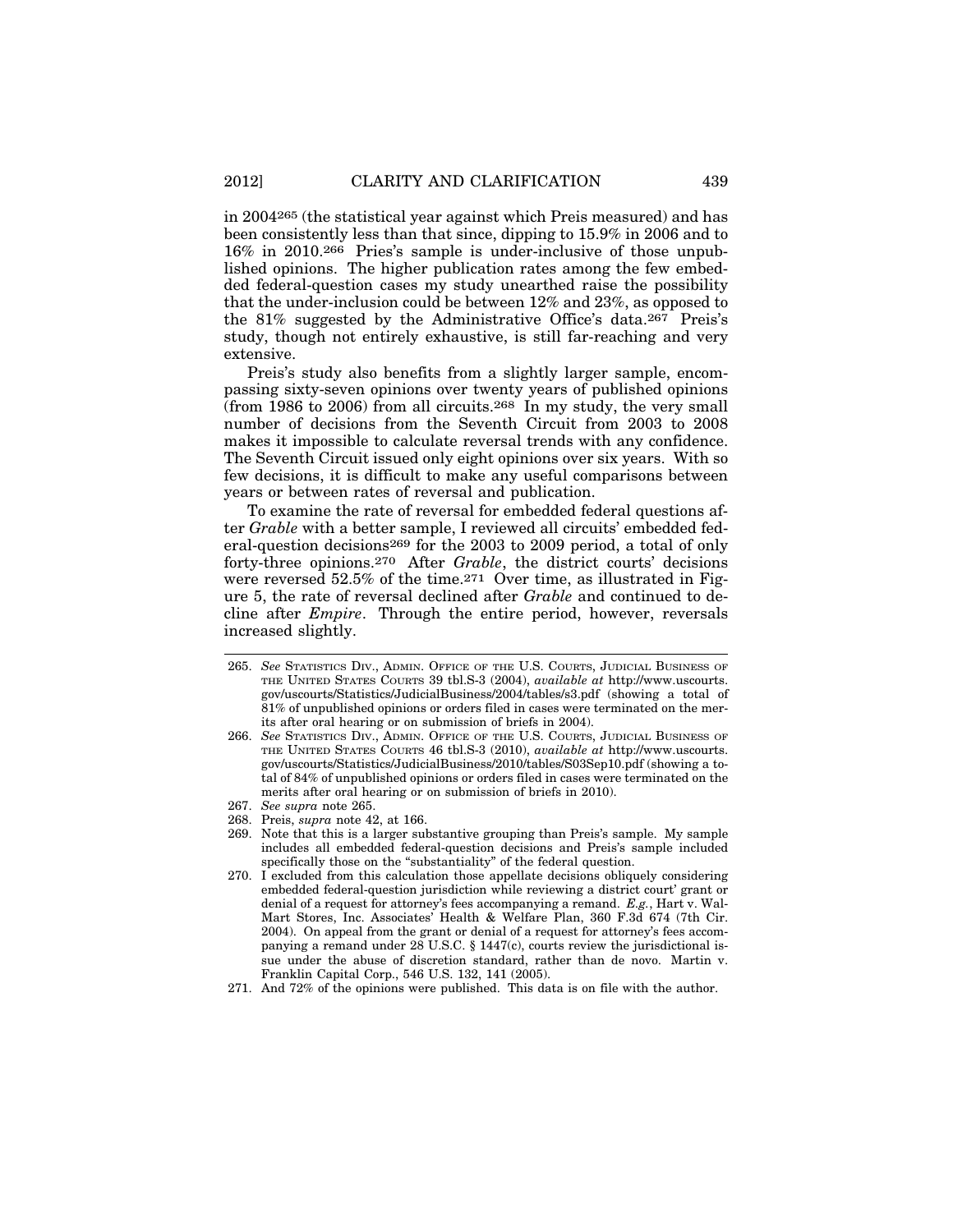*Figure 5*

#### **Reversal Rate**





The rate of reversal is but a proxy for the relative clarity and accuracy of predictive data. In my study, that proxy measure suggests a similar overall reversal rate to what Preis observed, but with some clarifying influence from Supreme Court guidance in *Grable* and *Empire.* More tellingly, the paucity of federal-question jurisdiction decisions from appellate courts suggests relatively few opportunities for clarifying the doctrine at the appellate level.

The snapshot of *Grable*'s implementation taken here thus reveals two trends. First, a majority of the decisions are submerged on dockets. Second, remand rate changes roughly correspond with appellate clarifications. Thus, a large mass of the predictive precedential data is obscured from litigants and the sharpening influences of appellate decisions are few and far between.

The next Part prescribes some possible renovations to the clarification process to improve the accuracy of the data available to litigants (and scholars) and to improve the clarification of the rules themselves.

# IV. PROMOTING CLARITY & CLARIFICATION

Looking at federal-question jurisdiction through the eyes of its beholders, namely the district courts applying the rules and the litigants trying to predict what those district courts will do, the picture taken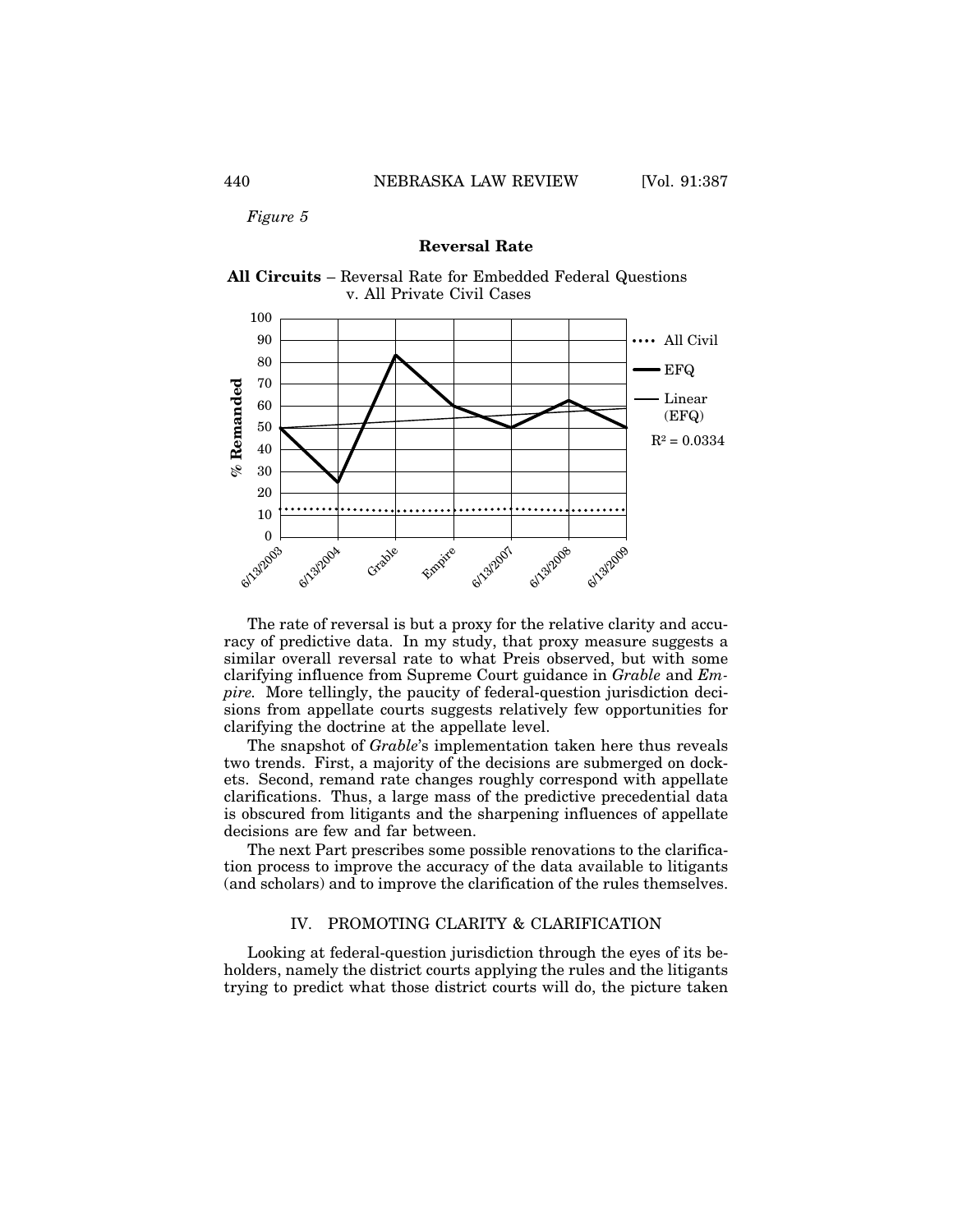through conventional research obscures the view of what is truly happening with the implementation of jurisdictional rules.

Based on the snapshot taken in this study, three possible solutions emerge to bring more precedent to surface for clarification, predictive value, or at least further study: (1) litigants (and scholars) could look harder; (2) district courts could write more; and (3) appellate courts could intervene more often. The first solution focuses on what those trying to foretell or study the application of federal-question jurisdiction rules (litigants and scholars) might do to plumb the depths of submerged precedent. The last two focus on what courts and Congress might do to promote clarification and the emergence of more clarifying precedent available through conventional research.

# **A. Docket Searches**

My study found that 56.8% of the federal-question jurisdiction decisions remain submerged, only available on dockets.272 This means that 56.8% of the decisions are obscured from view for litigants calculating jurisdiction. Commercial database research in Westlaw or Lexis has become not only *de rigueur*, but also required to establish professional competence and avoid Rule 11 sanctions.273 So litigants must, and courts should, search for predictive precedent in those databases. What they will find there includes all those opinions selected for inclusion in a national reporter,274 as well as a large number of decisions not selected for a national reporter, but still only the tip of the iceberg.

To see the majority of decisions on embedded federal questions, litigants—and those curious folks studying jurisdiction—must take a dive beneath the surface through the time-intensive search process of scouring court dockets. Submerged precedent also may make individual case outcomes seem more arbitrary because it obscures the larger trends in district court jurisprudence and application of jurisdictional rules.

Just because these submerged decisions are invisible in Westlaw does not mean that those decisions are not precedent. Our commonlaw system includes as precedent any decisions by previous courts on

<sup>272.</sup> *See supra* text accompanying note 222. Several free docket databases have emerged, but none have PACER's comprehensiveness and certainly none have the imprimatur of the federal judiciary.

<sup>273.</sup> FED. R. CIV. P. 11(c)(4) (authorizing sanctions "includ[ing] nonmonetary directives; an order to pay a penalty into court; or, if imposed on motion and warranted for effective deterrence, an order directing payment to the movant of part or all of the reasonable attorney's fees and other expenses directly resulting from the violation").

<sup>274.</sup> There is no "official" reporter for federal district court opinions. West publishes the Federal Supplement and determines its contents. *E.g.*, Hoffman et al., *supra* note 53, at 692 & n.30.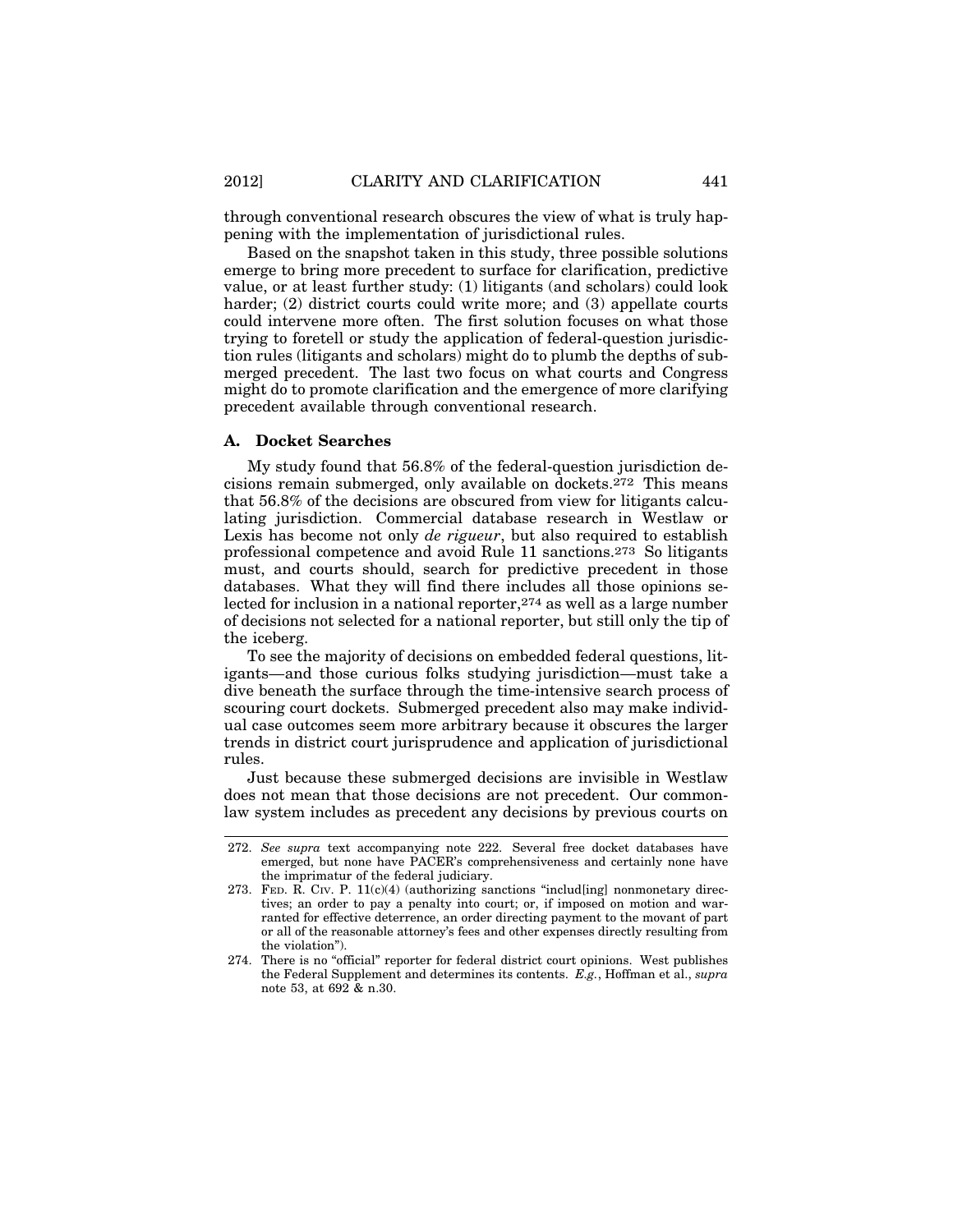similar legal issues.275 Thus, district court decisions have value as precedential authority regardless of whether Westlaw or Lexis includes them in their databases, and all appellate opinions issued after January 1, 2007, are citable.276 In any given litigation, a decision's publication status can only enhance its precedential value, not its ability to be cited as authority.

There are reasons that litigants and courts currently do not scour dockets to bring other submerged precedent above the surface. Those reasons likely are convention, time, and money. As a matter of convention, courts likely do not expect parties or their lawyers to undergird legal arguments with docket research. Failure to search dockets (other than in the instant case and directly-related matters) in addition to commercial case law databases does not carry the threat of sanctions, discipline, or malpractice liability.<sup>277</sup>

Parties may ignore extensive docket research without threat of punishment, plus conducting that research is time-intensive and expensive. Westlaw and Lexis, although not comprehensive, are mightily accessible. They can successfully charge their hefty fees for accessing their respective databases because they have revolutionized legal research by indexing, cross-indexing, and making the full text of every decision searchable either by natural language or Boolean connections.278 The databases are intentionally designed to streamline collection of cases based on a range of detailed topics.279 Within those

<sup>275.</sup> *See* BLACK'S LAW DICTIONARY (9th ed. 2009) (defining "precedent" as "[a] decided case that furnishes a basis for determining later cases involving similar facts or issues"); *see also* Keele et al., *supra* note 184, at 218 (noting studies finding that published and unpublished opinions "do not vary in precedential value").

<sup>276.</sup> Although some appellate courts for a time tried to tie precedential value to publication, the resulting uproar recently culminated in revision to the federal appellate rules. *See* FED R. APP. P. 32.1 (2010).

<sup>277.</sup> Sanctions and malpractice liability also implicate time and money.

<sup>278.</sup> *See generally* LEXISNEXIS, http://www.lexisnexis.com (last visited Apr. 6, 2012); WESTLAW, http://www.westlaw.com (last visited Apr. 6, 2012).

<sup>279.</sup> Courts have recognized the efficiency produced by the commercial databases. When considering requests for reimbursement of Westlaw and Lexis charges pursuant to fee-shifting statutes, several of the federal circuits have allowed reimbursement because the database services "presumably save money by making legal research more efficient." Role Models Am., Inc. v. Brownlee, 353 F.3d 962, 975 (D.C. Cir. 2004) (applying Equal Access to Justice Act, 28 U.S.C. § 2412); *see also, e.g.*, Arbor Hill Concerned Citizens Neighborhood Ass'n v. Cnty. of Albany, 369 F.3d 91, 98 (2d Cir. 2004) (awarding research fees after "agree[ing] that the use of online research services likely reduces the number of hours required for an attorney's manual search, thereby lowering the lodestar"); *In re* Cont'l Ill. Sec. Litig., 962 F.2d 566, 570 (7th Cir. 1992) (applying equitable fund theory in class action litigation and explaining that "paying" clients "reimburse[ ] lawyers' LEXIS and WESTLAW expenses, just as [they] reimburse[ ] their paralegal expenses"). *But see* Jones v. Unisys Corp*.*, 54 F.3d 624, 633 (10th Cir. 1995) ("[C]osts for computer legal research are not statutorily authorized" under 28 U.S.C. § 1920.).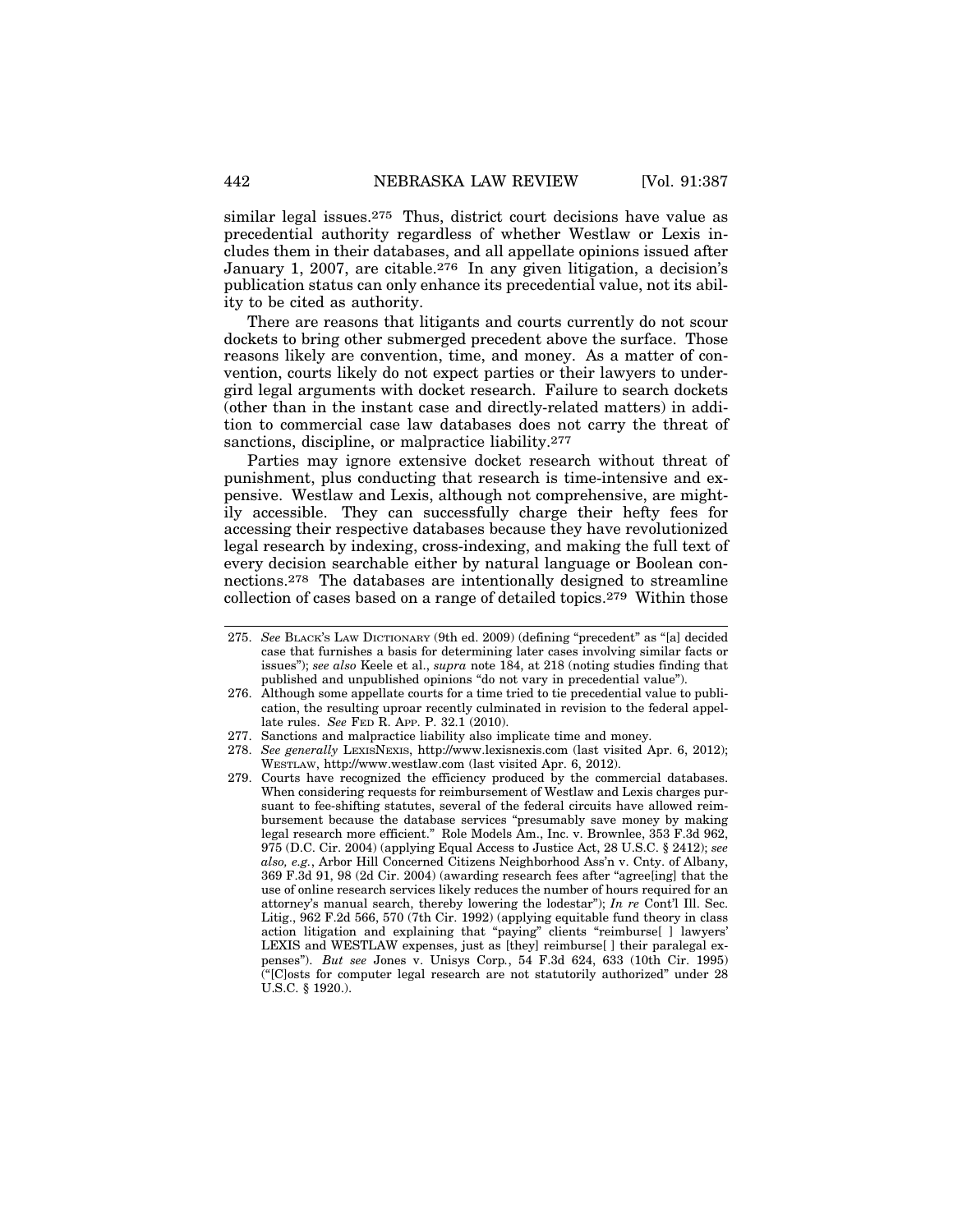databases, it is relatively easy to identify the cases one needs to read to gain command of the precedent on any issue in any jurisdiction.

PACER, by contrast, is comprehensive but not yet text-searchable, multi-jurisdictional, or indexed as finitely—so searching PACER for legal issues, as opposed to case-identifying information, is lugubrious.280 As Hillel Levin described it, to effectively search PACER "one would have to know what to look for in order to find it."281 Anyone else looking for a decision on a general topic must wade through all the designated "written opinions" without the ability to search by particular topic. Or they must wade through cases *filed* under that particular topic to see whether any decision issued. Plus, PACER only offers indexing at a general level—usually the case genre282 and the statute supplying jurisdiction.283 Because each court maintains its own PACER database, PACER does not provide trans-jurisdictional (or even between district and circuit court) searches for a given issue. The topical searches must proceed court-by-court. And PACER allows detailed searching within a one-month span only, so the topical searches must also proceed month-by-month. PACER does allow open text searches for particular parties, lawyers, and judges, but these fields do not capture all the dockets on a particular legal issue.

Bloomberg Law has introduced an interface that allows inter-jurisdictional, text-based searches through the PACER database.284 This interface eliminates many of the time-intensive aspects of searching directly through PACER and enables searches for particular terms that may not be reflected in the as-filed characteristics captured in PACER. If, however, a document is unavailable in PACER, it will also be unavailable through Bloomberg Law's interface to PACER. Most crucially for my study, the minutes of hearings in which jurisdictional decisions were made orally from the bench generally are not available. I began my data collection before Bloomberg Law's docket capabilities were fully optimized, so I relied on the original PACER dockets for

- 281. Levin, *supra* note 46, at 985.
- 282. PACER manual, *supra* note 190, at 86 app. A.
- 283. *Id.* at 53 (providing a description of the "cause" field).
- 284. *See* Newman et al., *supra* note 217.

<sup>280.</sup> The U.S. Court Administrative Office has been working since 2008 on developing the "Next Generation" of CM/ECF systems with the help of survey input from users. See Looking for Next Generation of the CM/ECF System, THE THIRD BRANCH (Admin. Office of the U.S. Courts, Washington, D.C.), May 2009, at 6–7, *available at* http://www.uscourts.gov/uscourts/news/ttb/archive/2009-05%20May. pdf. The Administrative Office also has convened "'Additional Stakeholders' to identify, review, and recommend functional requirements for the next generation." *About the Project*, ADDITIONAL STAKEHOLDERS FUNCTIONAL REQUIREMENTS GRP., http://www.nceb.uscourts.gov/documents/nextgen/About%20The%20Pro ject.pdf (last visited July 8, 2012).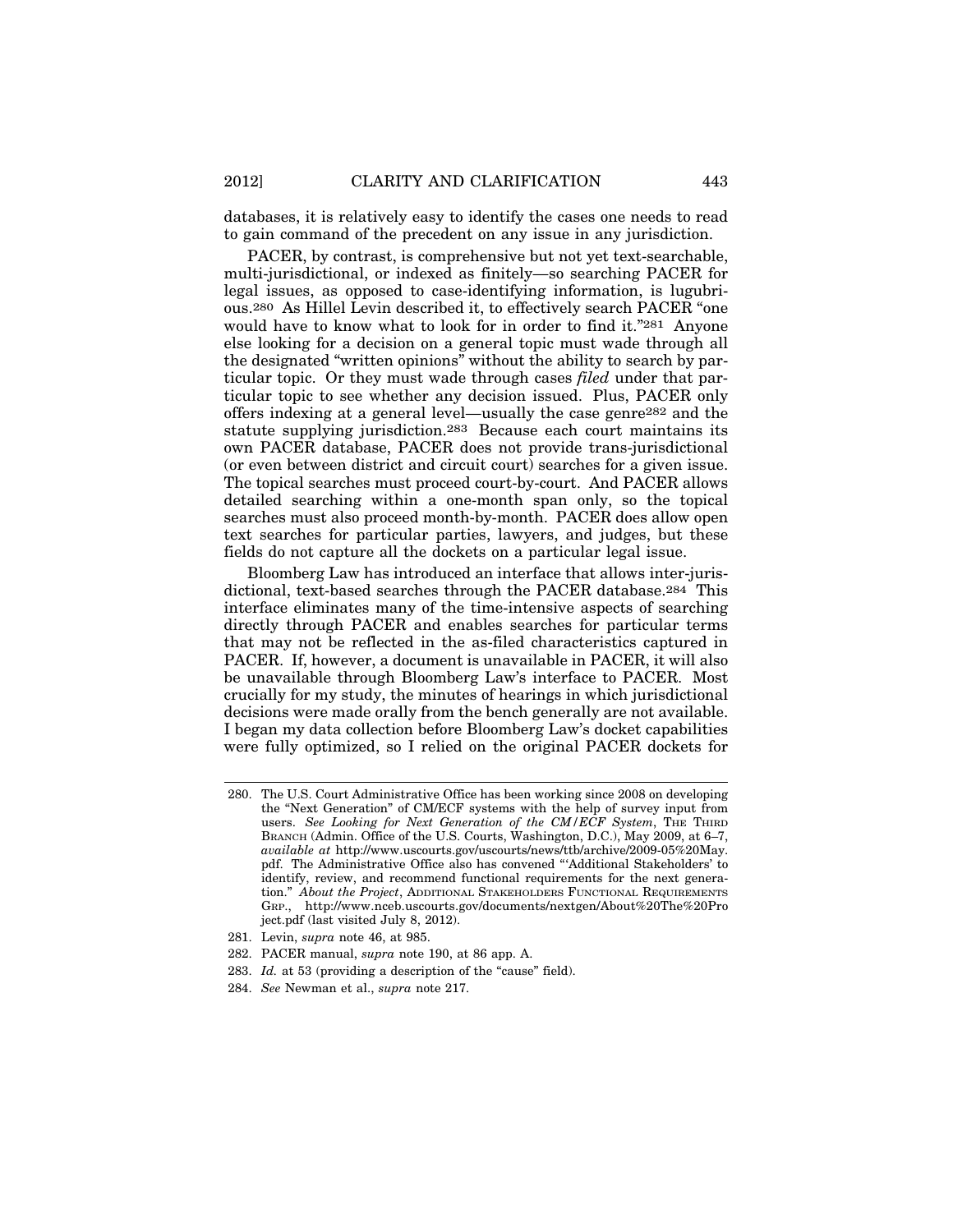this study and used the Bloomberg Law interface to check those results.285

Bloomberg Law's interface does begin to address calls for Westlaw to simply include all decisions made available on PACER.286 Full availability in a text-searchable and highly-indexed format like Westlaw's would "fully resolve the transparency problem" identified by Hillel Levin.287 Further, it would not require more work for district judges, as "it only requires them to make public that which they already write."288 In many instances, it seems that simply checking a box on the ECF system could bring existing opinions into Westlaw's purview because the commercial databases seem to collect cases by gathering those tagged as "Written Opinions" in PACER.289 Although Bloomberg Law appears poised to enable widespread and targeted docket research, I am not advocating in this article that litigants routinely search dockets in addition to Westlaw or Lexis. I doubt litigants would care to add docket search fees and lawyer time to the already substantial cost of legal research. I suspect this is so even though the cost of litigating an erroneous choice of jurisdiction would likely be more than the fees incurred.290 This also might not make sense because many of the decisions on dockets do not offer reasoned explanations.

The results of this study do, however, reinforce other commentators' call for inclusion of dockets in studying district courts and especially in making empirical claims.291 Further, this study suggests that lawyers seeking more accurate predictions of federal-question jurisdictional rulings might use docket research to get a more precise picture of the precedent.

288. *Id.* at 1000.

<sup>285.</sup> *Cf.* Levin, *supra* note 46, at 1001 ("In an ideal world, opinions on PACER would be text-searchable and access would be free.").

<sup>286.</sup> Levin, *supra* note 46, at 1001 (noting that until PACER becomes text-searchable, "LEXIS and Westlaw should recognize the value of all opinions and should choose to include them all in their online databases").

<sup>287.</sup> *Id.* at 996. Levin also deftly handles potential criticisms of loading all decisions onto Westlaw. *Id.* at 997–98.

<sup>289.</sup> *See* E-mail Correspondence from Kirc J. Breissinger, Dir. of Prod. Planning, LexisNexis, to Elizabeth Y. McCuskey, Faculty Fellow, Thomas Jefferson Sch. of Law (Aug. 31, 2011 8:57) (on file with author).

<sup>290.</sup> My PACER bill for this study, for example, was around \$400. The bill included hundreds of docket searches and downloads. As discussed below, PACER does not charge for every downloaded document, but does charge for a majority of the available material.

<sup>291.</sup> Burbank, *supra* note 191; Hoffman et al., *supra* note 53; Kim et al*.*, *supra* note 184; Levin, *supra* note 46; Keele et al., *supra* note 184.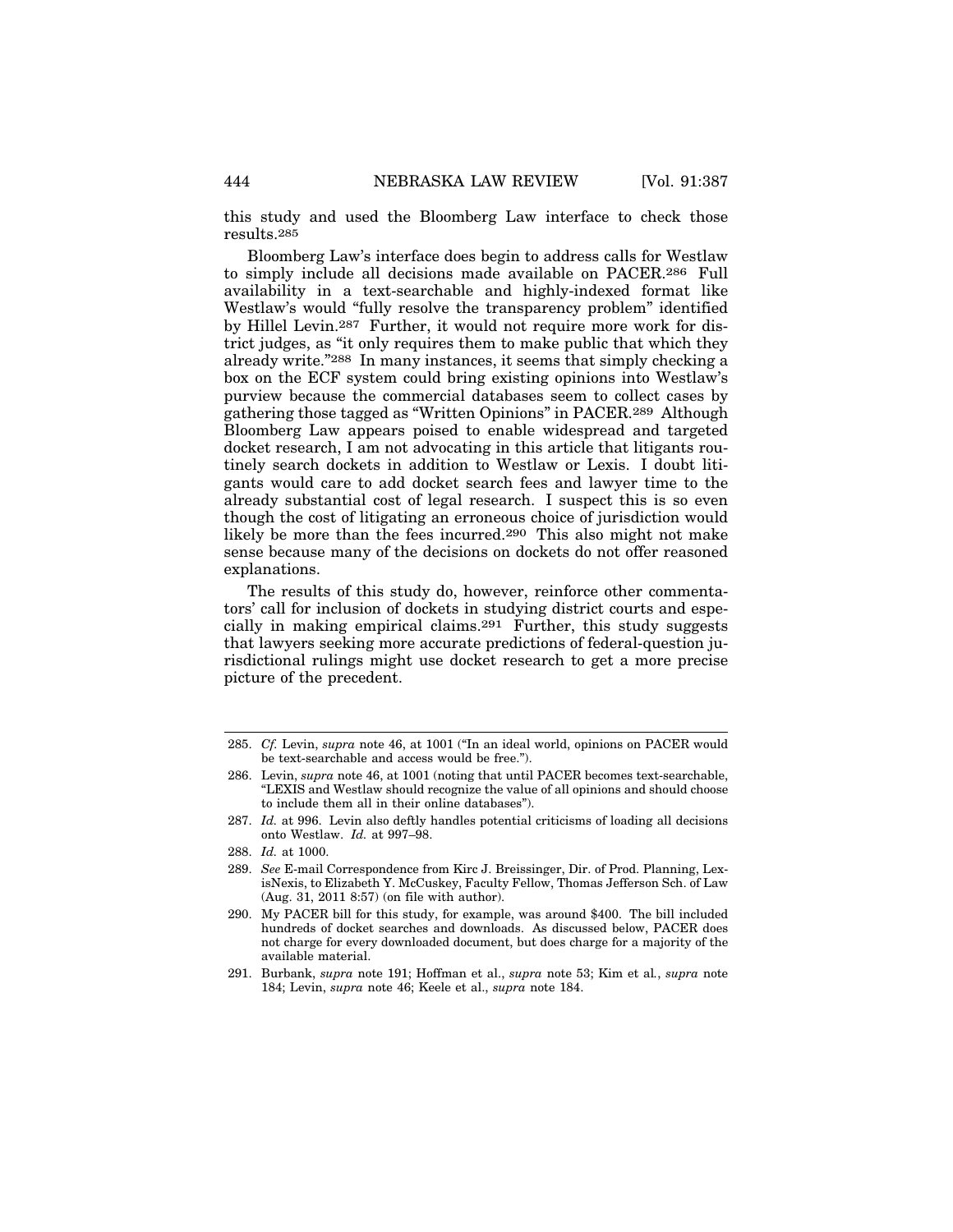#### **B. Explained Decisions**

Instead of diving beneath the surface for precedent, the surface level simply could be dropped. This could be accomplished by making more written decisions worthy of Westlaw, or just by changing the mechanisms for selecting Westlaw cases.

Only opinions with some explanatory value—albeit sometimes very slight—make their way into the commercial databases.292 Following this protocol, one way to increase the precedent and predictive power for litigants would be to require courts to provide reasoned explanations in jurisdictional decisions. This could be accomplished by amendment to the removal statute, or by creating new local rules or internal operating procedures calling for reasoned explanation in jurisdictional decisions. The reasoned explanation requirement could be invoked only at a party's request, saving district courts the labor of explaining every jurisdictional decision.

Any proposal increasing the already heavy workload for federal district courts, however, faces high hurdles. The rarity of *Grable* federal questions293 diminishes the burden somewhat, as does the phenomenon identified in this study that many judges are already explaining decisions that simply do not make it to Westlaw. And, jurisdiction jurisprudence and procedure long have empowered courts to lighten their dockets with jurisdictional remands.294 Courts have taken them up on the offer. It seems a fair bargain, then to ask for a few more hours explaining the decision in exchange for the weeks, months, or even years of work saved by remanding.295 Plus the time invested in explanation would be an investment in precedent—a public resource.

While the conventional wisdom about Westlaw containing only explained decisions may or may not be true, the converse did not always ring true in my studied sample—not all explained decisions make it into Westlaw. Many of the submerged precedent are full opinions or at least include several paragraphs of explanation and citations to au-

<sup>292.</sup> *See* Hoffman et al., *supra* note 53, at 693.

<sup>293.</sup> Dodson, *supra* note 14, at 57 & n.264; *see* 13D CHARLES ALAN WRIGHT ET AL., FEDERAL PRACTICE AND PROCEDURE § 3562 (3d ed. 2008) ("[T]he cases raising a serious question whether jurisdiction exists are comparatively rare."); Freer, *supra* note 16, at 342; Shapiro, *Reflections*, *supra* note 26, at 1841 (arguing that "the overwhelming majority of jurisdictional questions are straightforward and readily resolved"). *But cf.* William L. Reynolds, *Legal Process and Choice of Law*, 56 MD. L. REV. 1371, 1389 n.84 (1997) (discussing choice of law).

<sup>294.</sup> *See* Wasserman, *supra* note 175, at 93, 130–32.

<sup>295.</sup> Yes, in many cases it will be worth it to a litigant to throw the Hail Mary against long odds for a chance to be in federal court. But greater available precedent may alter the Hail Mary calculus by raising the specter of fee awards for baseless removal.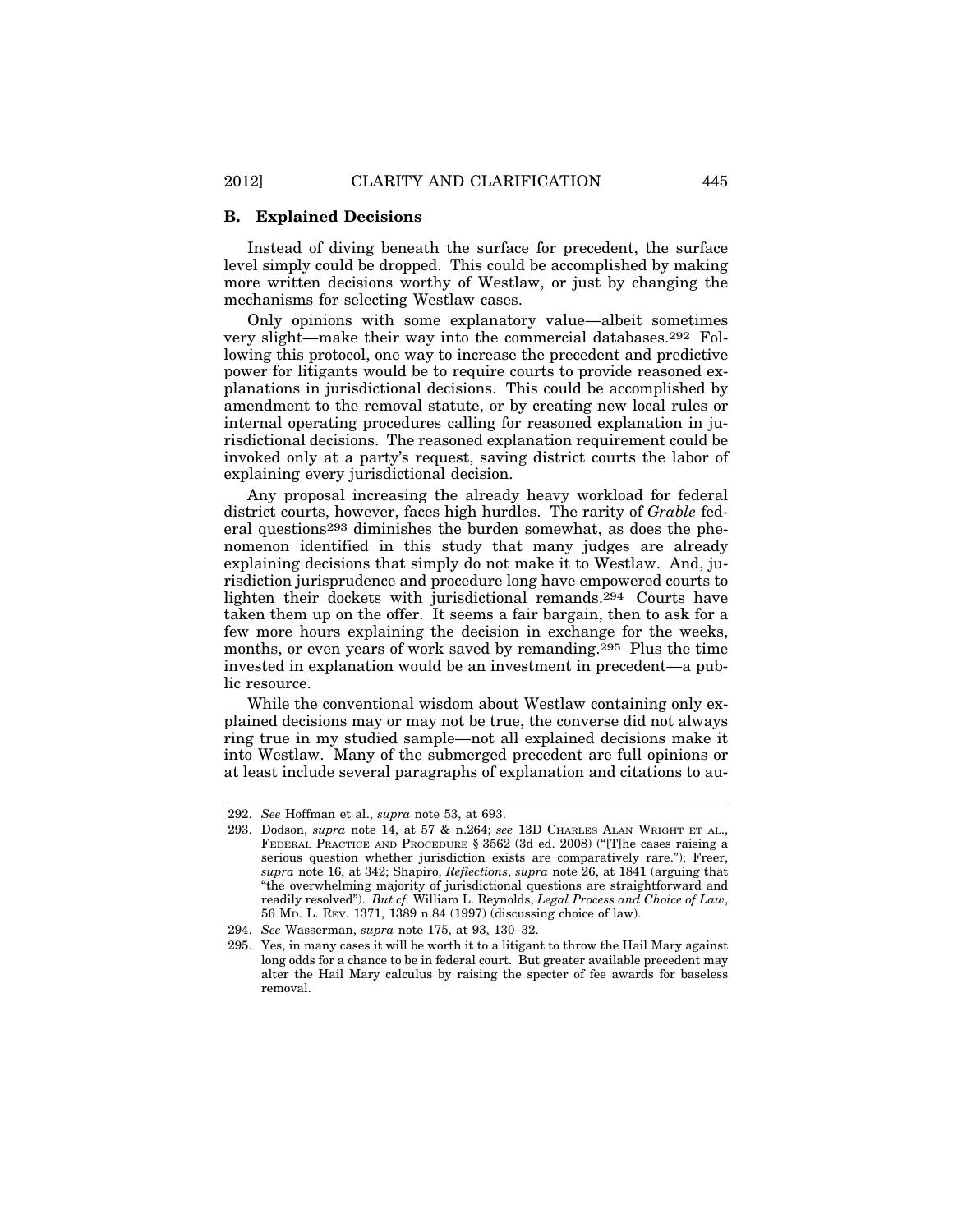thority. Buoying this precedent above the surface could be considerably less work and may simply involve pressing a button.

The Electronic Case Filing itself contains an option for judges to designate their decisions as written opinions, as opposed to simple orders. In PACER, the written opinions field "provides a listing of written opinions made by the court for the date range entered."296 This field borrows the Federal Judicial Conference's definition of "written opinion," encompassing "any document issued by a judge or judges of the court sitting in that capacity that sets forth a reasoned explanation for a court's decision."<sup>297</sup> Similar to the process for designating opinions for publication in the Federal Reporter, in PACER the responsibility for determining which documents meet the definition of "written opinion" rests with the authoring judge.298

Making available decisions and explanations for so-called "easy" cases could contribute not only to the accuracy of the picture litigants have of remand, but also to the perception of how consistent or fair the application of the jurisdictional rules has been. As William Reynolds explained, "The success of a system depends in part on how it handles the easy, as well as the difficult, cases."299 Showing litigants the whole picture of remands could bolster perceptions of fairness in any one case and make individual outcomes seem less anomalous in context.

Although relatively effortless, this check-the-box solution may not find favor with judges, who likely have a host of reasons for funneling some decisions into Westlaw and submerging others, most of which currently are neither accessible nor quantifiable. This check-the-box solution does not address and cannot account for those reasons.<sup>300</sup>

The first solution risks overburdening litigants, the second solution risks overburdening district courts, so this third solution might be just right—to permit some targeted, discretionary appellate review of remand decisions.

#### **C. Appellate Review**

The picture of the implementation process taken in my study supports the clarifying value of targeted discretionary review for remand

<sup>296.</sup> PACER manual, *supra* note 190, at 61.

<sup>297.</sup> *Id.*

<sup>298.</sup> *Id.*

<sup>299.</sup> Reynolds, *supra* note 293.

<sup>300.</sup> PACER began a pilot program in 2011, partnering the federal courts with the Government Printing Office to offer additional free public access to participating courts' "opinions" through the GPO's on-line system. *See New Pilot Project Will Enhance Public Access to Federal Court Opinions*, ADMIN. OFFICE OF THE U.S. COURTS (May 4, 2011), http://www.uscourts.gov/news/newsView/11-05-04/New\_ Pilot\_Project\_Will\_Enhance\_Public\_Access\_to\_Federal\_Court\_Opinions.aspx.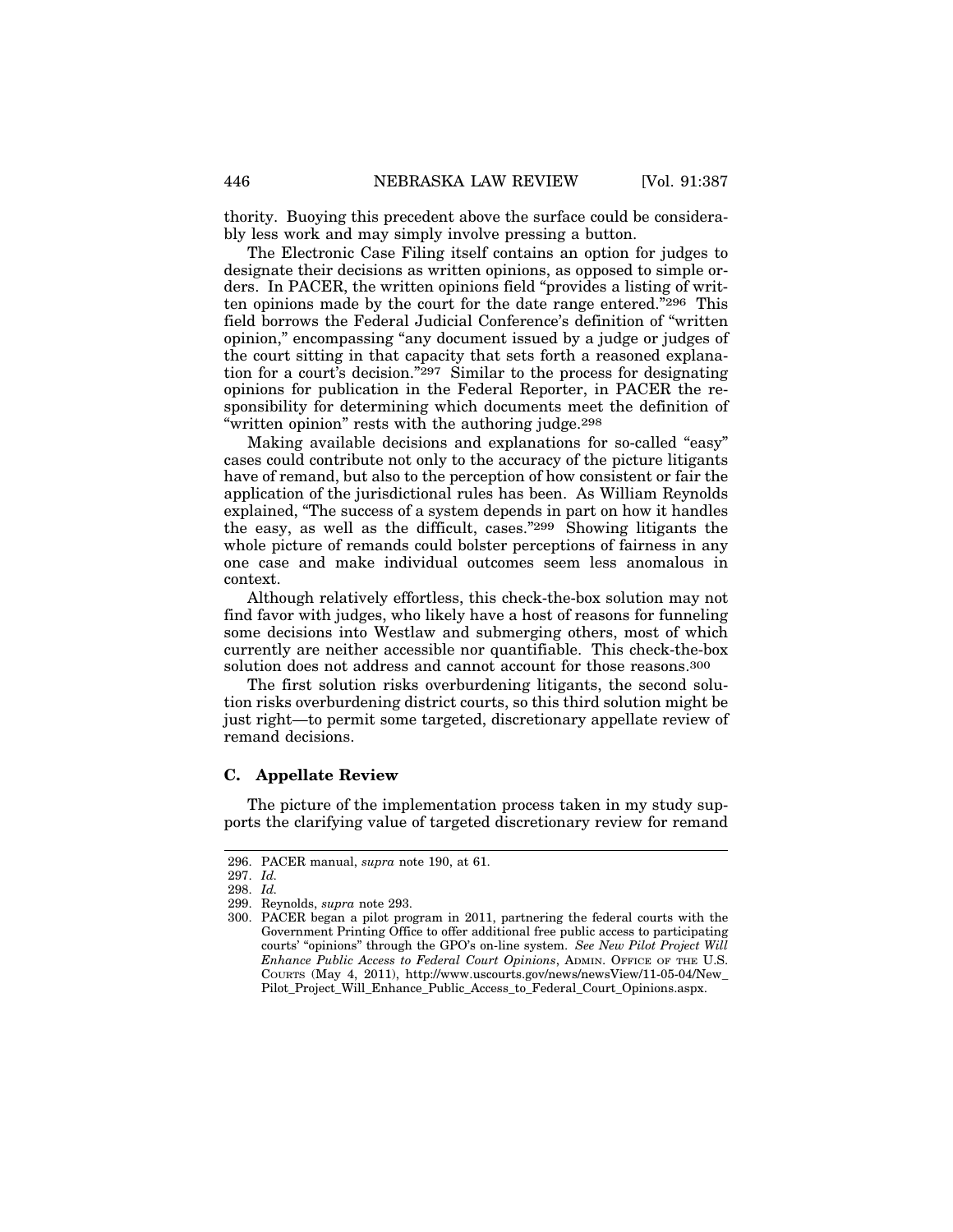orders. The paucity of appellate decisions on embedded federal questions diminishes opportunities for clarification. Yet, those few circuit opinions' visible correspondence with changes in district court remand rates suggests a directive influence exerted at the circuit level. Moreover, the contorted ways in which the federal-question jurisdiction issue came before the appellate courts in my sample reveal the extent to which those reviewing courts reach for relief from  $§ 1447(d)$ 's prohibition.301

The ideal clarifying mechanism would offer both direction for trial courts in close cases and increase the precedent visible to litigants predicting the proper jurisdiction—even in easy cases. Targeting the decisions that appear to have the most impact on clarification and district court decisions—appellate opinions—the targeted-review solution ideally would increase opportunities for appellate clarification, without profoundly increasing the district or appellate courts' workloads. And, appellate review of remand orders carries the potential to ferry more submerged precedents into Westlaw, thus improving the accuracy of the remand picture practically available to litigants.302

Two authors have proposed procedures for appellate review of remand orders that offer solutions relevant to the slim category of federal-question jurisdictional remands. First, Rhonda Wasserman proposed amending 28 U.S.C.  $\S$  1447(d) and  $\S$  1292(b) to permit circuit-level appellate review of remand orders at the district courts' request and the circuit courts' discretion.303 Second, and more recently, James Pfander proposed direct review of remand orders by the Supreme Court through invocation of the Court's supervisory powers.304

Based on my study observations, Wasserman's discretionary circuit review proposal may present the greatest opportunity for clarification by marshaling the directive powers of the circuit courts to clarify close cases.305 Pfander's suggestion of Supreme Court original

<sup>301.</sup> Several appellate opinions on attorney-fee requests after remand have taken the opportunity to review the propriety of the remand and its basis in law, including application of *Grable*'s test. *E.g.*, Chase Manhattan Mortg. Corp. v. Smith, 507 F.3d 910 (6th Cir. 2007). Indeed, in the sovereign immunity context, Justice Breyer recently called for an expert review of "whether statutory revision is appropriate" to ease § 1447(d)'s consequences. Carlsbad Tech., Inc. v. HIF Bio, Inc., 556 U.S. 635, 644–45 (2009) (Breyer, J., concurring).

<sup>302.</sup> In my circuit-wide sample, 37% of the appellate decisions came from submerged district court precedents. Increasing the number of clarifications visible to litigants becomes especially important in light of 28 U.S.C. § 1447(c)'s fee-shifting provision for good-faith removals held by district courts to be "unjustified" under contemporaneous precedent. *Cf.* Garbie v. DaimlerChrysler Corp., 211 F.3d 407, 410 (7th Cir. 2000) (explaining that the fee-shifting provision can be invoked by good-faith removals and does not require conduct rising to the level of sanctions).

<sup>303.</sup> Wasserman, *supra* note 175, at 83.

<sup>304.</sup> Pfander, *supra* note 179.

<sup>305.</sup> Wasserman, *supra* note 175.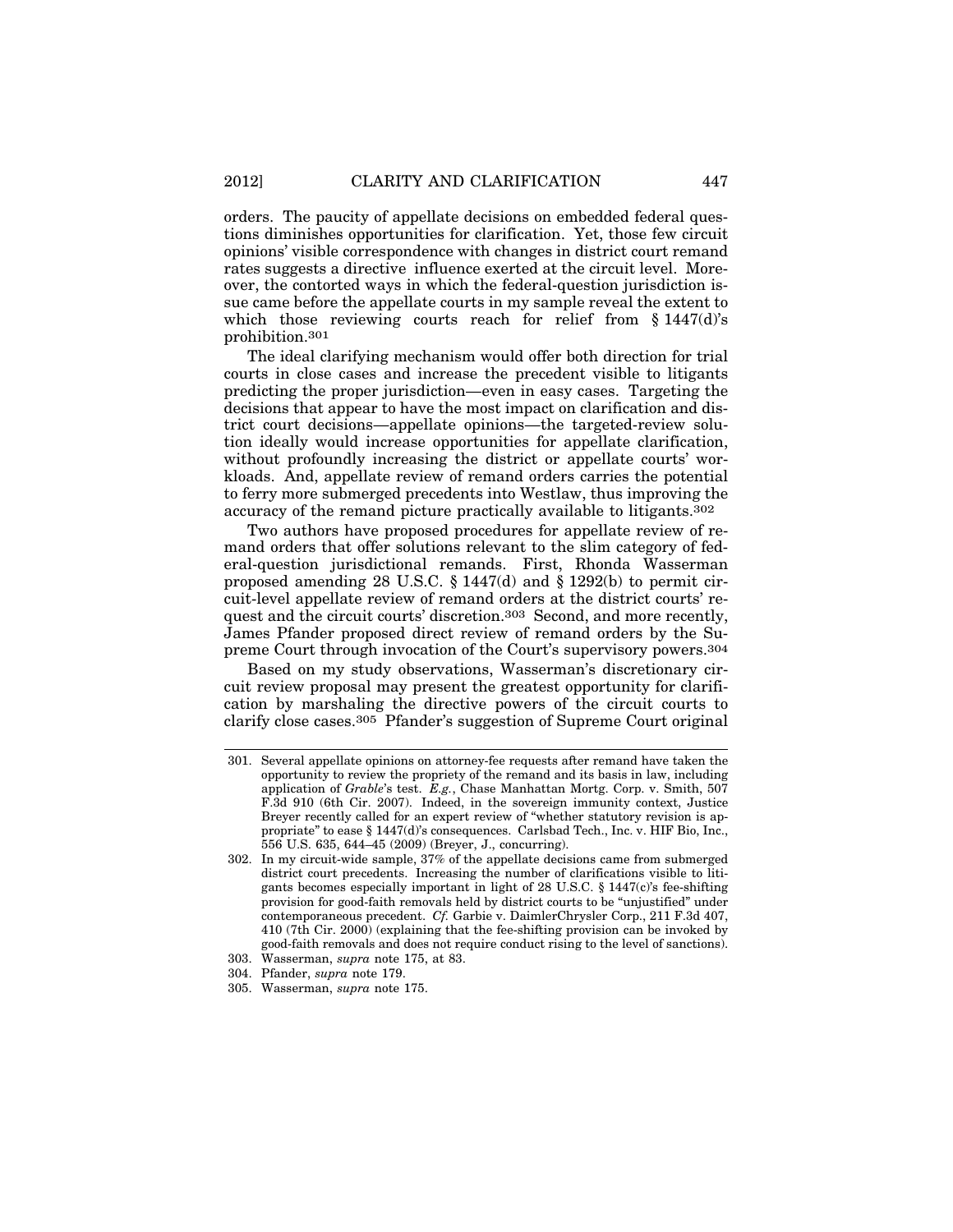writ review offers the path of least resistance by relying on existing doctrine and circumventing rule changes.306 But Supreme Court original writ review, necessarily focused on correcting clearly erroneous results, may undo patent injustice, yet overlook those close cases so ripe for clarification.

#### *1. Discretionary Circuit Review*

Wasserman proposes amending 28 U.S.C. § 1447, § 1292, and the *Federal Rules of Appellate Procedure* to create a discretionary review procedure for remand orders certified by the issuing district court.307 As the first step in this certified interlocutory review procedure, she proposes enacting  $\S 1292(c)$ , allowing district courts to certify remand orders that "involve[ ] a substantial question as to which there is sufficient ground for difference of opinion to warrant an appeal."308 This new section would eliminate § 1292(b)'s additional requirements for certification that the issue presents a "controlling" question of law that "would 'materially advance the ultimate termination of the litigation.'"309

Section 1447(d) would likewise be amended to state that a jurisdictional remand is not reviewable except under  $\S 1292(c).$ <sup>310</sup> Then, § 1447(c) would be amended to allow a stay of the remand order by either the district court or court of appeals pending application for appeal and any resulting appeal.311 To reduce delay and disruption from the certified interlocutory review procedure, Wasserman proposes enacting a new rule to the *Federal Rules of Appellate Procedure*, Rule 5.2, making the petition for leave to appeal due within ten days of the remand order and committing the decision whether to entertain the appeal to the circuit court's "sound judicial discretion."312 If accepted by the circuit court, the remand appeal would take priority over other "ordinary" civil cases and would forego oral argument.313

Congress intended its preclusion of appellate review to prevent "interruption of the litigation of the merits of a removed cause by prolonged litigation of questions of jurisdiction of the district court to which the cause is removed." $314$  The § 1292(c) option does not erode

- 312. *Id.* at 149.
- 313. *Id.* at 150.

<sup>306.</sup> Pfander, *supra* note 179.

<sup>307.</sup> Wasserman, *supra* note 175.

<sup>308.</sup> *Id.* at 146.

<sup>309.</sup> *See id.* at 147 (quoting 28 U.S.C. § 1292(b) (1988)) (explaining that remand orders "rarely, if ever" would materially advance the litigation's termination and therefore "control" the outcome).

<sup>310.</sup> *Id.* at 148.

<sup>311.</sup> *Id.*

<sup>314.</sup> Kircher v. Putnam Funds Trust, 547 U.S. 633, 640 (2006) (quoting United States v. Rice, 327 U.S. 742, 751 (1946)).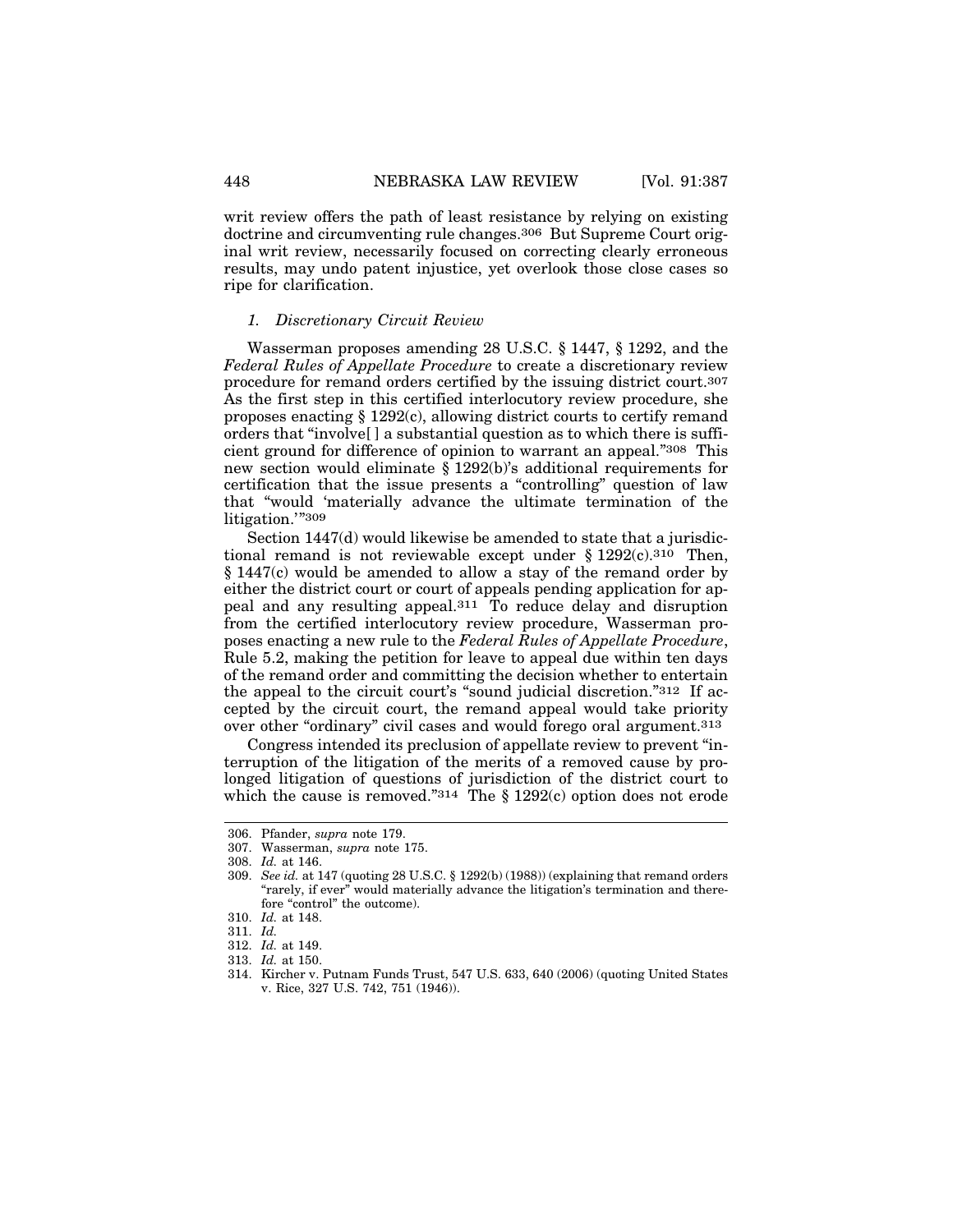this goal of efficiency because it permits appeal of remands only where the issuing court believes it is a close question and the appellate court agrees that it should be answered conclusively. And, historically, the courts of appeals have exercised their absolute discretion to accept a very small portion of the interlocutory issues presented for review.315

This § 1292(c) option addresses the undesirable imbalance created by the judicially-created presumption against jurisdiction, which shunts the least clear applications—the "doubtful" or debatable cases for federal-question jurisdiction316—away from the possibility of appellate clarification by placing them in the unappealable category created by § 1447(d). By borrowing § 1292(b)'s formulation of certifiable issues as "question[s] of law as to which there is substantial ground for difference of opinion,"317  $\S$  1292(c) would tailor review to those issues ripe for clarification.

Wasserman's certified interlocutory review option is thus ideal for promoting clarification, but more difficult to enact. Pfander's plan, by contrast, is easy to implement but may be less conducive to clarification of close questions.318

#### *2. Supreme Court Supervisory Review*

Responding to a "quiet crisis" in appellate review of remand orders generally, Pfander proposed an elegant solution centered on Supreme Court review.319 The Pfander plan combines resort to the Supreme Court's supervisory powers to correct serious errors via original writ

<sup>315.</sup> *See* Nystrom v. TREX Co., 339 F.3d 1347, 1351 (Fed. Cir. 2003) (noting that acceptance of § 1292(b) issues lies within the "absolute discretion of this court," and that "[s]uch appeals are rarely granted"); *In re* Convertible Rowing Exerciser Patent Litig., 903 F.2d 822 (Fed. Cir. 1990) (likening the circuit refusal of § 1292(b) to Supreme Court denials of certiorari).

<sup>316.</sup> Some empirical testing found that cases containing non-ministerial orders were more likely to be federal-question cases. Hoffman et al., *supra* note 53, at 711.

<sup>317. 28</sup> U.S.C. § 1292(b) (2006). The proposed provision also would borrow § 1292(b)'s requirement that "an immediate appeal from the order may materially advance the ultimate termination of the litigation . . . ." *Id.*; *see* Taylor v. PPG Indus., Inc., 256 F.3d 1315, 1317 (Fed. Cir. 2001) (Mayer, J., dissenting).

<sup>318.</sup> A third proposition by Andrew Bradt similarly pours new wine into old bottles to achieve appellate review of remand orders. *See* Bradt, *supra* note 79, at 1193. Bradt argues that *Grable*'s federalism "veto" element operates like an abstention doctrine in which district courts remand federal questions that qualify as necessary, disputed, and substantial. *Id.* at 1156, 1173. Treating those decisions to remand based on the federalism "veto" abstentions would render that particular category of decisions reviewable by the appellate courts under existing abstention doctrine. *Id.* at 1204. This creative solution aptly describes *Grable*'s federalism element and also prescribes an appropriate response that would aid "general development of the doctrine in order to provide district courts more guidance." *Id.* at 1204–05. Because this abstention solution would apply only to a small subclass of *Grable* remands, however, it offers diminished clarification potential.

<sup>319.</sup> Pfander, *supra* note 179, at 493.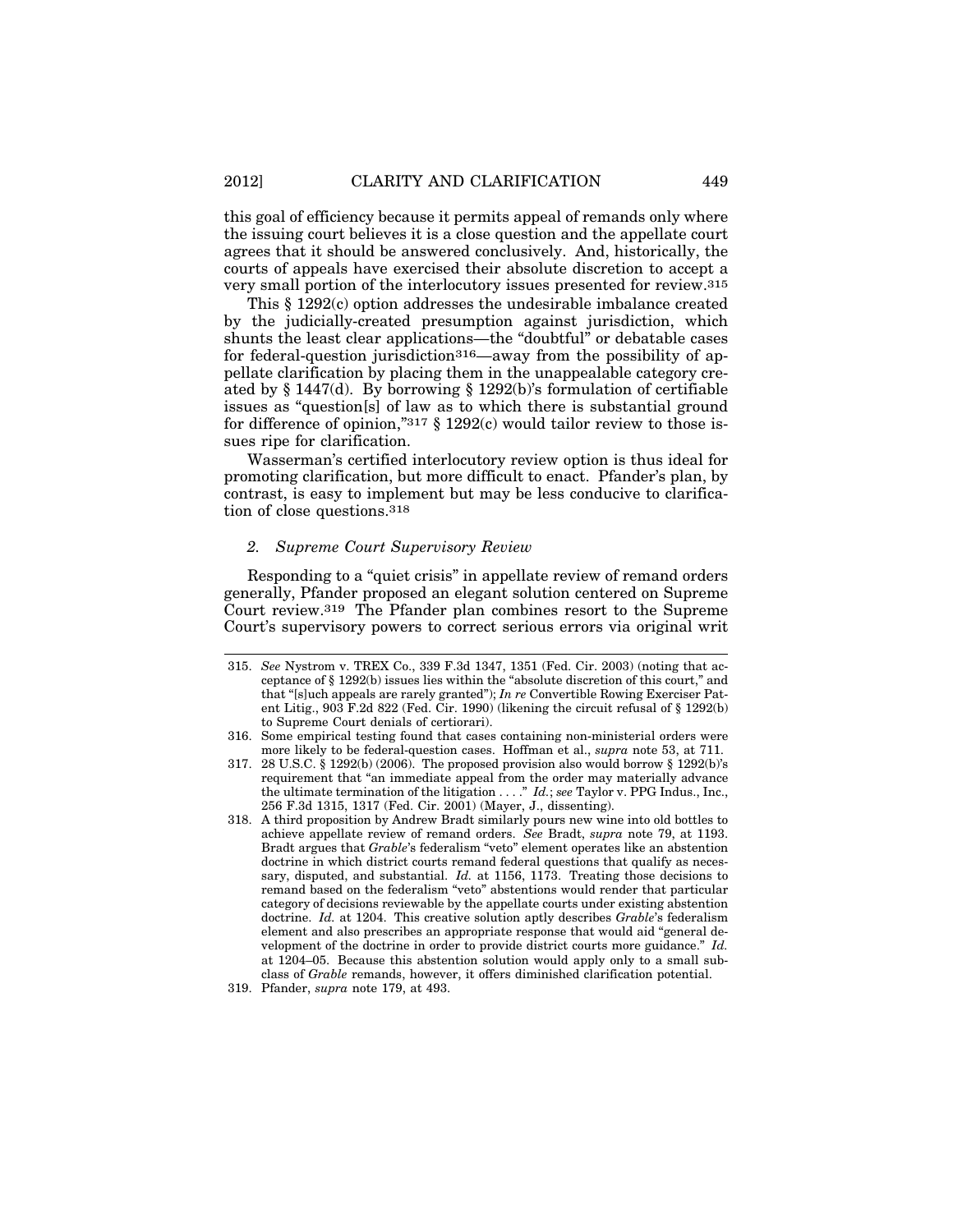with a textual interpretation of 28 U.S.C. § 1447(d) as entirely prohibiting other forms of appellate review.320 The solution's elegance emanates from its focus "not on new legislation or rulemaking," but instead "on two changes that lie well within the [Supreme] Court's own authority."321 That is, resorting to the Supreme Court's Article III original jurisdiction untethers the solution from the process of formally revising § 1447(d) *and* the solution returns to a bright-line textual reading of that statute:

Through the combination of these two changes . . . the Court would preserve its ability to correct serious errors at the district court level without entitling parties to seek review in the intermediate appellate courts in similar cases. Such an approach would allow the Court to exercise its own judgment in evaluating the seriousness of the error and the need for appellate oversight without obliging Congress or the rulemakers to attempt to specify in advance an exhaustive catalog of the various kinds of remand . . . errors that might warrant appellate review. Moreover, by foreclosing judge-made exceptions to § 1447(d), the Court could confirm the message of *Mohawk*: the task of crafting exceptions at the intermediate appellate level should be one for the legislative or rulemaking process.322

Pfander acknowledges that "appellate reversal serves an important role in assuring the legality of lower court dispositions," and a rule foreclosing "all review might invite ever more adventuresome remand orders (and perhaps eventually lead to a legislative or rulemaking response)."323

The original writ plan proposes the Supreme Court "revitalize" its existing All Writs Act power to hear original petitions for mandamus to correct serious district court errors, eliminating the necessity of intermediate appellate review.324 This mechanism would allow review even of remands for lack of subject-matter jurisdiction, which are currently beyond the circuit courts' power.325 The Supreme Court would thus offer clarification by directly addressing a claimed district court error in remanding, but only in selected cases. The original writ procedure comes with a screening mechanism in the form of a preliminary petition for leave, which functions much like the highlydiscretionary certiorari petition review.326 This discretionary escape valve permitting only serious errors to pass into review would control the Supreme Court's docket and function somewhat similarly to § 1292(b)'s certification.

326. Pfander, *supra* note 179, at 516.

<sup>320.</sup> *See id.* at 500–01.

<sup>321.</sup> *See id.* at 499.

<sup>322.</sup> *Id.* at 501 (referring to Mohawk Indus., Inc. v. Carpenter, 130 S. Ct. 599, 605–07 (2009)).

<sup>323.</sup> *Id.* at 509 n.83.

<sup>324.</sup> *Id.* at 514.

<sup>325. 28</sup> U.S.C. § 1447(d) (2000).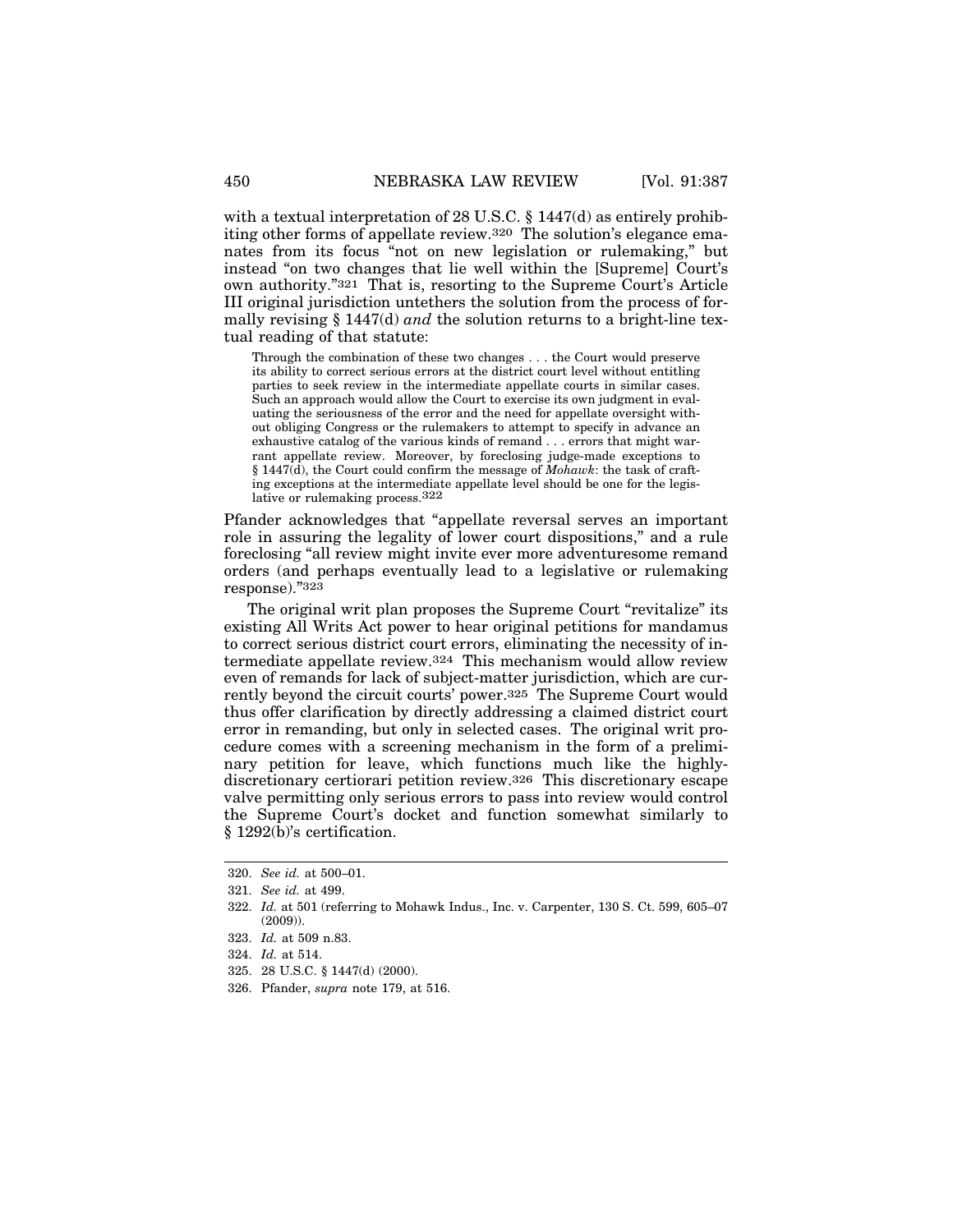The Supreme Court's original writ proceedings, in contrast to § 1292(b) certification, carry with them mandamus's high hurdles to review. Mandamus requires a showing of extraordinary injustice, permitting review only of "serious mistakes" or clear and "significant" errors—traditionally ones that lack justification.327 As a matter of docket-management, *Supreme Court Rule* 20.1 describes the petition for original writ review as a matter committed to the Court's discretion and "sparingly exercised."328 Pfander explains that under the mandamus standards for original writ review, few remands would present issues "grave enough to warrant intervention," and the "extraordinary nature of mandamus relief" could send a message to practitioners that the Court will entertain only the "clearest cases" of error.329

Even though the two standards differ in scope and severity, their practical application might even out the workload. That is, despite the more generous standard in  $\S 1292(b)$ , each circuit court may actually exercise its § 1292(b) powers as infrequently as the Supreme Court exercises its supervisory powers.330 And Pfander suggests that "the [Supreme] Court could still contribute to the development of the law at the district court level through the issuance of supervisory writs," allowing the Court "to stay in touch with developments at the district court level."331

### V. CONCLUSION

It is time to embrace a fresh perspective on clarity in jurisdictional rules, both in theory and in practice. Focusing on the theoretical design behind the rules, bright lines can undermine the purpose of jurisdiction by denying a federal forum for adjudicating substantial questions of federal law embedded in state-law claims. Despite weighty rhetoric favoring bright-line rules and clarity for clarity's sake, the Supreme Court in *Grable* unanimously seemed to agree by rejecting a bright-line rule in favor of a nuanced one when crafting *Grable*'s unified test for embedded federal-question jurisdiction.

Practically speaking, the implementation of *Grable*'s nuanced rule has not resulted in rampant reversals or a deluge of cases proceeding in the federal courts. That is, the nuanced rule has not wreaked havoc upon the federal workload by infusing the rules with flexibility. If anything, it has had the opposite effect, as district judges wield that discretion against exercising jurisdiction. Similarly, the nuanced rule

<sup>327.</sup> *See* Thermtron Prods., Inc. v. Hermansdorfer, 423 U.S. 336, 352–53 (1976); Pfander, *supra* note 179, at 515–16, 532 n.188.

<sup>328.</sup> *See* SUP. CT. R. 20.1; Pfander, *supra* note 179, at 516, 518–20.

<sup>329.</sup> Pfander, *supra* note 179, at 516 n.116.

<sup>330.</sup> *See id.* at 533 n.193.

<sup>331.</sup> *Id.* at 541.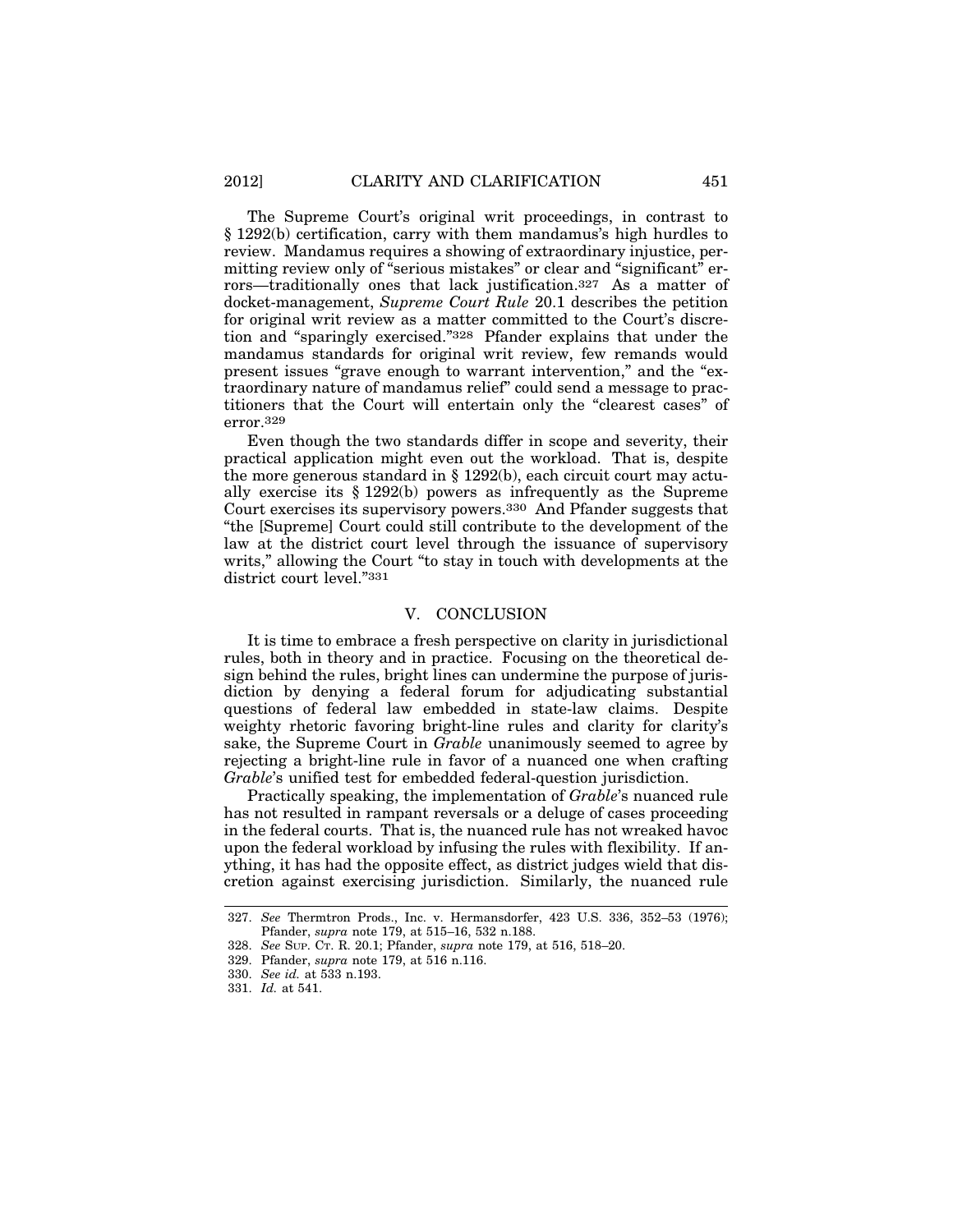has not engendered rampant confusion between district and appellate courts. While reversals for embedded federal-question decisions remain higher than the average for all private civil cases, *Grable*'s jurisdictional rule has not driven the reversal rate significantly up.

In addition to obscuring the *purpose* of embedded federal-question jurisdiction, the focus on the design of rules has also occluded the vision of jurisdictional clarity's desired *effect*: litigant predictability. By turning the focus to jurisdictional clarity through litigants' eyes, the implementation and clarification processes acquire greater significance than the theoretical debate over the inherent design of the rules. Viewed through a litigant-centered perspective, significant procedural obstacles prevent conventional research from capturing the sharpest picture of what courts are doing to implement *Grable*'s rule. The large mass of precedent submerged on courts' dockets changes the picture of the remand rate and contains valuable, reasoned decisions. Further, the foreclosure of appeal for all jurisdictional remands renders the invaluable opportunities for appellate clarification in close cases few and far between.

If jurisdictional clarity is to truly serve its litigant-centered goal, then we must permit targeted, discretionary review of district court remand orders. Review will not only exert a directive influence on the clarification process, but also may improve litigant perceptions of the fairness and consistency in how those rules are applied to them.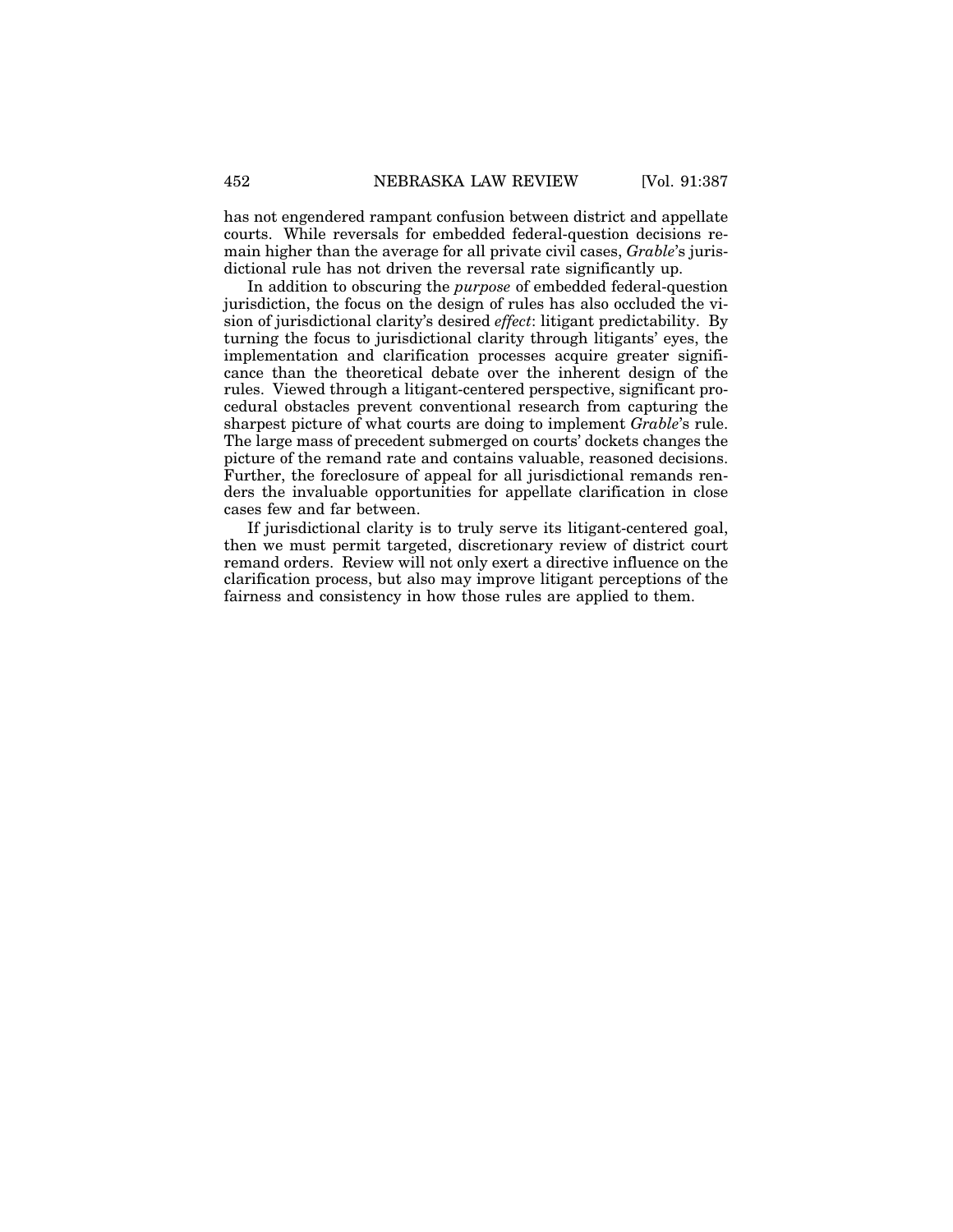## APPENDIX 1

### **Selection Criteria for Sample District Courts**

The study presented here examines a very modest sample of district court decisions within the Seventh Circuit. I selected the busiest district court within the Seventh Circuit for sampling based on the United States Courts Administrative Office statistics. I chose the district court with the highest number of private civil cases filed, as averaged over the fiscal years 2002–2008.332

In the Seventh Circuit, the Northern District of Illinois, which includes Chicago, was the busiest by far, as detailed in Table 1's comparison between the Northern District of Illinois and the next busiest court in the Circuit, the Southern District of Indiana.333

|                 | Private<br>civil |      |      |      |      |                                                           |                                               |              |                   |
|-----------------|------------------|------|------|------|------|-----------------------------------------------------------|-----------------------------------------------|--------------|-------------------|
| <b>District</b> | cases<br>2002    | 2003 | 2004 | 2005 | 2006 | 2007                                                      | 2008                                          | <b>TOTAL</b> | Yearly<br>Average |
| N.D. Ill.       | 8.617            |      |      |      |      | $9.090$   $9.429$   $7.224$   $6.600$   $6.638$   $6.699$ |                                               | 54.297       | 7,756.71          |
| S.D. Ind.       | 2.602            |      |      |      |      |                                                           | 2.459   2.673   2.462   2.274   2.141   2.185 | 16.796       | 2,399.43          |

**Table 1: Busiest Districts in the 7th Circuit**

#### APPENDIX 2

#### **Remand Rate Coding Information and Variables**

All of the information and processes used to search for decisions, to identify relevant cases, and to code their individual characteristics are set forth in a codebook, available upon request.

To capture embedded federal-question decisions in removed cases, I searched Westlaw for the following search terms: REMOV! "ARISE UNDER" & REMAND! & "1441" "REMOVAL JURISDICTION" & ("FEDERAL QUESTION" "FEDERAL QUESTIONS"). I performed the searches and distributed the resulting lists to my coders.

Each of the decisions fitting the substantive and jurisdictional criteria outlined in Part III was coded for identifying information and a few major aspects of substance. Because this Article examines clarification and the implementation process for a nuanced jurisdictional rule, the coding fields and variables for this study capture the rate of

<sup>332.</sup> *See, e.g.*, STATISTICS DIV., ADMIN. OFFICE OF THE U.S. COURTS, FEDERAL JUDICIAL CASELOAD STATISTICS: MARCH 31, 2002, at 47 tbl.C-3 (2002), *available at* http:// www.uscourts.gov/uscourts/Statistics/FederalJudicialCaseloadStatistics/2002/tables/c03mar02.pdf (providing the number of civil cases filed during the twelve month period ending in March of 2002).

<sup>333.</sup> *See, e.g.*, *id.*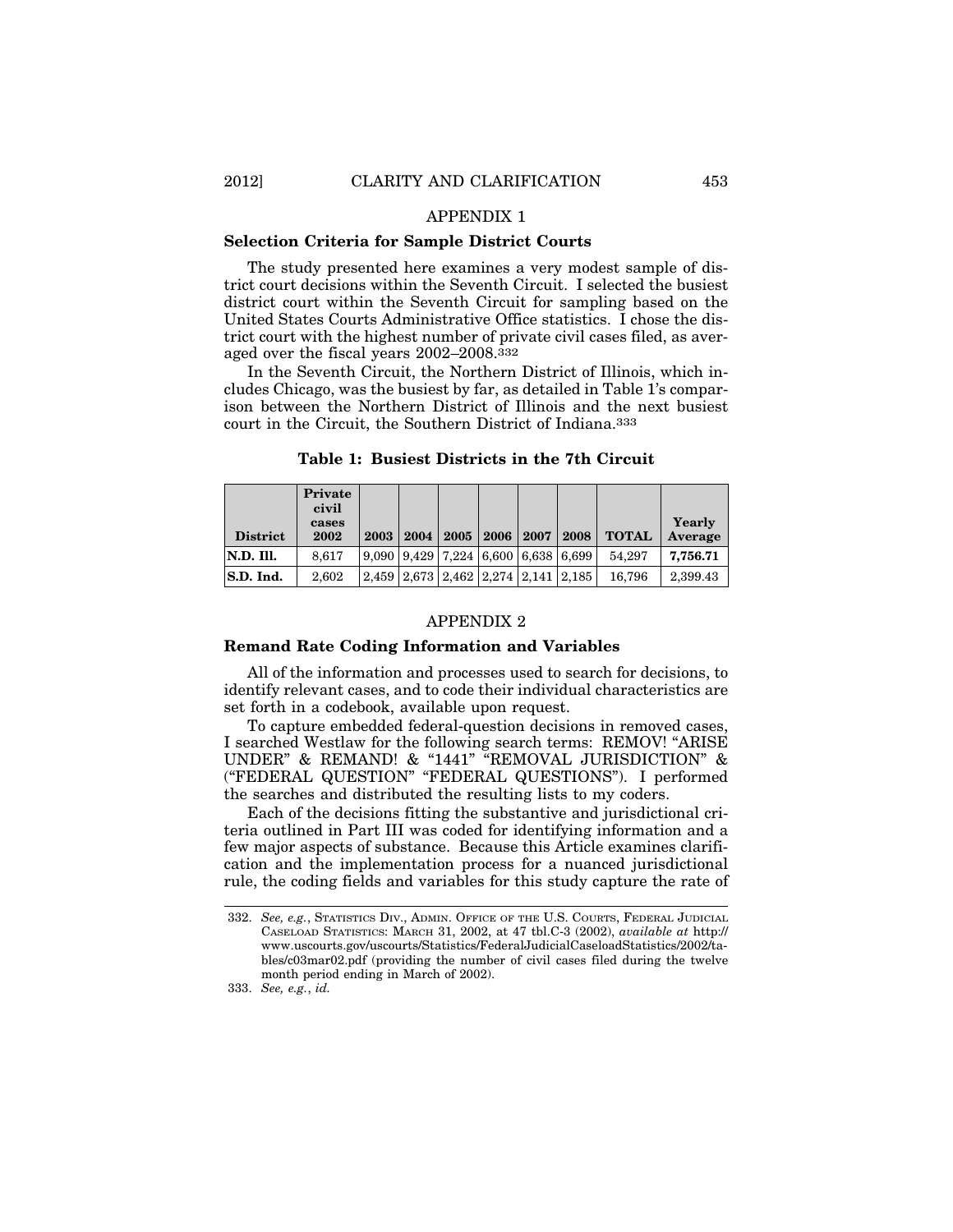remand over time (by coding the date and outcome of the decision), the reversal rate over time (by coding appellate outcomes), and the relative availability and utility of the decision to litigants making predictions (by coding where the decision can be found and whether it contains a reasoned explanation). The fields relevant to this analysis are included in the following list, with a description of the values used for each field noted in parentheses.334

#### *1. Source: (Westlaw or PACER)*

All decisions available on Westlaw were coded as Westlaw. The PACER results were purged of those entries also available on Westlaw before being entered into the database. So those decisions available only on PACER were coded in the database as PACER. The source field captures the practical question of where a litigant or court could obtain an electronic copy of the decision. I treated this field separately from the question whether the decision was included in the Federal Reporter, Supplement, or Rules Decisions, which is captured in the "Publication" field, described below.

#### *2. Case Name and Citation: (caption and citation)*

Cases found in Westlaw included the most formal citation available. If a case was published in the Federal Supplement, I used that citation. If a case was not included in the reporter, I used the "WL" electronic reporter citation. PACER cases used the docket number as a citation.

- *3. Court: (the court issuing the decision)*
- *4. Date of Decision: (month, day, year)*
- *5. Depth: (order or opinion)*

I coded first for the amount of explanation in the decision. I coded as "order" those decisions simply announcing the outcome without stating the reasons for it or referring only to the reasons stated in briefs or at argument. Decisions that also stated the legal rule, cited

<sup>334.</sup> The small numbers of results for appellate cases in the sampled jurisdictions made meaningful analysis of rates and their fluctuations over time nearly impossible. To get a better snapshot of clarity through reversal rates, I conducted additional sampling and coding for appellate cases in all circuits, as explained above in subsection III.D.2 on reversal rates. Coding and analysis for additional types of information, including type of case, basis of decision, judge characteristics, reporter publication, and procedural contexts is on-going as of the date of this Article and will be the subject of future work.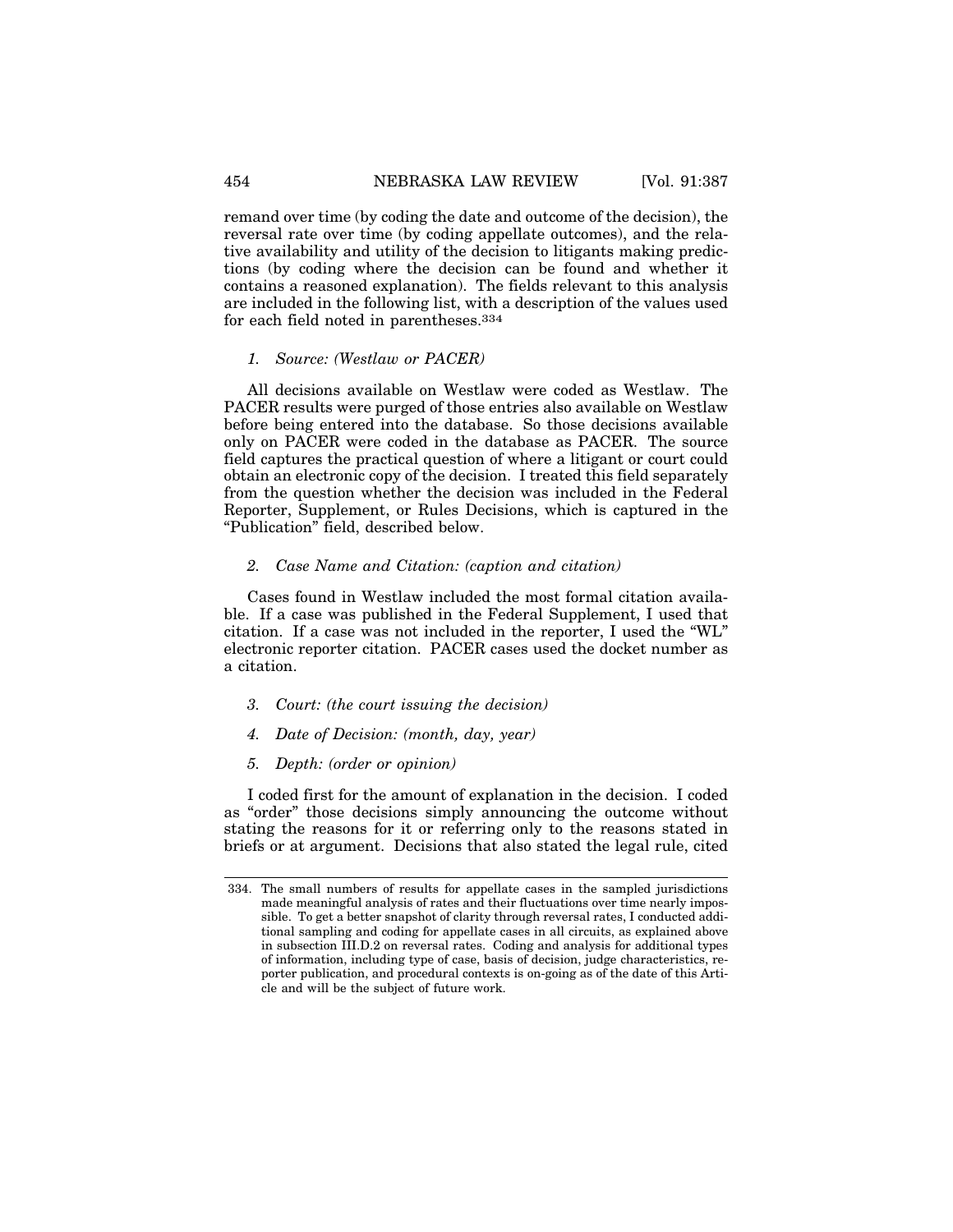authority, and gave an explanation of the rule's application to the instant case were coded as "opinion."335

# *6. Outcome: (remanded, not remanded, partially remanded)*

The outcome field focused solely on the outcome of the federalquestion jurisdictional issue. So, for example, an opinion deciding initially that federal-question jurisdiction existed, then moving on to determine that the federal claims should be dismissed and the remaining state claims remanded for lack of supplemental jurisdiction would be coded as "not remanded" because it decided not to remand based on lack of federal-question jurisdiction.

I employed four research assistants to complete this coding for the 553 total Westlaw cases identified by our searches, as well as those dockets identified as containing a decision on embedded federal-question jurisdiction. During the seven months in which my research assistants coded cases, we met regularly to discuss our results. As each assistant completed a coding assignment, I audited the results and discussed lessons and coding corrections with the whole group.

Throughout the project, coders blindly coded portions of one another's assignments and I compared the results to gauge inter-coder agreement, using Cohen's *kappa*.336

# APPENDIX 3

#### **Circuit Court Publication & Citation Restrictions**

While all appellate opinions are available in the commercial databases, local rules at the circuit court level limit opinions' precedential value based on publication status. Until January 1, 2007, the circuits' respective local rules dictated whether and to what extent litigants could cite unpublished opinions.337 Responding to litigant frus-

<sup>335.</sup> In selecting these values, I depart slightly from *Docketology*'s "simple definition" that an "'opinion' is any judicial disposition on Westlaw or Lexis" and "an 'order' is any disposition that is not." *See* Hoffman et al., *supra* note 53, at 693. Similarly, Hillel Levin defined "opinion" with reference to the decision's import and thus includes every decision under the term "opinion." Levin, *supra* note 46, at 982–83. Levin's definition is not especially relevant to my study because it is not reflective of PACER practices or the clarifying value of precedent—while "important" for counting, *e.g.*, *id.* at 983, unreasoned or unexplained decisions offer little clarification of *how* the rule applies. My study results support my definition, as described below, because I found many "reasoned explanations" available only on PACER.

<sup>336.</sup> For each coding variable described in this Appendix, the *kappa* was 0.75 or higher. The author also checked for agreement in the coding of cases for selection into or exclusion from the database and found higher than 0.7 agreement.

<sup>337.</sup> *See generally* ROBERT TIMOTHY REAGAN, FED. JUD. CENTER, CITING UNPUBLISHED FEDERAL APPELLATE OPINIONS ISSUED BEFORE 2007 (2007), http://www.fjc.gov/ public/pdf.nsf/lookup/citrules.pdf/\$file/citrules.pdf.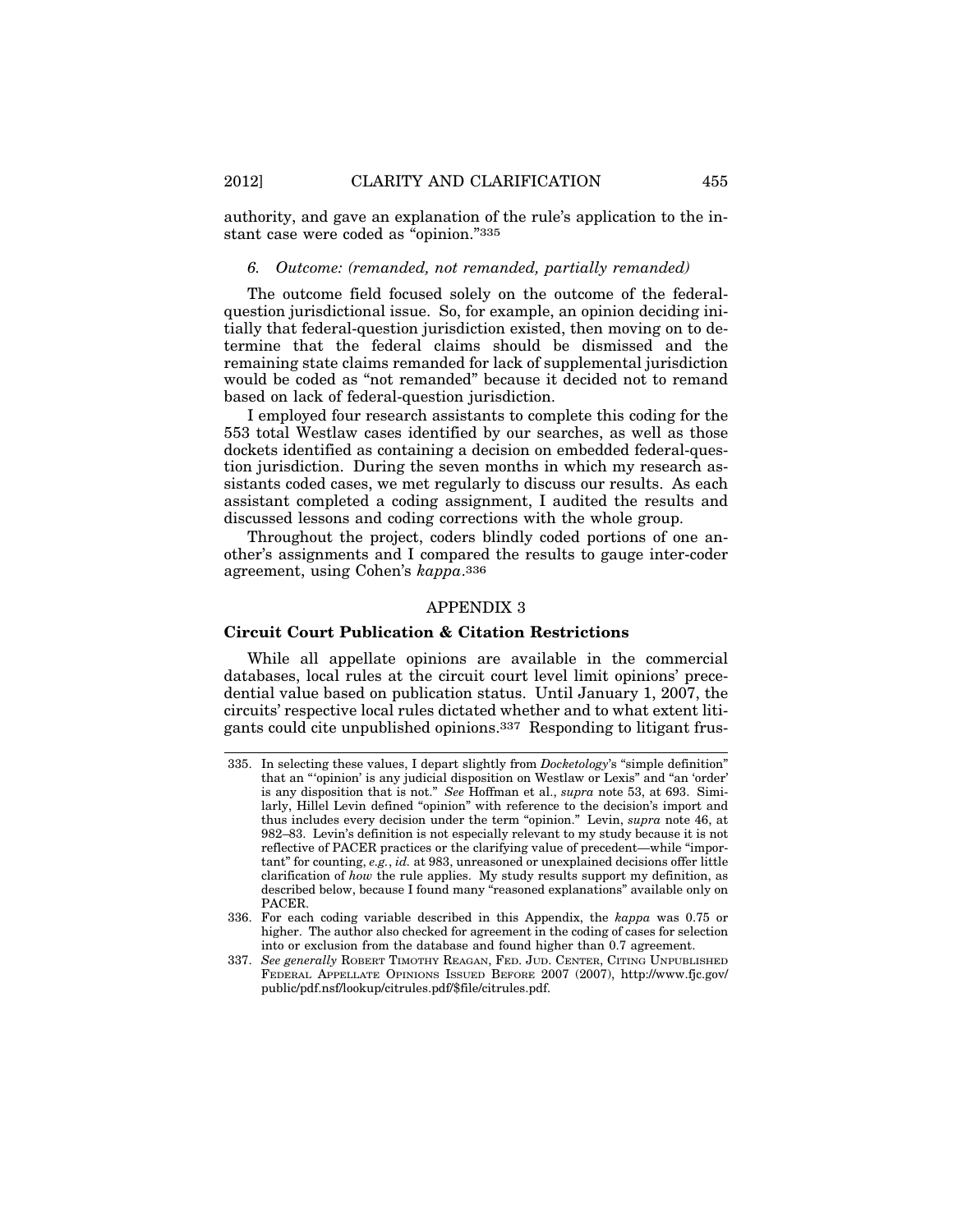tration and academic criticism,338 the Advisory Committee on the Federal Appellate Rules proposed an amendment to Rule 32.1, preventing circuits from prohibiting citation to unpublished decisions. The Supreme Court adopted the new rule in April 2006, and the federal rules now permit litigants to cite all circuit decisions issued after January 1, 2007, but preserve the circuits' local rules for decisions before that date.339

For decisions before January 1, 2007, the Seventh Circuit local rule flatly prohibits it.340 As detailed in Tables 2 and 3, the Seventh Circuit somewhat makes up for its prohibitory rule by publishing its opinions at a rate 25% higher than the federal circuit court average (42.7% publication in the Seventh Circuit, compared with 16.97% nationally).341

**Table 2: Federal Appellate Court Publication Rates**342

| <b>YEAR</b>    | Publish<br>Rate |
|----------------|-----------------|
| 2005           | 18.4            |
| 2006           | 15.9            |
| 2007           | 16.5            |
| 2008           | 18.2            |
| 2009           | 16.8            |
| 2010           | 16              |
| <b>AVERAGE</b> | 16.97           |

<sup>338.</sup> *See* Reynolds & Richman, *supra* note 223; *see also* Lawrence J. Fox, *Those Unpublished Opinions: An Appropriate Expedience or an Abdication of Responsibility?*, 32 HOFSTRA L. REV. 1215, 1216 (2004) (explaining that sometimes unpublished cases are the only supporting authority for a client's case); Minutes of Comm. on Rules of Practice & Procedure 9 (June 17–18, 2004), http://www.us courts.gov/uscourts/RulesAndPolicies/rules/Minutes/ST06-2004-min.pdf ("One lawyer-member suggested that local non-citation rules pose a serious perception problem for the courts of appeals. He said that it is difficult to explain to a client that a court has decided a similar case in the recent past, but the case cannot be cited to the same court.").

339. FED. R. APP. P. 32.1 (2007).

- 341. *See infra* Tables 2 & 3.
- 342. Stats for this table were compiled from the Administrative Office of the Courts. *E.g.*, STATISTICS DIV., ADMIN. OFFICE OF THE U.S. COURTS, JUDICIAL BUSINESS OF

<sup>340.</sup> *See* 7TH CIR. R. 32.1 (prohibiting citation "except to support a claim of preclusion (res judicata or collateral estoppel) or to establish the law of the case"); *see also* Pamela Foa, Comment, *A Snake in the Path of the Law: The Seventh Circuit's Non-Publication Rule*, 39 U. PITT. L. REV. 309, 309–40 (1977) (expressing skepticism of publication plans); REAGAN, *supra* note 337 (noting that the Seventh Circuit prohibits citations to unpublished opinions and the Fourth Circuit discourages citations to unpublished opinions).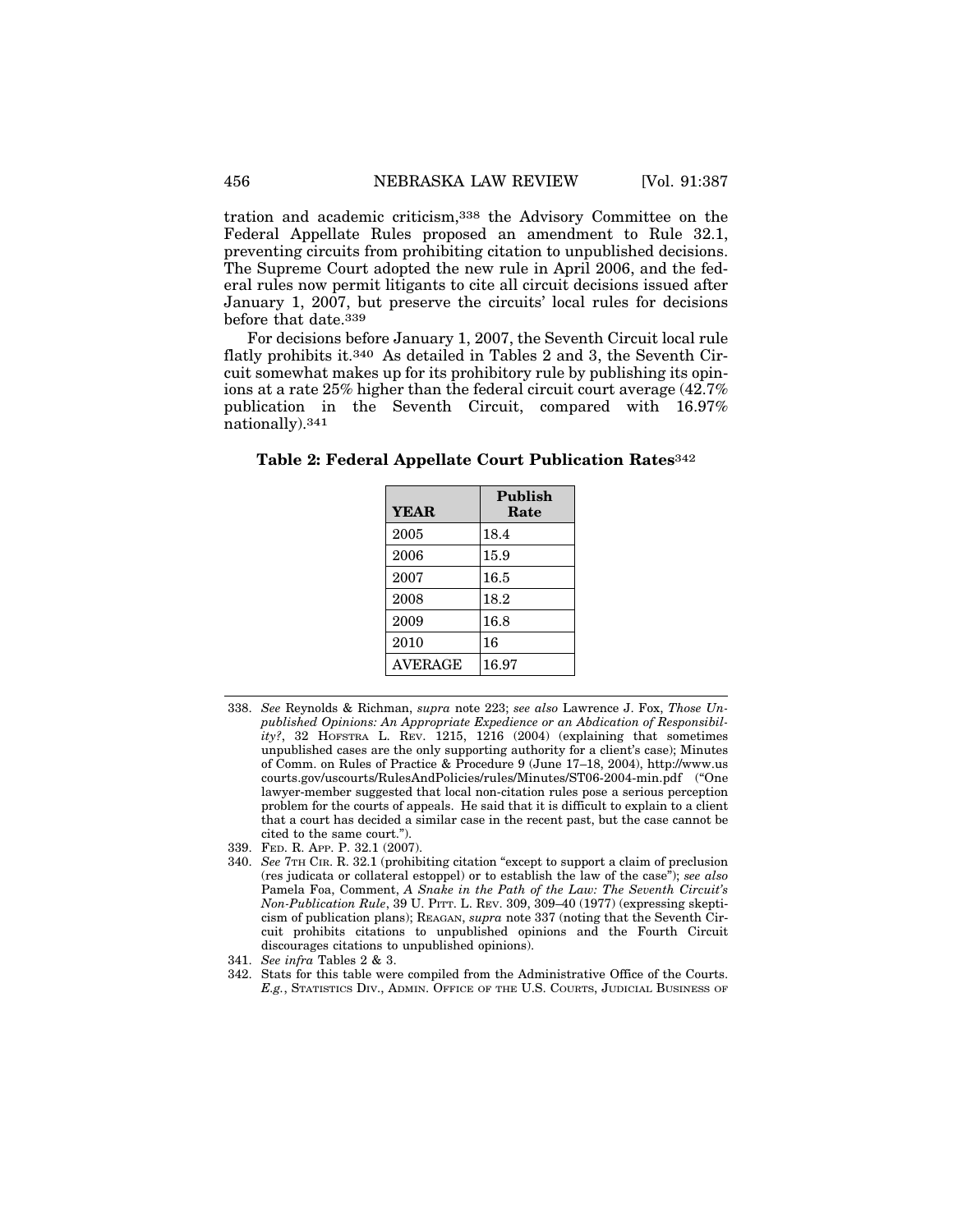| <b>CA7 YEAR</b> | <b>Publish Rate %</b> | % Difference |
|-----------------|-----------------------|--------------|
| 2005            | 43.4                  | 25           |
| 2006            | 35.6                  | 19.7         |
| 2007            | 45                    | 28.5         |
| 2008            | 51.1                  | 32.9         |
| 2009            | 40.9                  | 24.1         |
| 2010            | 40.2                  | 24.2         |
| <b>TOTAL</b>    | 42.70                 | 25.73        |

# **Table 3: Seventh Circuit Publication Rates**343

Because this study covers six years in the era of restrictive local rules, I examined the publication status for the sample of embedded federal-question decisions to see whether these restrictions impacted the embedded federal-question precedent available for citation. In the Seventh Circuit, only one of the eight decisions issued in the six years studied was excluded from the Federal Supplement,344 and the one unpublished embedded federal-question opinion was from 2002, making it unciteable as precedent. Although the eight-opinion sample of embedded federal-question decisions is a very small one, its publication rate of 87.5% is more than double the Seventh Circuit's average overall publication rate of 42.5%.

THE UNITED STATES COURTS 42 tbl.S-3 (2005), *available at* http://www.uscourts. gov/uscourts/Statistics/JudicialBusiness/2005/tables/s3.pdf (providing the statistics for the fiscal year of 2005).

<sup>343.</sup> Stats for this table were compiled from the Administrative Office of the Courts. *E.g.*, *id.* (providing the statistics for the fiscal year of 2005).

<sup>344.</sup> *See* Covington v. Mitsubishi Motor Mfg. of Am., Inc., 51 Fed. App'x 992 (7th Cir. 2002).